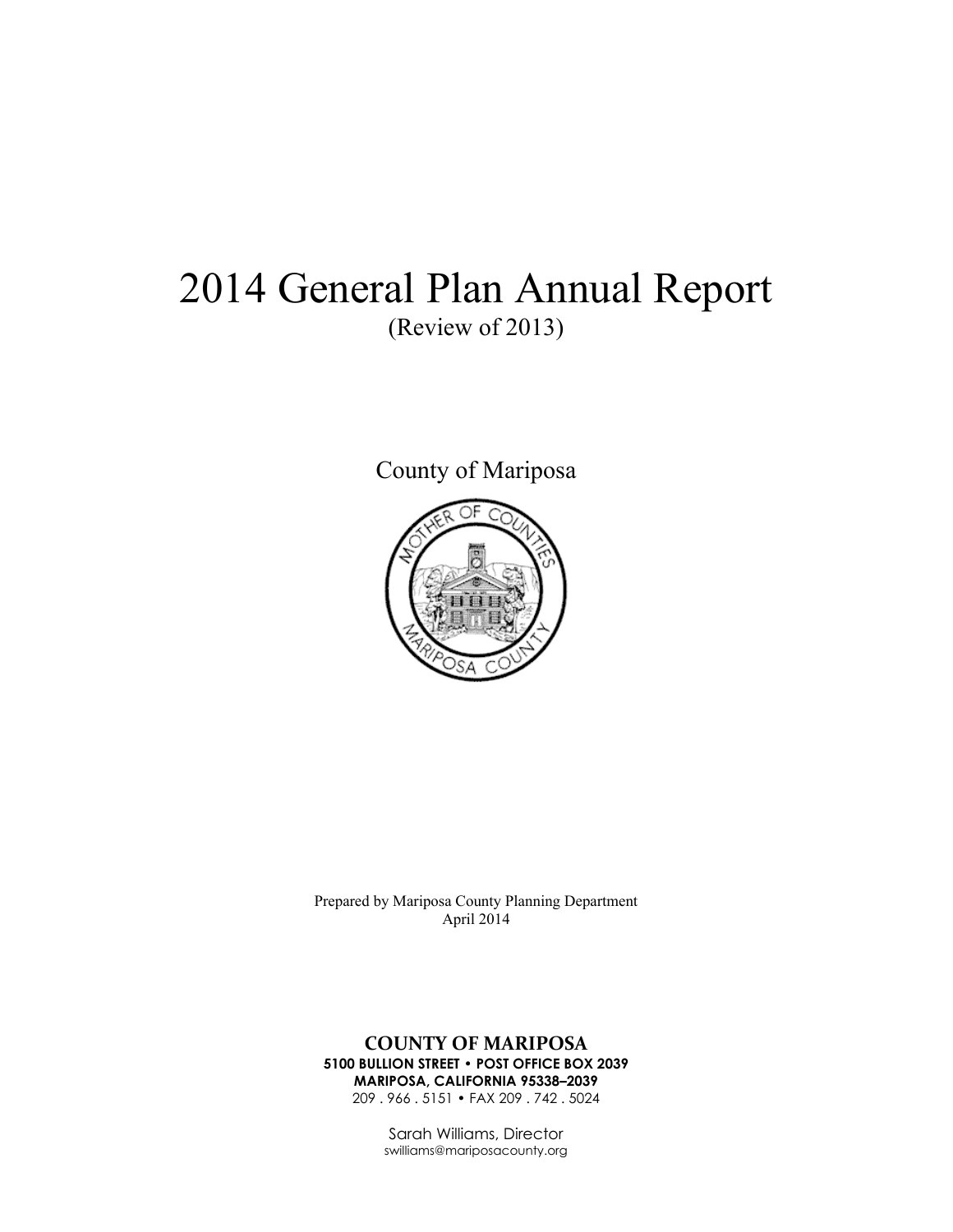## **Table of Contents**

| Title 17, Zoning Amendments for General Plan Implementation and Consistency |  |
|-----------------------------------------------------------------------------|--|
|                                                                             |  |
|                                                                             |  |
|                                                                             |  |
|                                                                             |  |
|                                                                             |  |
| Public Comments and Comments Received from Other Agencies/Departments20     |  |
|                                                                             |  |
|                                                                             |  |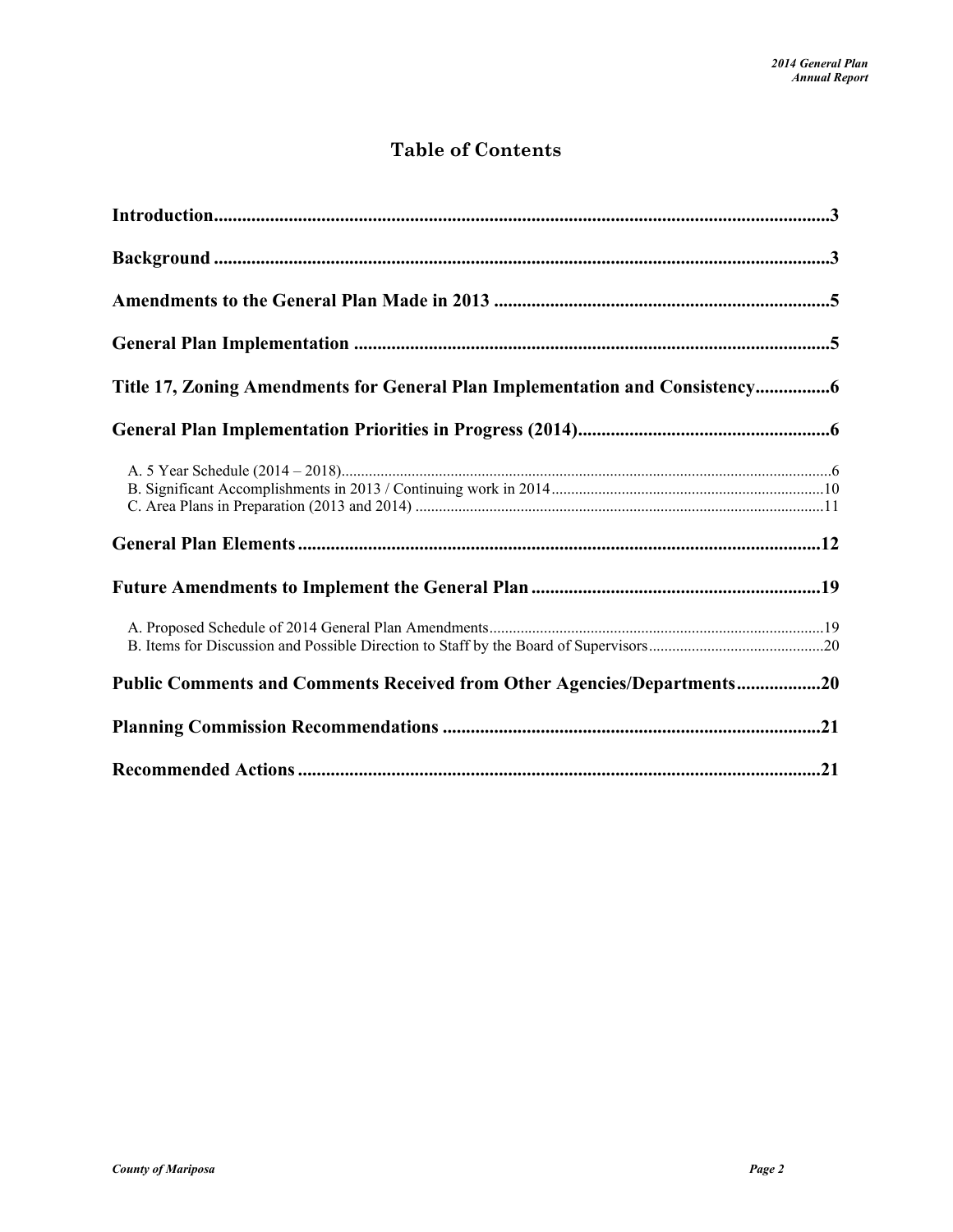## <span id="page-2-0"></span>**Introduction**

This report is prepared pursuant to Government Code Section 65400 and the adopted Mariposa County General Plan that requires a report be prepared each year regarding the General Plan. The Governor's Office of Planning and Research provides guidance in terms of preparing the report. The annual report is reviewed by the Planning Commission and approved by the Board of Supervisors at a public hearing. Following consideration by the Planning Commission and action by the Board of Supervisors, the General Plan Annual Report is submitted to the Office of Planning and Research and the Department of Housing and Community Development.

This 2014 Annual Report contains a review of the General Plan policies, programs and implementation measures that were addressed during the 2013 calendar year. It also describes planning activities that are in process or anticipated in 2014 through 2018 (the short-term planning horizon) and subsequent years to achieve full consistency between General Plan policies and County development regulations.

## <span id="page-2-1"></span>**Background**

The Mariposa County General Plan was adopted by the Board of Supervisors on December 18, 2006. The underlying goals and policies of the General Plan were developed during a sixyear-long public planning process featuring community workshops, preliminary drafts of policy documents, planning fairs, focused working sessions, public outreach efforts, revised drafts, and a final round of public hearings. An accompanying programmatic Environmental Impact Report (EIR) for the General Plan was prepared, revised and circulated twice. The adopted General Plan and EIR mitigation measures have been in effect since the beginning of 2007. Printed, electronic and on-line access to the adopted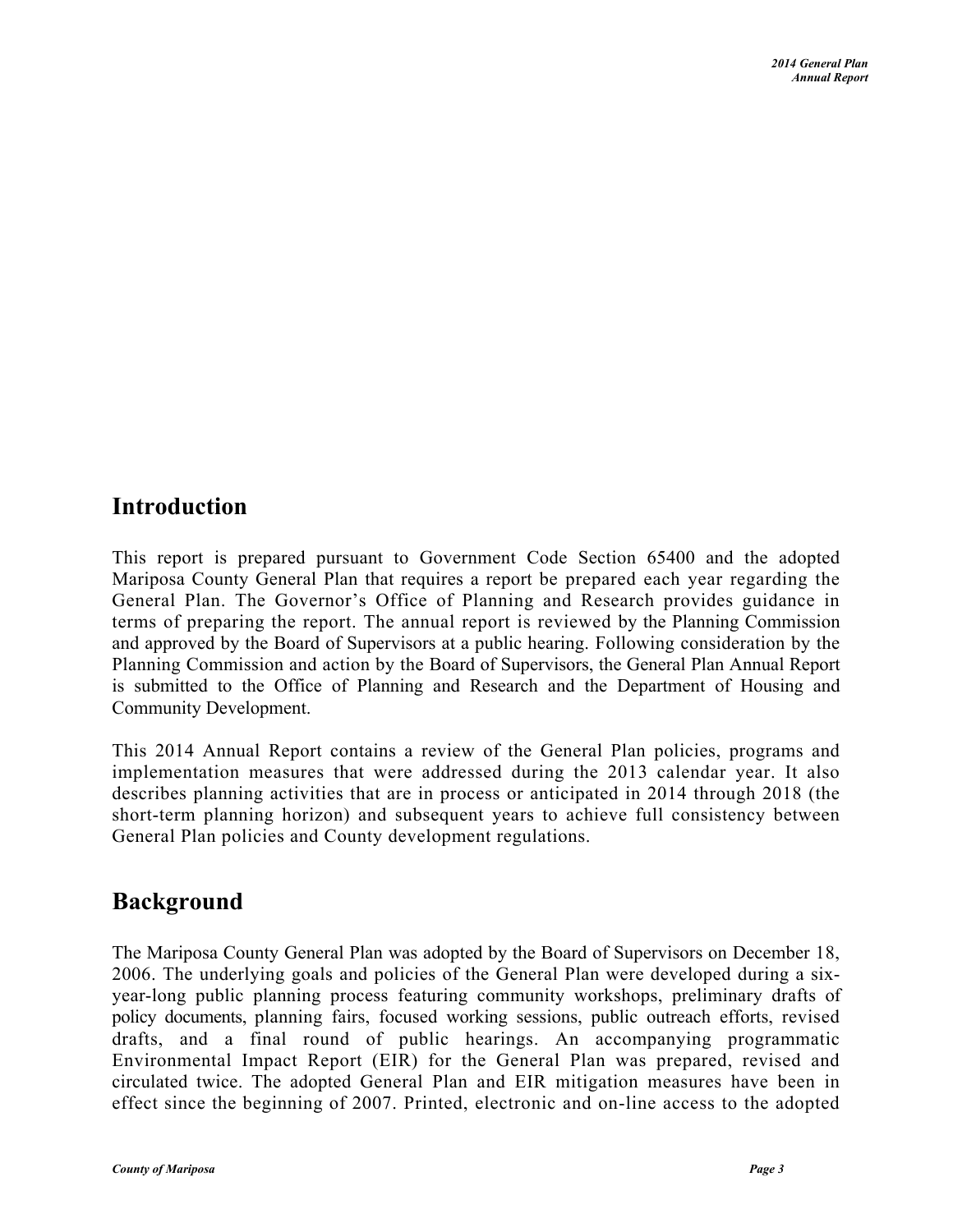General Plan has been available to the public since January, 2007.

The General Plan replaced a previous General Plan that had been in effect for the preceding 25 years. That document, along with four Town Specific Plans adopted during the 1980's, established a prescriptive, zoning-based framework for land use and development decisions in Mariposa County between 1981 and 2006. The General Plan is a broadly-based policy document consisting of sixteen elements, with goals, standards and implementation measures designed to shape the future growth and development of Mariposa County, while preserving and enhancing the rural character of the County's natural resources and small communities. The General Plan, like any strategic or policy guidance document, may be reviewed and updated on a regular basis. It is not intended to remain static over a 20-year planning period. Rather, it should evolve over time as a seamless, internally consistent structure of goals and objectives, with portions of the plan always being implemented, others being updated, and older portions being amended or replaced as appropriate. Changes to the mandated General Plan elements may be made as many as four times each year. A major assessment and accompanying revisions to the General Plan should occur every five years. A program to begin the 5 year update to the General Plan is overdue.

The General Plan consists of four volumes, as follows:

- Volume I --- The 16 Chapters of the General Plan, containing basic County information, issue statements and guiding principles, along with land use, natural resources and service delivery policies and provisions. There are also Appendices, with a Glossary of planning terms and a list of matters for future consideration. Volume I includes a Countywide generalized map, referred to as the Land Use Diagram.
- Volume II --- The location for the adopted Area Plans that provide specific guidelines and requirements that apply to Mariposa County's towns, small communities and special planning areas. Eventually this section will contain 16 completed geographic area plans and maps, each prepared by an advisory committee of local residents appointed for that purpose, reviewed by the Planning Commission, and subsequently adopted by the Board of Supervisors.
- Volume III --- Known as Technical Background Reports, this section contains detailed descriptions and underlying data about the County, its communities, local history, public services, and natural resources and characteristics. This database of background information was used to document and support the preparation of the General Plan.
- Volume IV --- The programmatic Environmental Impact Report (EIR) prepared simultaneously with the goals and policies of the General Plan. This volume serves as the environmental foundation for land use planning and development decisions and findings during the lifetime of the General Plan. A number of implementation measures were incorporated into the General Plan in order to comply with the analysis and CEQA findings of the General Plan EIR. These measures are cited in the Mitigation Monitoring Plan (MMP) of the final EIR.

## **Informational Document**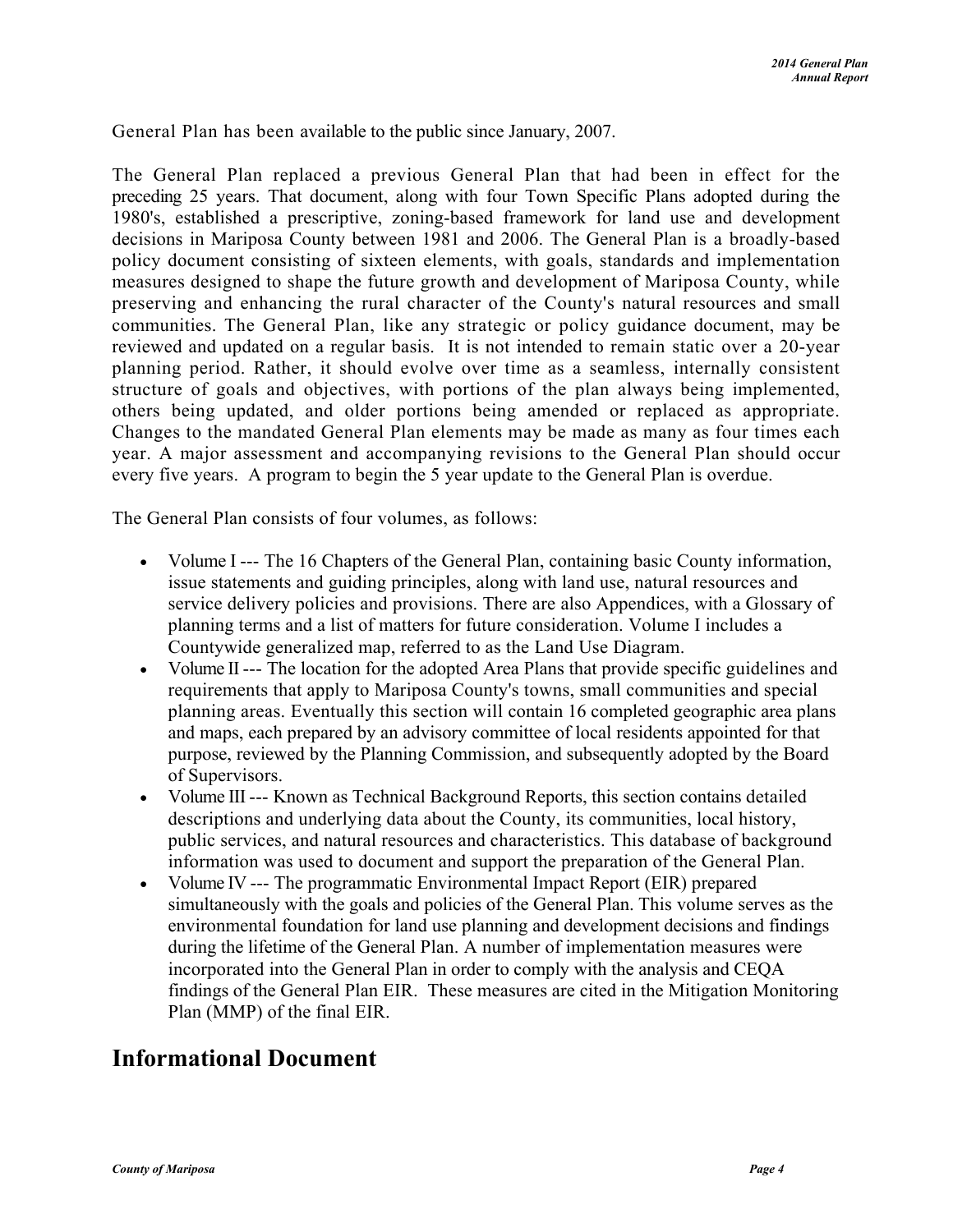This document does not create or alter policy, it is simply a reporting document. The content is provided for informational purposes only, and is exempt from the requirements of the California Environmental Quality Act (CEQA) per Guidelines Section 15306.

## <span id="page-4-0"></span>**Amendments to the General Plan Made in 2013**

Mariposa County established a schedule of dates in 2013 at which amendments to the General Plan could be considered. No amendments to the General Plan occurred during the 2013 calendar year. The Planning Department is currently working on updating the adopted Housing Element as required by State law. An update to the Local Hazard Mitigation Plan is also being worked on. As part of this process, an update to the Safety Element is also scheduled. These are the only forthcoming amendments that staff is aware of for the 2014 calendar year.

## <span id="page-4-1"></span>**General Plan Implementation**

A fundamental purpose of the General Plan Annual Report is to assess progress that has been made, as well as steps that are being taken, to accomplish the goals and objectives of the General Plan. Implementation of the General Plan may occur through any of the following categories of actions:

- Addressing and completing specific Implementation Measures as listed in the various Chapters of the General Plan;
- Preparing and adopting new County programs, regulations and ordinances that carry out the policies and provisions of the General Plan;
- Amending pre-existing County regulations, resolutions and ordinances that are not consistent with the current General Plan. Title 16 (the subdivision regulations) and Title 17 (the zoning code) are two sections of the County Code frequently recognized as requiring changes and updates to achieve consistency with the General Plan;
- Preparing and adopting new Area Plans (or expanding existing town planning areas) to better serve the Mariposa County communities listed in Table 5-1 of the General Plan. (See the Area Plan Status table in Attachment 1 of this report);
- Considering public and private amendments to the General Plan on a regularly scheduled, publicly noticed basis.

Mariposa County, like other California local jurisdictions, must be able to demonstrate that it is making reasonable progress toward bringing its regulations, ordinances, plans and programs into compliance with the provisions of its adopted General Plan. Discretionary land use decisions must also be based upon findings of conformance with the General Plan.

Complete consistency of land use regulations with the General Plan necessarily occurs over a period of many years. Progress in any year depends upon County priorities, resources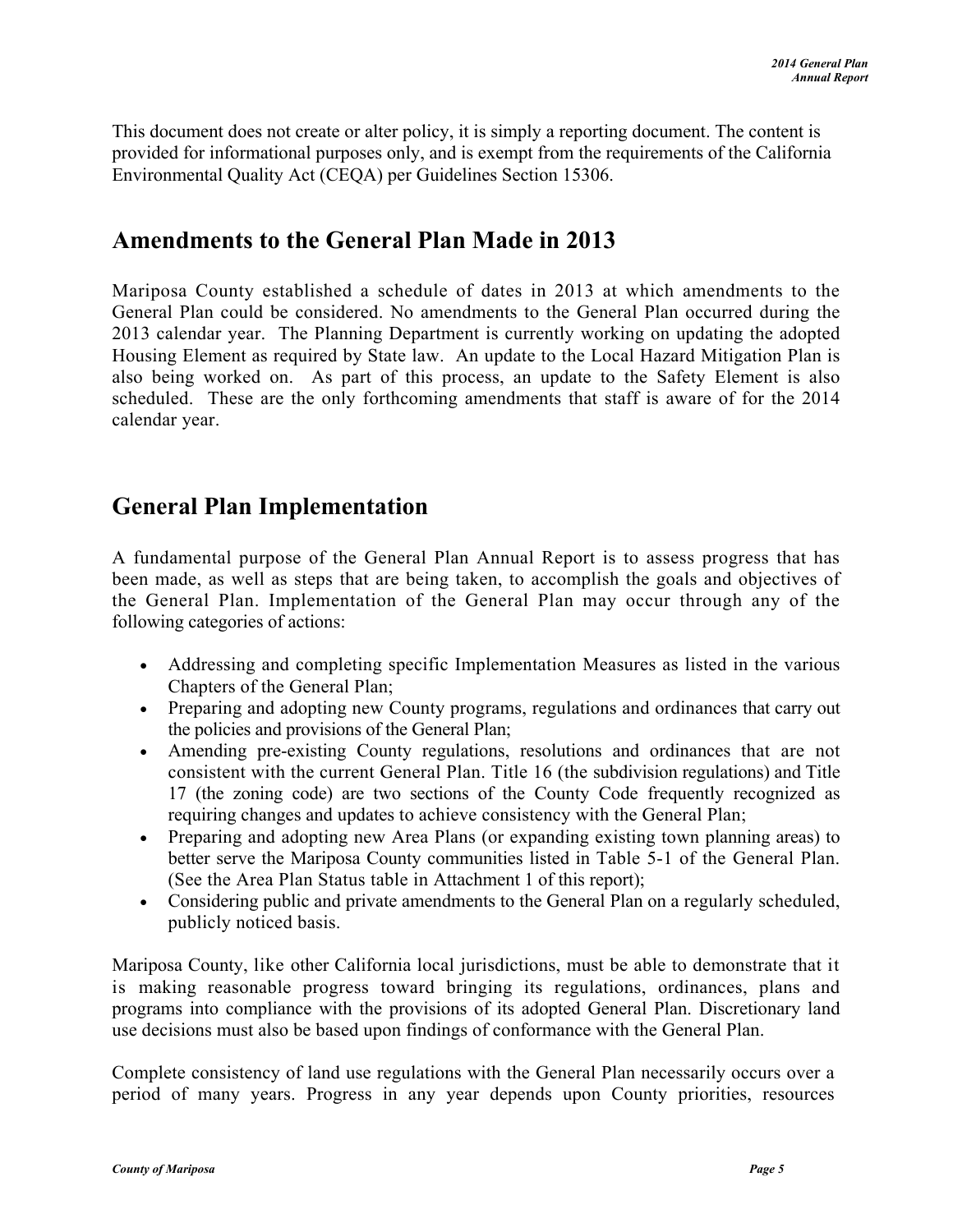allocated, the availability of experienced staff, extent of community interest and involvement, and the complexity of the implementation tasks.

The General Plan itself identifies a multiple-year timeline for accomplishing completion and full implementation of the measures in the General Plan. The plan's original 20-year planning horizon is segregated into three general time frames: the short-term planning period (years 1) to 5); the intermediate-term planning period (years 6 to 10); and the long-term planning period (years 11 to 20.) Depending on their relative priorities, implementation measures proceed along an orderly path, from longer term to nearer term to completion. The Board of Supervisors, in its adoption of the General Plan on December 18, 2006, approved a Mitigation Monitoring and Reporting Program (MMP) which establishes a temporal framework for addressing the County's responsibilities under California law for implementation of the General Plan. Within this broad, 20-year time frame for dealing with all mitigation measures and programs, it is the immediate or short-term planning priorities with which the Annual Report is most concerned.

## <span id="page-5-0"></span>**Title 17, Zoning Amendments for General Plan Implementation and Consistency**

Provisions of Title 17, the Zoning Ordinance of the Mariposa County Code, need revisions and amendments in order to incorporate the standards and criteria called for in the General Plan. Although revisions for the zoning standards dealing with roads and agriculture (completed) have been given the highest priority for the last several years, additional amendments will be addressed in 2014, as resources and staff workloads allow the opportunity for these projects to proceed.

## <span id="page-5-1"></span>**General Plan Implementation Priorities in Progress (2014)**

## <span id="page-5-2"></span>*A***. 5 Year Schedule (2014 – 2018)**

The General Plan is the overall policy document that expresses the desired balance within Mariposa County consisting of preservation of the County's historic rural character, a thriving local economy, protection of natural resources and the environment, safe and affordable housing, and high quality public services. The General Plan directs the future development of the County through an interlinked set of goals, policies and implementation measures. The implementation measures, a number of which were adopted in the Environmental Impact Report, Volume IV, establish a flexible framework through which the General Plan goals and policies are accomplished over time. The implementation measures, as adopted in the General Plan, organize the 20-year planning horizon of the plan into three planning periods: short-term (first five years); intermediate-term (the following five years); and long-term (years 11 through 20.) Over time as short-term planning goals and measures are accomplished, later implementation steps are moved into place and addressed.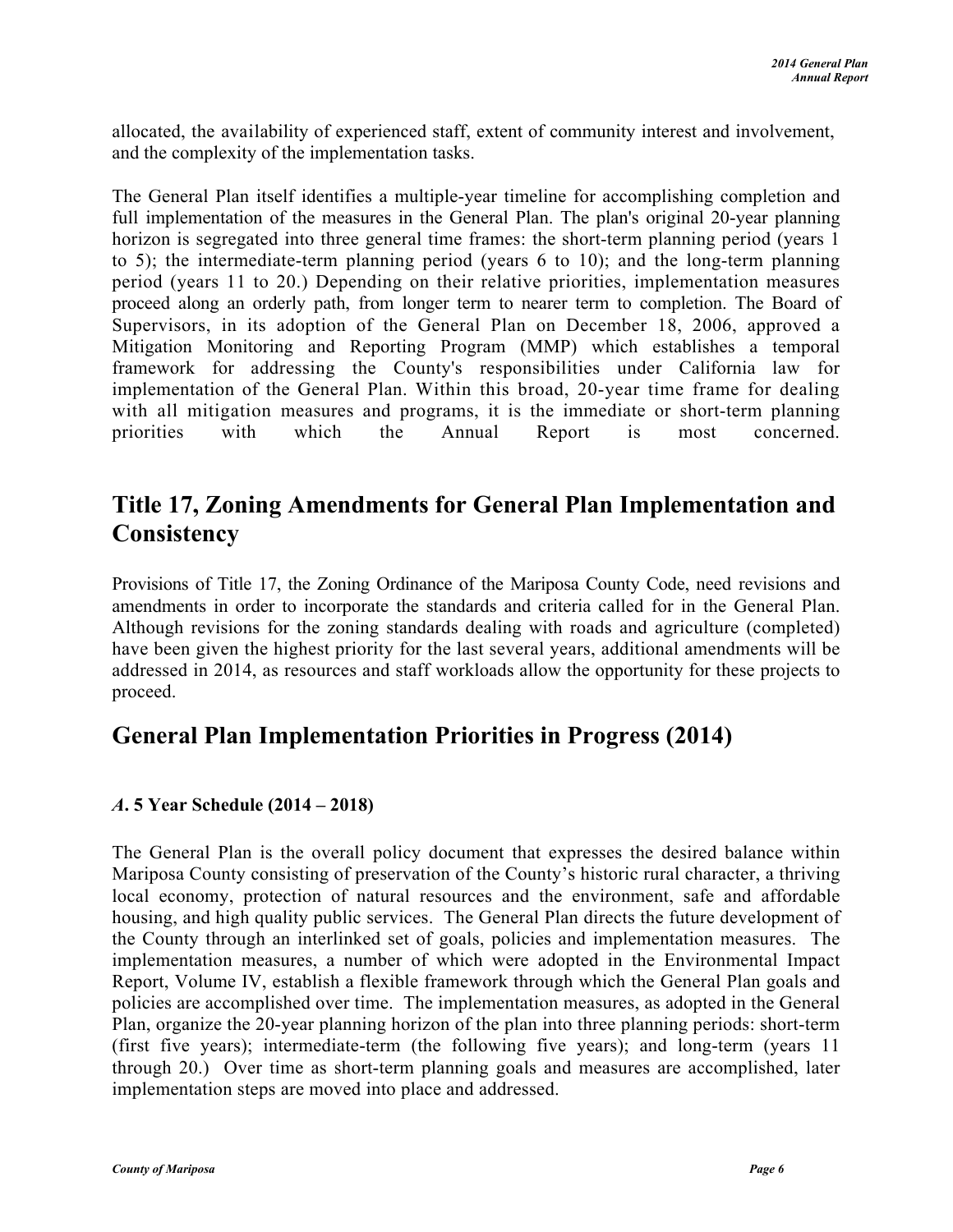Planning Department staff will be working on a more formal General Plan Implementation Plan Work Program during the next fiscal year, however staff has identified the following items that definitely need consideration in the next 5 years. These will be organized into logical groups of amendments, and may be initiated with Resolutions of Intention to initiate the amendments:

#### **Title 17 Amendments For General Plan Consistency:**

- 1. Amend Chapter 17.20, the Mountain Home Zone to remove mining as a conditionally permitted use. Mining is not consistent with the purpose of the Residential Land Use established by Section 5.3.02.A of the General Plan.
- 2. Amend Chapter 17.28, the Mountain General Zone to remove mining as a permitted use or make mining a conditionally permitted use. Mining is not consistent with the purpose of Natural Resources Land Use established by Section 5.3.05.A. There is a substantial amount of Mountain General zoned land in the Natural Resource land use classification within Mariposa County. Zoning Ordinance Text Amendment.
- 3. Consider amending Chapters 17.32 and 17.36, the General Forest and Mountain Preserve zones to make mining a conditionally permitted use. Mining is not consistent with the purpose of Natural Resources Land Use established by Section 5.3.05.A. There are areas of General Forest and Mountain Preserve zoned lands in the Natural Resource land use classification within Mariposa County. Zoning Ordinance Text Amendment.
- 4. Adopt implementing zoning for Catheys Valley Community Plan. (Zoning Ordinance Text and Map Amendments). New zones are needed for the Community Commercial Zone and Commercial Residential Zone. New Design Review standards are needed for Catheys Valley. Development standards need to be developed to implement the minimum parcel size for subdivisions next to Agriculture Working Landscape land use. The zoning map for the Catheys Valley Community Plan area needs to be amended to change zoning in the commercial area, to remove the TPA zone designation (and make parcels either the community commercial or community residential zone), to make all parcels one zone (some are currently split zones), and to make all Land Conservation Act parcels designated in the AE zone.
- 5. Minimum density subdivision provisions (General Plan Implementation). Subdivision Ordinance and Zoning Ordinance Text Amendments. Develop provisions to enable processing of minimum density subdivisions (instead of just minimum parcel size subdivisions). For example, in the Residential Land Use (in the Mountain Home Zone), a minimum density subdivision would allow a 20 acre parcel to be divided into 4 parcels, with a minimum density of 5 acres – which could include 3-2.5 acre parcels and 1-12.5 acre parcel. Ordinance amendments require development of an enforceable provision to prohibit no additional subdivision potential on the 12.5 acre parcel, even if the applicable zoning designation on the parcel theoretically would allow additional subdivision (based on minimum parcel size).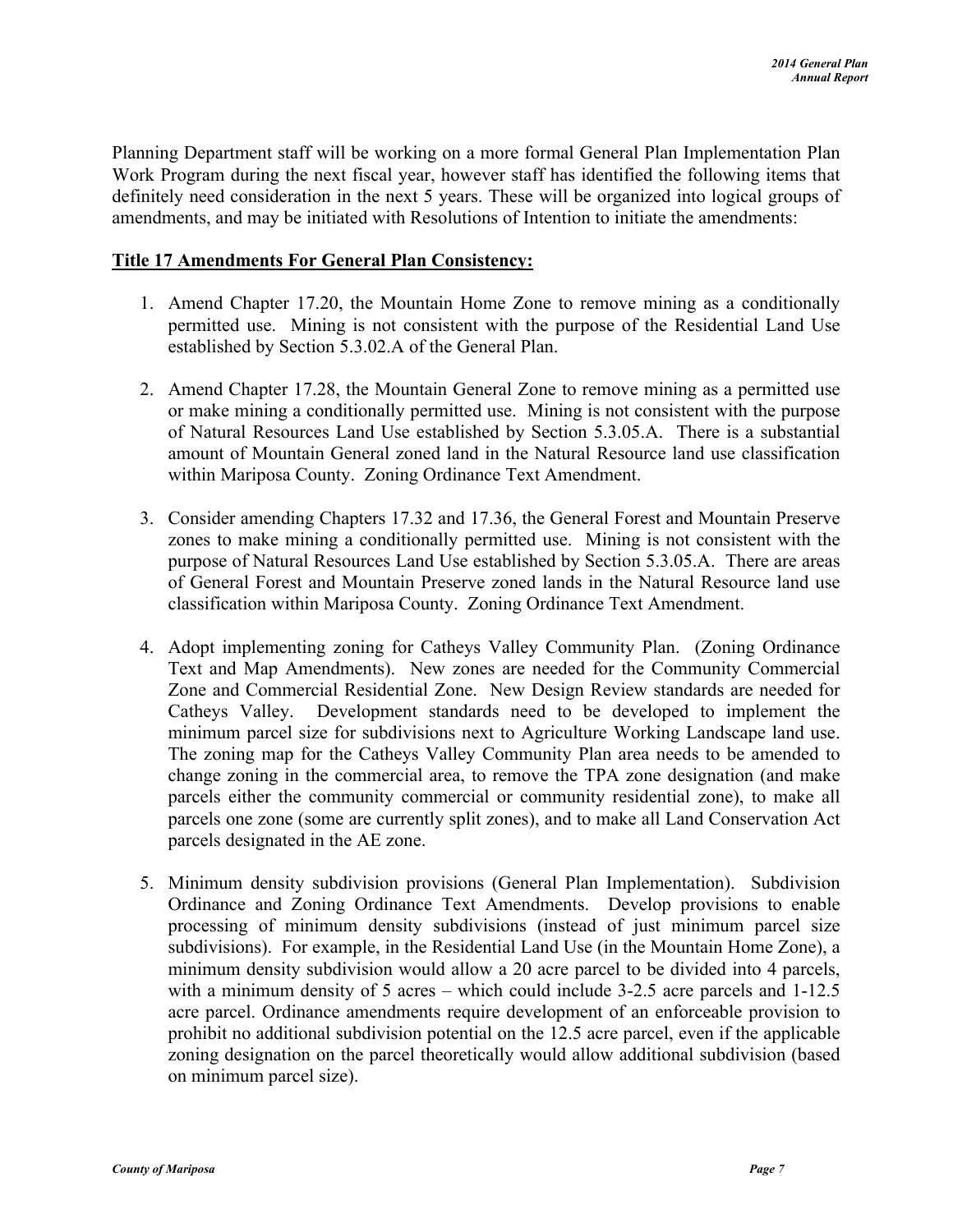- 6. Change allowed residential density in zoning districts to comply with the General Plan Natural Resources Land Use (General Plan Implementation). Amendments needed to the Mountain General (Chapter 17.28) and General Forest (Chapter 17.32) zones, which currently allow 2 houses per 40 acres). Zoning Ordinance Text Amendment.
- 7. Amend Chapter 17.12, the Town Planning Area Zone to be consistent with the General Plan as there are now Town Plans, Community Plans and Area Plans (not just specific plans). Additionally, there are more than 11 areas for which plans will be prepared. General Plan consistency issue. Zoning Ordinance Text Amendment.

Additionally, the minimum parcel size is no longer 1 acre or 9,000 square feet in a "TPA", but 2-1/2 acres if there is no adopted area plan.

- 8. Amend Section 17.16.010, the Rural Residential Zone to amend reference to the TPA changing reference to town, community or special planning area. General Plan consistency issue. Zoning Ordinance Text Amendment.
- 9. Evaluate General Commercial Zone-1, General Commercial Zone-2, Light Manufacturing and Industrial Zone (M-1), and Heavy Manufacturing and Industrial Zone (M-2) for consistency with the Rural Economic Land Use of the General Plan. Zoning Ordinance Text Amendment.
- 10. Zoning Ordinance Section 17.108.050, Density Standards. This code section needs to be modified or eliminated as it is not longer consistent with the General Plan, Section 5.3.02.F(7). Zoning Ordinance Text Amendment.
- 11. Section 17.108.060 remove / update reference to TPA and 17.12.010(a).
- 12. Section 17.108.060.J remove / update reference to TPA.
- 13. Review and amend Sections 17.108.070 and 17.108.080, provisions for home enterprises and rural home enterprises, pursuant to the General Plan Section 6.1.05.B. Zoning Ordinance Text Amendment. General Plan Implementation.
- 14. Section 17.108.090 remove / update reference to TPA
- 15. Amend County Code to develop subdivision design standards for placement of structures on ridgelines and open hillsides pursuant to General Plan Implementation Measure 11- 1A(2). Subdivision Ordinance and possibly Zoning Ordinance Text Amendments. General Plan Implementation.
- 16. Amend County Code to implement Phase II Agritourism Program. Include provisions for agritourism in other zones of code than just the Agriculture Exclusive zone. Zoning Ordinance Text Amendment. General Plan Implementation.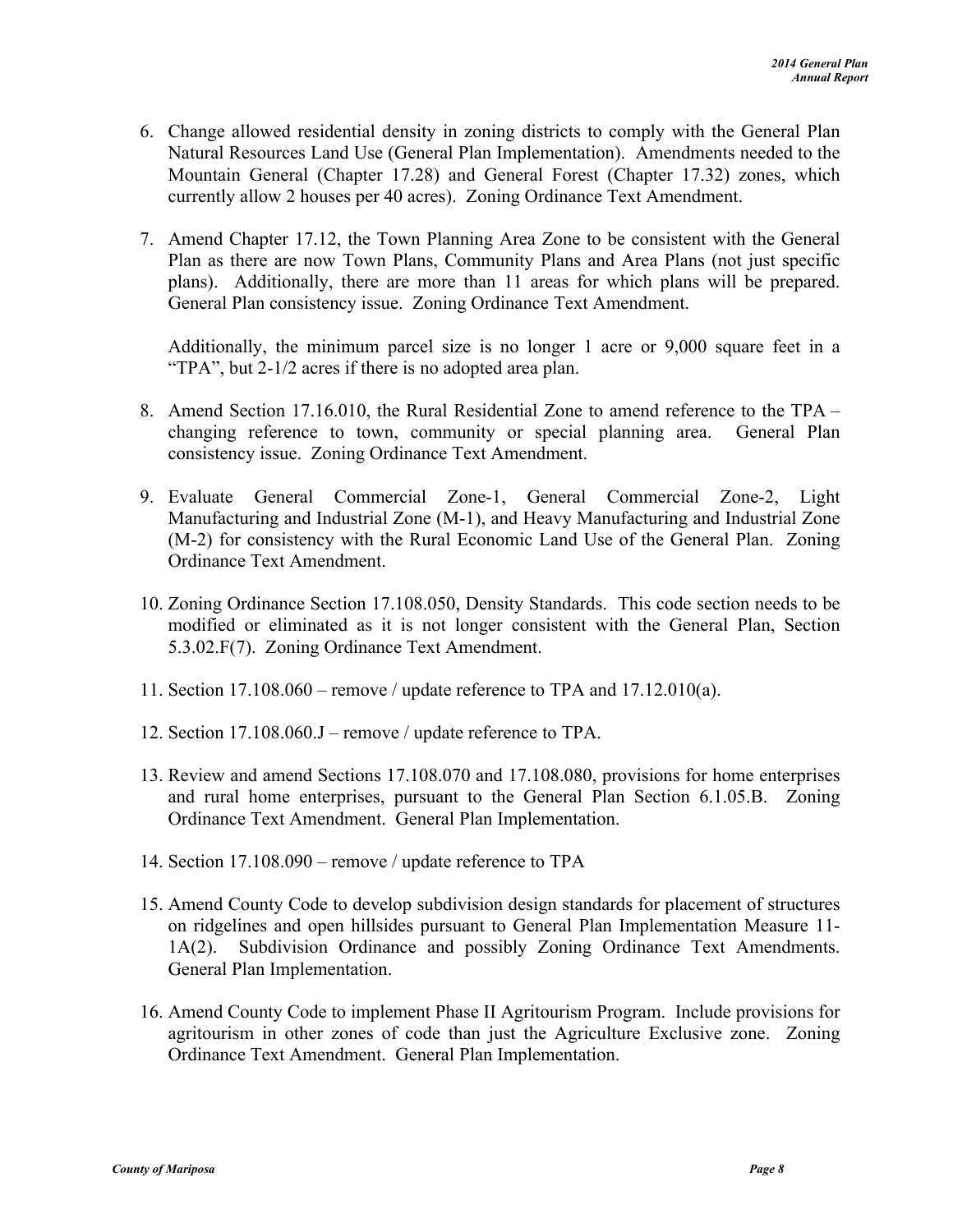- 17. Amend County Code to implement development standards for lighting standards to require fixtures established by the International Dark Sky Association. Amend County Code to require that building materials have a low reflective index. Requirements will be pursuant to General Plan Implementation Measure No. 11-1d(1) and General Plan Policy No. 11-1D.
- 18. Amend County Code to add development standards for shipping containers. Requirements will be pursuant to General Plan Section 5.3.02.F(3) Storage (for the Residential Land Use).

#### **General Plan / Zoning Amendments:**

- 1. Remove setbacks from Highway 49 North (Mariposa TPA Plan). General Plan and Zoning Ordinance Text Amendments. Clean up amendment needed to Section 17.336.017, County Code. These setback requirements are no longer needed as the Highways 49 North continuous left turn lane project, for which the setback requirement was established, has been completed.
- 2. Amend non-conforming uses section of Title 17, Section 17.08.020 for rural parts of county to specify provisions of both non-conforming uses and non-conforming structures. Ensure consistency with Chapter 17.340. Zoning Ordinance Amendment. May be General Plan Amendment (Mariposa Town Plan Amendment) if Chapter 17.340 requirements amendment. Amendments needed based on discussion and issues raised during appeal public hearing.

#### **General Plan Amendment / Cleanup:**

- 1. Update diagram in Volume II of General Plan for Catheys Valley. The Volume II map should refer the reader to the adopted community plan for Catheys Valley, similar to diagrams for Mariposa, Coulterville, Fish Camp and Wawona. The amendments for the Catheys Valley Community Plan completed in December 2012 overlooked this procedural requirement.
- 2. Update land use map for Mariposa Town Plan. General Plan Map Amendment. Official map to be the GIS prepared map.
- 3. Update land use map for Coulterville Town Plan. General Plan Map Amendment. Official map to be the GIS prepared map.
- 4. Update land use map for Fish Camp Town Plan. General Plan Map Amendment. Official map to be the GIS prepared map.

#### **General Plan / Historic Sites Implementation:**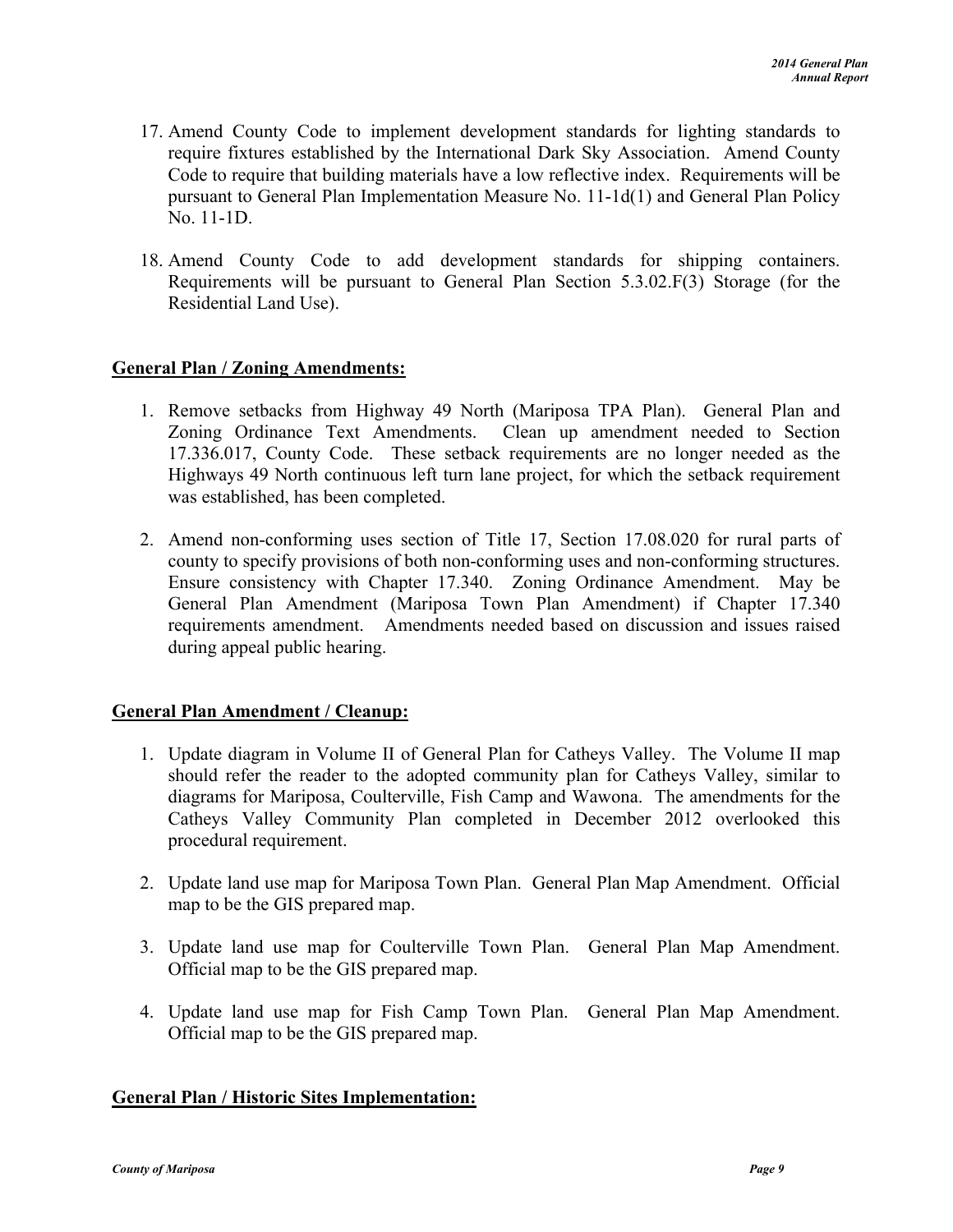- 1. Determine appropriateness of Certified Local Government Status or alternate program for the County of Mariposa to better serve owners of historic properties. Present information to Historic Sites and Records Preservation Commission and Board of Supervisors for discussion. General Plan Implementation. Pursuant to Goal No. 14-1, General Plan.
- 2. Update the County Historic Sites Inventory pursuant to General Plan Implementation Measure 14-2a(1). This work will be done in coordination with the Historic Sites and Records Preservation Commission.

#### **Zoning Map Amendment:**

1. Comprehensive zoning ordinance map amendment. Identify any privately owned parcels in the Public Domain (PD) Zone (Chapter 17.52) and the Public Sites (PS) Zone (Chapter 17.56). The zoning designation on these parcels needs to be amended to an appropriate zone (considering lands in the vicinity of the parcel) which is not designated for public ownership. Zoning Ordinance Map Amendment.

#### **Subdivision Ordinance Amendment / Update:**

- 1. Establish code requirements for applications for Subdivisions to include botanical surveys (GP Implementation) (Subdivision Ordinance Amendment)
- 2. Amend County Code to develop subdivision design standards for placement of structures on ridgelines and open hillsides pursuant to General Plan Implementation Measure 11- 1A(2). Subdivision Ordinance and possibly Zoning Ordinance Text Amendments. General Plan Implementation.

There are also a number of other clean-up text amendments which staff will bring forward for initiation and processing.

#### <span id="page-9-0"></span>**B. Significant Accomplishments in 2013 / Continuing work in 2014**

During 2013, and continuing into 2014, significant accomplishments were made toward achieving major General Plan objectives. These include:

1. Mariposa County was approved to participate in the Sierra Nevada Partnership Program. A Greenhouse Gas Inventory was prepared for Mariposa County. The inventory established countywide baseline data from 2010, including a municipal emissions inventory. The inventory was completed and presented to the Board of Supervisors early in 2014.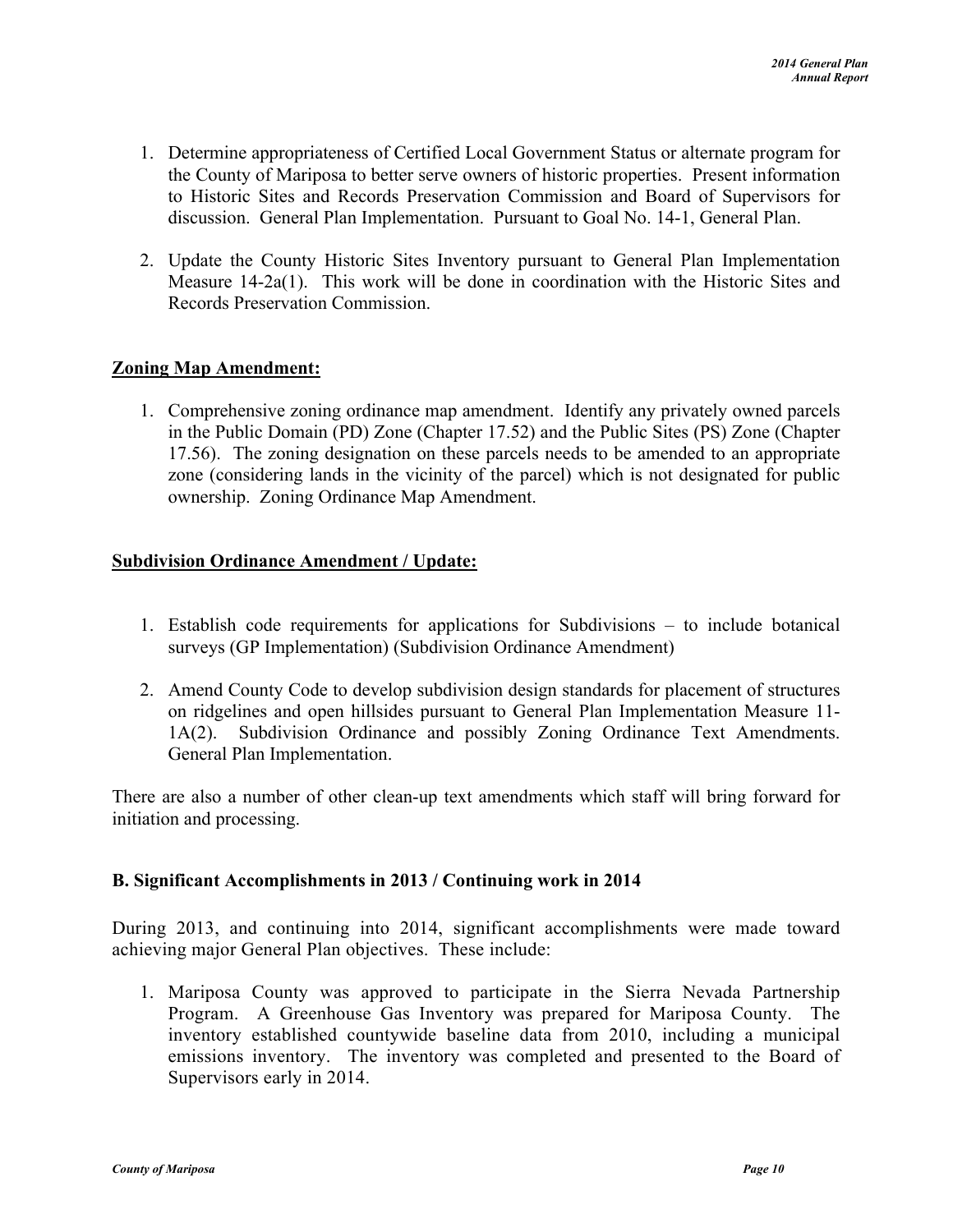- 2. A contract was been executed with JB Anderson and work has commenced on the state mandated 5 year update to the Housing Element. An updated adopted element is due to Housing and Community Development by June 30, 2014.
- 3. The first comprehensive review of Land Conservation Act Biennial Reports was completed for the 2011/2012 reporting period. The primary purpose of the biennial reports is to ensure contract and policy compliance. Pursuant to policy, property owners found to be in non-compliance have been given one year to bring their properties into compliance.
- 4. The Planning Advisory Committee process for the Midpines Community Plan is fully underway. A Background Report has been prepared, and the planning process explored. A significant public and stakeholder's input process was completed.
- 5. An update to the County Historic Sites Inventory, using county and volunteer resources, has commenced. Phase I is to update current inventory resource data. Phase II will be to add resources to the inventory.
- 6. An update to the LAFCo Policies and Procedures Manual has been completed. The manual includes the current status of all special districts (dependent and independent). The manual includes information regarding districts not subject to LAFCo. Finally, the manual includes current GIS maps of the districts (both service area and sphere of influence boundaries).
- 7. A comprehensive review and report regarding the Williamson Act in Mariposa County was prepared and presented to the Board of Supervisors for their consideration of a potential moratorium on the processing of new LCA Contracts. The Board of Supervisors took no action regarding this matter, and the County will continue to process applications for new contracts.
- 8. Staff has been working on a comprehensive and detailed county-wide road map book project for use by local and outside emergency response personnel.

## <span id="page-10-0"></span>**C. Area Plans in Preparation (2013 and 2014)**

Progress toward implementation of the General Plan occurs whenever a new Area Plan is prepared and adopted, when an existing Area Plan is amended, or when the planning for a Planning Study Area is initiated. At full implementation of the General Plan, sixteen geographically-distinct Area Plans are envisioned for Mariposa County's local communities; and the Yosemite National Park's General Management Plan represents a separate federal planning area of its own. The overall status and timing of the planning programs for each of the Area Plans is established in Attachment 1, Table 5-1 of the General Plan.

The Mariposa County Area Plans fall within the following descriptions, depending upon the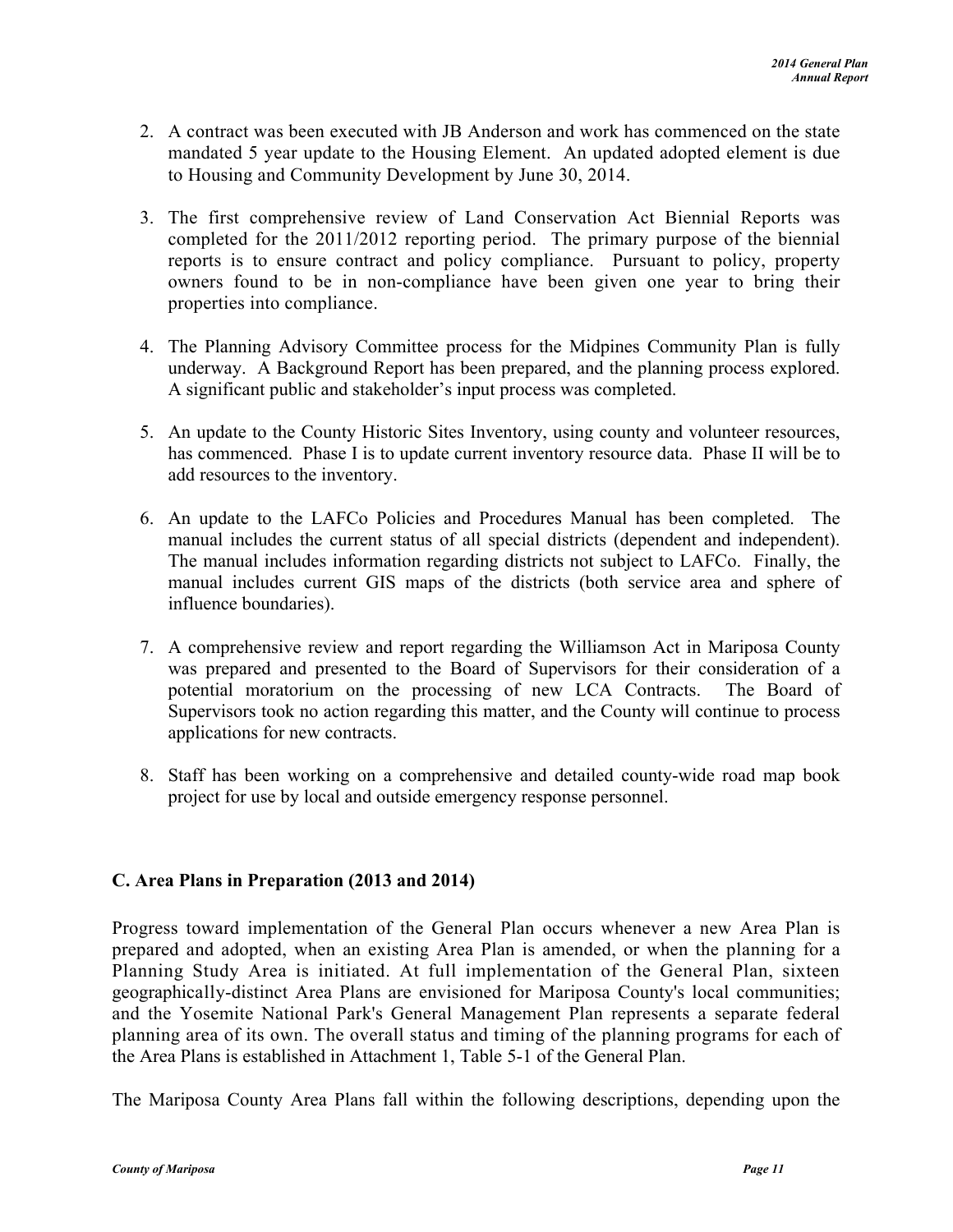scope and intensity of the land uses represented within any given planning area:

- Town Planning Area: All residential, commercial, industrial, job-center, recreation, and public uses, as defined in the General Plan, are consistent with the purpose of a town planning area. In the case of pre-existing adopted town plans, the planning documents may be known as a Town Specific Plan (such as Fish Camp.)
- Community Planning Area: Single-family residential, rural commercial, recreation/resort-oriented, small business and public are the land uses consistent with the purpose of a community planning area. Multi-family residential uses with more than two attached dwelling units per structure and industrial uses are not consistent land uses within community planning areas; live-work commercial/residential uses are acceptable. Greeley Hill and Catheys Valley are examples of Community planning areas.
- Special Planning Area: Some small locales (including Foresta and Buck Meadows) in the County do not face the full scope of issues and land uses warranting a fullscale town plan or community plan. The purpose of a special plan is to address the specific issues of local importance for the planning area. Consistent uses will be defined within the special plan.

Two Area Plans are identified in Table 5-1 of the General Plan as "pending for approval in (the) short term." These are the communities of Midpines and Lake Don Pedro.

The Midpines Community Planning Advisory Committee (MCPAC), appointed several years ago by the Board of Supervisors, has been meeting regularly. Since January, 2013, planning has staffed the committee and worked with members regarding the Community Plan for Midpines. Significant progress has been made collecting and evaluating background data. Additionally, a comprehensive public and stakeholders input process has occurred.

The Lake Don Pedro Town Planning Area is the final short-term priority for Area Plans. No formal community planning process has begun for this area, although the Lake Don Pedro Community Services District (LDPCSD) has been involved in the LAFCo Policies and Procedures Manual Update process, including the identification of the current Service Area and Sphere of Influence (SOI) planning boundaries

## <span id="page-11-0"></span>**General Plan Elements**

The General Plan provides the County's guiding principles for various planning topics and is considered the "constitution" for the County's future development. California Government Code Section 65300 et seq. provides direction and specifies what must be included in the General Plan. The following seven elements are required:

- Land Use
- Circulation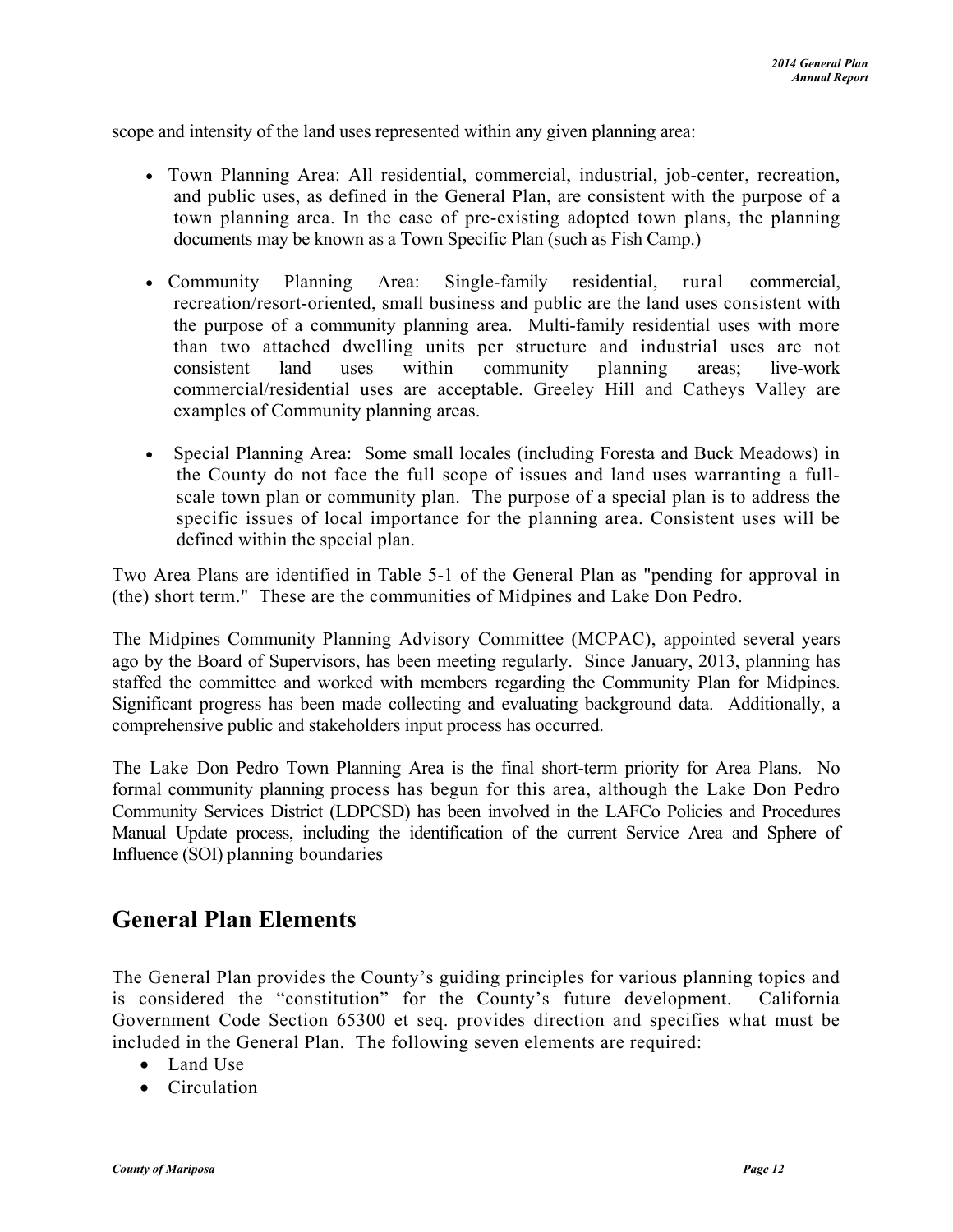- Conservation
- Open Space
- Noise
- Safety
- Housing

An agency may adopt additional optional elements at its discretion. The Housing Element requires certification from the Housing and Community Development Department. Mariposa County's General Plan contains the following elements:

- Land Use
- Economic Development
- Arts and Culture
- Housing
- Circulation, Infrastructure, and Services
- Agriculture
- Conservation and Open Space
- Local Recreation
- Regional Tourism
- Historic and Cultural Resources
- Noise
- Safety

The General Plan includes 16 Chapters or Elements. Chapter 5 (Land Use), Chapter 9 (Circulation, Infrastructure and Services), and Chapter 10 (Agriculture) are the elements which contain most of the implementation measures and programs that have been mentioned so far in this Annual Report. However, Chapters 4 through 16 each contain policies and implementation measures that are being addressed by various County departments and agencies. A few of the implementing activities and accomplishments of the past year include:

## **Chapter 5. Land Use**

The Land Use Chapter guides development and land use policy. The guidance provided by the land use element insures that residential parcels be ready to build. Development project are reviewed and conditions approved based on the General Plan on an ongoing basis. New land division projects are reviewed in order to ensure that they are "Ready to Build" as required by General Plan Implementation Measure 5-10a(1). This helps ensure that parcels are in fact developable. New subdivisions are also reviewed to ensure that they comply with General Plan Policy 5-3a which requires that "New subdivisions and lands created for commercial and industrial purposes shall have direct access to maintained roads."

Applicants submit required environmental studies, and each new amendment proposal is reviewed under CEQA in order to reduce potential impacts associated with development. Mitigation measures are commonly included in project approvals, and together with conditions of approval insure compliance with General Plan policies.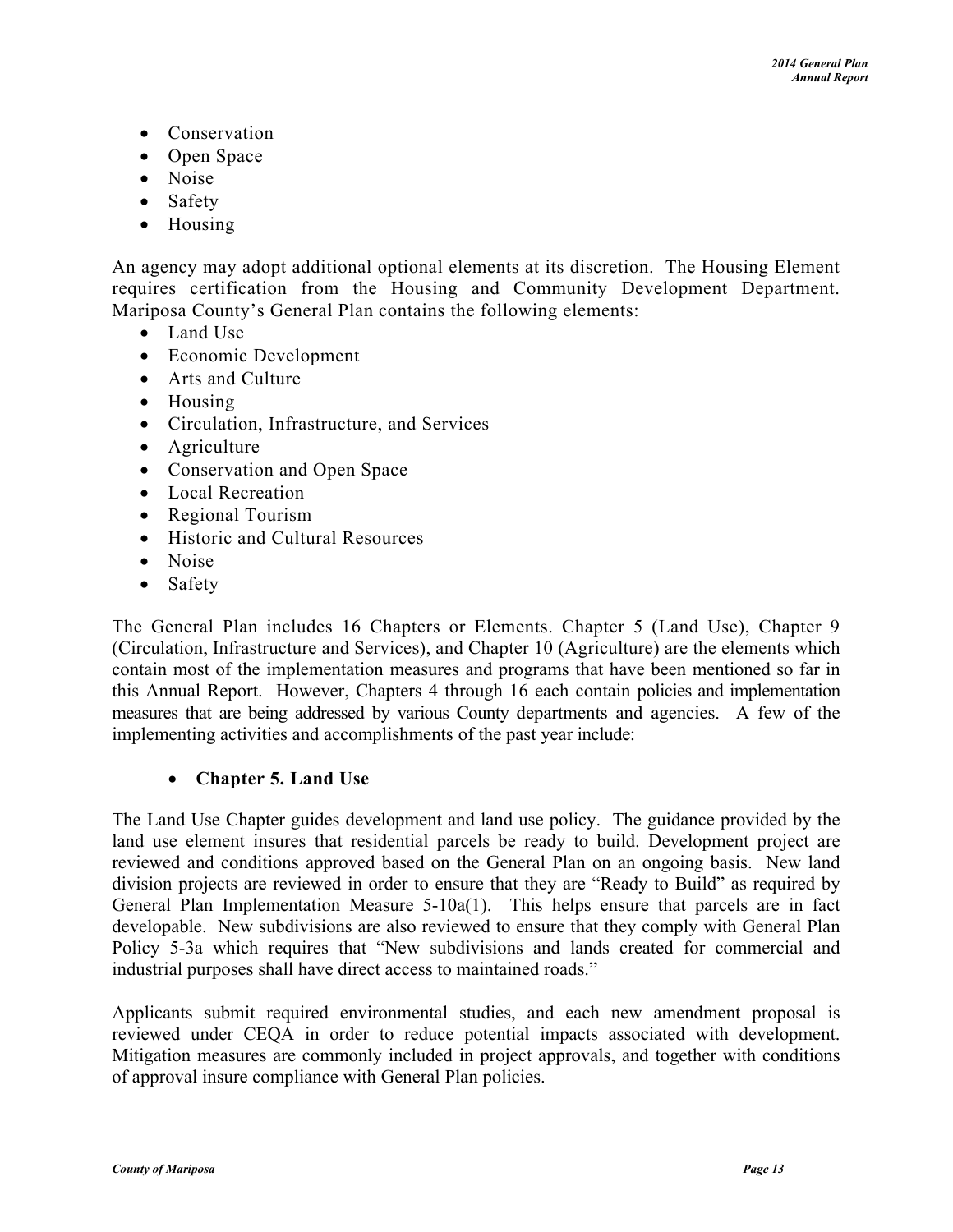## **Chapter 6. Economic Development**

The Economic Development Chapter works toward the financial stability for delivery of County services, the economic stability for business development, and to attempt to create diverse work opportunities for County residents. The County has continued to look at available grants and loan programs to assist small businesses. The Office of Economic Development provides valuable assistance to small business owners. The County has a close working relationship with the Tourism Bureau and work together to increase tourism to the County.

Mariposa County was awarded a grant as a result of the "Telegraph Fire" from 2009. That grant money is also being used for an update to the Local Hazard Mitigation Plan. Finally, the grant is being used for an update to the Safety Element, which is currently being worked on.

In 2013, planning staff prepared a grant application for the "Town of Mariposa Transportation Center Feasibility Study – Phase I" project. The grant application, if awarded, will address areas of deficiency within the central commercial area of the Town of Mariposa that result from the absence of planned facilities. The deficiencies include: 1) improved pedestrian and bicycle safety, 2) well organized, accessible and adequate parking, 3) information to assist visitors and residents in making transportation choices, and 4) improvements to facilitate access and circulation within Mariposa. The application was submitted in early 2014.

## **Chapter 7. Arts and Culture**

Support for the arts continued in 2013, as evidenced by approval by the Board of the display of artwork at the County Library, working together with the Mariposa County Arts Council as the designated partner in the California Arts Council's State-Local Partnership, and agreements with the Mariposa County Arts Council for Performing Art, Visual Arts, and Arts Resources and Education Services.

## **Chapter 8**. **Housing**

A Housing Element is unique in terms of its policy and reporting requirements under California statutes, and with regard to the state-supervised schedule by which it is updated and adopted. The Housing Element describes housing programs that are managed by the Mariposa County Housing and Community Development Agency (HCDA) in the Human Services Department. The HCDA continues to implement the housing programs and measures identified in Housing Element in the course of fulfilling its ongoing housing responsibilities.

In March of 2009, Mariposa County contracted with JB Anderson, Land Use Planners, to prepare a State-mandated update to the Housing Element. The 2009-2014 Housing Element Update, General Plan Amendment No. 2009-055, was in response to a State requirement that a new Housing Element be prepared that would comply with legislative mandates and the Housing Element Guidelines of the State Housing and Community Development Department (HCD).

The adopted 2009-2014 Housing Element demonstrates that the County can accommodate assigned RHNA (Regional Housing Needs Allocation). The actual creation of new housing is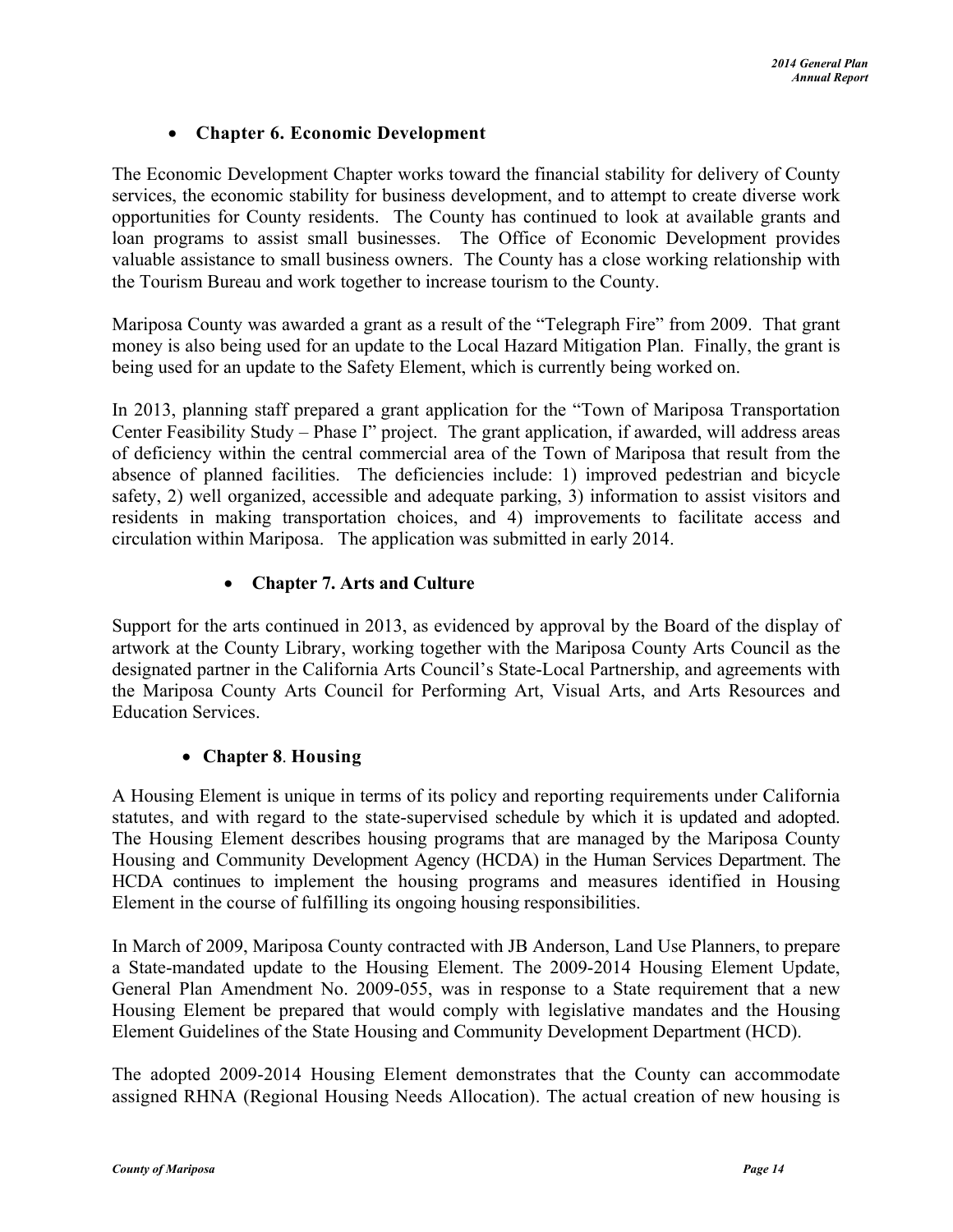the responsibility of the private housing sector. The policies in the Housing Element generally call for local agencies to encourage the production of affordable housing, and to avoid and eliminate constraints to the construction of new and affordable housing units. (Other State departments and agencies, however, are free to promulgate new regulations that can significantly increase the cost, and decrease the affordability of local housing.)

The Department has recently commenced work on the 2014-2019 update to the Housing Element as mandated by State law. Staff is again working with JB Anderson on this project.

This past year, the Building Department issued fifty Certificates of Occupancy for new dwelling units and five permits for conversion to a permanent dwelling unit. One new multiple-unit structures, a duplex, was built. Of the fifty-five new housing unit permits issued during 2013, fifteen were for mobile homes. The yearly total is substantially less than the desired official RHNA number of units available to extremely-low and low income households.

The 2013 building statistics reported above suggest that a) the slowdown in the local production of new housing has continued, although it is a slight increase from last year; b) the high and increasing cost of "stick built" homes may be affecting the overall proportion of mobile homes in the County's housing stock; and c) the ability of Mariposa County, and California local governments generally, to create enough housing to reach unrealistic RHNA goals, established during the earlier "boom" years of the past decade, is effectively thwarted by prevailing conditions of the housing and financial markets.

Attachment 3 is the Housing Element Implementation Annual Progress Report, a State mandated report that is to be submitted to the HCD by April 1st of each year. Tables A through B provide information on the residential building activity for 2013 based upon income levels from extremely-low to moderate income housing. As the tables indicate, as a result of the recent housing market problems, the overall number of residential units is down significantly. There have been no residential units constructed for very-low or low income households.

Table C in the Attachment summarizes the progress made on each of the Housing Element Programs over the past year. The table provides a description of each of the Housing Element Programs, the objective of the program, the timeframe for completion of the Program (or if it is on-going) and a brief summary of the activity on each Program in 2013. Most of these Programs are on-going, based upon current County policies, funding, and continuing activities administered by the Planning, Building and Human Service Departments.

## **Chapter 9**. **Circulation, Infrastructure, And Services**

The Board in early 2013, reaffirmed their intent for the County to continue to work on developing the Mariposa Creek Parkway project. This project provides pedestrian routes and is part of the Mariposa County Bicycle and Pedestrian Transportation Plan as an important part of a bike path. It also provides another attraction for visitors to the Town of Mariposa.

In 2013, an update to the Statewide Streets and Roads Needs Assessment was reviewed and a resolution was adopted urging the State to find sustainable funding for transportation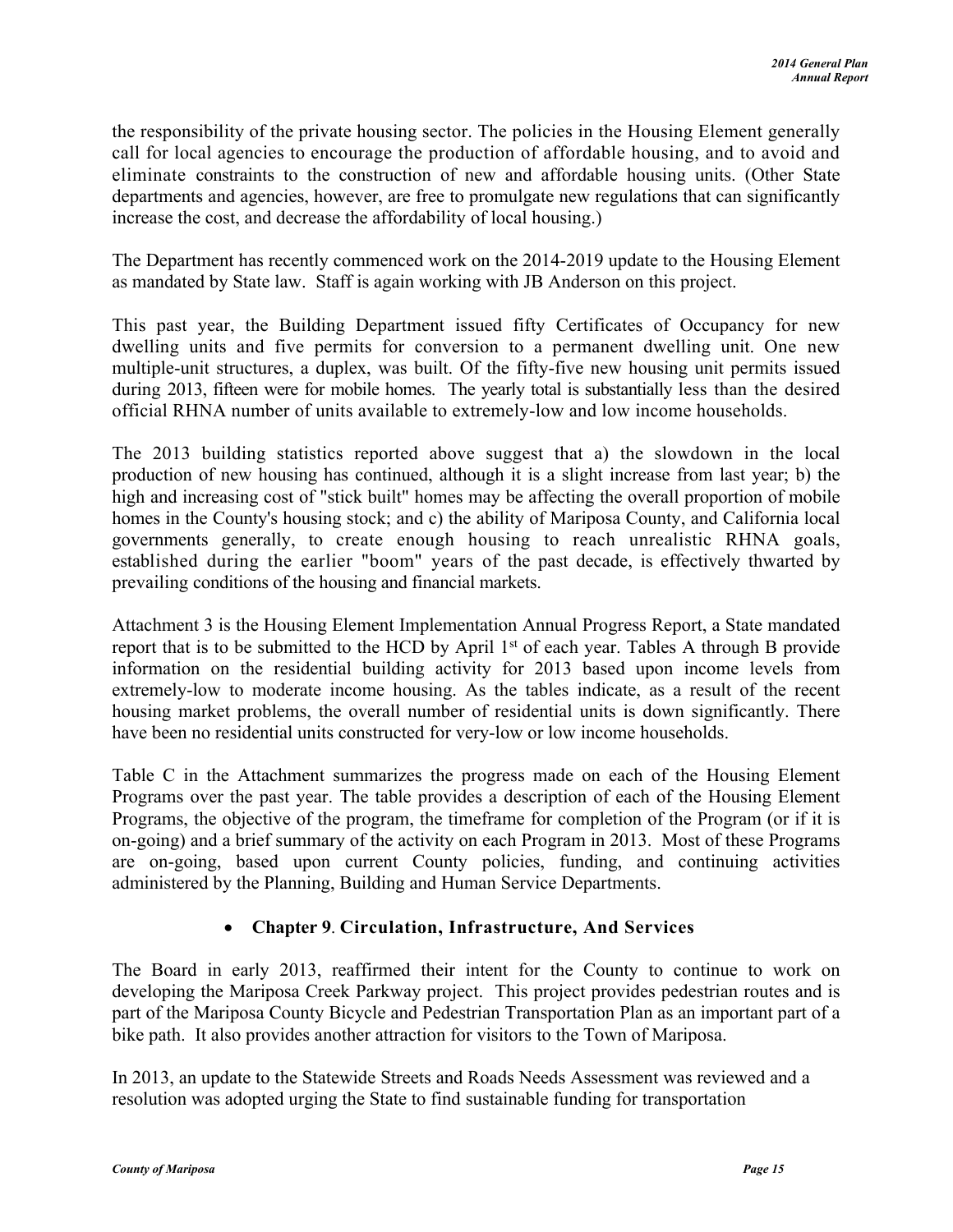infrastructure and supporting the findings of the 2012 California Statewide Local Streets and Roads Needs Assessment Update.

The 2012 Regional Transportation Plan was adopted in 2013. The Local Transportation Commission (LTC) is required by California law to adopt and submit an approved Regional Transportation Plan (RTP) to the California Transportation Commission (CTC) every five years. The 2012 Regional Transportation Plan serves as the guide to planning transportation investments in Mariposa County involving federal, state and local funding over the next 25 years (2012-2035). The development of the RTP is a cooperative effort between the LTC, county, Caltrans, tribal governments, and residents of Mariposa County. The 2012 RTP is constrained to the projected

revenues and costs for all RTP projects.

Extensive planning work was done on various bridge replacement and repair programs, from funding to design work. Bridge replacement or repair is essential to maintaining an adequate level of access on various County roads and to ensure that they will be able to provide access in the event of an emergency.

Work on finding a Fixed Based Operator (FBO) for the airport was undertaken in 2013 after the previous FBO ceased operations at the airport.

Work continued on the Federal and State Safe Routes to Schools programs. The Federal grant was 100%, and the State grant was a 90/10 match. The projects will provide for sidewalks on Bullion Street and Jones Street, from 5<sup>th</sup> to 8<sup>th</sup> Streets. Preliminary engineering has been done for the project.

## **Chapter 10. Agriculture**

In 2013, the Department completed the first review of the Williamson Act Biennial Reports for the reporting period of 2011/2012. The primary purpose of the biennial reports is to ensure contract and policy compliance. Pursuant to policy, property owners found to be in noncompliance have been given one year to bring their properties into compliance.

The Board requested and was provided by the Planning Department a comprehensive review and report regarding the Williamson Act in Mariposa County as part of their consideration of a potential moratorium on the processing of new LCA Contracts. The Board of Supervisors took no action regarding this matter, in essence reiterating Mariposa County's support for the Williamson Act in Mariposa County. The County will continue to process applications for new contracts.

The Board also continues to provide support to agriculture in Mariposa County overall, as evidenced by the Certificates of Recognition it provided to Mariposa County students who competed in the 2012-2013 Merced/Mariposa Section Future Farmers of America (FFA) Project Competition.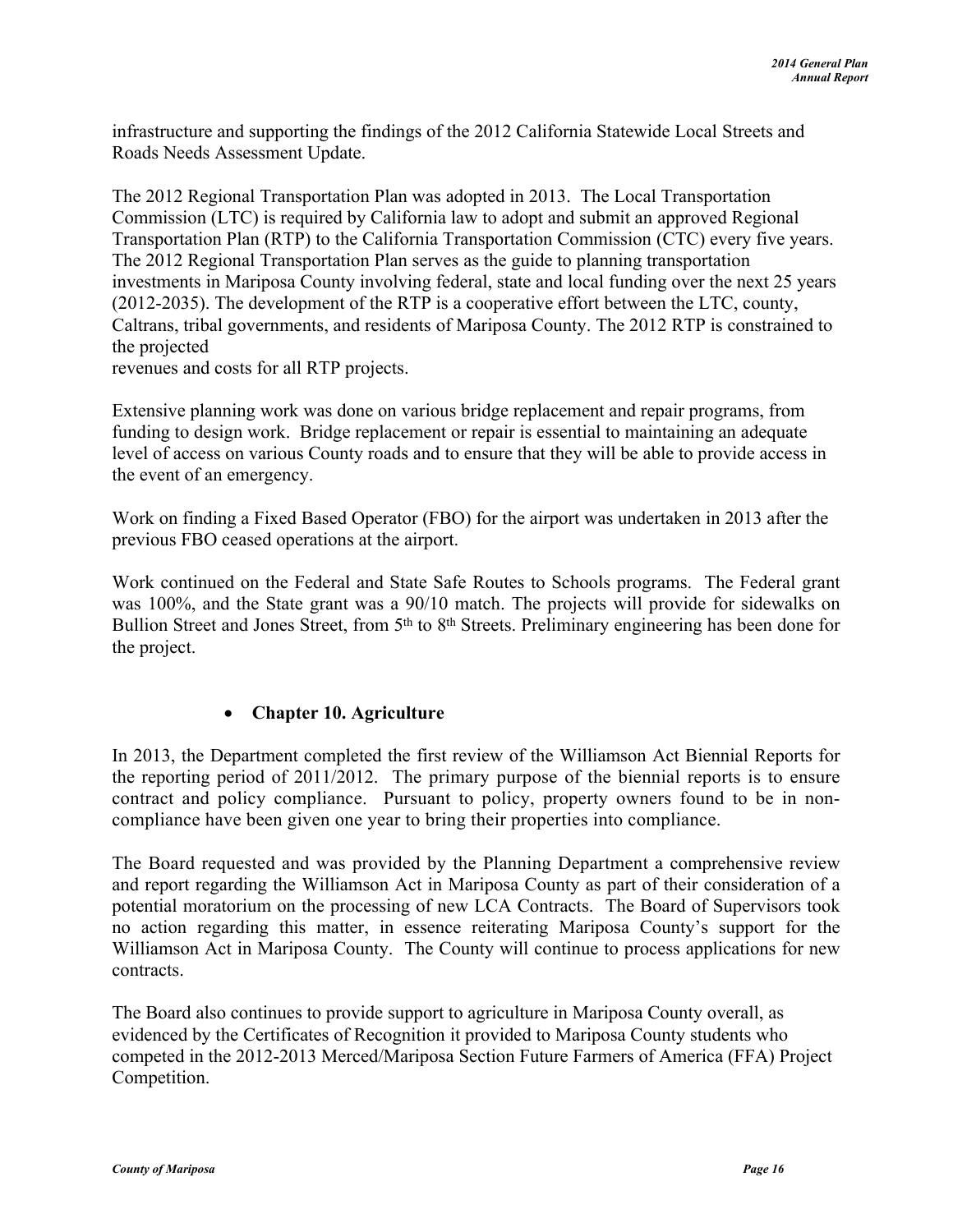## **Chapter 11. Conservation and Open Space**

In 2012, a significant audit of the mining program, including compliance activities was completed by the Lead Agency Review Team, Department of Conservation Office of Mine Reclamation. As a result of a 30-day Notice, planning staff prepared a response to the State Mining and Geology Board (SMGB), attended a SMGB Hearing, and prepared and worked on a County Action Plan for compliance. Significant progress has been made toward completing the County Action Plan in 2012 and 2013. Most of the items in the Action Plan have been completed or are an on-going item, which staff continues to implement. The most significant progress has been seen at the Tauchen Ranch, where two long-ago abandoned mines have been undergoing reclamation efforts (using seized financial assurances).

The Planning Commission and staff have continued reviewing environmental site surveys and conditioning discretionary development applications for compliance with the policies in Chapter 11 of the General Plan, including Implementation Measures 11-4a(6) and (7). Data is being assembled, on a project-by-project basis, through required site surveys, that will eventually create a comprehensive map of sensitive vegetation communities and wildlife habitats throughout Mariposa County. These surveys also assist in the identification of jurisdictional wetlands or waters of the U.S., sensitive plant communities, rare wildlife and their habitats, riparian habitats, and streams. To protect these resources, setbacks are established around them as conditions of approval, which prohibit the disturbance, construction, and grading within these setbacks and therefore protect the resource, and ensure compliance with Chapter 11 of the General Plan, including Implementation Measures 11-2d(1) and 11-4(a)2.

The Planning Commission and staff have also continued to require that oak tree surveys be submitted with discretionary development applications in keeping with Implementation Measure 11-4(a)2. Avoidance of mature trees is encouraged during project construction. Mitigation measures are adopted to help reduce impacts of loss of mature oak trees, typically by protecting other trees from disturbance with setback areas. These setback areas typically establish protection areas for 3 to 4 trees for every mature oak tree that is removed, for example, by road construction during a land division project.

Surveys for nesting birds and raptors are also required for projects expected to remove trees. These surveys are required to occur during the nesting season of birds and raptors, 30 days prior to any tree removal occurring. This ensures that breeding and nesting birds are protected according to State and Federal law, as required by Implementation Measure 11-4a(8).

Work on a local Regional Water Management Group (RWMG) Integrated Regional Water Management Plan (IRWMP) has been on going. The RWMG is applying for a grant from the Department of Water Resources. These efforts respond to Policy 11-1b and Implementation measure 11-1(b)(1) as the group includes both public and private agencies at the Federal, State, and local levels.

The Agricultural Commissioner and Board of Supervisors continued work on the Mariposa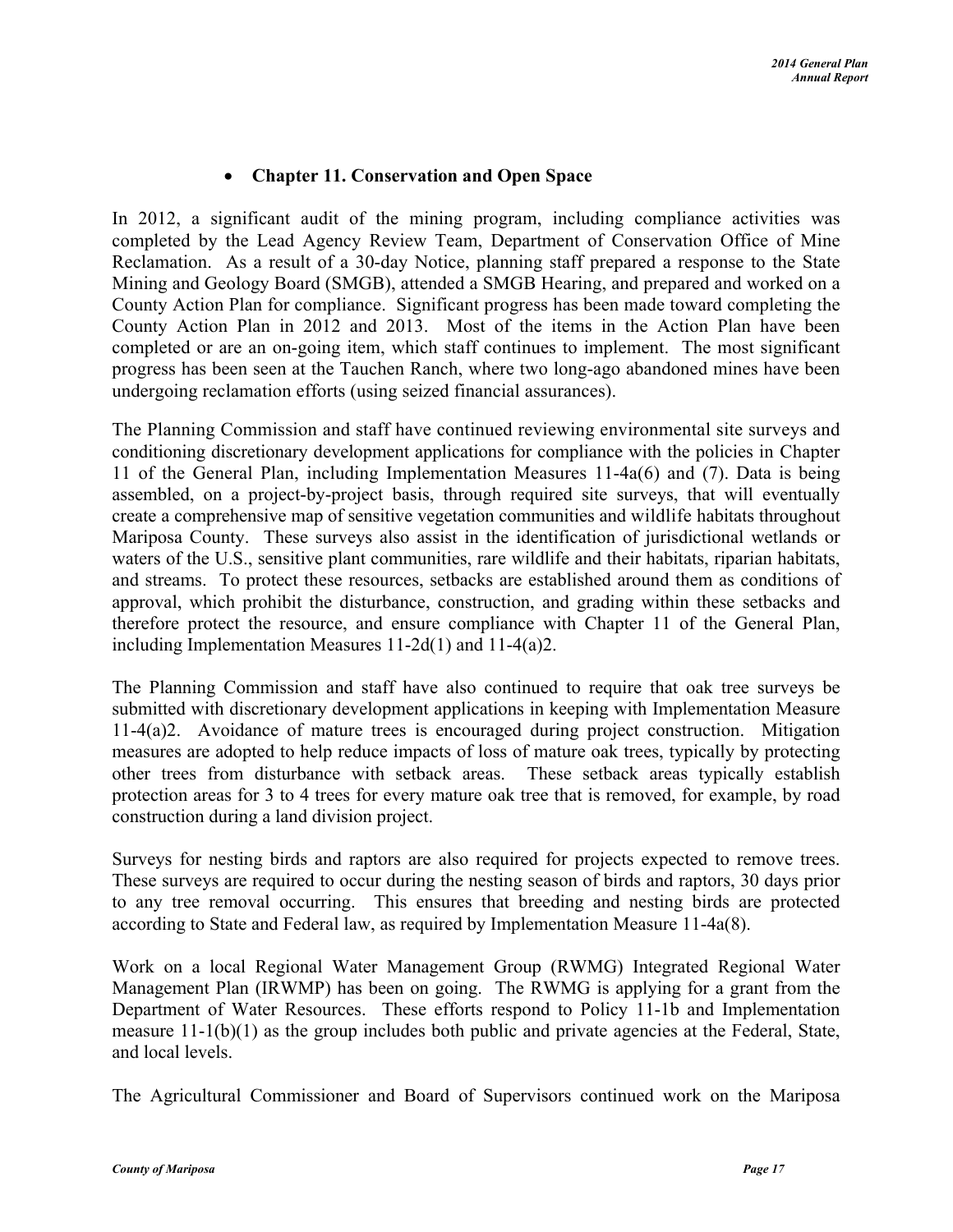County Invasive Noxious Weeds Program, which included approving contracts for services to implement the program. The County and the Forest Service continued to work together on programs for the eradication of noxious weeds, such as Yellow Starthistle.

Recycling and waste reduction education was also a part of the service agreements approved by the Board in 2013.

## **Chapter 13. Regional Tourism**

The County continues to tout its tourist attractions through various means in collaboration with the Mariposa County Chamber of Commerce and Tourism Bureau. The County continued its partnership with the Mariposa County Tourism Bureau to provide marketing services for the County.

In April of 2013, the Board renewed the Mariposa County Tourism Business Improvement District, which assesses a 1% of gross short term room rental revenue. The Mariposa County Tourism Business Improvement District (YMTBID) is a benefit assessment district proposed to help fund marketing and sales promotion efforts for Mariposa County lodging businesses. The renewal was for a five year period.

The County continues to support various events as County sponsored events throughout the year to increase visitors to Mariposa County. These include the annual Mariposa Butterfly Festival, the annual Mariposa County Pioneer Wagon Train Event, and other similar events. The Board also authorized Mariposa Stage Line to provide horse drawn wagon rides in the town of Mariposa. This provides an additional activity for visitors to participate in.

## **Chapter 16. Safety**

Three (3) new fire stations for Mariposa County, including one for Fish Camp, one for Midpines, and one for Lake Don Pedro have been completed. These fire stations are fully funded by the Federal Emergency Management Agency.

The Lake Don Pedro fire station was completed and certified for occupancy in September, 2012. The Midpines and Fish Camp Fire Stations were completed in 2013. Work on the Bridgeport fire station continues.

The effects of building new, and replacing and rehabilitating older fire stations will enhance the County's public safety, emergency and public safety responsibilities and facilities, which are objectives consistent with the safety policies of Chapters 9 and 16 of the General Plan.

Mariposa County Fire and the Mariposa County Fire Safe Council continue their close association to plan and complete fuel reduction projects. County Fire is also currently reviewing the Mariposa County Emergency Management Plan and continues to undertake full operation emergency situation drills and training periodically. They will also study the opportunity to adopt the California Fire Code and Appendices, which would address Implementation Measure 16-1B(1) of the General Plan.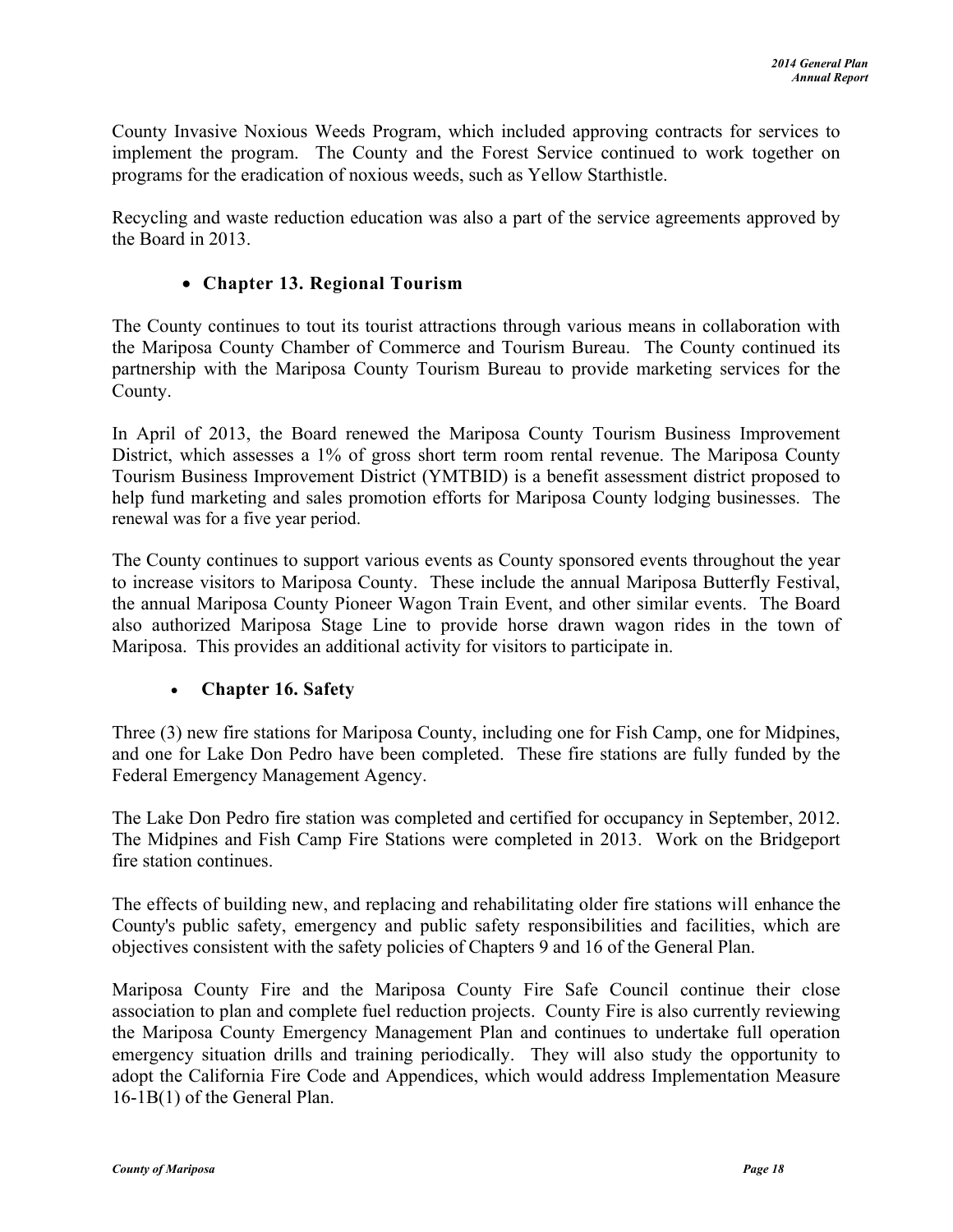Pending the outcome of a the Countywide Service Area 3 Assessment vote, County Fire may undertake adoption of a strategic plan for fire safety that incorporates the Standards of Cover for the Mariposa County Fire Department and identifies current and future fire service areas and standards.

Significant work was has been conducted on an update to the Local Hazard Mitigation Plan (LHMP), which commenced in February of 2013. A FEMA-approved LHMP opens opportunities for Federal mitigation funding while ensuring availability of disaster recovery funds. Once a LHMP is approved by FEMA and ratified by the Board of Supervisors, it becomes a component of the Safety Element (by reference) of the County General Plan. As part of the update to the Local Hazard Mitigation Plan, an update to the Safety Element will also be completed.

## <span id="page-18-0"></span>**Future Amendments to Implement the General Plan**

During the final public workshops and hearings to adopt the General Plan in 2006, a number of recommendations and policies were discussed but not included in the final language of the plan. A number of these suggestions were instead placed in a General Plan appendix section titled: Appendix C, Future Considerations. The list of these considerations is found in Attachment 2 of this Annual Report. Review of the Annual Report is an appropriate time for Board members, Planning Commissioners, and members of the public to review items in the Appendix, to see whether any of these deferred items might warrant consideration in 2014 as policies or implementation measures in the General Plan.

At this time Mariposa Planning staff has not identified new policy or planning tasks, from this list or elsewhere, which it believes appropriate to add to its present implementation workload. The addition of new General Plan implementation responsibilities would impact the completion or schedule for completion of existing on-going work assignments.

Ongoing daily activities of many other County departments and agency personnel (although not cited in this Annual Report for reasons of brevity) are continually assisting in the work of addressing and implementing the adopted goals and objectives of the General Plan.

## <span id="page-18-1"></span>**A. Proposed Schedule of 2014 General Plan Amendments**

Each year a county may amend its adopted General Plan on four separate occasions. There is no limit to the number of changes that it may adopt at any one of these times, nor is there a requirement that a county must amend its General Plan. One of the four opportunities is reserved exclusively for changes that are proposed or sponsored on behalf of the general public by the Planning Commission and/or the Board of Supervisors. At the other three times of the year, requests from private individuals may also be considered for adoption. The report to the Board will include a recommended schedule of dates to consider General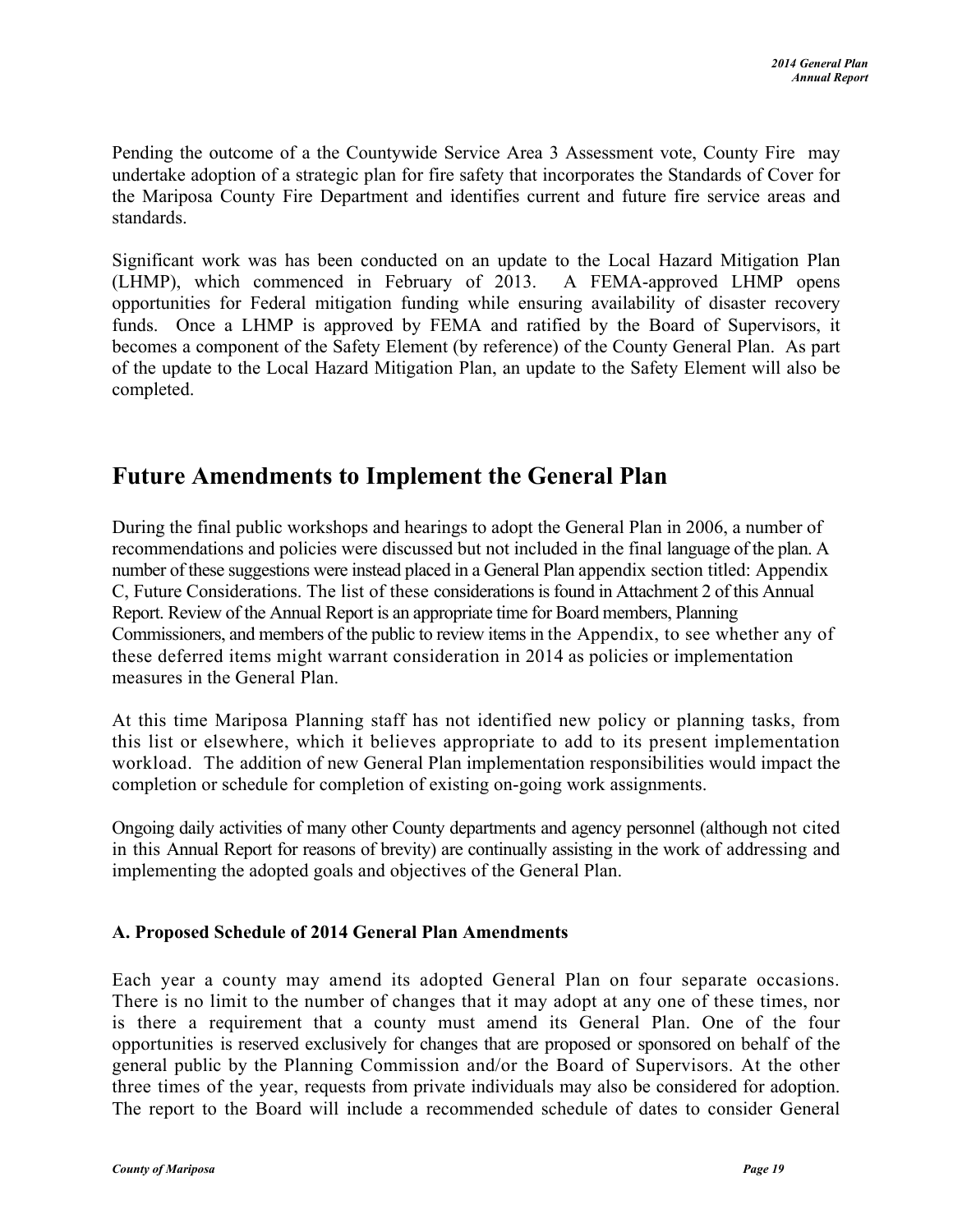Plan amendments in 2014

#### <span id="page-19-0"></span>**B. Items for Discussion and Possible Direction to Staff by the Board of Supervisors**

Recently staff has identified an inconsistency with regard to potable water supply requirements for development projects and new subdivisions. The Residential Land Use, located in Chapter 5, requires that new subdivisions that occur within the Residential land use designation must be served by an approved potable water supply. There are several methods of providing proof of water, and this proof must be provided prior to the recordation of a final or parcel map. Implementation Measure 9-5a(1) requires that no project, including subdivisions, be approved unless it is shown to have access to an approved source for potable water supply. This means that all projects including subdivisions (and those in the Residential land use) must show that they have access to a potable water supply meeting Health Department requirements prior to approval. At a minimum there is conflicting policy between the Residential land use requirements for subdivisions and Implementation Measure 9-5a(1) on when the information is to be provided. It also means that based on Implementation Measure 9-5a(1), a subdivision, for example, occurring in the Agriculture/Working Landscape land use must provide information on the proposed water supply prior to approval by the approval authority.

These General Plan policy requirements are separate from requirements or information required to comply with the California Environmental Quality Act (CEQA).

## <span id="page-19-1"></span>**Public Comments and Comments Received from Other Agencies/Departments**

In response to a request for information and comments from other departments and agencies that are in charge of implementation measures, staff received several comments. The comments are contained in Attachment 6 and are summarized as follows:

-Health Department: Various implementation measures need to be updated to include the Health Department as they have a role in implementation. Some need to have the Health Department removed as they have no role. These changes require a General Plan text amendment. Staff will be adding these to the list of General Plan Amendments needed. The Board of Supervisors can also direct staff to process them immediately. Regardless, of whether agency is listed or not, the Health Department should be involved where appropriate.

-Agricultural Advisory Committee: The Chair of the Agricultural Advisory Committee has requested that the Agricultural Advisory Committee be directed to review the Criteria for the Transfer of Ag/Working Landscape lands and recommend changes as needed. The Criteria for Transfer of Ag Lands was adopted in July 2012.

-Public Works: Concerned with various implementation measure requirements and budget required to complete tasks. Many of these are policy issues that the Board approved in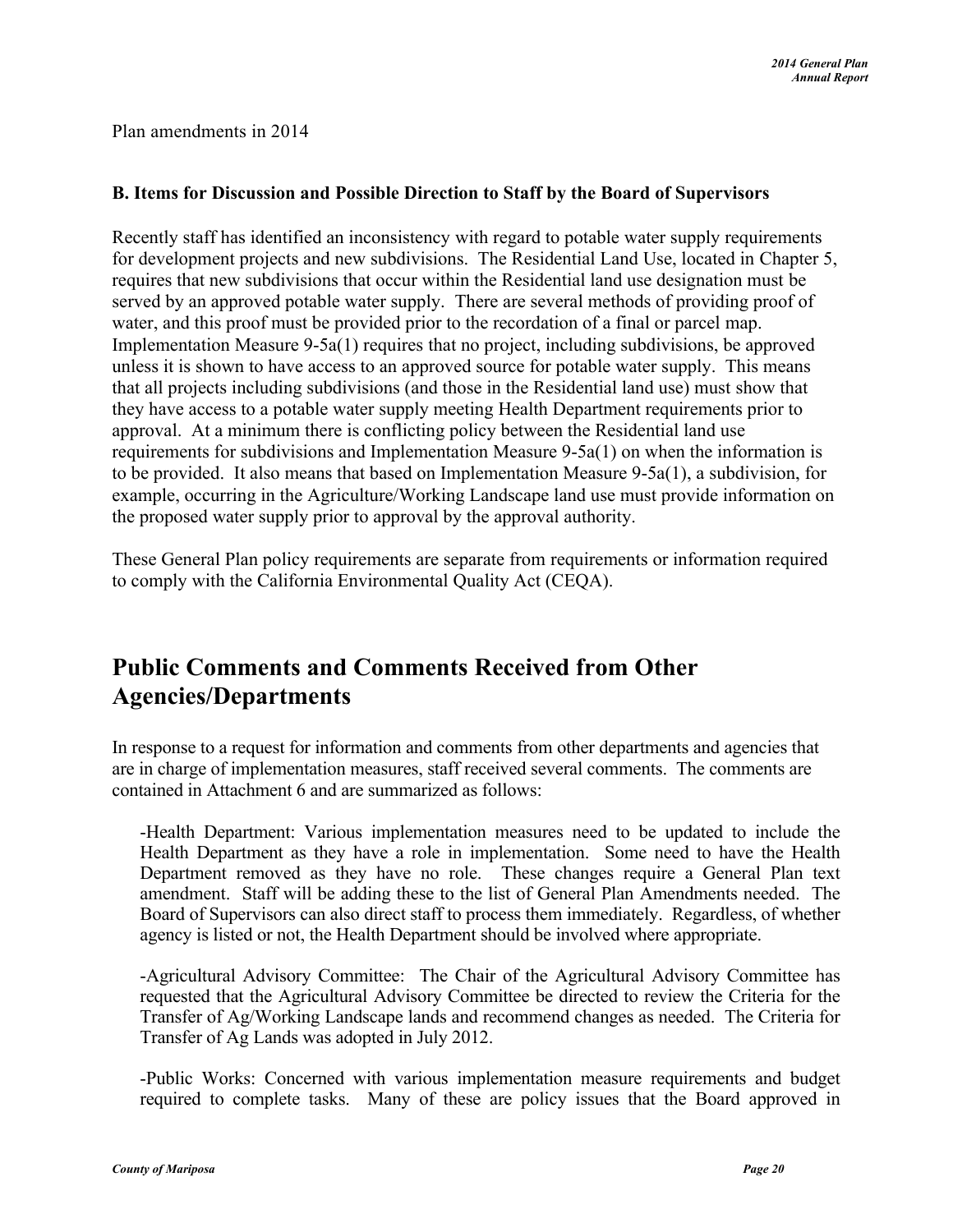adopting the General Plan in 2006. If directed, staff can look more carefully at these and potentially amend them. This would require a General Plan amendment, a separate process from the Annual Report. These issues can also be looked up when staff undertakes an update to the General Plan.

## <span id="page-20-0"></span>**Planning Commission Recommendations**

At the Public Workshop and Hearing held on April 25, 2014, the Planning Commission reviewed this report, and recommended that the General Plan Annual Report be accepted. The Planning Commission recommended the adoption of the 2014 General Plan Amendment Schedule as proposed.

## <span id="page-20-1"></span>**Recommended Actions**

Following consideration and public testimony on the 2014 Annual Report on the General Plan, it is recommended that the Board of Supervisors take the following actions:

- 1. Consider any changes that should be made to the 2014 General Plan Annual Report;
- 2. Adopt the Resolution accepting the 2014 Annual Report and direct that copies of the 2014 Annual Report be provided at the earliest opportunity to the Office of Planning and Research and the Department of Housing and Community Development; and adopting the 2014 Schedule of General Plan Amendments, Attachment 5

--------------------------------------------------------------------------------------------------------------

#### **Attachments:**

Attachment 1 Planning Area Plan Status Attachment 2 Appendix C from the General Plan ("Future Considerations") Attachment 3 Housing Element Implementation Annual Progress Report Attachment 4 Table of General Plan Implementation Measures Attachment 5 Draft Resolution with Dates for 2014 General Plan Amendments Attachment 6 Comments Received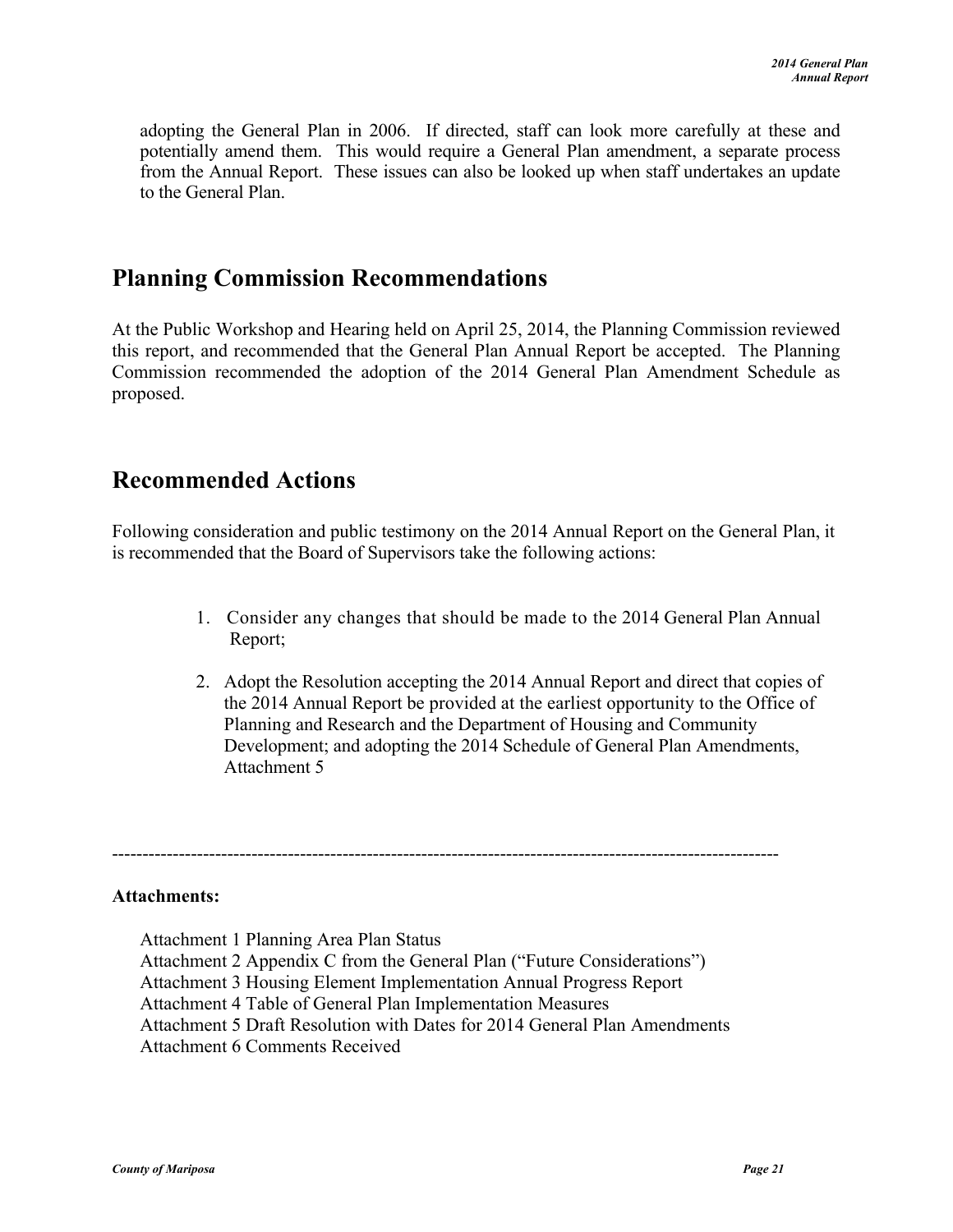# Attachment 1

| <b>Planning Area</b>            | <b>Planning</b><br><b>Advisory</b><br><b>Committee</b> | <b>Area Plan Status</b>                            |
|---------------------------------|--------------------------------------------------------|----------------------------------------------------|
| <b>Bear Valley Community</b>    | No                                                     | Not scheduled                                      |
| <b>Bootjack Community</b>       | No                                                     | Not scheduled                                      |
| <b>Buck Meadows Special</b>     | N <sub>0</sub>                                         | Not scheduled                                      |
| <b>Catheys Valley Community</b> | Yes                                                    | Adopted                                            |
| Coulterville Town               | Yes                                                    | Adopted                                            |
| El Portal Town                  | Yes                                                    | Pending for completion in the<br>intermediate term |
| Fish Camp Town Specific<br>Plan | Yes                                                    | Adopted                                            |
| Foresta Special                 | N <sub>0</sub>                                         | Not scheduled                                      |
| Greeley Hill Community          | Yes                                                    | Not scheduled                                      |
| Hornitos Community              | N <sub>0</sub>                                         | Not scheduled                                      |
| Lake Don Pedro Town             | N <sub>o</sub>                                         | Pending for completion in<br>short term            |
| Mariposa Town                   | N <sub>0</sub>                                         | Adopted                                            |
| Midpines Community              | Yes                                                    | Pending for completion in<br>short term            |
| <b>Mount Bullion Town</b>       | N <sub>0</sub>                                         | Not Scheduled                                      |
| Wawona Town Specific<br>Plan    | Yes                                                    | Update adopted                                     |
| <b>Yosemite National Park</b>   | N/A                                                    | Complete <sup>1</sup>                              |
| <b>Yosemite West Special</b>    | Yes                                                    | Pending for completion in the<br>shot term         |

## **Table 5-1: Planning Area and Area Plan Status**

Source: Mariposa County, 2006.

<sup>1</sup>Yosemite National Park has prepared three major updates to its General Management Plan. Of these various plans, the Yosemite Valley Plan and the Merced River Plan have the greatest set of collaborative planning issues within the County.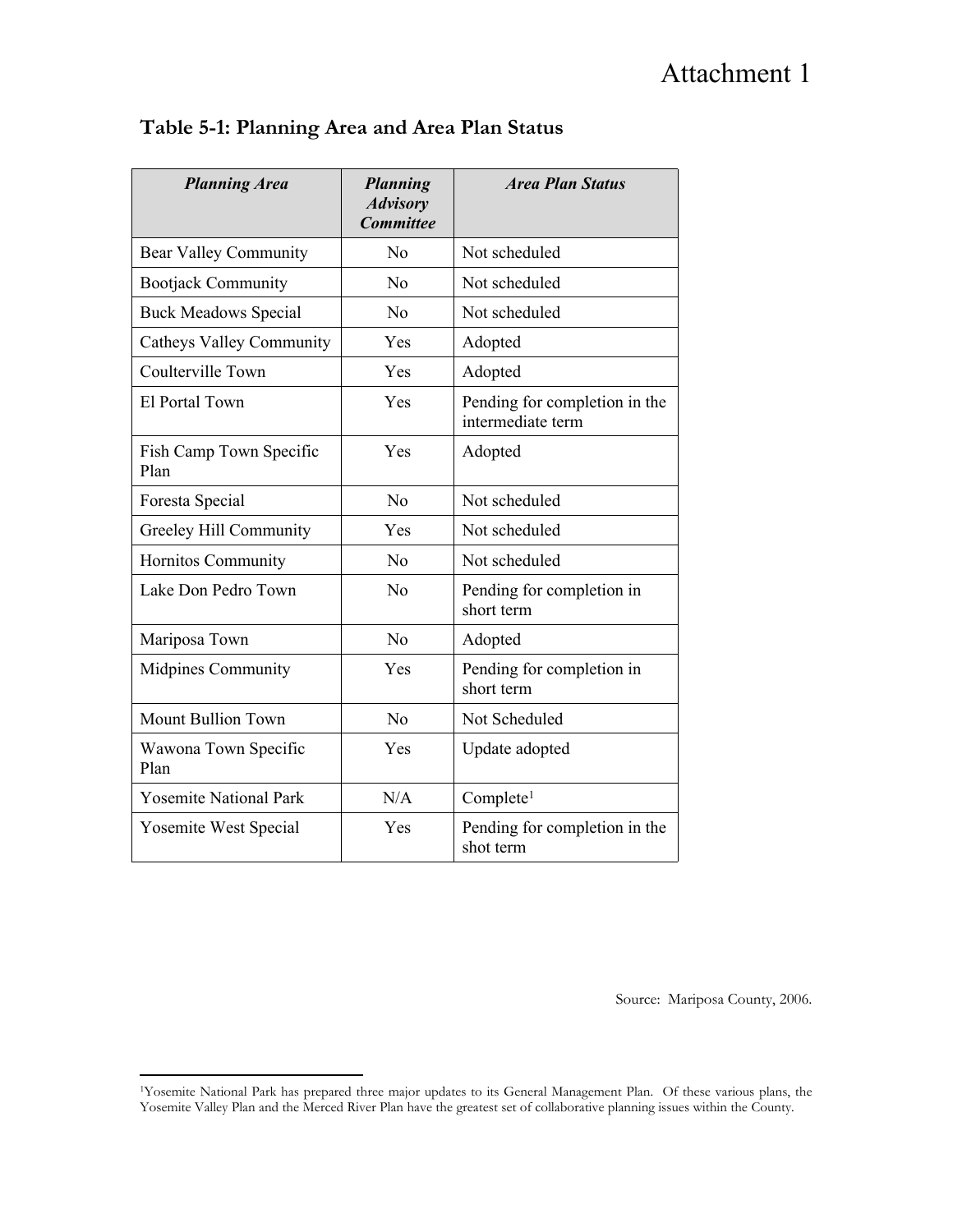# **APPENDIX C FUTURE CONSIDERATION**

# **"FUTURE CONSIDERATIONS LIST"**

The list of future considerations is a compilation of Board of Supervisors or communityidentified desires, for future consideration by the Board of Supervisors. When policy recommendations are brought forward by community members, these recommendations will be added to this list for deliberation by the Board of Supervisors during the annual General Plan review period or each time the General Plan is updated. This list is dynamic and new items will continue to be added throughout the life of the General Plan; however, items can be removed from the list at the Board's discretion. When items are "approved" by the Board of Supervisors, they will be developed into policies and/or implementation measures and included as part of General Plan amendment process.

- 1. Evaluate the effectiveness of the "tripling the average daily traffic" standard in Section 5.4.02 F, Intensity of Use Standards, F(2) Traffic Generation.
- 2. Consider the use of "Carrying Capacity" in establishing the "minimum density" criteria for each land use classification.
- 3. Conduct Groundwater Studies similar to Groundwater Studies conducted in Eastern Fresno county.
- 4. Prepare a study that evaluates the clustering of residential units on a parcel of land based on the project parcel's carrying capacity. The study findings may be applied in future updates of the General Plan and implementing ordinances.
- 5. Define the criteria to be used in evaluating new road capacity definitions.
- 6. New policy: New development shall pay its fair share through development impact fees.
- 7. Track the appropriateness of the maximum acreage in the commercial sub classification of the Rural Economic Land Use to determine if 20 acres is still appropriate or if the acreage should be reduced to 10 acres.
- 8. The following underlined text is to be considered for addition to the existing Implementation Measure 10-2a(3): Standards shall be developed for issuance of development permits for substandard size parcels under Williamson Act contract. Development permits shall not be issued for substandard size parcels unless they are enforceably managed with other (standard) contiguous contracted parcels under common ownership.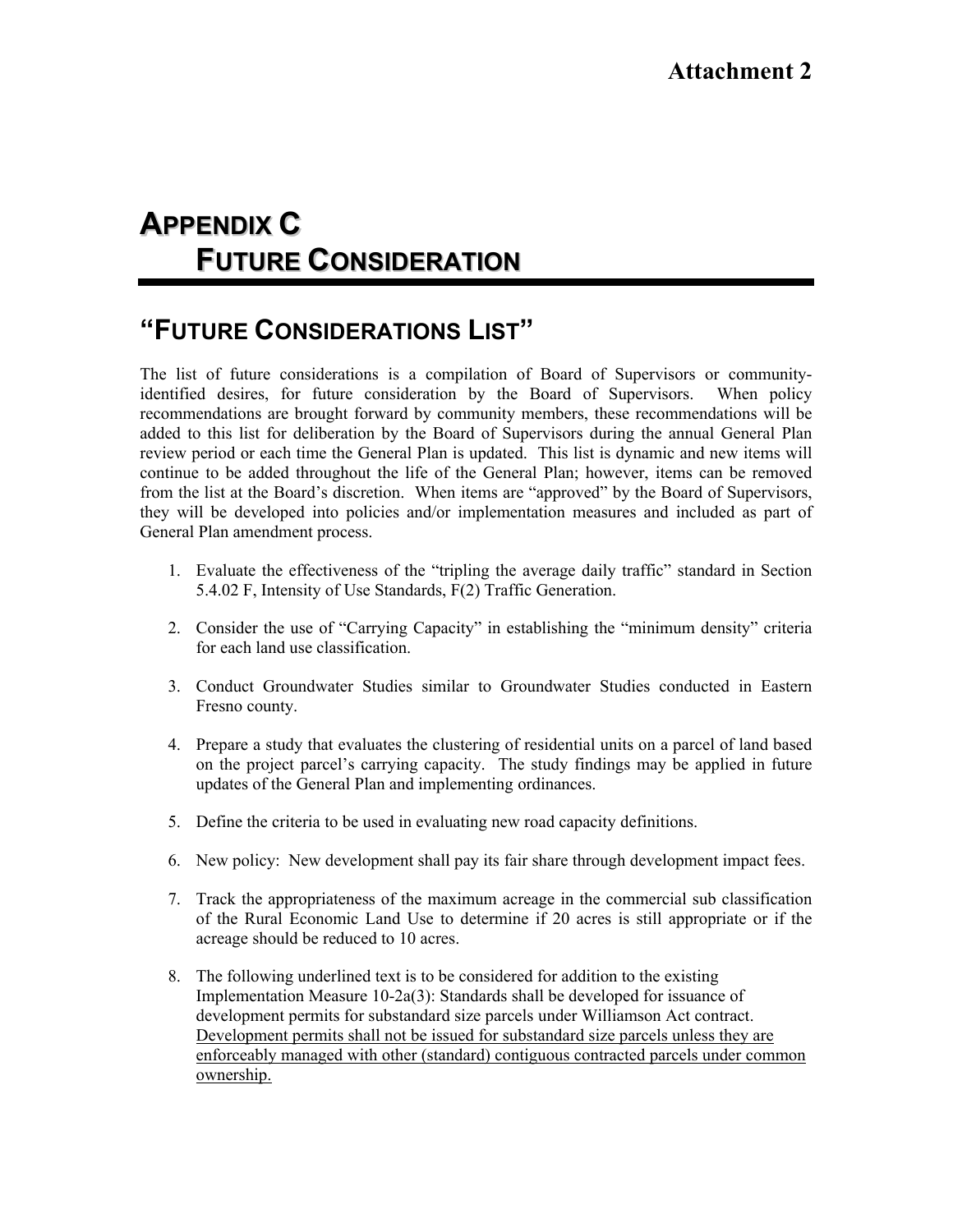- 9. The following underlined text is to be considered for addition to the existing Implementation Measure 10-6a(2): Review enforcement of Williamson Act provisions requiring onsite residents to be actively performing qualifying agricultural activities on all contracted property including historic parcels, and require one Williamson Act contract for each parcel or for each group of contiguous parcels that are owned and managed as one unit.
- 10. The goals, policies, and implementation measures listed below were removed from the 2005 Draft General Plan because they were determined by the Board of Supervisors and Planning Commission not financially feasible or would not realistically be implemented during the horizon of the General Plan. The Board of Supervisors and Planning Commission however acknowledge that these goals, policies, and implementation measures are worth retaining and therefore are preserved here for future consideration during annual General Plan reviews and/or updates. This list will be maintained on an annual basis and goals, policies, and implementation measures may be added or deleted at the request of the Board of Supervisors or Planning Commission.

## GENERAL PLAN ADMINISTRATION

*Policy:* The General Plan is the policy compendium of the Board of Supervisors.

- *Implementation Measure:* General Plan map interpretation guideline shall be to apply the designated classification when more than fifty percent of a quarterquarter section is shown to be within the classification. Where possible, the following shall be used as the interpreted boundary:
	- Roads
	- Quarter section
	- Property lines
- *Implementation Measure:* The update to Title 17, Mariposa County Code, Zoning, shall include provisions for staff General Plan interpretations to be appealed directly to the Board of Supervisors.
- *Implementation Measure:* The Five Year Review shall be intended to update timelines and adopt any major changes in goals and policies. The Five Year Review shall include:
	- Analysis of all short-term planning period projects to ensure completion. Mariposa Planning shall recommend retention or elimination of incomplete projects; and
	- Analysis of all intermediate-term planning period projects to recommend which shall be changed to the new short-term planning period, which shall be retained as intermediate term, which may be moved to long-term, and which may be eliminated; and
	- Analysis of all long-term planning period projects to recommend which shall be changed to intermediate term, which shall be retained as long-term, and which may be eliminated; and
	- Analysis of changes in Board policies and recommendations for appropriate changes in Plan goals which shall be necessary to implement the revised policies of the Board of Supervisors; and
	- Population projections and trends to ensure the Plan continues to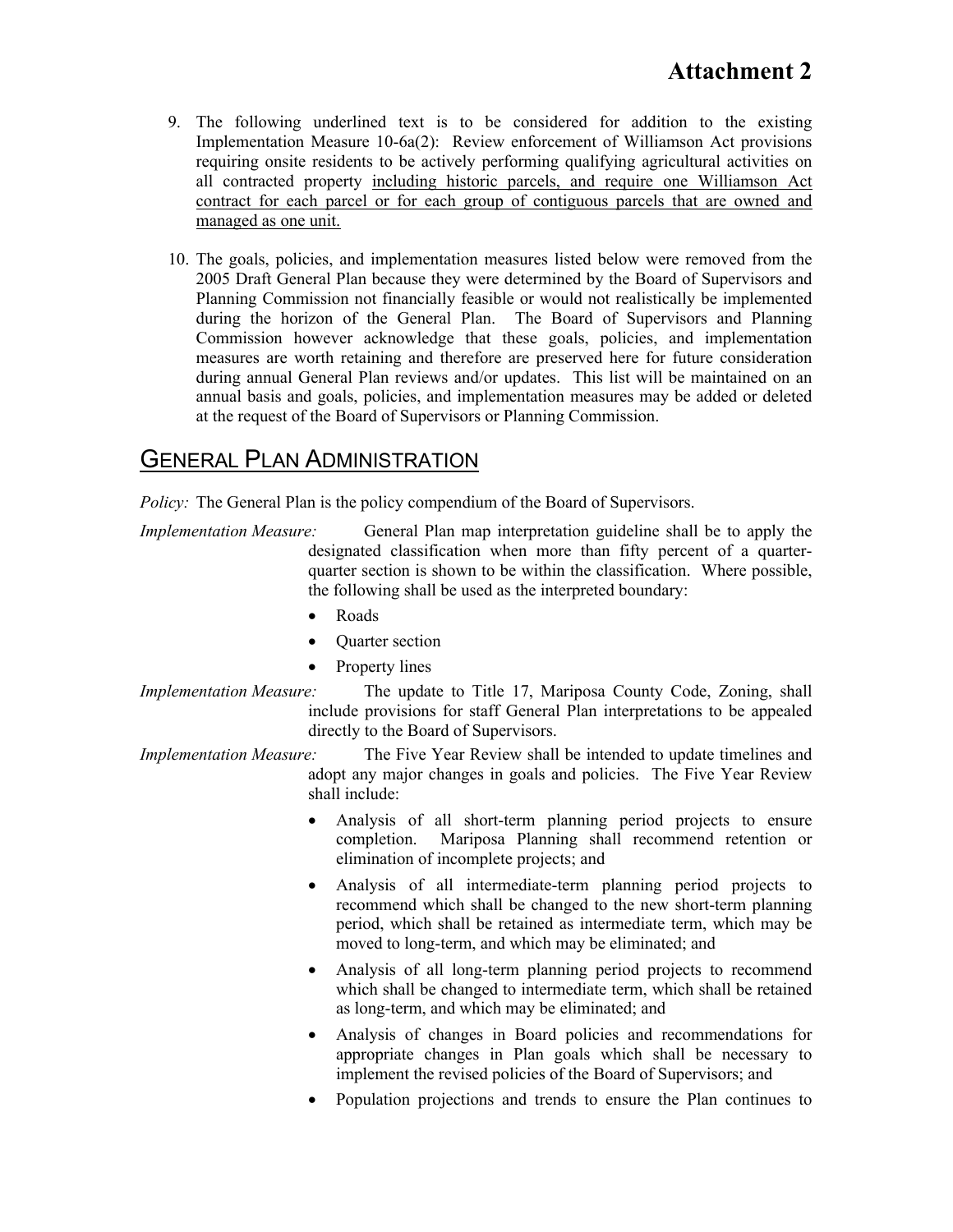accommodate an appropriate inventory of undeveloped land for future populations.

## LAND USE

#### **Goal: Maintain a land use pattern that preserves the County's scenic character.**

- *Policy:* Land use designations shall be compatible with the preservation of scenic character while providing for the orderly development of the County.
- *Policy:* County populations not located in or near planning areas shall have opportunities for locally-oriented commercial services available.

*Implementation Measure:* During the short-term planning period, revise Title 17 of the Mariposa County Code, Zoning to include a Rural Commercial zoning district using this or a similar name.

## ECONOMIC DEVELOPMENT

#### **Goal: Provide additional services to the County's residents creating new employment opportunities by improving the local economy.**

- *Policy:* Enable creation of new local businesses.
- *Policy:* Develop the training and infrastructure necessary for economic diversification.
- *Policy:* Implement active programs designed to strengthen and diversify the core local economy that provides goods and services to local residents.
- *Policy:* Provide opportunities for maintaining compatible businesses in the home.
- *Policy:* Each Planning Area shall identify a fair share of land for the relocation of growing Home Enterprises and Rural Home Industries.
- *Implementation Measure:* During the short-term planning period, the Board of Supervisors shall appoint an Economic Development Director and provide the Director with appropriate staff and operating budget.
- *Implementation Measure:* The Economic Development Department or Division shall serve the Board of Supervisors and be advised by a County Economic Development Commission appointed by the Board of Supervisors.
- *Implementation Measure:* The Board of Supervisors shall implement the economic development strategic plan within each year's budget.
- *Implementation Measure:* During the short-term planning period, the County shall assist in creating an economic development inventory and business database designed to provide information to facilitate the establishment and expansion of businesses in the County.
- *Implementation Measure:* During the short-term planning period, the County shall join in the creation of a Business Development Center.
- *Implementation Measure:* As part of its economic development function, the County shall participate in State and Federal programs which return a measurable benefit to the County's Economic Development Strategic Plan.
- *Implementation Measure:* Collaborate with Mariposa County Unified School District, community college districts, universities and other agencies to create a flexible and responsive workforce development and training programs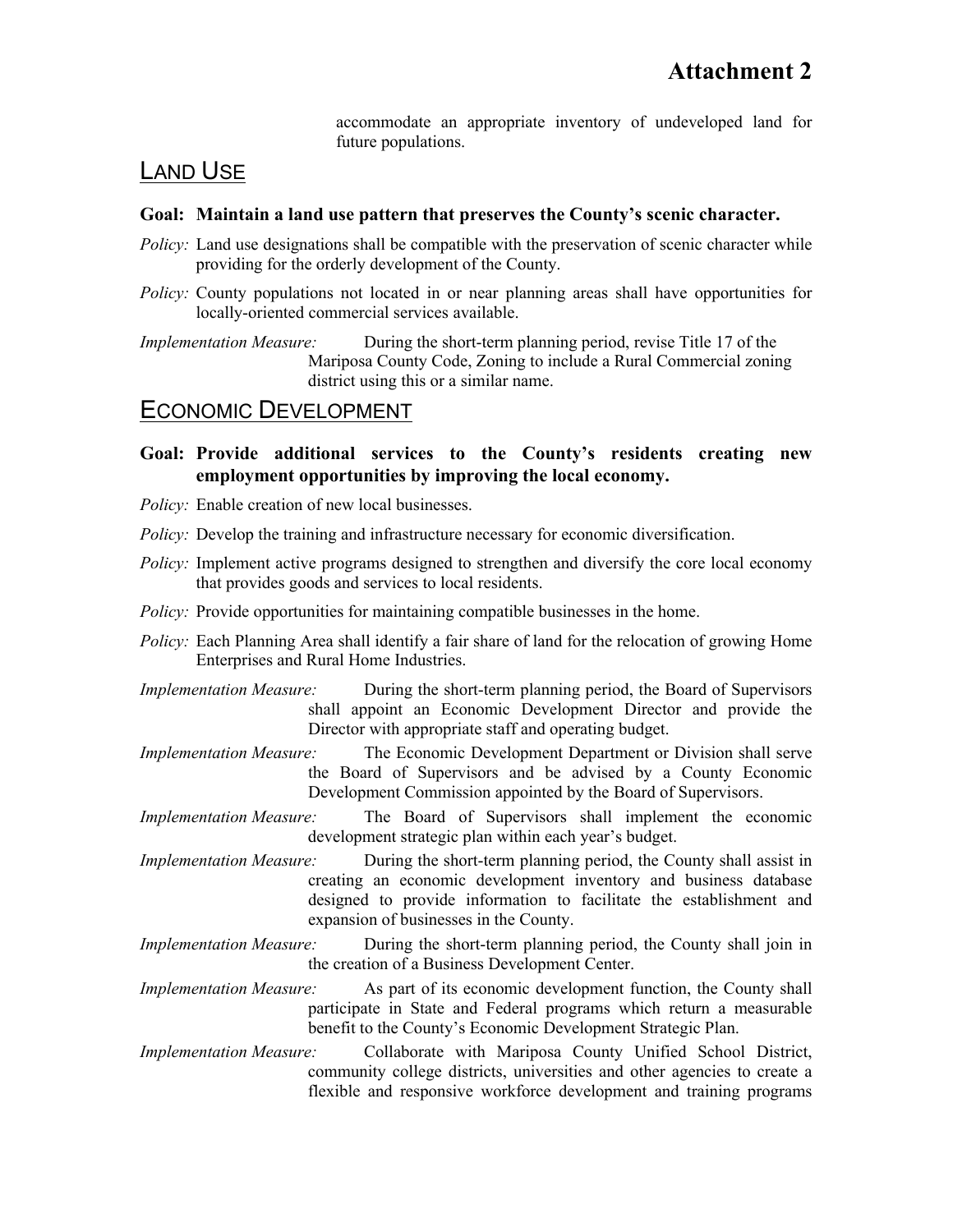meeting long-range employment needs in the County's target markets.

- *Implementation Measure:* During the intermediate-term planning period define, plan, and begin implementation of the infrastructure identified in the County's Economic Development Strategic Plan, and the Capital Improvement Program needed for economic diversification.
- *Implementation Measure:* Beginning in the intermediate-term planning period, continue the development of infrastructure and make investment needed to provide for new and expanded business opportunities.
- *Implementation Measure):* During the short-term planning period assist the tourism industry in establishing an employee-training center for all aspects of hospitality employment and management.
- *Implementation Measure:* Use the County's business retention and attraction program to support the growth of businesses, including retail, personal and business services, and health care, which would provide a wider range of goods and services to County residents.
- *Implementation Measure:* Assist the local business community in implementing a "Shop Mariposa" program and other promotional efforts designed to retain more of the County's spending for goods and services.
- *Implementation Measure:* Home Offices shall be an accessory use in all residential zoning districts, subject to the following standards:
	- The business is designed to provide a service primarily delivered to the customer at another location.
	- No additional signage, other than that permitted for the residential use, shall be allowed.
	- No additional parking shall be provided solely for the use of the business.
	- No more than one outside-the-household employee is permitted.

*Implementation Measure:* Home Enterprises shall be an accessory use on parcels of 2.5 acres or more of gross land area, subject to the following standards:

- If the business has the potential to triple the traffic generation standard of the single family dwelling (from 7.5 to 22.5 average daily trips), a discretionary permit is required.
- No more than one outside-the-household employee is permitted.
- *Implementation Measure:* Rural Home Industries shall be a discretionary accessory use requiring approval of a use permit prior to initiation on parcels of 5.0 acres or more in the Residential land use classification. Not more than three outside-the-family employees are permitted.
- *Implementation Measure:* Rural Home Industries shall be an accessory use on lands within the Agricultural/Working Landscape and Natural Resources land use classifications.
- *Implementation Measure:* Each Area Plan shall define the nature of businesses in the home allowed in various land use classifications.
- *Implementation Measure:* In the short term, the County shall amend Title 17, Mariposa County Code, Zoning to define precise performance standards for businesses in the home.
- *Implementation Measure:* All Planning Areas—except Wawona and Fish Camp—shall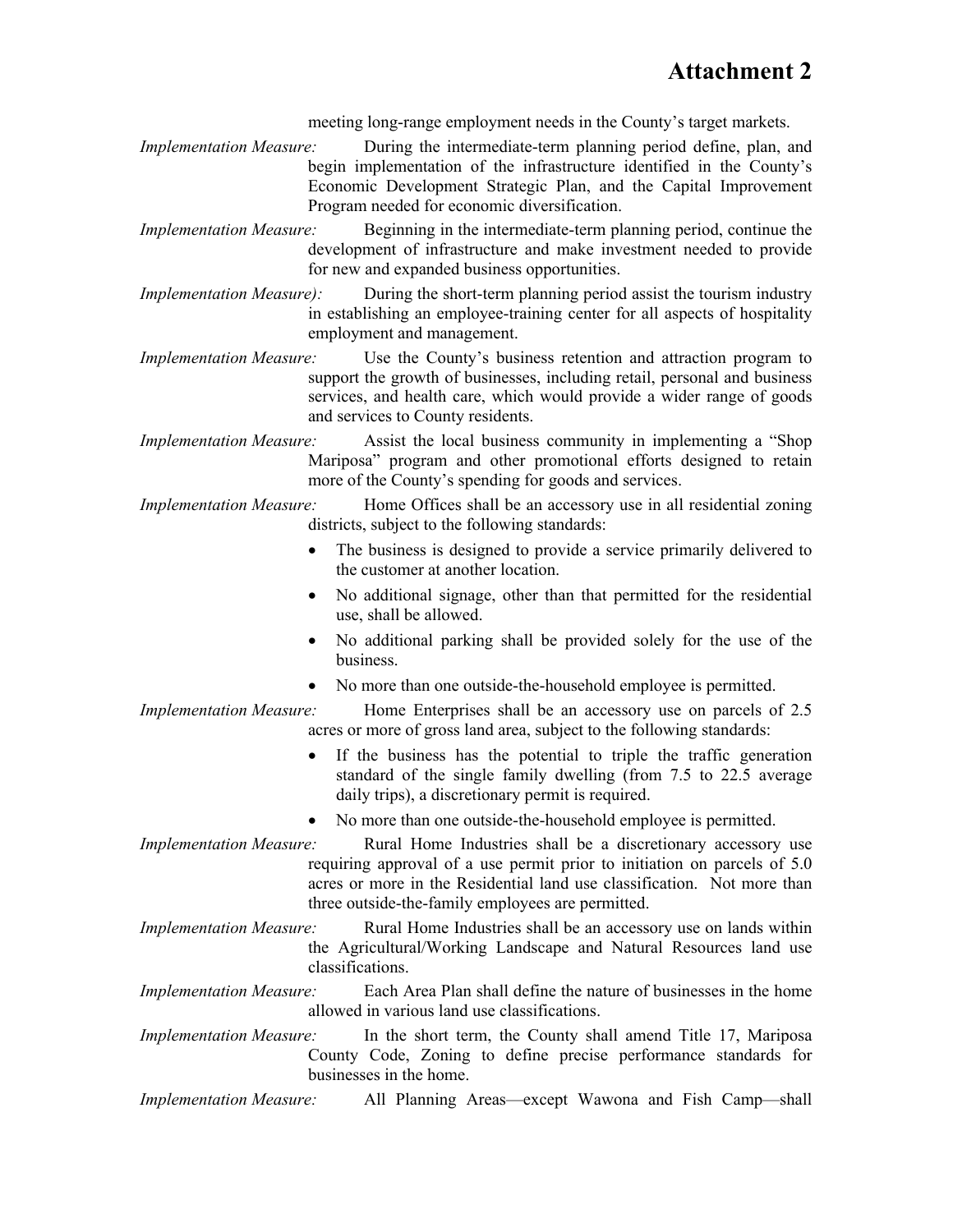provide for lands that may be classified and zoned to accommodate the relocation of Home Enterprises and Rural Home Industries. The acreage encompassing a "fair share" shall be determined by the Planning Agency when preparation of the Area Plan is initiated. The Planning Advisory Committee shall recommend the location(s) for the lands to be classified.

- *Implementation Measure:* During the short-term and intermediate-term planning period actively work to develop wireless communication facilities and service to cover the entire County.
- *Implementation Measure:* During the short-term planning period, if any telecommunications provider is unwilling to cooperate or participate in an intermediate- and long-term program to bring high speed telecommunications into the County, officially contact the appropriate regulatory agency to seeking assistance or intervention in attaining County goals.
- *Implementation Measure:* Implement actions to attract the "spin-off" businesses in the County's business retention and attraction program and in provision of infrastructure.

## ARTS AND CULTURE

- *Implementation Measure:* The ordinance creating the Cultural Arts Commission shall include, and not be limited to, the following tasks:
	- create public awareness program,
	- prepare and recommend for adoption, a County Arts Plan,
	- recommend policies for soliciting, accepting, and displaying public art, including themes and sites for public art,
	- create and maintain an inventory of public art,
	- develop programs and propose sources for funding the Arts, and
	- determine the needs for and recommend sites for capital facilities necessary for the advancement of cultural and performing arts.
- *Implementation Measure:* During the short-term planning period, the County shall allocate County personnel and financial resources assisting community-based organizations to market and promote their arts and culture events.

*Implementation Measure:* During the intermediate-term planning period, the County should consider constructing and operating a County cultural and performing arts center.

## **HOUSING**

#### **Goal: Increase affordable housing ownership opportunities with manufactured housing.**

- *Policy:* Encourage the use of manufactured housing to provide ownership opportunities meeting Jobforce housing needs.
- *Policy:* Permit installation of safe, non-certified mobile homes meeting HCD CCR Title 25 standards.
- *Policy:* Ensure that all development within the Rural Economic/Resort land use subclassification provides adequate housing for its employees. If adequate housing is not available within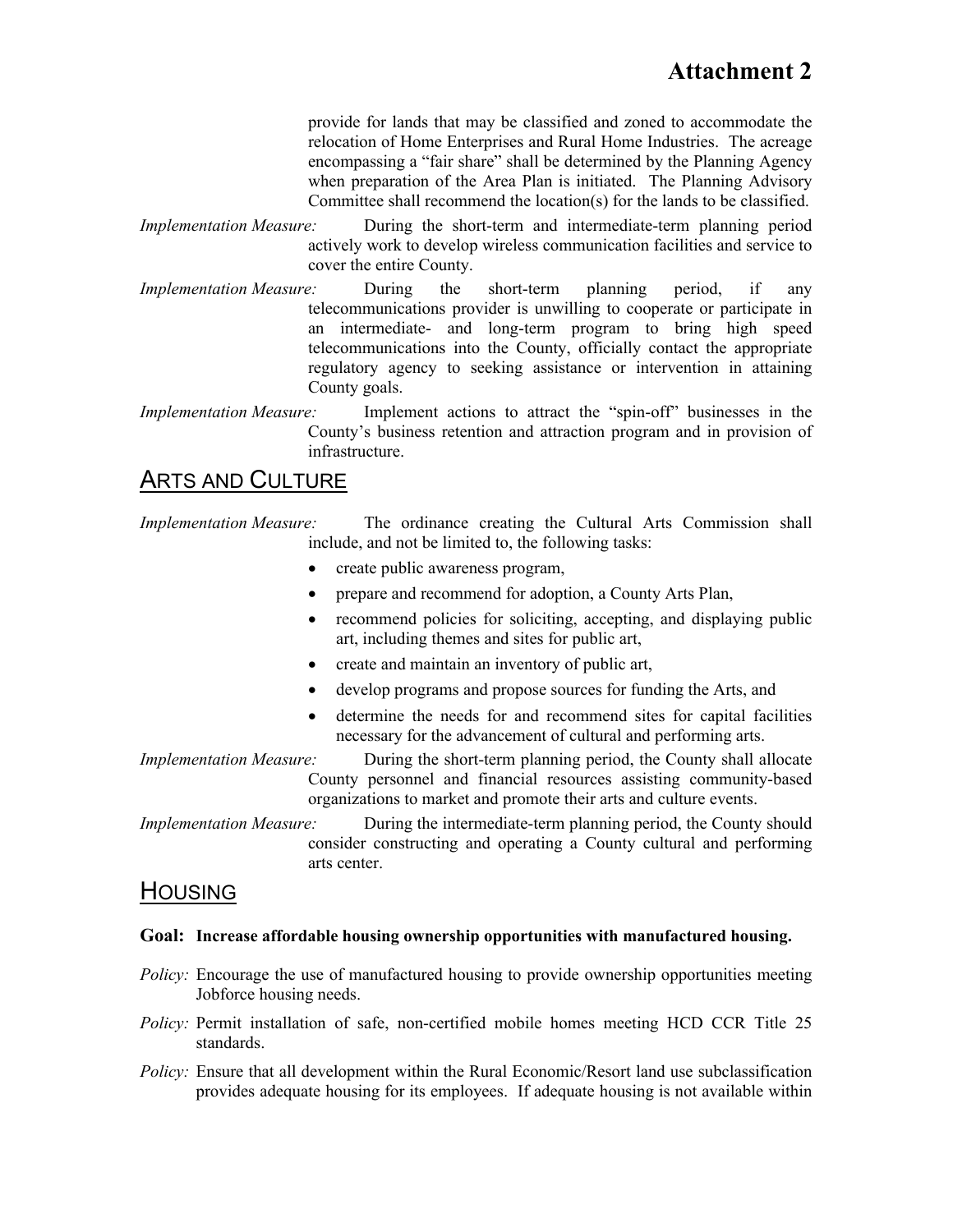the local community, the resort development will provide such housing within the project.

*Implementation Measure:* The County shall enact no ordinances or standards that preclude installation of manufactured housing on individual parcels of land in the County.

*Implementation Measure:* Prior to the issuance of a building permit to move or install a non-HUD certified mobile home, the approved certificate of inspection from the Department of Housing and Community Development shall be obtained. Mariposa County building permits shall only be issued for installation of mobile homes on individual lots or parcels when the mobile home meets one of the two following standards:

- Certified mobile homes:
	- o The mobile home is constructed to the standards of the United States Department of Housing and Urban Development or meets equivalent certification standards, and
	- o The mobile home meeting certification standards shall be taxed as real property, or
- Non-HUD certified mobile homes:
	- o The mobile home shall meet appropriate roof load requirements for the elevation of installation by either its manufacturing design or by covering the mobile home with a ramada constructed to the standards of the Uniform Building Code, and
	- o The mobile home shall be inspected and an approved certificate issued by the Department of Housing and Community Development shall be filed with the Building Department, and
	- o The mobile home shall incorporate a safe electrical system with the certification provided by a professional appropriately licensed in the State of California to provide this service, and
	- o The mobile home shall be taxed as real property.

## CIRCULATION, INFRASTRUCTURE, AND SERVICES

*Policy:* Expand the economic value of the airport.

- *Implementation Measure:* The County shall maintain a traffic model to project traffic volume and calculate road capacity.
- *Implementation Measure:* Road improvements required to increase capacity when necessary for a project shall increase capacity as needed on all roads from the project site to the nearest major collector, County arterial, or State Highway.

*Implementation Measure:* During the short-term planning period (January 2006 – January 2011), prepare an Airport Special Plan encompassing the Airport Master Plan and areas within the Mariposa Town Planning Area to provide sites for business and industry surrounding the airport.

## **AGRICULTURE**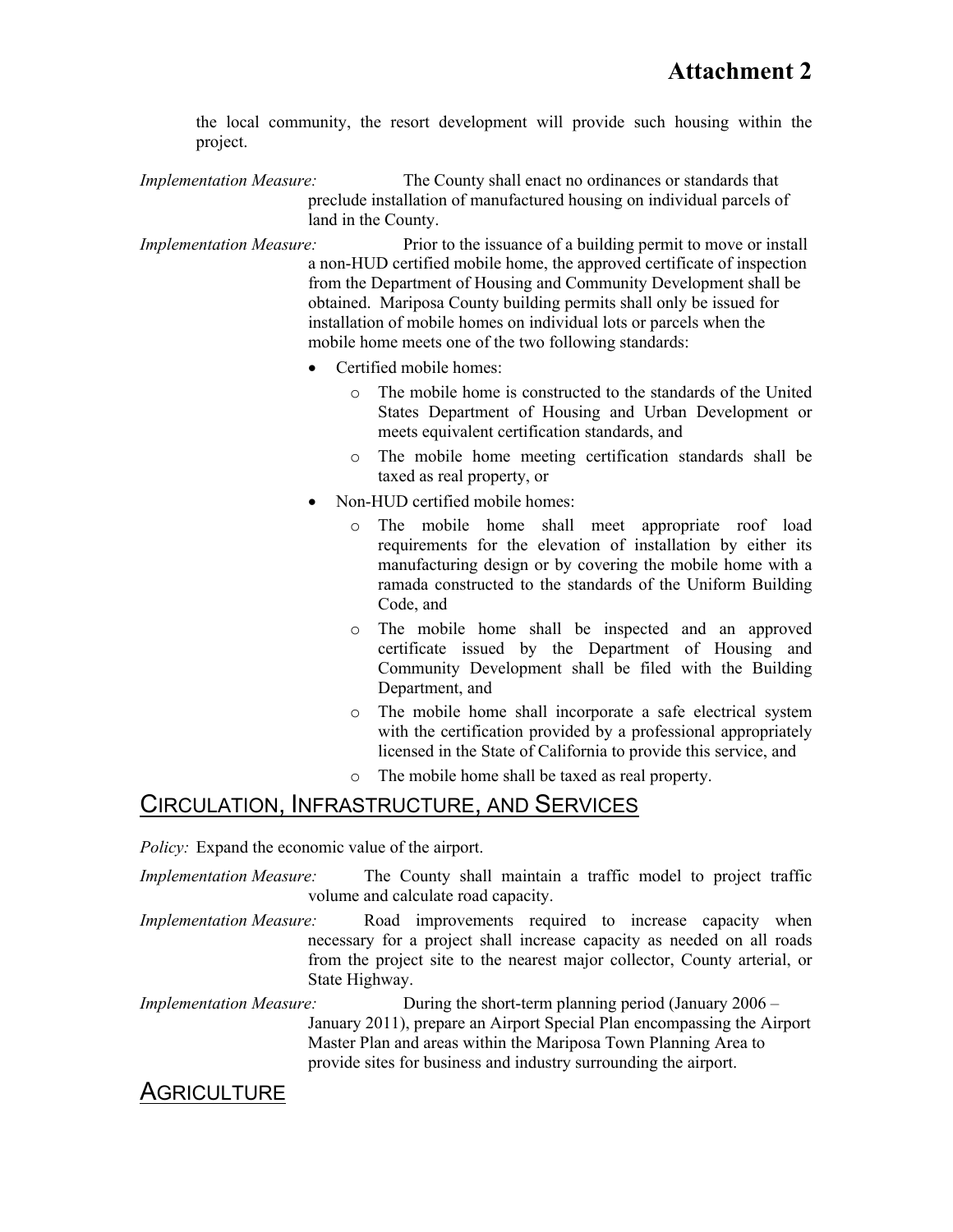*Policy:* Maintain a database of agricultural lands and products providing information, tracking trends, and seeking opportunities.

*Policy:* Cooperate and assist in the preservation of agriculture lands.

*Implementation Measure:* During the short-term planning period, develop and maintain an inventory of agricultural lands and products as support to economic development strategies and program implementation.

*Implementation Measure:* Information in the agriculture database shall be utilized as part of the findings for General Plan amendments and updates.

*Implementation Measure:* As an ongoing project, the County shall utilize collaborative planning efforts to determine local efforts eradicating invasive species.

*Implementation Measures:* During the short-term planning period, the Resource Conservation District shall prepare and maintain a catalogue of private and public organizations interested in the purchase of land or easements for the preservation and maintenance of agriculture or habitat lands.

## CONSERVATION AND OPEN SPACE

#### **Goal: Provide for the sustainable development of timber resources.**

*Policy:* Make the Mariposa County Water Agency an active, viable entity.

*Policy:* Protect commercially valuable timberland from conversion to non-timber related uses.

*Policy:* Maintain and enhance sustainable production of timber.

*Implementation Measure:* Enforce the County Grading Ordinance for erosion control on all development projects.

*Implementation Measure:* Enforce the County's regulations concerning installation and maintenance of private wastewater disposal systems. Areas identified as having septic system constraints shall be required to have specially designed wastewater treatment systems.

*Implementation Measure:* Require that all development use pervious paving material whenever feasible to reduce surface water runoff and aid in groundwater recharge.

*Implementation Measure:* During the short-term planning period, the County shall request the California State Geologic Survey Board to authorize and complete the "Mariposa County State Classification Report."

*Implementation Measure:* Define the minimum performance standards that shall set minimum land area for mineral resource projects to be based on the types of operations and the land use classification.

*Implementation Measure:* Landscaping standards within the County Code shall require the use of site-appropriate native plant species.

*Implementation Measure:* During the short-term planning period, the County shall develop and enforce standards to reduce or eradicate invasive species affecting the agricultural and natural ecosystems.

*Implementation Measure:* Commercially valuable timberland shall be within the Agriculture/Working Landscape land use classification.

*Implementation Measure:* Use the current State Board of Forestry Practice Rules to accomplish sustainable production of timber.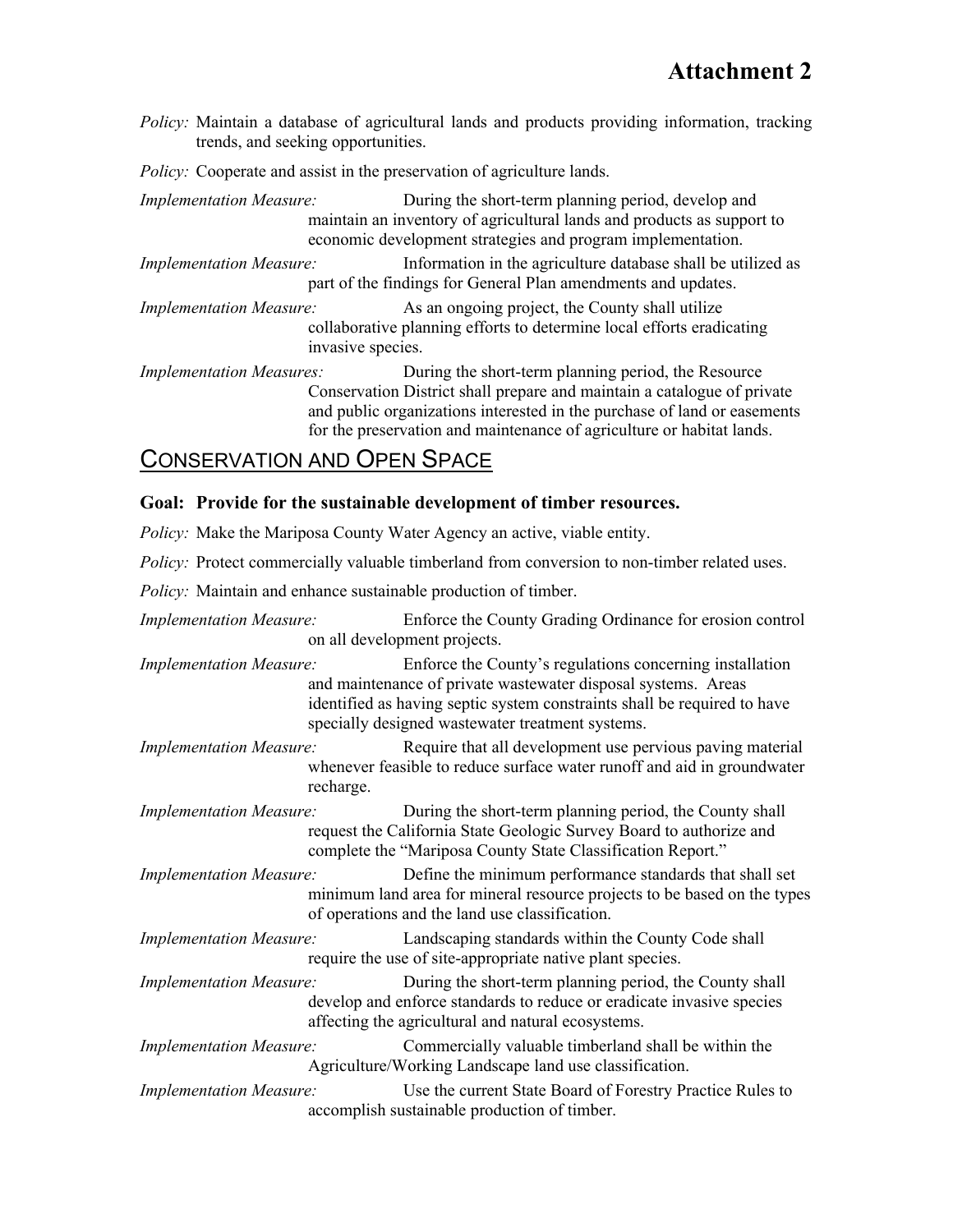## LOCAL RECREATION

| <b>Implementation Measure:</b> | Acquire and develop park and recreation facilities.                                                                                                                                                                                                                                                                                                                                            |
|--------------------------------|------------------------------------------------------------------------------------------------------------------------------------------------------------------------------------------------------------------------------------------------------------------------------------------------------------------------------------------------------------------------------------------------|
| <b>Implementation Measure:</b> | During the budget planning process, the Public Works<br>Department shall prepare a report to the Parks and Recreation Advisory<br>Committee identifying areas of the County in which new park facilities<br>are required to maintain the service level.                                                                                                                                        |
| <b>Implementation Measure:</b> | The Board of Supervisors shall approve projects to achieve<br>service levels within a five-year rolling period from the time the need is<br>identified. A change in population of 25 percent or more is required to<br>assess the service levels in an area of the County. The population is to be<br>estimated based on number of residential building permits issued during<br>a given year. |
| <b>Implementation Measure:</b> | The Parks and Recreation Master Plan shall be reviewed<br>every five years and updated to reflect changes in community values and<br>County development.                                                                                                                                                                                                                                       |
| <b>Implementation Measure:</b> | The Parks and Recreation Master Plan shall include<br>projections of fiscal needs and revenue sources for the operations,<br>maintenance, and program implementation identified over short-,<br>intermediate-, and long-term planning periods.                                                                                                                                                 |
| <b>REGIONAL TOURISM</b>        |                                                                                                                                                                                                                                                                                                                                                                                                |

*Implementation Measure:* During the short- and intermediate-term planning period, create and install all the required signage to match other promotional activities and site identification.

*Implementation Measure:* Identify sites and develop locations for satellite visitor centers at other County gateways, including Coulterville, Fish Camp, and within Yosemite National Park.

# **HISTORIC AND CULTURAL RESOURCES**

| <b>Implementation Measure:</b> | As part of the reorganization this Historic Sites and<br>Records Preservation Commission shall be renamed the Mariposa<br>County "Historic Preservation Commission."                                                                                                                           |
|--------------------------------|------------------------------------------------------------------------------------------------------------------------------------------------------------------------------------------------------------------------------------------------------------------------------------------------|
| <b>Implementation Measure:</b> | By the conclusion of the intermediate-term planning<br>period, the County shall convert and maintain a comprehensive digital<br>imagery database of its official records, both contemporary and historic.                                                                                      |
| <b>Implementation Measure:</b> | During the short-term planning period, the County shall<br>initiate a mandatory digital imagery document management system for<br>all memorialization of all current official records and documents.                                                                                           |
| <b>Implementation Measure:</b> | Sites and structures on the Mariposa County Register of<br>Historic Places, in a Historic District, or Main Street District shall be<br>offered the maximum allowable special property tax valuation and<br>federal tax incentives for restoration or renovation of the historic<br>structure. |
| <b>Implementation Measure:</b> | During the intermediate term planning period, the County<br>shall establish a low interest revolving loan fund to finance repair and<br>renovation of privately owned historic structures.                                                                                                     |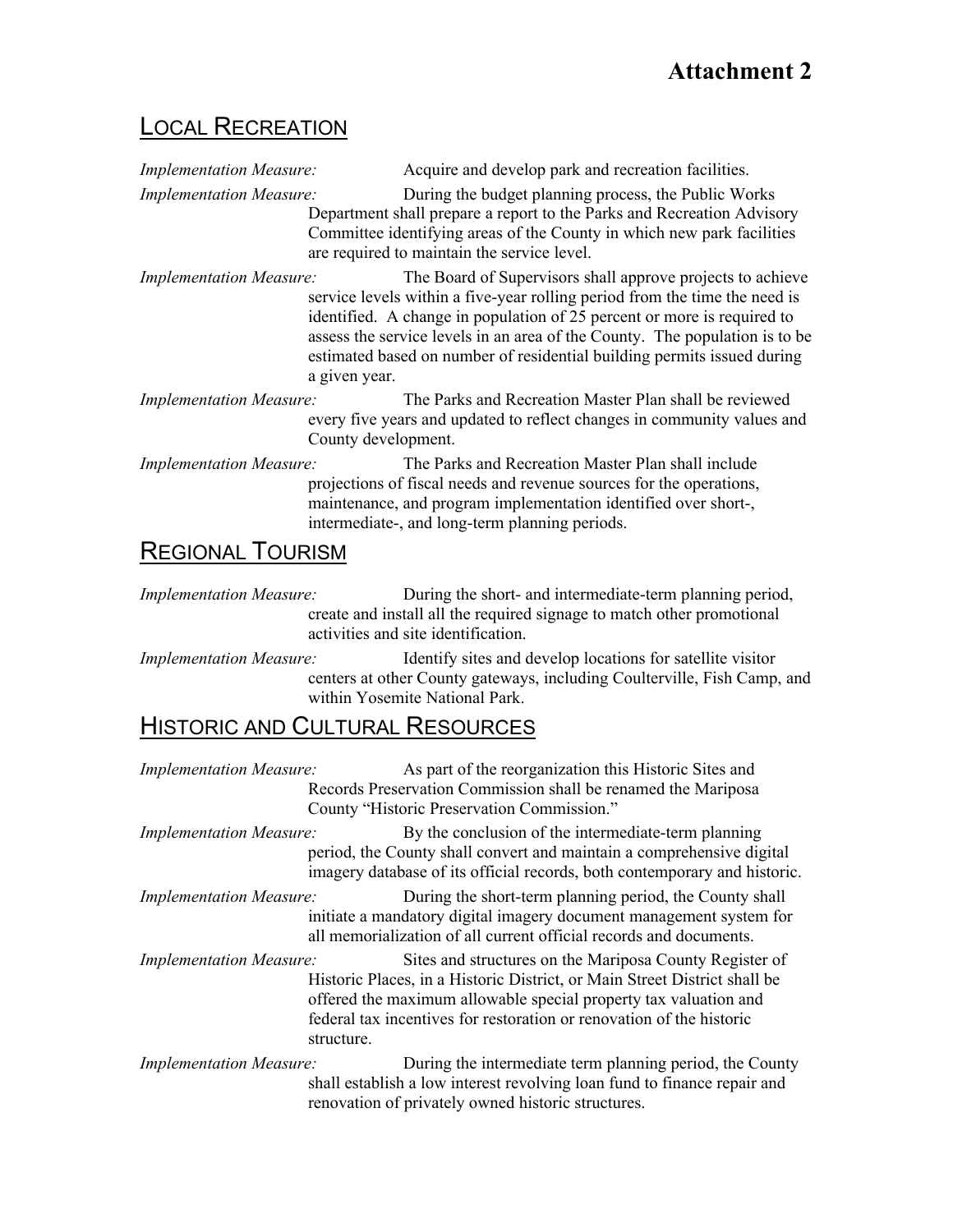# **Attachment 2**

| <b>Implementation Measure:</b> | The Uniform Code of Building Conservation shall be used                                                                 |
|--------------------------------|-------------------------------------------------------------------------------------------------------------------------|
|                                | to provide alternative building regulations for the rehabilitation,                                                     |
|                                | preservation, restoration (including related reconstruction), or relocation                                             |
|                                | of buildings or structures listed on the Historic Resources Inventory, or                                               |
|                                | which have reached 50 years of age.                                                                                     |
| <b>Implementation Measure:</b> | During the short-term planning period, the County shall                                                                 |
|                                | develop and adopt an ordinance establishing penalties for acts of                                                       |
|                                | vandalism of historic and archaeological resources on County lands.                                                     |
| <b>Implementation Measure:</b> | The County shall implement the CEQA process to establish<br>procedures for Native American review of proposed projects. |

## **NOISE**

*Implementation Measure:* During the short-term planning period, the County shall enact a Noise Ordinance to be enforced by the Health Department. At a minimum, the ordinance shall include:

- Prohibition on the non-emergency use of truck "Jake Brakes" on roadways adjacent to residential uses and in planning areas;
- Noise control within new residential developments through project design;
- Prohibition on the use of noise barriers as mitigation when other alternatives are feasible;
- Requirements for a qualified acoustical consultant who shall conduct an acoustical analysis;
- A menu of appropriate requirements for reduction of noise exposure or standards for assessing noise impacts; and
- A menu that may include of one or more of the following techniques for noise control through site design:
	- o Increasing the distance between the noise source and receiving use (setbacks).
	- o Placing structures on a project site to shield other structures or areas, to remove them from noise-impacted areas, and to prevent an increase in noise levels caused by reflections.
	- o Placement of outdoor activity areas on the opposite side of building facades from the noise source, or within the shielded portion of a building complex.
	- o Placement of walls, berms or other barriers between the noise source and the receiver.
	- o Locating bedrooms and other noise-sensitive rooms opposite from the noise source where interior noise levels are a primary concern.
	- o Patios or balconies of apartment complexes or multifamily dwellings shall be placed on the side of a building opposite the noise source. "Wing walls" can also be added to buildings or patios. When such noise reduction measures are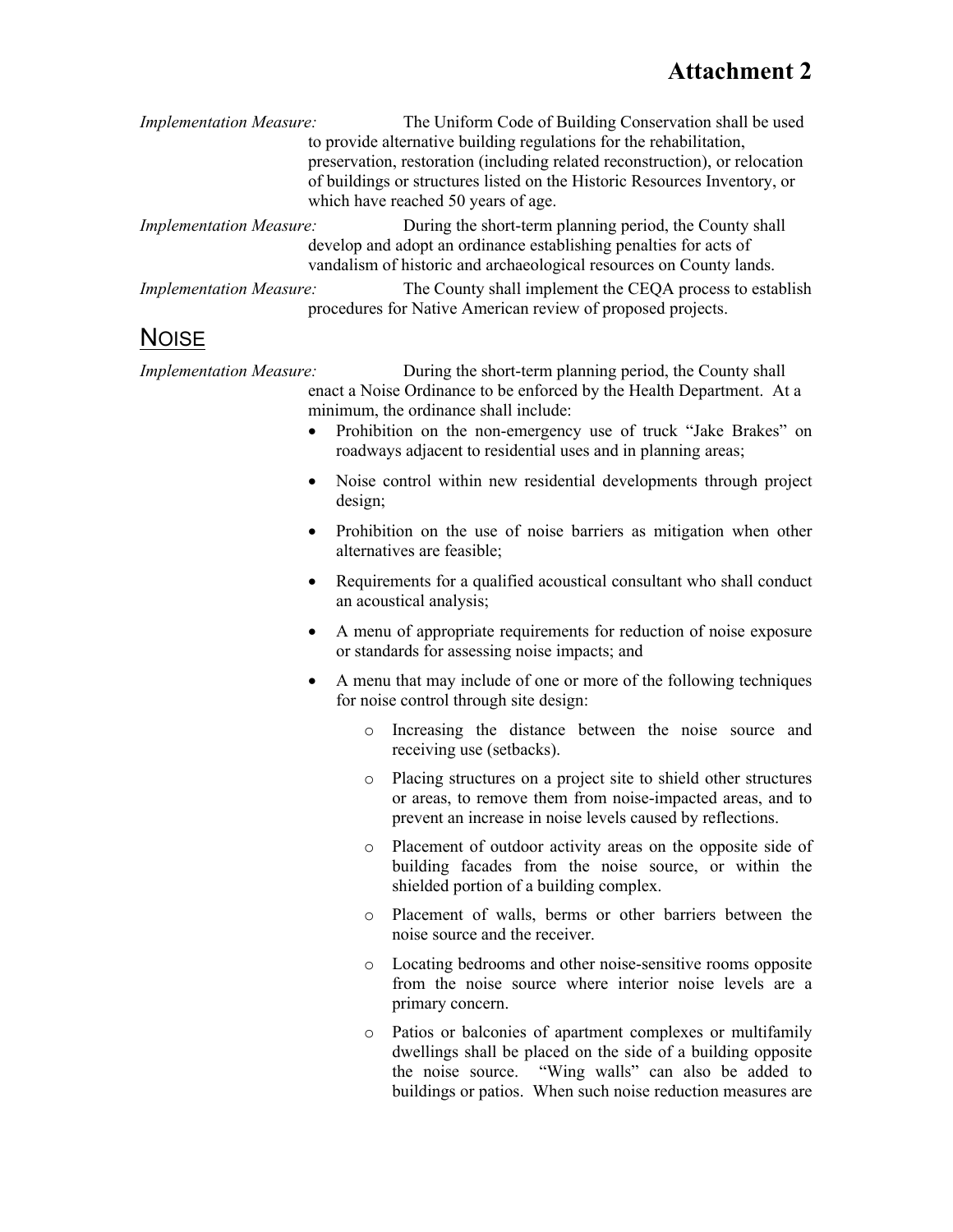impractical or infeasible, the County may decide not to apply the exterior noise level requirements at some or all of the patio or balcony areas if a central courtyard is provided as a primary outdoor activity area.

*Implementation Measure:* Construction equipment shall be equipped with proper muffler systems and shall be in good working order.

*Implementation Measure:* The County should implement noise performance standards (Table C-1) to ensure that new noise-sensitive land uses are not exposed to excessive noise from nearby non-transportation noise sources, and to ensure that new noise-generating land uses do not create noise levels exceeding adopted standards as measured from nearby noise sensitive land uses.

| Table C-1: Noise Performance Standards for Non-Transportation Noise Sources |  |
|-----------------------------------------------------------------------------|--|
|-----------------------------------------------------------------------------|--|

| Noise Level                  | Daytime             | Nighttime                              |
|------------------------------|---------------------|----------------------------------------|
| <b>Descriptor</b>            | (7 a.m. to 10 p.m.) | $(10 \text{ p.m. to } 7 \text{ a.m.})$ |
| $\vert$ Hourly $L_{eq}$ , dB | ن ر                 | 45                                     |

Notes:

- A. Each of the noise levels specified above shall be lowered by five dB for simple tone noises, noises consisting primarily of speech or music, or for recurring impulsive noises (e.g., humming sounds, outdoor speaker systems). These noise level standards do not apply to residential units established in conjunction with industrial or commercial uses (e.g., caretaker dwellings). The County can impose noise level standards that are more restrictive than those specified above based upon determination of existing low ambient noise levels. In rural areas where large lots exist, the exterior noise level standard may be applied at a point 100 feet away from the residence. Industrial, light industrial, commercial and public service facilities which have the potential for producing objectionable noise levels at nearby noise-sensitive uses are dispersed throughout the County. Fixed noise sources that are typically of concern include, but are not limited to the following: HVAC System, Cooling, Towers/Evaporative Condensers, Pump Stations, Lift Stations, Emergency Generators, Boilers, Steam Valves, Steam Turbines, Generators, Fans, Air Compressors, Heavy Equipment, Conveyor Systems, Transformers, Pile Drivers, Grinders, Drill Rigs, Gas or Diesel Motors, Welders, Cutting Equipment, Outdoor Speakers, Blowers.
- B. The types of uses which may typically produce the noise sources described above include but are not limited to: industrial facilities including lumber mills, trucking operations, tire shops, auto maintenance shops, metal fabricating shops, shopping centers, drive-up windows, car washes, loading docks, public works projects, batch plants, bottling and canning plants, recycling centers, electric generating stations, race tracks, landfills, sand and gravel operations, and athletic fields.

*Implementation Measure:* New development of noise-sensitive land uses shall not be permitted in areas exposed to existing or projected levels of noise from transportation noise sources which exceed the levels specified in Table D-2 unless the project design includes effective mitigation measures to reduce exterior noise and noise levels in interior spaces to the levels specified Table C-2.

| <b>Table C-2: Maximum Allowable Noise Exposure – Transportation Noise Sources</b> |                                                     |                        |               |  |  |  |  |  |
|-----------------------------------------------------------------------------------|-----------------------------------------------------|------------------------|---------------|--|--|--|--|--|
|                                                                                   |                                                     | <b>Interior Spaces</b> |               |  |  |  |  |  |
| Land Use                                                                          | <b>Outdoor Activity Areas,</b><br>$L_{dn}/CNEL, dB$ | $L_{dn}/CNEL, dB$      | $L_{eq}$ , dB |  |  |  |  |  |
| Residential                                                                       | 60                                                  | 45                     | --            |  |  |  |  |  |
| <b>Transient Lodging</b>                                                          | 60                                                  | 45                     | $- -$         |  |  |  |  |  |
| Hospitals, Nursing Homes                                                          | 60                                                  | 45                     | --            |  |  |  |  |  |
| Theaters, Auditoriums,<br>Music Halls                                             |                                                     | --                     | 35            |  |  |  |  |  |
| Churches, Meeting Halls                                                           | 60                                                  |                        | 40            |  |  |  |  |  |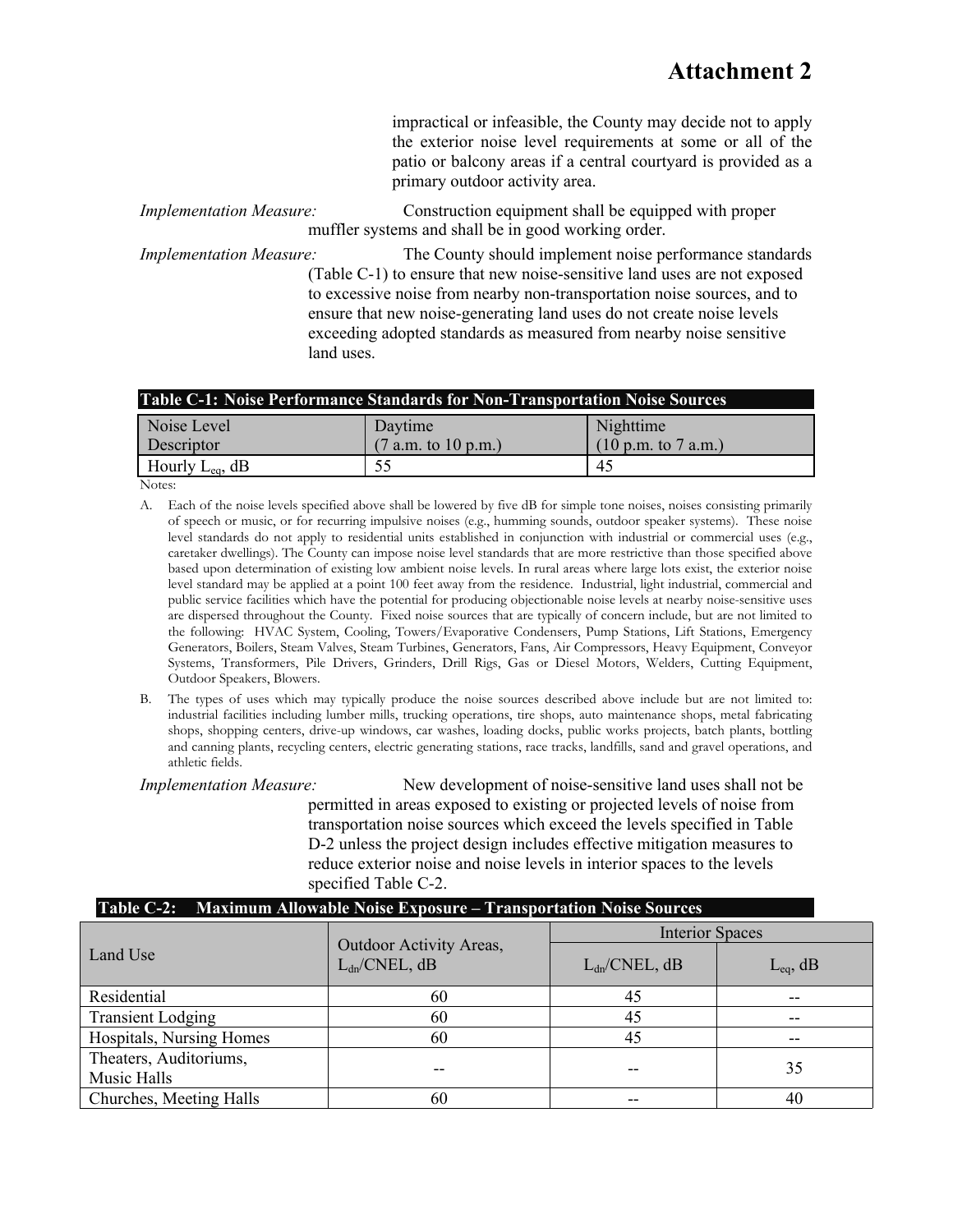# **Attachment 2**

| Office Buildings                      | $- -$ | -- | 4.    |
|---------------------------------------|-------|----|-------|
| Schools, Libraries,<br><b>Museums</b> | $- -$ | -- | 45    |
| Playgrounds, Neighborhood<br>Parks    |       | -- | $- -$ |

Notes:

- A. Where the location of outdoor activity areas is unknown, the exterior noise level standard shall be applied to the property line of the receiving land use. Where it is not practical to mitigate exterior noise levels at patio or balconies of apartment complexes, a common area such as a pool or recreation area may be designated as the outdoor activity area.
- B. As determined for a typical worst-case hour during periods of use.
- C. Where it is not possible to reduce noise in outdoor activity areas to 60 dB Ldn/CNEL or less using a practical application of the best-available noise reduction measures, an exterior noise level of up to 65 dB Ldn/CNEL may be allowed provided that available exterior noise level reduction measures have been implemented and interior noise levels are in compliance with this table. In the case of hotel/motel facilities or other transient lodging, outdoor activity areas such as pool areas may not be included in the project design. In these cases, only the interior noise level criterion will apply.

## **SAFETY**

*Policy:* New construction shall use fire-safe practices.

| <b>Implementation Measure:</b> | protection standards. | During the short-term planning period revise the County<br>Subdivision code to incorporate comprehensive fire prevention and                                                                                                                            |
|--------------------------------|-----------------------|---------------------------------------------------------------------------------------------------------------------------------------------------------------------------------------------------------------------------------------------------------|
| <b>Implementation Measure:</b> |                       | During the short-term planning period, adopt<br>comprehensive site development review standards incorporating fire<br>prevention and protection standards.                                                                                              |
| <b>Implementation Measure:</b> | practices.            | Require new construction to incorporate design and<br>materials to increase fire resistance conforming to California fire-safe                                                                                                                          |
| <b>Implementation Measure:</b> | Fire Safe practices.  | During the short-term planning period and each update of<br>the General Plan, review and amend as necessary, the County building<br>codes to incorporate design and construction materials consistent with                                              |
| <b>Implementation Measure:</b> | Department.           | No subdivision shall be presented to the Planning<br>Commission without review and recommendations from the Fire                                                                                                                                        |
| <b>Implementation Measure:</b> |                       | Adopt and implement the most recent Uniform Fire Codes<br>and supplements for project standards as revisions become available.                                                                                                                          |
| <b>Implementation Measure:</b> |                       | During the short-term planning period, the County shall<br>enact an ordinance for fuel load management on private property,<br>including provisions to require owners of undeveloped lands within the<br>urban-wildland interface to manage fuel loads. |
| <b>Implementation Measure:</b> |                       | Cooperate with the California Department of Forestry and<br>Fire Protection in implementing fuel reduction programs.                                                                                                                                    |
| <b>Implementation Measure:</b> |                       | During the short-term planning period, and in cooperation<br>with the California Department of Forestry and Fire Protection, create a<br>Mariposa County Guidelines for the Implementation of Fire Safe<br>Standards identified in 14 CCR §1270 et seq. |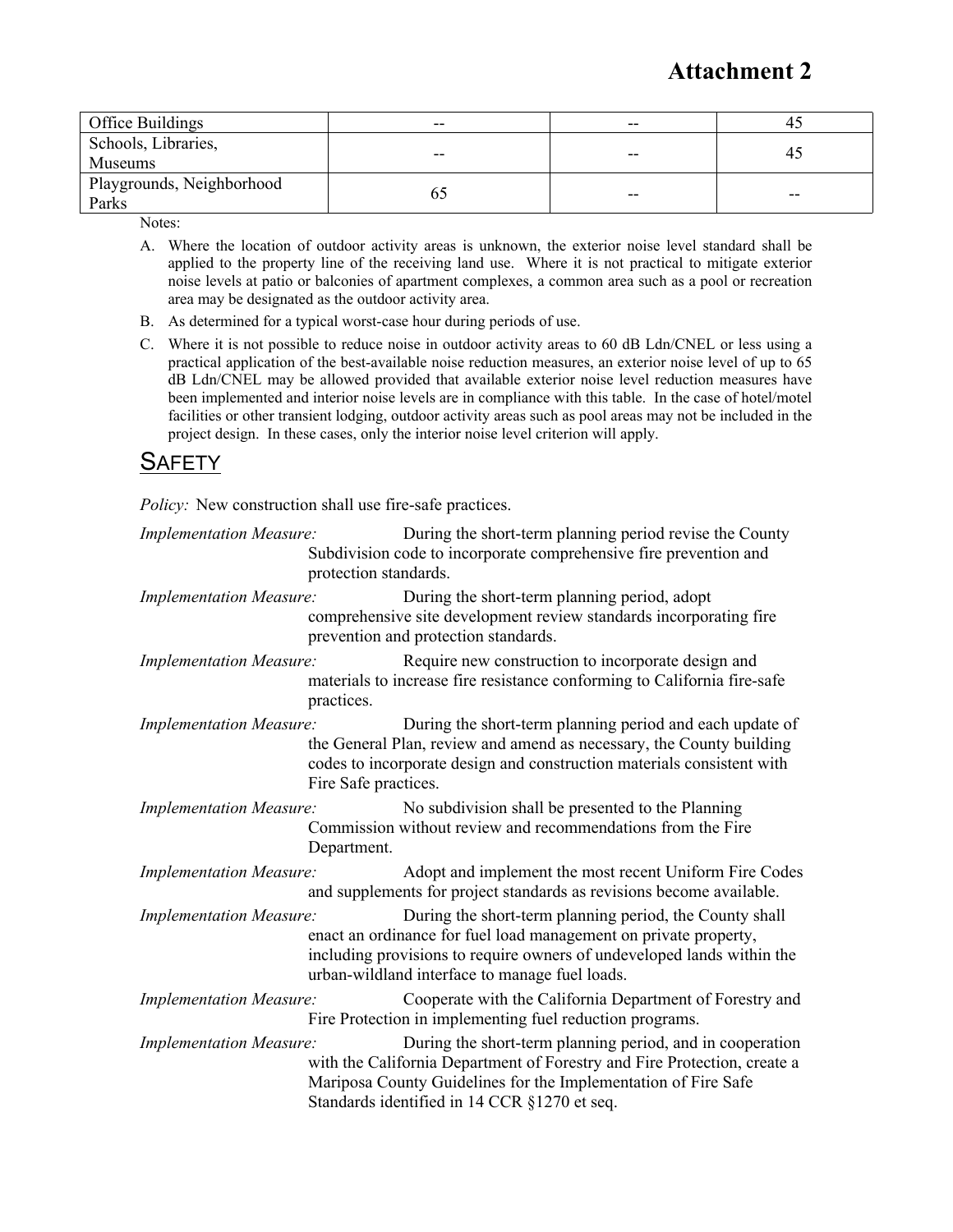*Implementation Measure:* During the short-term planning period, adopt a comprehensive County Flood Protection Ordinance substantially meeting the requirements of the National Flood Insurance Program (NFIP) balanced with local needs. The ordinance shall include, at a minimum: • Prohibition on the construction of any non-flood-proof habitable residential structures within in the designated floodway. Limit uses in the flood fringe to those that conform to requirements and objectives of FEMA and the National Flood Insurance Program (NFIP), unless appropriate mitigations are incorporated into site design and construction. Require any essential public facilities located in a flood hazard area to be designed to avoid inundation of structures or access by floodwaters. New construction in flood hazard areas shall have minimal obstruction to flood waters and no increases to flood depth or velocities in excess of levels within FEMA guidelines. Prohibit the location of potential pathogenic and toxic sources or hazardous facilities such as sanitary landfills, chemical storage, and petroleum storage facilities within flood hazard areas. *Implementation Measure:* The revisions to Title 17, Mariposa County Code, Zoning shall include a flood overlay district in the County Zoning Ordinance based upon the FEMA flood hazard maps, including use regulations coordinated with the Flood Protection Ordinance. *Implementation Measure:* Maintain enforcement of Mariposa County Code Title 15, Building, grading requirements. *Implementation Measure:* All bridges, roads and fills shall be designed to preserve free natural drainage. *Implementation Measure:* Continue enforcing the County grading code ensuring site preparation, road construction, and removal of vegetation standards. *Implementation Measure:* Subdivisions in high-risk geologic hazard areas shall be reviewed as to possible risks. *Implementation Measure:* Development of critical facilities such as hospitals, fire houses, schools, water, electrical or other utility services, etc. will be discouraged in areas identified as geologic hazard areas unless engineering studies indicate that risk can be minimized or eliminated through design and construction techniques. *Implementation Measure:* Development of hazardous facilities or sources of potentially pathogenic or toxic substances, such as sanitary landfills, chemical storage facilities, and petroleum storage facilities, shall be prohibited in geologic hazard areas. *Implementation Measure:* Amend Title 16 of the Mariposa County Code, Subdivisions, to require subdivisions adjoining fault lines to identify seismic risk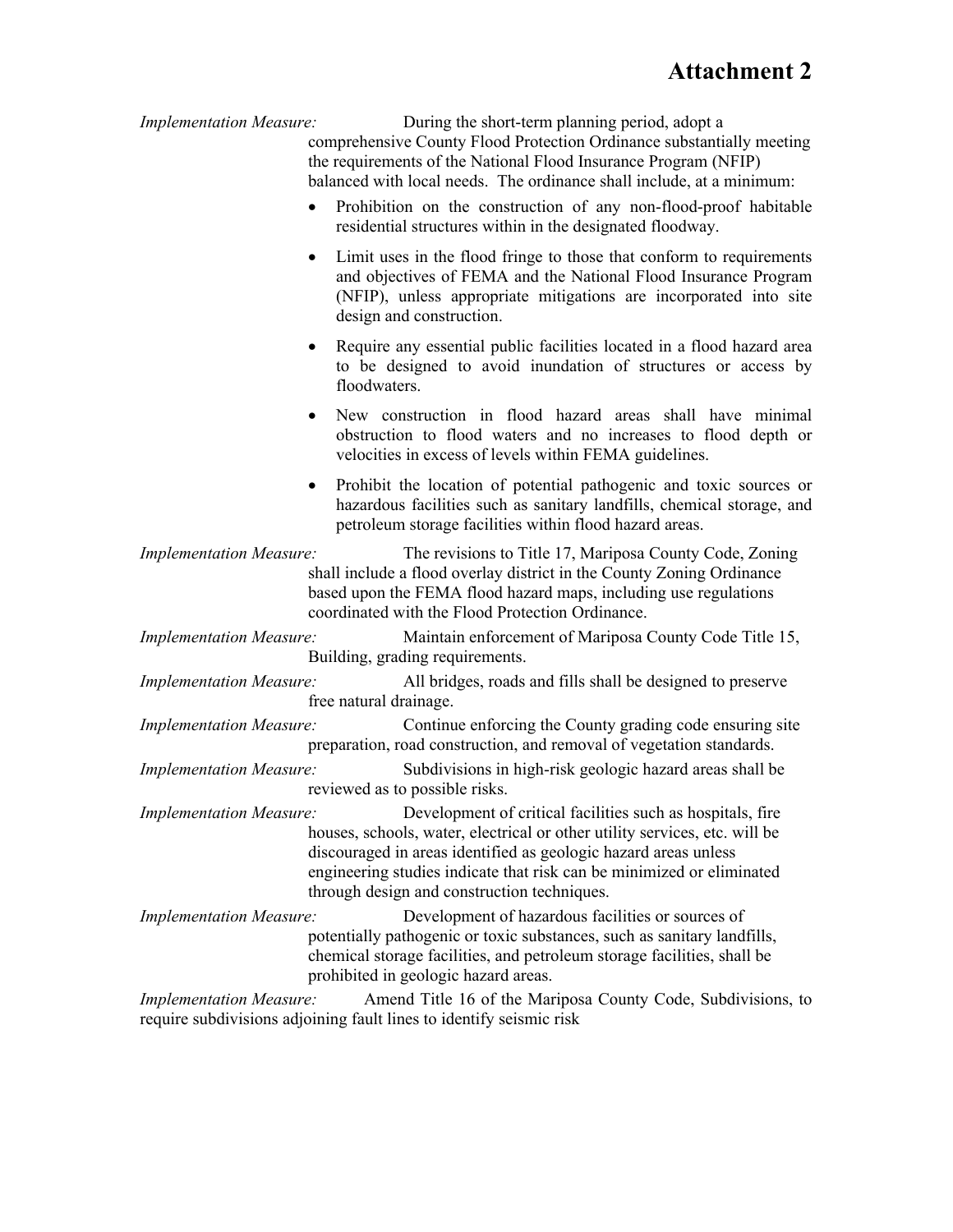## **ANNUAL ELEMENT PROGRESS REPORT** *Housing Element Implementation*

(CCR Title 25 §6202 )

**Jurisdiction** Mariposa County

**Reporting Period** 

1-Jan-13 -

31-Dec-13

**Table A**

| <b>Annual Building Activity Report Summary - New Construction</b> |
|-------------------------------------------------------------------|
| Very Low-, Low-, and Mixed-Income Multifamily Projects            |

| <b>Housing Development Information</b>                 |                |                        |           |                     |                                    |                    | <b>Housing with Financial Assistance</b><br><b>Housing without</b><br><b>Financial Assistance</b><br>and/or<br><b>Deed Restrictions</b><br>or Deed Restrictions |               |                                                                                 |                                                                                                             |                                                     |                                                                         |
|--------------------------------------------------------|----------------|------------------------|-----------|---------------------|------------------------------------|--------------------|-----------------------------------------------------------------------------------------------------------------------------------------------------------------|---------------|---------------------------------------------------------------------------------|-------------------------------------------------------------------------------------------------------------|-----------------------------------------------------|-------------------------------------------------------------------------|
| 1                                                      | $\overline{2}$ | 3                      |           | 5<br>$\overline{4}$ |                                    |                    |                                                                                                                                                                 | 5a            | 6                                                                               | $\overline{7}$                                                                                              | 8                                                   |                                                                         |
| Project Identifier<br>Unit<br>(may be APN No.,         |                | Tenure                 |           |                     | Affordability by Household Incomes |                    | <b>Total Units</b>                                                                                                                                              | Est. # Infill | Assistance<br><b>Deed</b><br>Programs<br>Restricted<br>for Each<br><b>Units</b> | Note below the number of units<br>determined to be affordable without<br>financial or deed restrictions and |                                                     |                                                                         |
| project name or                                        | Category       | R=Renter               | Very Low- | Low-                | Moderate-                          | Above<br>Moderate- | per<br>Project                                                                                                                                                  | Units*        |                                                                                 | Development                                                                                                 |                                                     | attach an explanation how the<br>jurisdiction determined the units were |
| address)                                               |                | O=Owner                | Income    | Income              | Income                             | Income             |                                                                                                                                                                 |               | See Instructions                                                                |                                                                                                             | See Instructions affordable. Refer to instructions. |                                                                         |
| None                                                   |                |                        |           |                     |                                    |                    |                                                                                                                                                                 |               |                                                                                 |                                                                                                             |                                                     |                                                                         |
|                                                        |                |                        |           |                     |                                    |                    |                                                                                                                                                                 |               |                                                                                 |                                                                                                             |                                                     |                                                                         |
|                                                        |                |                        |           |                     |                                    |                    |                                                                                                                                                                 |               |                                                                                 |                                                                                                             |                                                     |                                                                         |
|                                                        |                |                        |           |                     |                                    |                    |                                                                                                                                                                 |               |                                                                                 |                                                                                                             |                                                     |                                                                         |
|                                                        |                |                        |           |                     |                                    |                    |                                                                                                                                                                 |               |                                                                                 |                                                                                                             |                                                     |                                                                         |
|                                                        |                |                        |           |                     |                                    |                    |                                                                                                                                                                 |               |                                                                                 |                                                                                                             |                                                     |                                                                         |
|                                                        |                |                        |           |                     |                                    |                    |                                                                                                                                                                 |               |                                                                                 |                                                                                                             |                                                     |                                                                         |
|                                                        |                |                        |           |                     |                                    |                    |                                                                                                                                                                 |               |                                                                                 |                                                                                                             |                                                     |                                                                         |
| (9) Total of Moderate and Above Moderate from Table A3 |                |                        |           | $\bullet$           | 32                                 | 23                 | 55                                                                                                                                                              |               |                                                                                 |                                                                                                             |                                                     |                                                                         |
| (10) Total by income Table A/A3                        |                | $\bullet$<br>$\bullet$ |           |                     | 32                                 | 23                 | 55                                                                                                                                                              |               |                                                                                 |                                                                                                             |                                                     |                                                                         |
| (11) Total Extremely Low-Income Units*                 |                |                        |           |                     |                                    |                    |                                                                                                                                                                 |               |                                                                                 |                                                                                                             |                                                     |                                                                         |

\* Note: These fields are voluntary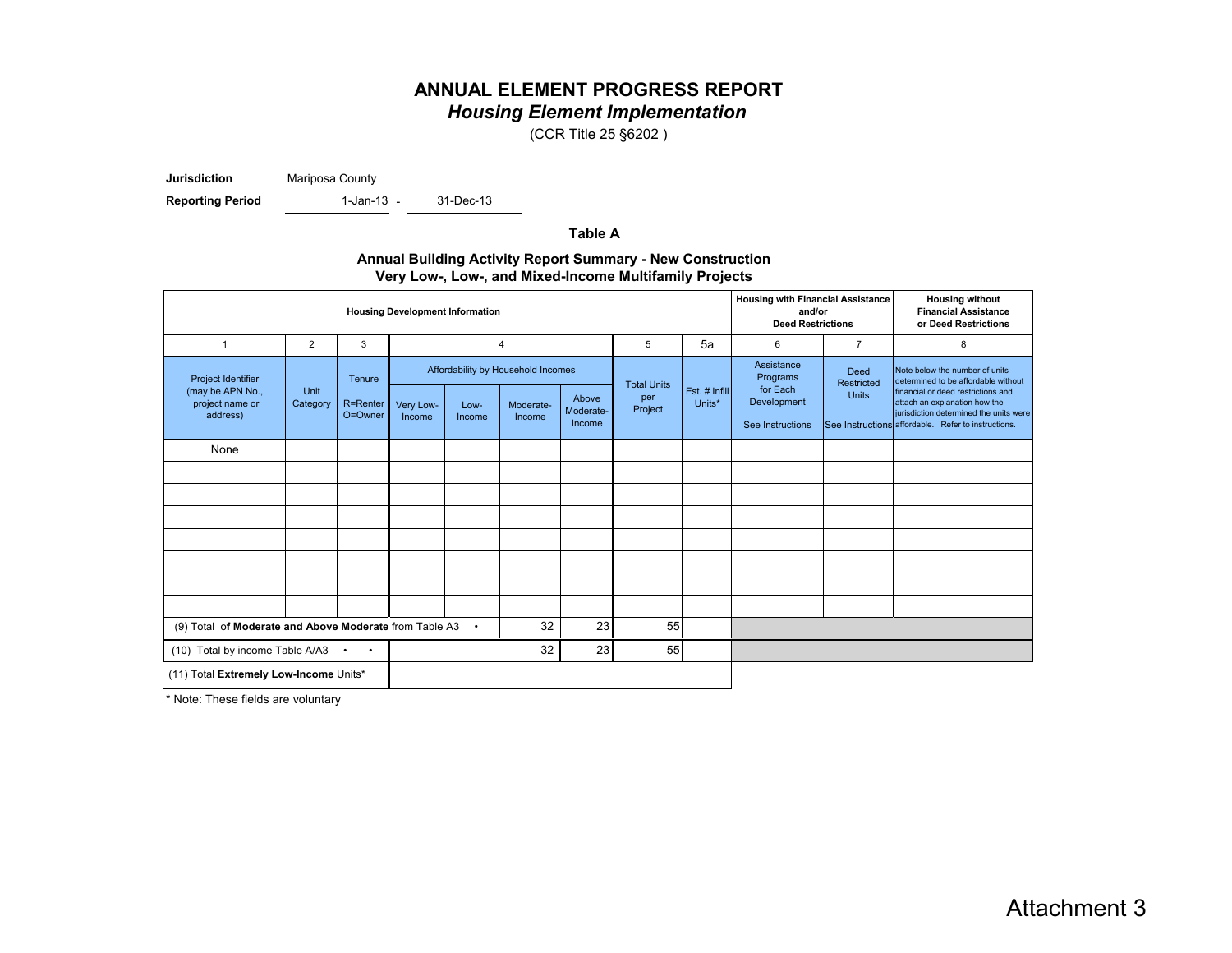#### **ANNUAL ELEMENT PROGRESS REPORT** *Housing Element Implementation*

(CCR Title 25 §6202 )

**Jurisdiction** Mariposa County

- **Reporting Period** 1-Jan-13 - 31-Dec-13

#### **Table A2 Annual Building Activity Report Summary - Units Rehabilitated, Preserved and Acquired pursuant to GC Section 65583.1(c)(1)**

Please note: Units may only be credited to the table below when a jurisdiction has included a program it its housing element to rehabilitate, preserve or acquire units to accommodate a portion of its RHNA whichmeet the specific criteria as outlined in GC Section 65583.1(c)(1)

| <b>Activity Type</b>              | Affordability by Household Incomes |                     |                |                              |                                                                                                                                    |
|-----------------------------------|------------------------------------|---------------------|----------------|------------------------------|------------------------------------------------------------------------------------------------------------------------------------|
|                                   | Extremely<br>Low-<br>Income*       | Very Low-<br>Income | Low-<br>Income | <b>TOTAL</b><br><b>UNITS</b> | (4) The Description should adequately document how each unit complies with<br>subsection (c)(7) of Government Code Section 65583.1 |
| (1) Rehabilitation Activity       | 0                                  | 0                   | 0              | 0                            |                                                                                                                                    |
| (2) Preservation of Units At-Risk | 0                                  | 0                   | 0              | 0                            |                                                                                                                                    |
| (3) Acquisition of Units          | 0                                  | 0                   | $\mathbf 0$    | 0                            |                                                                                                                                    |
| (5) Total Units by Income         | 0                                  | 0                   | 0              | 0                            |                                                                                                                                    |

\* Note: This field is voluntary



|                                                     | <b>Single Family</b> | 2.<br>2 - 4 Units | 3.<br>5+ Units | 4.<br><b>Second Unit</b> | 5.<br><b>Mobile Homes</b> | 6.<br><b>Total</b> | Number of<br>infill units* |
|-----------------------------------------------------|----------------------|-------------------|----------------|--------------------------|---------------------------|--------------------|----------------------------|
| No. of Units Permitted for<br>Moderate              | 15                   | $\mathbf{2}$      |                |                          | 15                        | 32                 |                            |
| No. of Units Permitted for<br><b>Above Moderate</b> | 23                   |                   |                |                          |                           | 23                 |                            |

\* Note: This field is voluntary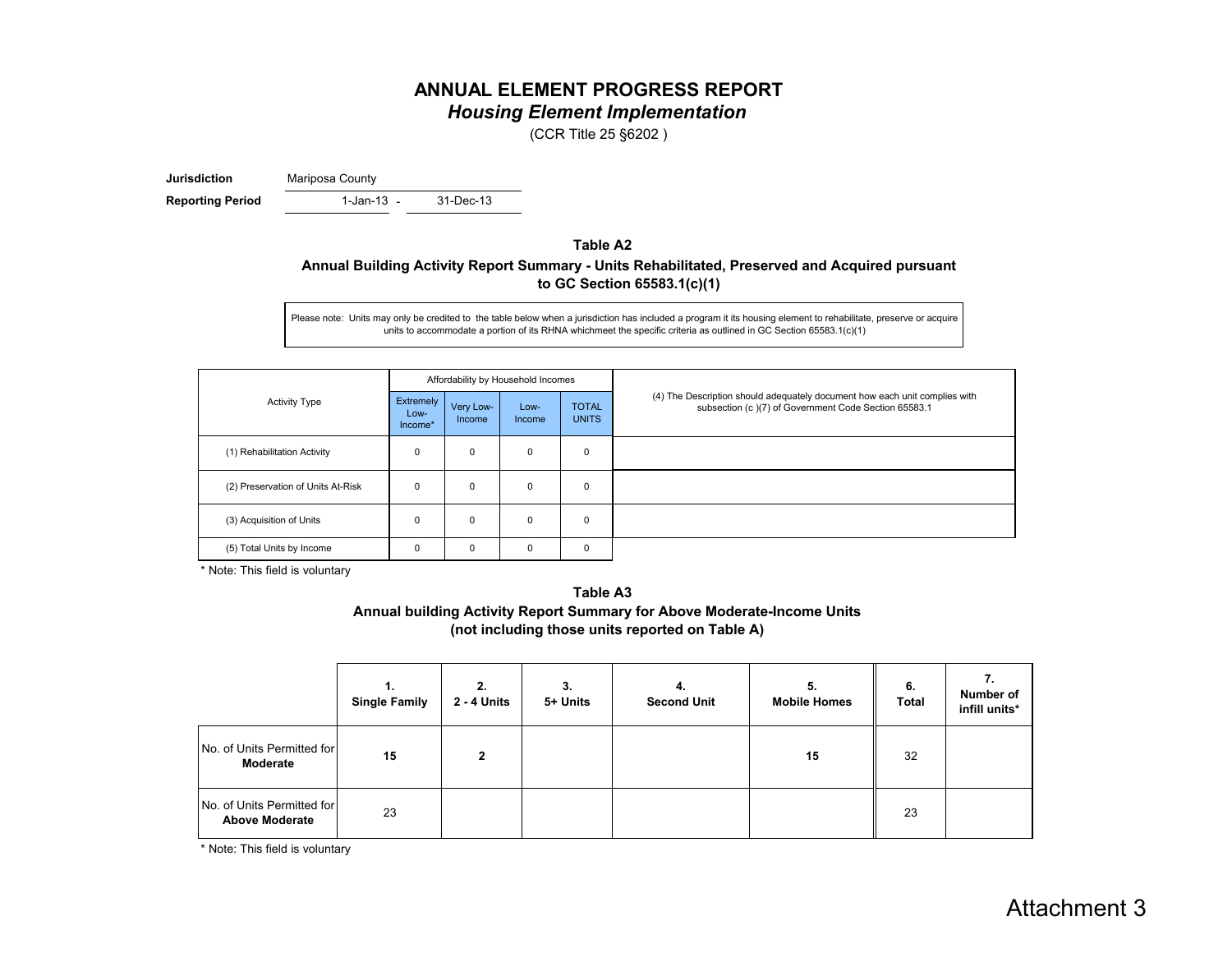# **ANNUAL ELEMENT PROGRESS REPORT** *Housing Element Implementation*

(CCR Title 25 §6202 )

**Jurisdiction** Mariposa County

**Reporting Period** 1-Jan-13 - 31-Dec-13

1-Jan-13 -

**Table B**

#### **Regional Housing Needs Allocation Progress**

**Permitted Units Issued by Affordability**

|                                                                                                                                                     | Enter Calendar Year starting with the first year of<br>the RHNA allocation period. See Example. |                                              | 2010 | 2011      | 2012      | 2013                   |           |           |                        |           |           | <b>Total Units</b>     | Total                             |
|-----------------------------------------------------------------------------------------------------------------------------------------------------|-------------------------------------------------------------------------------------------------|----------------------------------------------|------|-----------|-----------|------------------------|-----------|-----------|------------------------|-----------|-----------|------------------------|-----------------------------------|
|                                                                                                                                                     | <b>Income Level</b>                                                                             | <b>RHNA</b><br>Allocation by<br>Income Level | Year | Year<br>2 | Year<br>3 | Year<br>$\overline{4}$ | Year<br>5 | Year<br>6 | Year<br>$\overline{7}$ | Year<br>8 | Year<br>9 | to Date<br>(all years) | Remaining RHNA<br>by Income Level |
| Very Low                                                                                                                                            | Deed<br>Restricted<br>Non-deed<br>restricted                                                    | 132                                          |      |           |           |                        |           |           |                        |           |           |                        | 132                               |
| Low                                                                                                                                                 | Deed<br>Restricted<br>Non-deed<br>restricted                                                    | 180                                          |      |           |           |                        |           |           |                        |           |           |                        | 180                               |
| Moderate                                                                                                                                            | Deed<br>Restricted<br>Non-deed<br>restricted                                                    | 185                                          | 41   | 33        | 36        | 32                     |           |           |                        |           |           | 142                    | 43                                |
|                                                                                                                                                     | Above Moderate                                                                                  |                                              |      |           |           |                        |           |           |                        |           |           |                        |                                   |
| Total RHNA by COG.                                                                                                                                  | Enter allocation number:<br>Total Units • • •                                                   | 497                                          | 41   | 33        | 36        | 32                     |           |           |                        |           |           | 142                    | 355                               |
| Remaining Need for RHNA Period .<br>$\begin{array}{cccccccccccccc} \bullet & \bullet & \bullet & \bullet & \bullet & \bullet & \bullet \end{array}$ |                                                                                                 |                                              |      |           |           |                        |           |           |                        |           |           |                        |                                   |

Note: units serving extremly low-income households are included in the very low-income permitted units totals.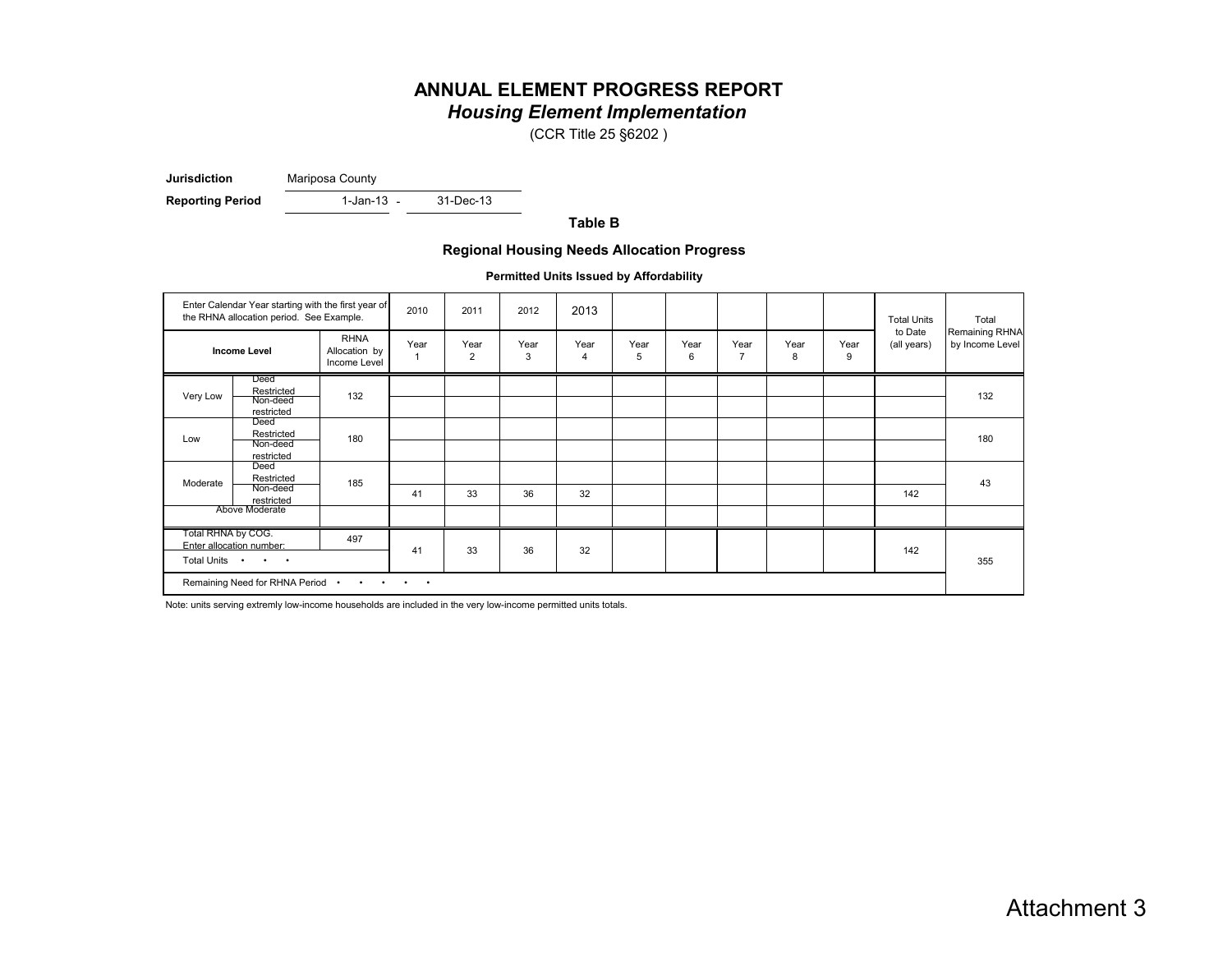# **ANNUAL ELEMENT PROGRESS REPORT** *Housing Element Implementation*

(CCR Title 25 §6202 )

**Jurisdiction** Mariposa County

1-Jan-13 -**Reporting Period** 1-Jan-13 - 31-Dec-13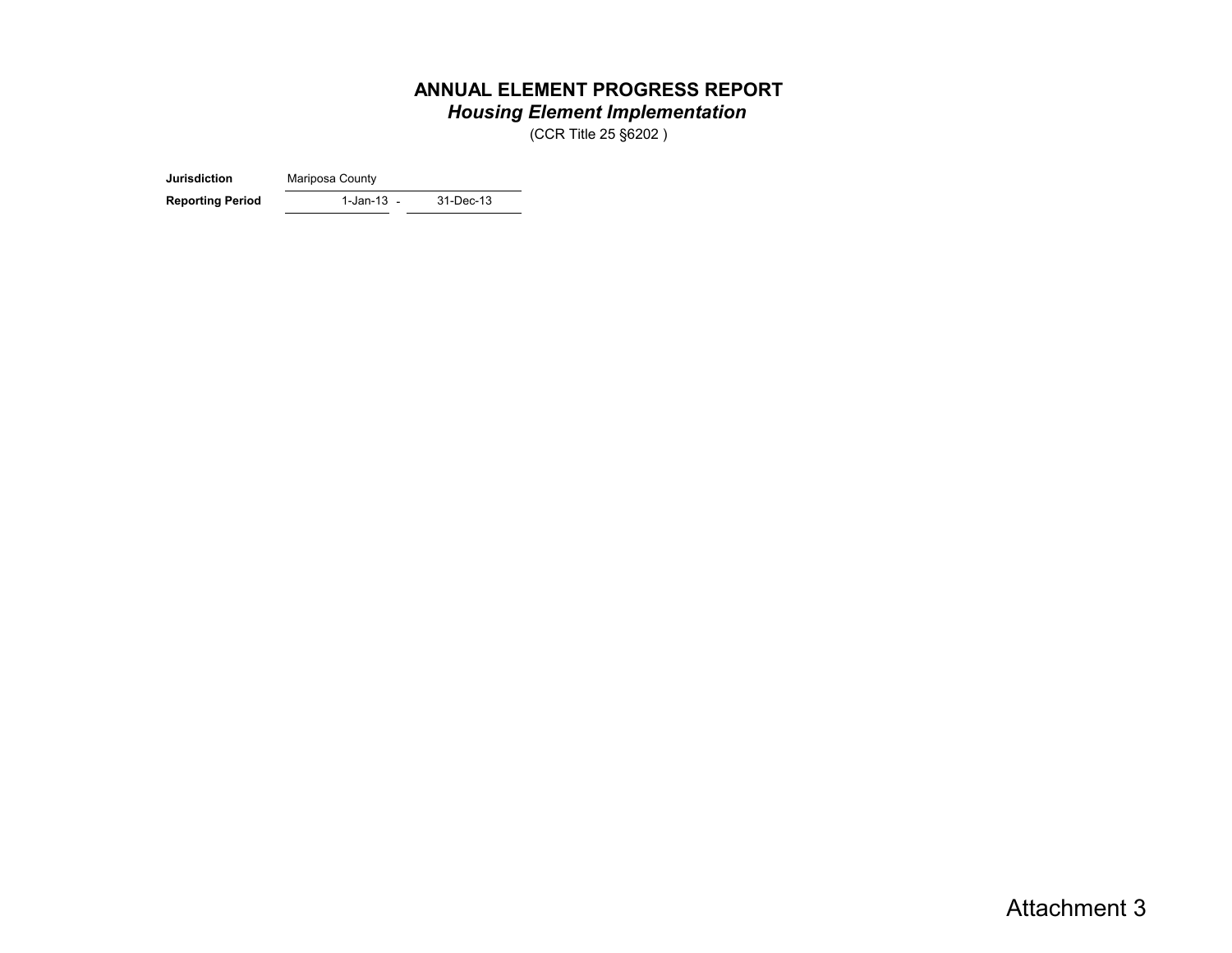# **Table C**

# **Program Implementation Status**

|                                                                                                          |                                                                                                                                                                                                   |                             | Housing Programs Progress Report - Government Code Sec. 65583                                                                                                                                                                                               |  |  |  |
|----------------------------------------------------------------------------------------------------------|---------------------------------------------------------------------------------------------------------------------------------------------------------------------------------------------------|-----------------------------|-------------------------------------------------------------------------------------------------------------------------------------------------------------------------------------------------------------------------------------------------------------|--|--|--|
| <b>Program Description</b><br>(By Housing Element Program Names)                                         | Describe progress of all programs including local efforts to remove governmental constraints to the maintenance,<br>improvement, and development of housing as identified in the housing element. |                             |                                                                                                                                                                                                                                                             |  |  |  |
| Name of Program                                                                                          | Objective                                                                                                                                                                                         | <b>Timeframe</b><br>in H.E. | <b>Status of Program Implementation</b>                                                                                                                                                                                                                     |  |  |  |
| 1.1 Annual review of permit                                                                              | Reduce the cost and time of processing housing                                                                                                                                                    |                             |                                                                                                                                                                                                                                                             |  |  |  |
| procedures                                                                                               | development                                                                                                                                                                                       | Annual                      | Review is in process                                                                                                                                                                                                                                        |  |  |  |
| 1.2 Unnecessary requirements for<br>construction of housing                                              | Reduce the cost of housing construction, reducing<br>housing costs and making it more affordable                                                                                                  | Annual                      | The County has not imposed any such<br>requirements. The County is fighting efforts for<br>unnecessary costs recently imposed in the<br>Uniform Building Code, such as residential<br>spinkler requiements.                                                 |  |  |  |
| 1.3 Collaboration with National Park<br>Service (NPS), concessionaire and<br>lodging industry            | Resolve housing issues for NPS and lodging<br>industry employees                                                                                                                                  | On-Going                    | The County is aware of the NPS and the lodging<br>industry need to resolve housing for their<br>employees. The County continues to support the<br>collaborative effort with the NPS and YARTS for<br>transit to Yosemite Valley for employees.              |  |  |  |
| 2.1 County's continued support of the<br>Mariposa County Housing and<br>Community Actions Program (HCAP) | Seek funding and development opportunities for<br>lower income housing                                                                                                                            | On-Going                    | The County continues to fund and support HCAP.                                                                                                                                                                                                              |  |  |  |
| 2.2 County to support and promote<br>opportunities for agencies applying for<br>housing funds.           | Provide opportunities for low to moderate income<br>housing                                                                                                                                       |                             | The County has made information available to the<br>public on sites for low to moderate income<br>housing. While developers have contacted the<br>County on sites and density bonus incentives,<br>On-Going there have been no actions by private industry. |  |  |  |
| 2.3 Density Bonus for Low Income<br><b>Multi-family Units</b>                                            | Provide incentives to develop low income housing                                                                                                                                                  |                             | The County is preparing a Resolution of Intention<br>to modify Title 17, Zoning, to comply with the<br>density bonus colculations and incentived<br>On-Going provided by State law.                                                                         |  |  |  |

# Attachment 3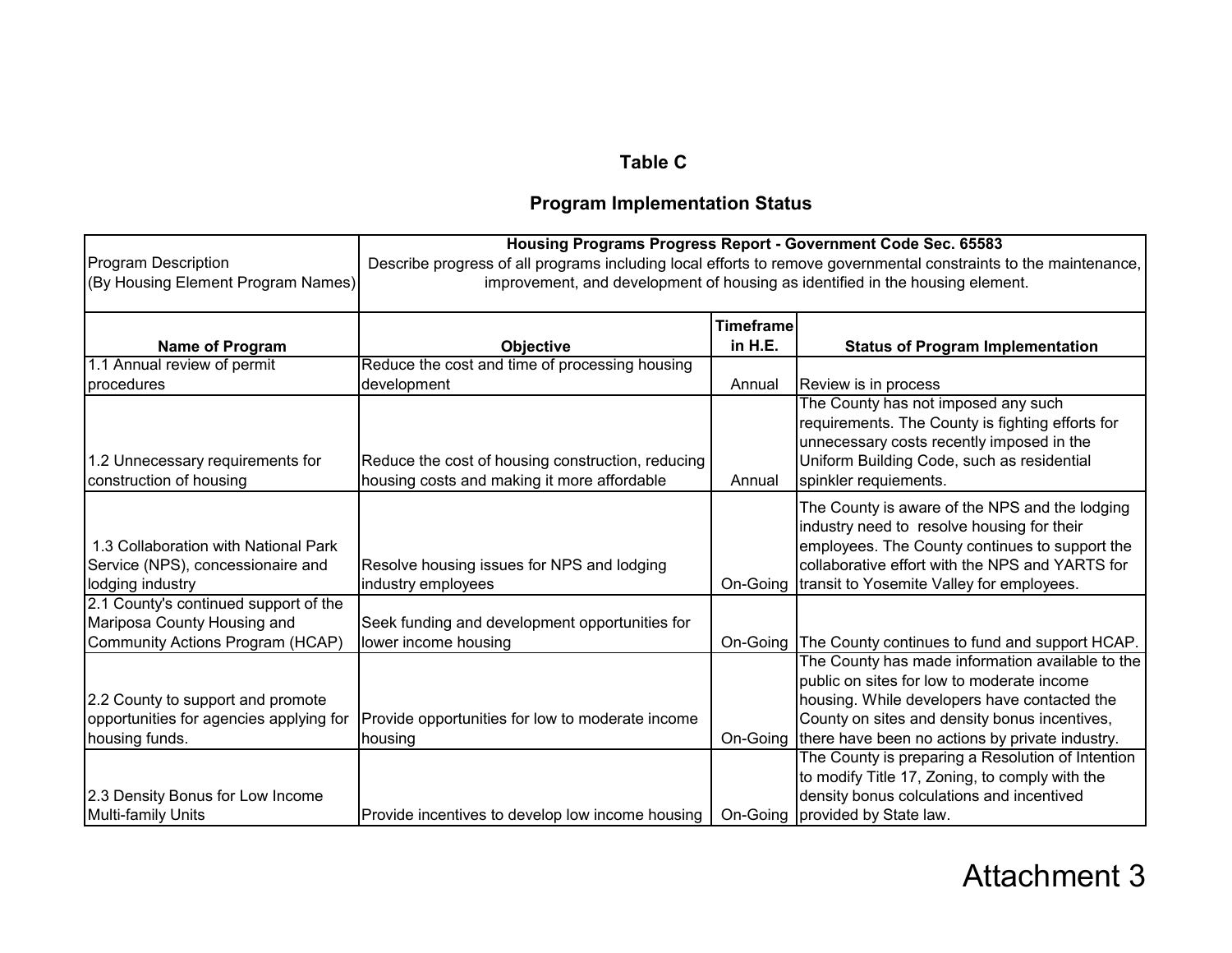|                                                                                                                                                                                                                   |                                                                                    | <b>Timeframe</b> |                                                                                                                                                                                                                                                                                                                                                                              |
|-------------------------------------------------------------------------------------------------------------------------------------------------------------------------------------------------------------------|------------------------------------------------------------------------------------|------------------|------------------------------------------------------------------------------------------------------------------------------------------------------------------------------------------------------------------------------------------------------------------------------------------------------------------------------------------------------------------------------|
| Name of Program                                                                                                                                                                                                   | Objective                                                                          | in H.E.          | <b>Status of Program Implementation</b>                                                                                                                                                                                                                                                                                                                                      |
| 2.4 Second Units                                                                                                                                                                                                  | Incentive to provide low to moderate income<br>housing                             | On-Going         | The County has not made any changes, and with<br>the exception of the Wawona Town Planning<br>Area, second units are permitted County-wide.                                                                                                                                                                                                                                  |
| 2.5 Permit Manufactured Homes in all                                                                                                                                                                              | Provide opportunities for low to moderate income                                   |                  | The County continues to allow manufactured                                                                                                                                                                                                                                                                                                                                   |
| single-family lots                                                                                                                                                                                                | housing                                                                            |                  | On-Going   homes on all single-family residential lots                                                                                                                                                                                                                                                                                                                       |
| 2.6 County's active support of<br>homeownership programs<br>administered by the HCAP                                                                                                                              | Provide opportunities for home ownership by low<br>income households               | On-Going         | The County utilizes Community Development<br>Block Grant (CDBG) funds for HCAP actions to<br>provide opportunities for home ownership by low-<br>income families.                                                                                                                                                                                                            |
| 3.1 County zoning ordinance, general<br>plan or specific plan updates shall<br>ensure that enough land is set aside<br>for all types of residential development<br>including mixed-use development<br>provisions. | Provide housing opportunities for varied income<br>levels                          | On-Going         | The County has adopted an updated Wawona<br>Town Specific Plan and a Community Plan for the<br>Catheys Valley Community Planning Area. These<br>plans provide adequate area for varied residential<br>uses.                                                                                                                                                                  |
| 3.2 Planning Department will identify<br>vacant land that is residentially zoned<br>or has residential potential and is or<br>can be served with water or sewer<br>service.                                       | Identify property that could be developed for low to<br>moderate income households | On-Going         | The Planning Department has prepared this<br>information for the Mariposa, Coulterville,<br>Wawona and Fish Camp Town Planning Areas<br>(TPA). The County is now updating this<br>information for the Catheys Valley Pplanning<br>Area. As other community plans are prepared,<br>this vacant land information will be provided.                                             |
| 3.3 Assist special districts to expand                                                                                                                                                                            |                                                                                    |                  | The County, through the County Water Agency,<br>continues to provide funding for:<br>· Feasibility and planning studies;<br>• Low cost loans for improving water and<br>wastewater capabilities;<br>· Funding of infrastructure improvements;<br>Assistance in grant preparation and support;<br>Actions to protect water resources,<br>Actions to protect water allocations |
| and improve water and sewer service                                                                                                                                                                               | Provide opportunities for low income housing                                       | On-Going         |                                                                                                                                                                                                                                                                                                                                                                              |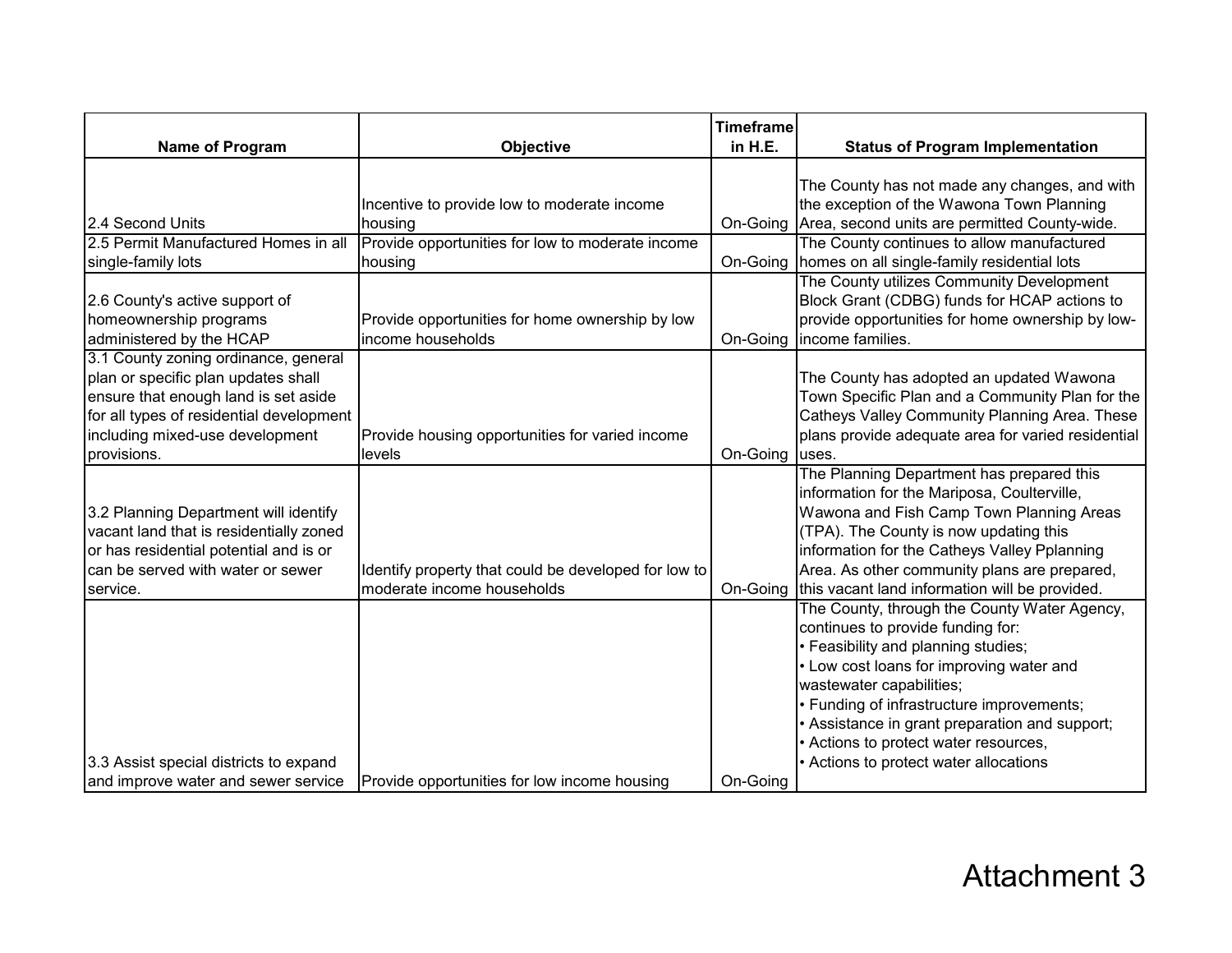|                                                                                                                                                                                                                                                    |                                                                                               | <b>Timeframe</b> |                                                                                                                                                                                                 |
|----------------------------------------------------------------------------------------------------------------------------------------------------------------------------------------------------------------------------------------------------|-----------------------------------------------------------------------------------------------|------------------|-------------------------------------------------------------------------------------------------------------------------------------------------------------------------------------------------|
| Name of Program                                                                                                                                                                                                                                    | Objective                                                                                     | in H.E.          | <b>Status of Program Implementation</b>                                                                                                                                                         |
| 3.4 County updates to its Geographical<br>Information System (GIS) to include<br>land suitable for residential<br>development for land beyond the<br>Mariposa, Fish Camp, and Wawona<br><b>Town Planning Areas</b>                                 | Provide information to housing developers as to<br>land available for residential development |                  | The County has a permanent staff member who is<br>working on land use data and GIS mapping for<br>the Catheys Valley and Midpines Community<br>On-Going   Planning Areas.                       |
| 4.1 County shall apply for state and<br>federal assistance for housing<br>rehabilitation in the County                                                                                                                                             | Improve housing conditions                                                                    |                  | The County has pursued such funds without<br>success to date. Assistance programs are being<br>On-Going levaluated and HS staff will continue their efforts.                                    |
| 4.2 Update Housing Condition Survey                                                                                                                                                                                                                | Improve housing conditions                                                                    | 2012             | Staffing limitations have prevented the start of this<br>survey.                                                                                                                                |
| 4.3 Encourage voluntary code<br>compliance                                                                                                                                                                                                         | Improve housing conditions                                                                    |                  | The County Building Department staff continues<br>to provide guidance and technical assistance to<br>On-Going property owners making their own repairs.                                         |
| 4.4 Continue to enforce the Housing,<br>Electrical, Fire Prevention Codes and<br>the Health and Safety Regulations                                                                                                                                 | Maintain and improve housing conditions                                                       |                  | On-Going The County has continued these efforts                                                                                                                                                 |
| 4.5 Collaborate with the National Park<br>Service and its concessionaires to<br>obtain long-term ground lease status<br>enabling homeowner loans for<br>remodeling, rehabilitation, or<br>replacement for areas of housing<br>within Old El Portal | Provide housing opportunities in El Portal and<br>improve housing conditions as needed        |                  | The NPS has completed a Draft of the Merced<br>River Management Plan, which is curently under<br>puiblic eview. Until this Plan is completed, the<br>On-Going  NPS cannot work on this Program. |
| 5.1 Mariposa County HCAP shall meet<br>with other County Departments to<br>determine special housing needs                                                                                                                                         | Indentify special housing needs                                                               |                  | On-Going  HCAP has continued this effort                                                                                                                                                        |

Attachment 3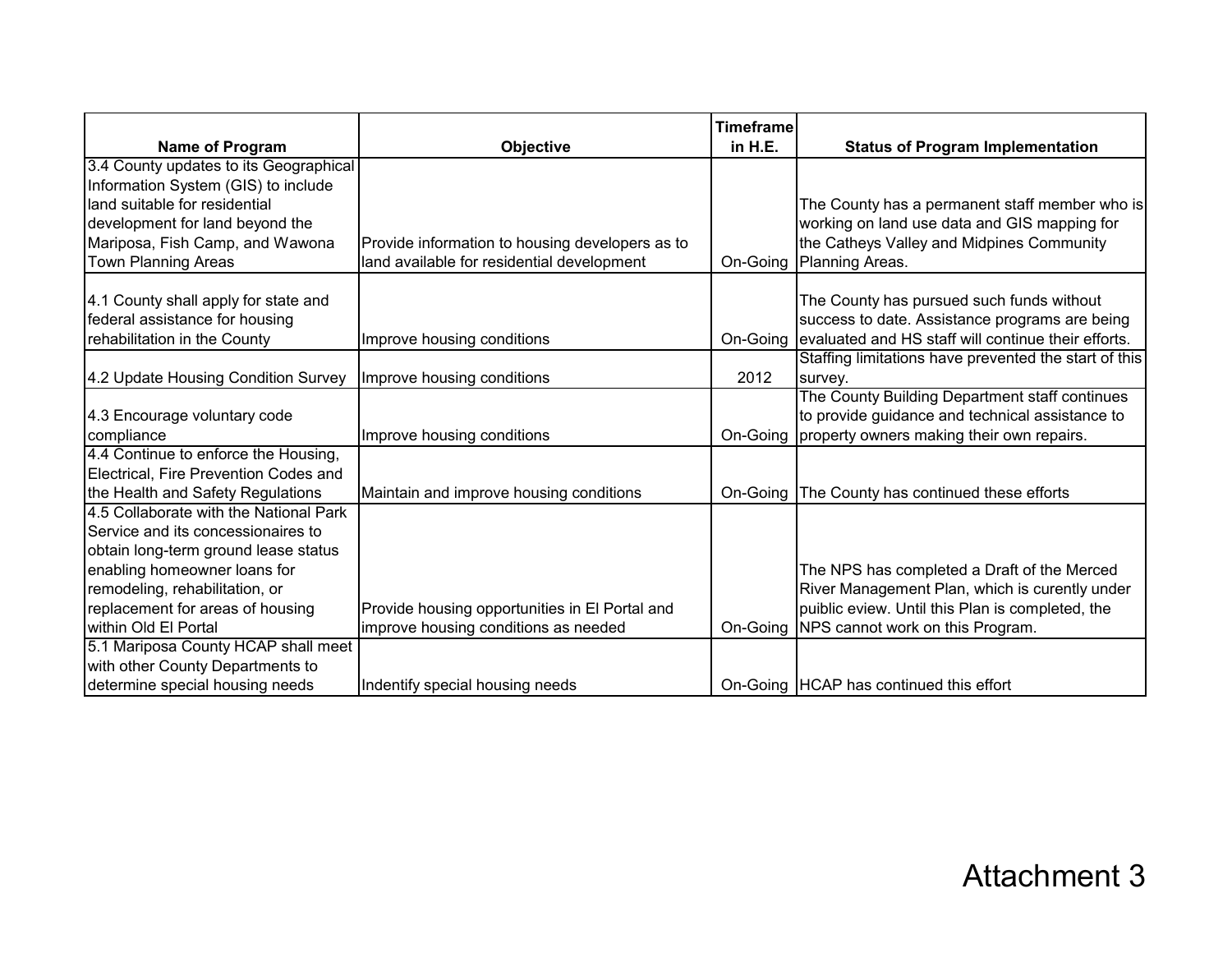|                                                                                                                                                                                                                                                                                            |                                                    | <b>Timeframe</b>   |                                                                                                                                                                                             |
|--------------------------------------------------------------------------------------------------------------------------------------------------------------------------------------------------------------------------------------------------------------------------------------------|----------------------------------------------------|--------------------|---------------------------------------------------------------------------------------------------------------------------------------------------------------------------------------------|
| Name of Program                                                                                                                                                                                                                                                                            | Objective                                          | in H.E.            | <b>Status of Program Implementation</b>                                                                                                                                                     |
| 5.2 County will encourage nonprofit, for-<br>profit organizations, and individuals to<br>include within their projects, housing<br>units for special needs groups by<br>providing assistance in accessing state<br>and federal funds for special needs<br>housing and supportive services. | Provide housing for special needs groups           | On-Going           | The County has not been approached by any<br>organization planning for housing projects. The<br>County has developed information on available<br>land that would accommodate such projects. |
| 5.3 County will encourage, support and<br>assist nonprofit, for-profit<br>organizations, and individuals to apply<br>for funds from available State and<br>federal programs to provide special<br>need type housing.                                                                       | Provide housing for special needs groups           | On-Going projects. | The County has not been approached by any<br>organization for special needs housing projects.<br>The County has developed information on<br>available land that would accommodate such      |
| 5.4 County will encourage the<br>construction of housing for senior<br>citizens near areas where a full range<br>of governmental, commercial and<br>medical facilities exist                                                                                                               | Provide senior housing in relationship to needs    | On-Going           | The County has approved the Mariposa Town<br>Plan which provides opportunities for senior<br>housing within close proximity to governmental,<br>commercial and medical services.            |
| 5.5 County shall encourage nonprofit,<br>for-profit organizations, and individuals<br>to provide child day care facilities in<br>appropriate areas of the County                                                                                                                           | Increase child care opportunities                  |                    | The County allows child care facilities, for 8 or<br>fewer children, as a permitted residential use<br>On-Going throughout the County.                                                      |
| 5.6 County shall collaborate with the<br>National Park Service (NPS) and other<br>agencies as a means of coordinating<br>efforts to solve common housing<br>problems.                                                                                                                      | Create housing opportunities for all income levels |                    | The County and the NPS are working as part of<br>the development in TPAs and in the development<br>On-Going of the Merced River Plan.                                                       |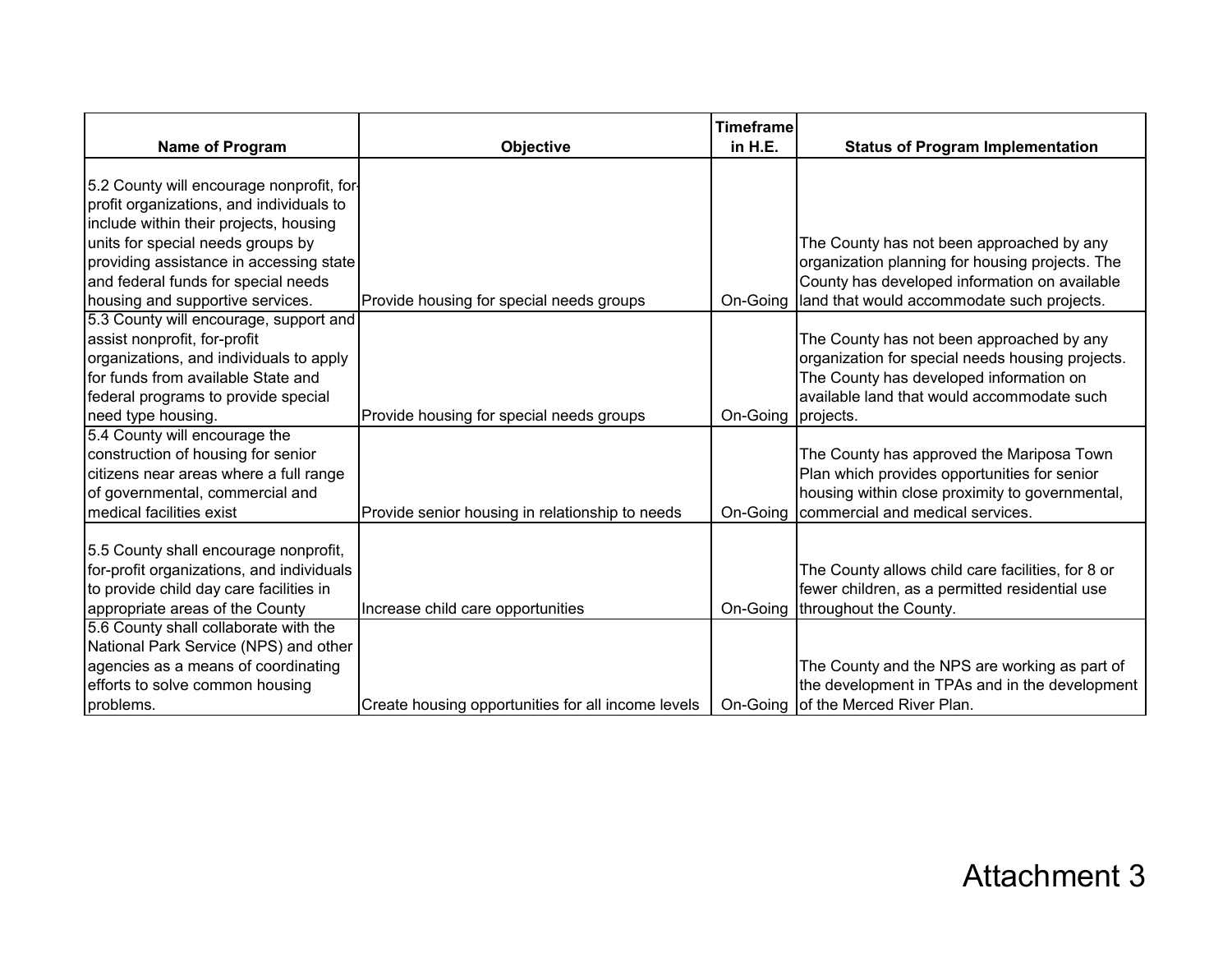| Name of Program                                                                                                                                                                                               | Objective                                                         | Timeframe<br>in H.E. | <b>Status of Program Implementation</b>                                                                                                                                                                                                                                                            |
|---------------------------------------------------------------------------------------------------------------------------------------------------------------------------------------------------------------|-------------------------------------------------------------------|----------------------|----------------------------------------------------------------------------------------------------------------------------------------------------------------------------------------------------------------------------------------------------------------------------------------------------|
|                                                                                                                                                                                                               |                                                                   |                      |                                                                                                                                                                                                                                                                                                    |
| 6.1 County will offer home<br>weatherization programs and support<br>other agencies efforts in this area by<br>providing information to the public and<br>referrals on weatherization assistance<br>programs. | Improved energy efficiency of housing and reduce<br>housing costs | On-Going             | Weatherization services are available at no cost<br>to eligible applicants to improve the energy<br>efficiency of homes. Energy saving services<br>include measures such as attic insulation,<br>caulking, water heater blanket, heating/cooling<br>system repair, and other conservation measures |
| 6.2 County shall encourage passive<br>solar design in new residential                                                                                                                                         |                                                                   |                      | The County continues to encourage passive solar                                                                                                                                                                                                                                                    |
| construction to assist homeowners<br>with reducing energy usage and costs                                                                                                                                     | Reduce energy costs                                               | On-Going             | designs and assist home owners who want to<br>include passive solar in their designs.                                                                                                                                                                                                              |
| 6.3 Greenhouse Gas Emissions                                                                                                                                                                                  | Reduce air pollution                                              | On-Going             | The County is in the process of preparing<br>appropriate responses and processes to the<br>greenhouse gas emissions mandated by State<br>law. (AB 32)                                                                                                                                              |
| 7.1 County shall continue to support<br>economic diversification to higher<br>wage employment to increase<br>homeownership opportunities                                                                      | Increase home ownership opportunities                             | On-Going             | The County continues to provide assistance by<br>way of transient occupancy tax, USDA Rural<br>Community Development, USDA Rural Housing<br>Services (community facilities programs), CDBG,<br>U. S. EDA for such programs.                                                                        |
| 7.2 County shall seek funding from<br>state and federal sources to provide<br>funding for first-time homebuyer<br>assistance                                                                                  | Increase home ownership opportunities                             | On-Going             | The Mariposa County Human Services<br>Department has continued to seek funds for first<br>time home buyers.                                                                                                                                                                                        |
| 8.1 County shall continue to apply for<br>emergency housing funds available<br>from the Department of Housing and<br>Community Development.                                                                   | Provide emergency housing                                         |                      | The County has applied for and received<br>emergency housing funds.                                                                                                                                                                                                                                |
| 8.2 Revise the zoning ordinance to<br>define and clearly outline regulations<br>governing emergency shelters                                                                                                  | Provide emergency shelter                                         | On-Going             | The County has adopted zoning regulations for<br>emergency shelters as being permitted by right in<br>the General Commercial zone of the Mariposa<br>TPA.                                                                                                                                          |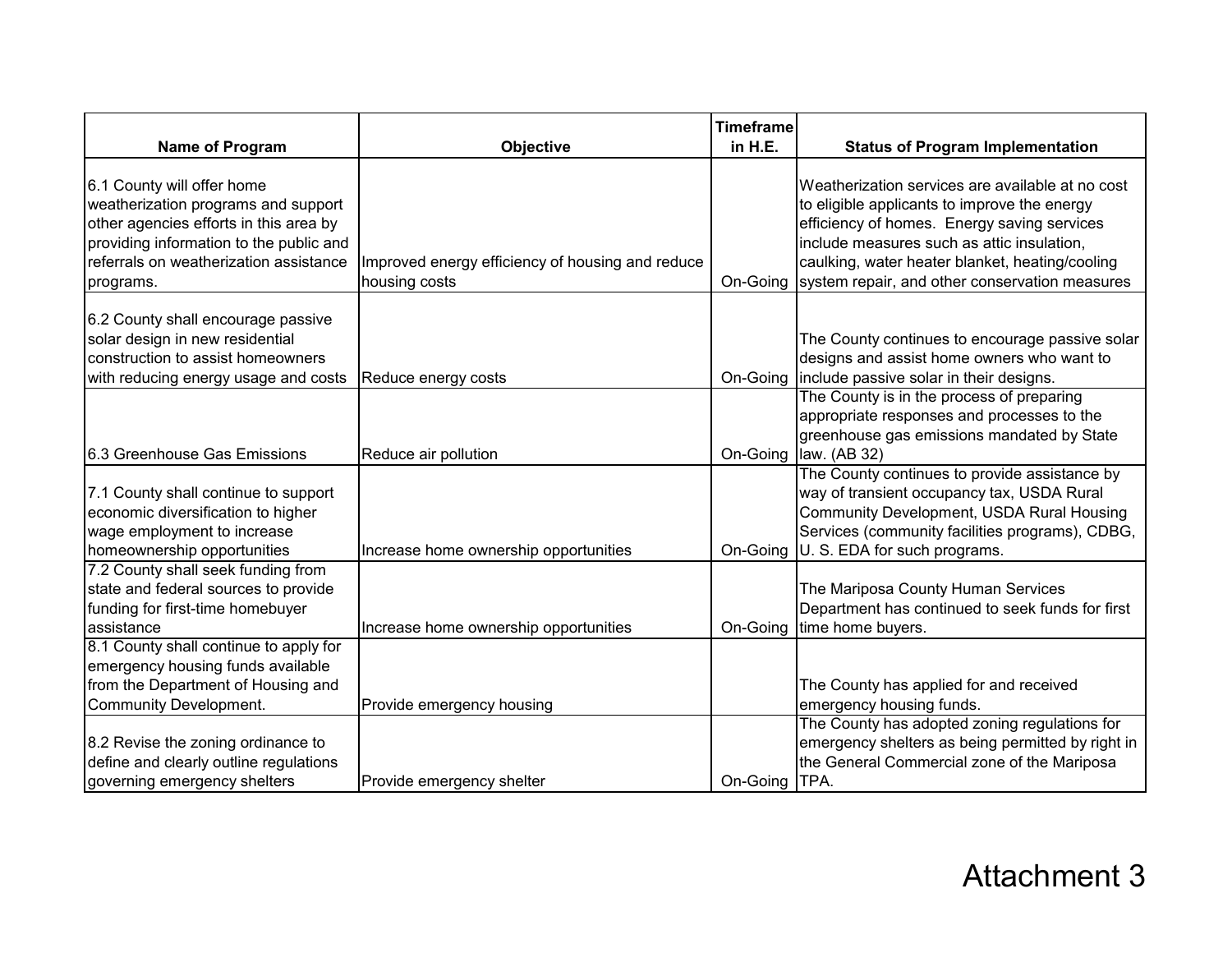|                                                                                                                                                                                                                                                              |                                                                                      | <b>Timeframe</b> |                                                                                                                                                                                                                                                                                                                                                                                                                                                                                                                                                              |
|--------------------------------------------------------------------------------------------------------------------------------------------------------------------------------------------------------------------------------------------------------------|--------------------------------------------------------------------------------------|------------------|--------------------------------------------------------------------------------------------------------------------------------------------------------------------------------------------------------------------------------------------------------------------------------------------------------------------------------------------------------------------------------------------------------------------------------------------------------------------------------------------------------------------------------------------------------------|
| Name of Program                                                                                                                                                                                                                                              | Objective                                                                            | in H.E.          | <b>Status of Program Implementation</b>                                                                                                                                                                                                                                                                                                                                                                                                                                                                                                                      |
| 8.3 Revise the zoning ordinance to<br>define and clearly outline regulations<br>for uses providing transitional and<br>supportive housing                                                                                                                    | Ensure that transitional and supportive housing is<br>permitted as a residential use | 2012             | The County has amended Title 17, Zoning, to<br>permit transitional and supportive housing as a<br>residential use permitted by right. The zoning<br>amendments do not require a discretionary<br>approval process for transitional and supportive<br>housing.                                                                                                                                                                                                                                                                                                |
| 8.4 Adopt, as necessary, amendments<br>to the zoning ordinance to clarify<br>definitions of residential and<br>institutional uses related to the Single<br>Room Occupancy housing.                                                                           | Provide housing for very-low income persons                                          |                  | The County has researched and analyzed SRO<br>needs in anticipation of a Resolution Of Intention<br>2012-2013 to amend Title 17, Zoning.                                                                                                                                                                                                                                                                                                                                                                                                                     |
| 8.5 The County will adopt a written<br>reasonable accommodation ordinance<br>to provide minor exceptions to zoning<br>and land use for housing for persons<br>with disabilities that will allow for<br>expedited processing and approval of<br>such housing. | Reduce housing costs for housing for disabled<br>individuals                         |                  | The County has adopted a comprehensive set of<br>standards covering almost all important areas of<br>accessibility for persons with physical and sensory<br>disabilities as found in Title 24 of the California<br>Building Standards Code. The County has made<br>reasonable accommodation as part of the<br>flexibility available to the Chief Building Inspector<br>in Mariposa County. Planning and Building staff<br>are considering adoption of a reasonable<br>accommodation ordinance so that current policy<br>2012-2013 will be reflected in code. |
| 8.6 Adopt amendments to the zoning<br>ordinance to allow 24-hour community<br>care facilities for seven or more<br>persons with disabilities.                                                                                                                | Provide greater housing opportunities for persons<br>with disabilities.              | 2011             | The County has adopted amendments to amend<br>Title 17, Zoning, to permit large community care<br>facilities, for seven or more persons, in the Multi-<br>Family zone of the Mariposa Town Planning Area.                                                                                                                                                                                                                                                                                                                                                    |
| 8.7 Housing discrimination and fair<br>housing laws                                                                                                                                                                                                          | Prevent discrimination in the housing market                                         |                  | The County continues to maintain and promulgate<br>information on fair housing laws in public offices,<br>including the Building Department, the Planning<br>Department, the Human Services Department<br>On-Going and the County library.                                                                                                                                                                                                                                                                                                                   |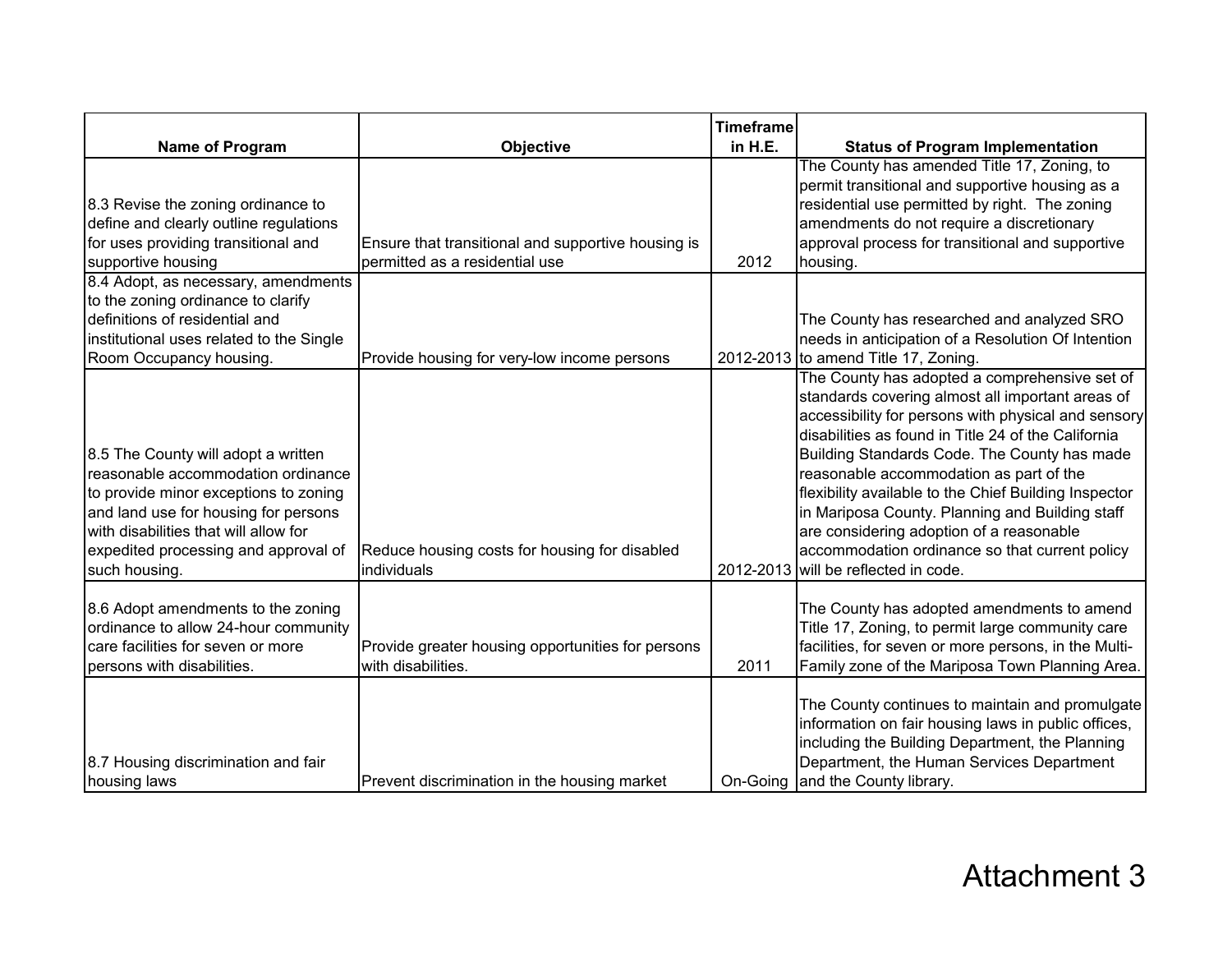#### **IMPLEMENTATION MEASURE COMPLIANCE CHECK LIST**

# **GENERAL PLAN IMPLEMENTATION MEASURES COMPLIANCE CHECKLIST**

| <b>Implementation Measures</b>                                                                                                                                                                                                                                                                                                                                                                                                 | Responsible<br>Agency/Depart<br>ment         | Date Implemented, Evidence & Discussion                              |  |  |  |  |  |  |
|--------------------------------------------------------------------------------------------------------------------------------------------------------------------------------------------------------------------------------------------------------------------------------------------------------------------------------------------------------------------------------------------------------------------------------|----------------------------------------------|----------------------------------------------------------------------|--|--|--|--|--|--|
| <b>General Plan Administration</b>                                                                                                                                                                                                                                                                                                                                                                                             |                                              |                                                                      |  |  |  |  |  |  |
| <b>IMPLEMENTATION 4-1A(1):</b>                                                                                                                                                                                                                                                                                                                                                                                                 | Planning                                     | On-going.                                                            |  |  |  |  |  |  |
| Conformance with guiding principles is to be used as the foundation for<br>interpreting General Plan goals, policies, and implementation measures.                                                                                                                                                                                                                                                                             |                                              |                                                                      |  |  |  |  |  |  |
| <b>IMPLEMENTATION 4-1A(2):</b>                                                                                                                                                                                                                                                                                                                                                                                                 | <b>All County</b>                            | On-going.                                                            |  |  |  |  |  |  |
| When a conflict exists between the General Plan and an enacted ordinance,<br>regulation, or a policy of the Board of Supervisors, the General Plan shall be<br>the prevailing language.                                                                                                                                                                                                                                        | Departments                                  |                                                                      |  |  |  |  |  |  |
| <b>IMPLEMENTATION MEASURE 4-1B(1):</b>                                                                                                                                                                                                                                                                                                                                                                                         | Planning                                     | $On\text{-going}.$                                                   |  |  |  |  |  |  |
| The Planning Agency of Mariposa County is authorized to utilize appropriate<br>judgment in determining the meaning of the General Plan policy.                                                                                                                                                                                                                                                                                 |                                              |                                                                      |  |  |  |  |  |  |
| <b>IMPLEMENTATION MEASURE 4-1B(2):</b>                                                                                                                                                                                                                                                                                                                                                                                         | <b>Public Works</b>                          | On-going.                                                            |  |  |  |  |  |  |
| The Director of Public Works shall be the County official empowered to<br>define road systems consistent with the current and future transportation<br>patterns as needed for implementation of the General Plan.                                                                                                                                                                                                              |                                              |                                                                      |  |  |  |  |  |  |
| <b>IMPLEMENTATION MEASURE 4-2A(1):</b>                                                                                                                                                                                                                                                                                                                                                                                         | Planning                                     | On-going. Mariposa Planning includes recommendations annually in its |  |  |  |  |  |  |
| Mariposa Planning shall review and recommend changes to the General<br>Plan as a part of its annual report on Planning in the County of Mariposa.                                                                                                                                                                                                                                                                              |                                              | annual report.                                                       |  |  |  |  |  |  |
| <b>IMPLEMENTATION MEASURE 4-2A(2):</b>                                                                                                                                                                                                                                                                                                                                                                                         | County                                       | $On\text{-going}.$                                                   |  |  |  |  |  |  |
| Mariposa County's Capital Improvement Program (CIP) shall be consistent<br>with the General Plan.                                                                                                                                                                                                                                                                                                                              | Administrative<br><i><b>Officer</b></i>      |                                                                      |  |  |  |  |  |  |
| <b>IMPLEMENTATION MEASURE 4-3A(1):</b>                                                                                                                                                                                                                                                                                                                                                                                         | Planning and                                 | On-going as part of General Plan Annual Report.                      |  |  |  |  |  |  |
| The Mariposa County Planning Department will report to the Board of<br>Supervisors on the need for General Plan amendments at the beginning of<br>each year. The Board of Supervisors will schedule a meeting to consider, as<br>appropriate, General Plan amendments hearing dates for the public and<br>general use. Per state law, the Board of Supervisors can amend the General<br>Plan no more than four times per year. | <b>BOARD OF</b><br><i><b>SUPERVISORS</b></i> |                                                                      |  |  |  |  |  |  |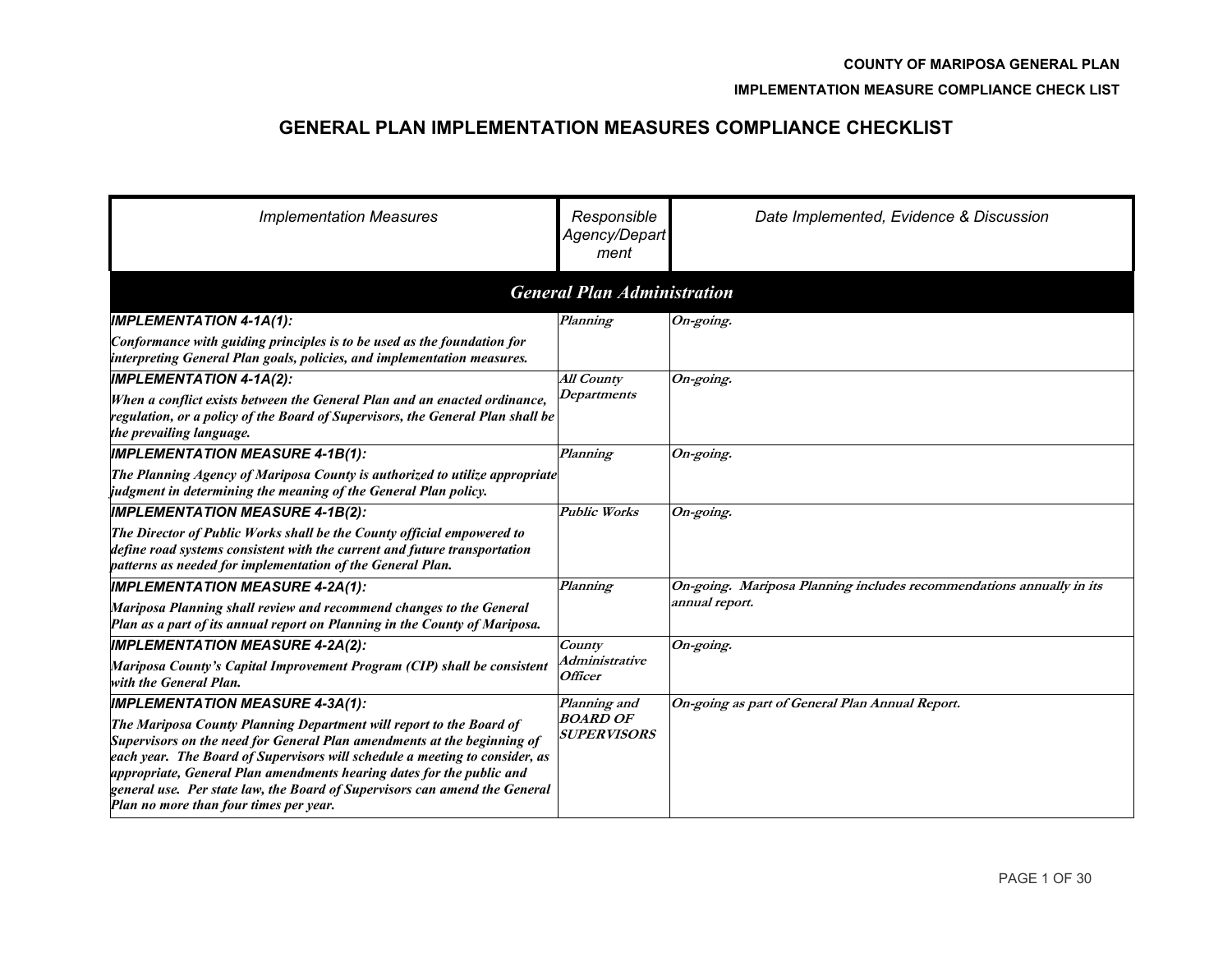| <b>Implementation Measures</b>                                                                                                                                                                                                                                | Responsible<br>Agency/Depart<br>ment | Date Implemented, Evidence & Discussion                             |
|---------------------------------------------------------------------------------------------------------------------------------------------------------------------------------------------------------------------------------------------------------------|--------------------------------------|---------------------------------------------------------------------|
| <b>IMPLEMENTATION MEASURE 4-3A(2):</b>                                                                                                                                                                                                                        | Planning                             | On-going.                                                           |
| The fourth General Plan amendment hearing shall be held for the use of the<br>Board of Supervisors to adopt updates and modifications to the General Plan<br>as generated by the Annual Review.                                                               |                                      |                                                                     |
| <b>IMPLEMENTATION MEASURE 4-4A(1):</b>                                                                                                                                                                                                                        | <b>County Counsel</b>                |                                                                     |
| The Board of Supervisors will develop a resolution to implement the policy<br>regarding third party agency responses.                                                                                                                                         | and Planning                         |                                                                     |
| Policy 4-4a: In implementing the General Plan land use requirements the<br>County may deem the failure to respond by any state or federal agency as<br>"no comment," unless otherwise required by law or as necessary to protect<br>public health and safety. |                                      |                                                                     |
|                                                                                                                                                                                                                                                               | <b>Land Use</b>                      |                                                                     |
| <b>IMPLEMENTATION MEASURE 5-1A(1):</b>                                                                                                                                                                                                                        | Planning                             | On-going as area plans are developed.                               |
| Rural character for each of the planning areas is to be defined by Area<br>Plans.                                                                                                                                                                             |                                      |                                                                     |
| <b>IMPLEMENTATION MEASURE 5-1A(2):</b>                                                                                                                                                                                                                        | Planning                             | On-going.                                                           |
| Land development regulations should respect the diversity of rural lifestyles<br>allowing the right to use one's property.                                                                                                                                    |                                      |                                                                     |
| <b>IMPLEMENTATION MEASURE 5-1A(3):</b>                                                                                                                                                                                                                        | Planning                             | On-going.                                                           |
| Land development regulations shall define thresholds within which uses are<br>complementary to the concept of rural character as defined by the General<br>Plan and in regulations associated with the Area Plans.                                            |                                      |                                                                     |
| <b>IMPLEMENTATION MEASURE 5-2A(1):</b>                                                                                                                                                                                                                        | Planning                             | On-going.                                                           |
| Development shall grow outward from Planning Areas and Residential Areas<br>with available services.                                                                                                                                                          |                                      |                                                                     |
| <b>IMPLEMENTATION MEASURE 5-2A(2):</b>                                                                                                                                                                                                                        | Planning                             |                                                                     |
| Establish land development regulations defining permitted uses and<br>establishing standards for close-to-services development.                                                                                                                               |                                      |                                                                     |
| <b>IMPLEMENTATION MEASURE 5-2A(3)</b>                                                                                                                                                                                                                         | Planning                             | On-going. Finding to be included in review of development projects. |
| The County shall make findings that the development will not result in<br>premature urbanization of the Planning Study Area.                                                                                                                                  |                                      |                                                                     |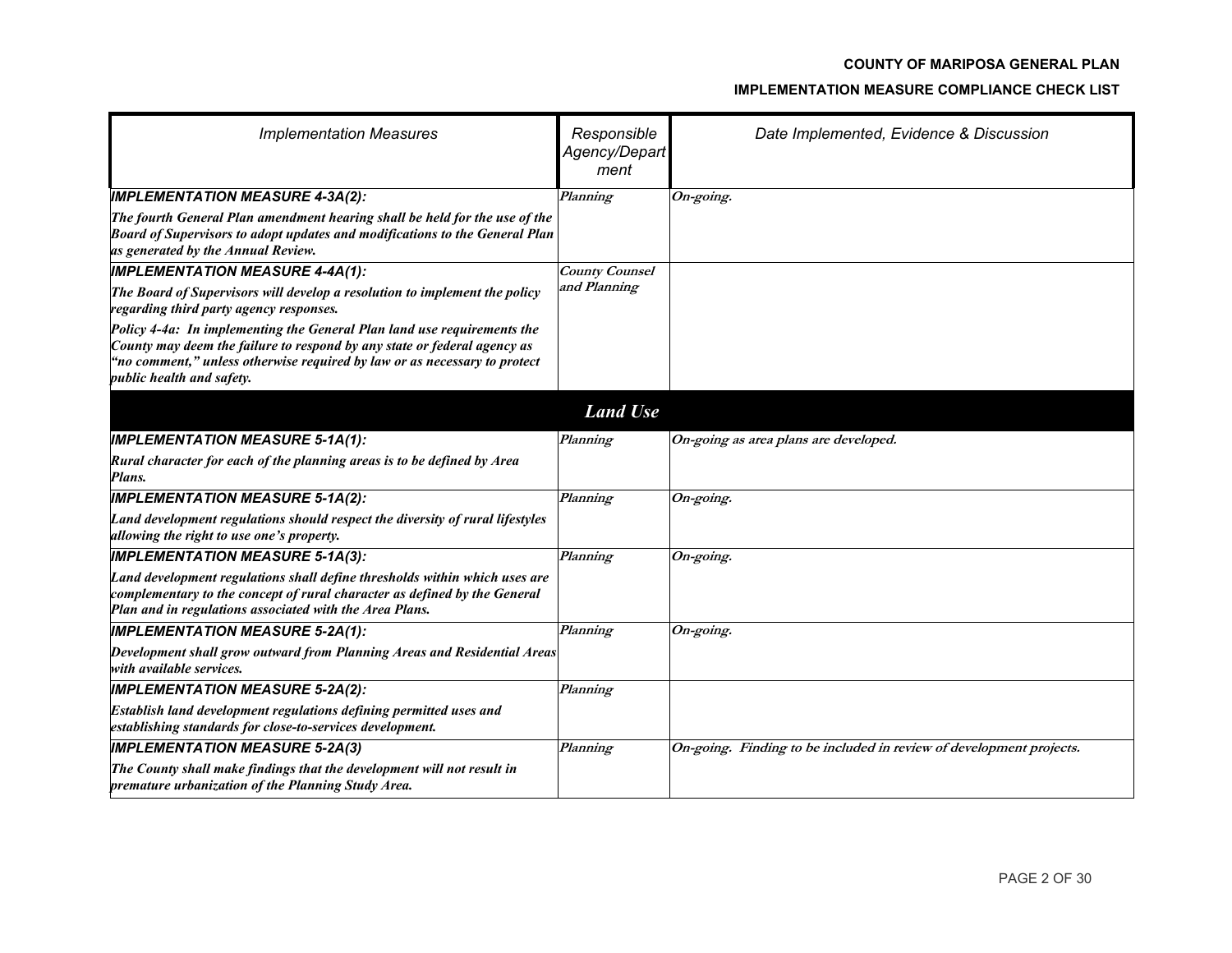| <b>Implementation Measures</b>                                                                                                                                                                                               | Responsible<br>Agency/Depart<br>ment | Date Implemented, Evidence & Discussion |
|------------------------------------------------------------------------------------------------------------------------------------------------------------------------------------------------------------------------------|--------------------------------------|-----------------------------------------|
| <b>IMPLEMENTATION MEASURE 5-2A(4)</b>                                                                                                                                                                                        | Planning                             | On-going.                               |
| No urban expansion shall occur within the Mariposa Town Plan Study Area<br>unless water and sewage disposal are available from a centrally coordinated<br>and managed system.                                                |                                      |                                         |
| <b>IMPLEMENTATION MEASURE 5-3A(1):</b>                                                                                                                                                                                       | Planning                             | On-going                                |
| Prior to the consideration of an application to change a land use<br>classification into a non-residential land use classification, the subject<br>property shall front on or shall have direct access to a maintained road. |                                      |                                         |
| This is a prerequisite of the application and shall not replace any<br>project-specific conditions that may be required.                                                                                                     |                                      |                                         |
| A paved maintained road requirement shall not be imposed when<br>$\bullet$<br>the requested land use classification is "Agriculture/Working<br>Landscape" or "Natural Resources"                                             |                                      |                                         |
| <b>IMPLEMENTATION MEASURE 5-3A(2):</b>                                                                                                                                                                                       | Planning                             | $On\text{-going}$                       |
| Prior to consideration of a change of zoning district from residential into a<br>commercial or industrial zoning district, the subject property shall be found<br>to be located on a maintained road.                        |                                      |                                         |
| <b>IMPLEMENTATION MEASURE 5-3A(3):</b>                                                                                                                                                                                       | <b>Public Works</b>                  | On-going                                |
| No subdivision shall be approved unless it is found that there is adequate<br>road capacity to serve the new traffic.                                                                                                        |                                      |                                         |
| <b>IMPLEMENTATION MEASURE 5-3B(1):</b>                                                                                                                                                                                       | <b>Public Works</b>                  | On-going                                |
| $\sqrt{N}$ subdivision shall be approved unless a mandatory contribution road<br>maintenance mechanism is created for roads within the subdivision that are<br>not within the County-maintained road system.                 |                                      |                                         |
| <b>IMPLEMENTATION MEASURE 5-4A(1):</b>                                                                                                                                                                                       | Planning                             | On-going.                               |
| Commercial, healthcare, financial, and other service businesses intended to<br>serve the greater County population, a regional or greater customer base,<br>shall be located only within Town Planning Areas.                |                                      |                                         |
| <b>IMPLEMENTATION MEASURE 5-4A(2):</b>                                                                                                                                                                                       | Planning                             | On-going.                               |
| Commercial, healthcare, financial, and other service businesses intended to<br>serve the neighborhood needs may be located in Planning Areas and in the<br>Rural Economic land use classification.                           |                                      |                                         |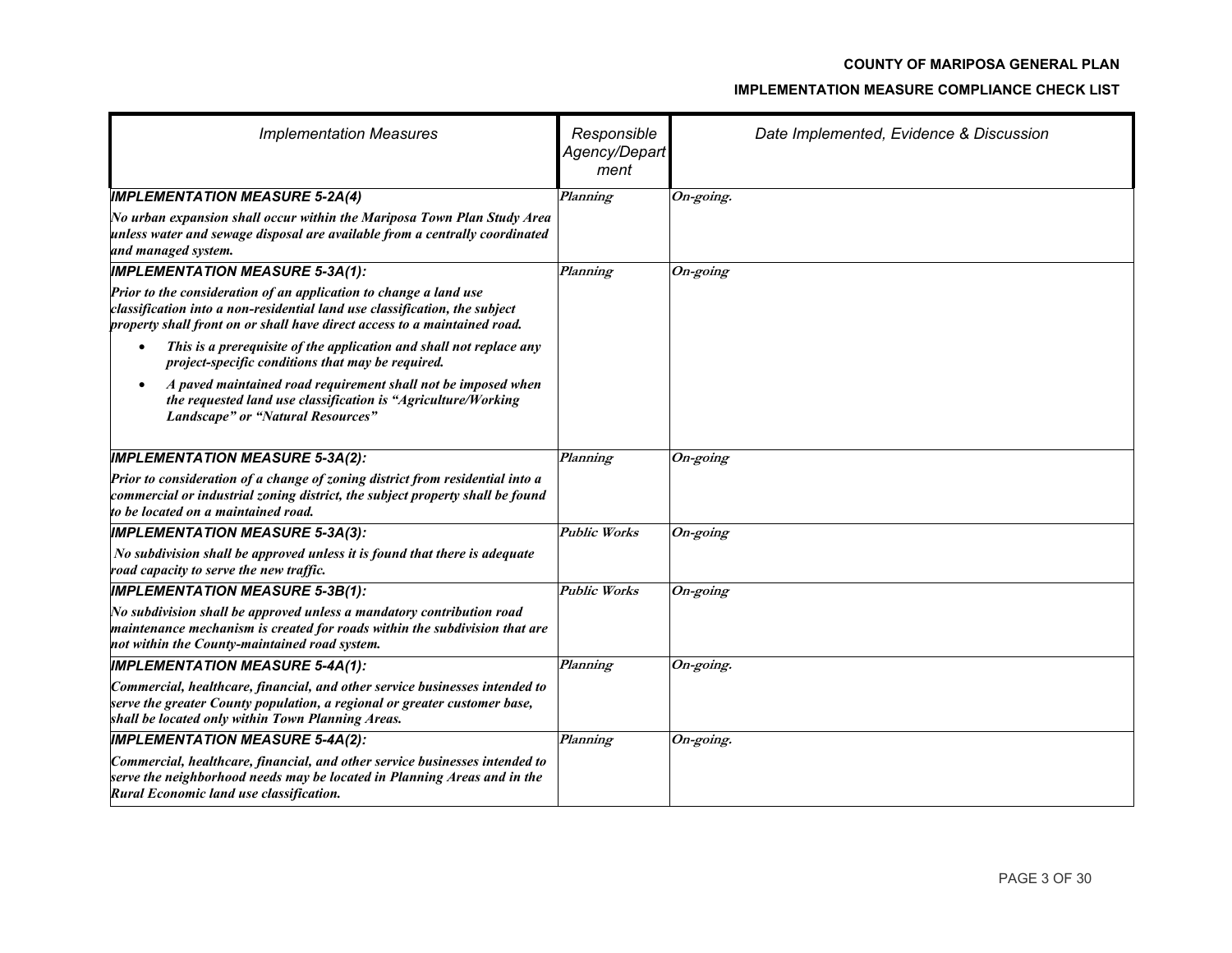| <b>Implementation Measures</b>                                                                                                                                                                  | Responsible<br>Agency/Depart<br>ment | Date Implemented, Evidence & Discussion           |
|-------------------------------------------------------------------------------------------------------------------------------------------------------------------------------------------------|--------------------------------------|---------------------------------------------------|
| <b>IMPLEMENTATION MEASURE 5-4A(3):</b>                                                                                                                                                          | Planning                             | On-going as area plans are developed.             |
| All community plans shall include land area to accommodate local rural<br>home industries that out-grow their home-based location.                                                              |                                      |                                                   |
| <b>IMPLEMENTATION MEASURE 5-4B(1):</b>                                                                                                                                                          | Planning                             |                                                   |
| Zoning shall include provisions to include zoning districts with flexible<br>standards for defining business and industry uses in a changing economy.                                           |                                      |                                                   |
| <b>IMPLEMENTATION MEASURE 5-4B(2):</b>                                                                                                                                                          | Planning                             |                                                   |
| Establish provisions to accommodate businesses in the home consistent with<br>the purpose of the land use classifications.                                                                      |                                      |                                                   |
| <b>IMPLEMENTATION MEASURE 5-4C(1):</b>                                                                                                                                                          | Planning                             |                                                   |
| Accommodate appropriate siting and development standards for recreation<br>and resort uses within the County.                                                                                   |                                      |                                                   |
| <b>IMPLEMENTATION MEASURE 5-4C(2):</b>                                                                                                                                                          | Planning                             |                                                   |
| Standards shall be included that protect visual character related to:                                                                                                                           |                                      |                                                   |
| • viewsheds;                                                                                                                                                                                    |                                      |                                                   |
| structure design, landscaping and scenic environment;                                                                                                                                           |                                      |                                                   |
| landform grading;<br>٠                                                                                                                                                                          |                                      |                                                   |
| site development; and                                                                                                                                                                           |                                      |                                                   |
| lighting.                                                                                                                                                                                       |                                      |                                                   |
| <b>IMPLEMENTATION MEASURE 5-5A(1):</b>                                                                                                                                                          | Planning                             | Completed. Agriculture/Working Landscape Land Use |
| The Land Use element shall identify lands within which the economic uses<br>for the production, extraction, or harvesting of food, fiber, timber, and<br>minerals shall be the primary purpose. |                                      |                                                   |
| <b>IMPLEMENTATION MEASURE 5-6A(1):</b>                                                                                                                                                          | Planning                             | Completed. Natural Resources Land Use.            |
| The Land Use element shall identify lands within which the management of<br>natural resources shall be the primary purpose.                                                                     |                                      |                                                   |
| <b>IMPLEMENTATION MEASURE 5-7A(1):</b>                                                                                                                                                          | Planning                             |                                                   |
| Establish siting and development criteria for public facilities and sites.                                                                                                                      |                                      |                                                   |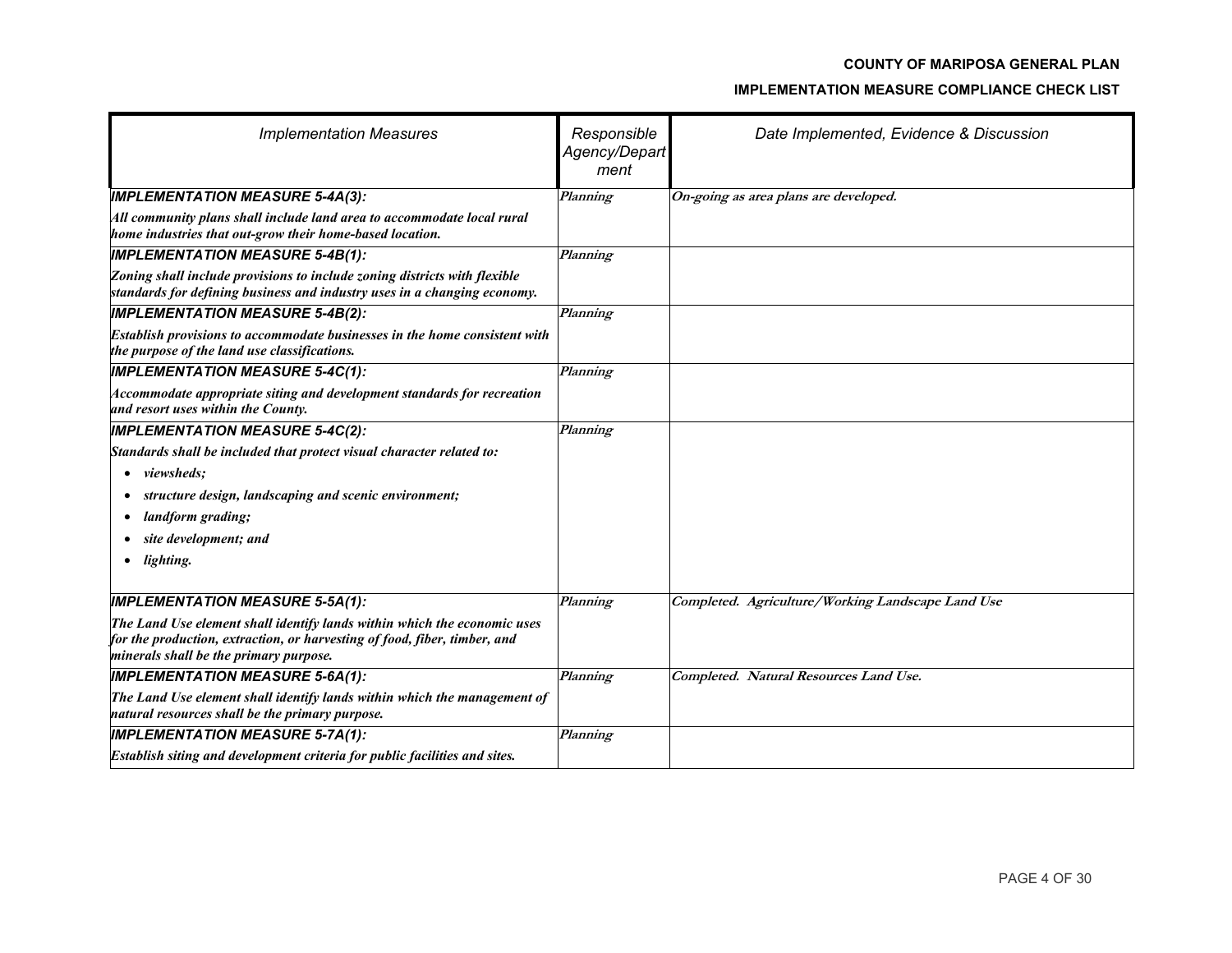| <b>Implementation Measures</b>                                                                                                                                                                                                                                                                                                                                                                                                                                                                            | Responsible<br>Agency/Depart<br>ment | Date Implemented, Evidence & Discussion |
|-----------------------------------------------------------------------------------------------------------------------------------------------------------------------------------------------------------------------------------------------------------------------------------------------------------------------------------------------------------------------------------------------------------------------------------------------------------------------------------------------------------|--------------------------------------|-----------------------------------------|
| <b>IMPLEMENTATION MEASURE 5-8A(1):</b>                                                                                                                                                                                                                                                                                                                                                                                                                                                                    | <b>Board of</b>                      |                                         |
| The Board of Supervisors shall initiate discussions with representatives from<br>public agencies to establish a formal collaborative cooperation and planning<br>process.                                                                                                                                                                                                                                                                                                                                 | <b>Supervisors</b>                   |                                         |
| <b>IMPLEMENTATION MEASURE 5-9A(1):</b>                                                                                                                                                                                                                                                                                                                                                                                                                                                                    | Planning                             | On-going.                               |
| Outside Planning Areas, the maximum allowable density for residential<br>development shall be one dwelling unit per five acres.                                                                                                                                                                                                                                                                                                                                                                           |                                      |                                         |
| <b>IMPLEMENTATION MEASURE 5-9A(2):</b>                                                                                                                                                                                                                                                                                                                                                                                                                                                                    | Planning                             | On-going.                               |
| In a proposal to modify the boundaries of one or more parcels or lots where<br>one or more of these parcels or lots do not meet minimum parcel size or<br>density of the applicable land use, the County may approve such boundary<br>modifications provided such modifications will result in the improvement of<br>the circumstances and/or design of both parcels or lots and in achieving the<br>goals and policies of the General Plan and the purpose of the applicable land<br>use classification. |                                      |                                         |
| <b>IMPLEMENTATION MEASURE 5-10A(1):</b>                                                                                                                                                                                                                                                                                                                                                                                                                                                                   | Planning                             | On-going.                               |
| Require that infrastructure for new subdivisions meet the General Plan's<br>requirements for ready to build parcels.                                                                                                                                                                                                                                                                                                                                                                                      |                                      |                                         |
| <b>IMPLEMENTATION MEASURES 5-11A(1):</b>                                                                                                                                                                                                                                                                                                                                                                                                                                                                  | Planning                             | On-going.                               |
| No implementation of the General Plan shall be enacted to force the<br>amortization, closure, and relocation of any legally existing nonconformity-<br>except signs and/or billboards and major transient rental management<br>activities in the rural portions of Yosemite West.                                                                                                                                                                                                                         |                                      |                                         |
| <b>IMPLEMENTATION MEASURE 5-11B(1):</b>                                                                                                                                                                                                                                                                                                                                                                                                                                                                   | Planning                             | Completed.                              |
| The Land Use Element shall identify lands and allow their subdivision in<br>compliance with the zoning as of December 1, 2006 within the Natural<br>Resource and Agriculture/Working Landscape land use designations.                                                                                                                                                                                                                                                                                     |                                      |                                         |
| <b>IMPLEMENTATION MEASURE 5-12A(1):</b>                                                                                                                                                                                                                                                                                                                                                                                                                                                                   | Planning                             |                                         |
| Use the Timber Preserve zoning district within the Agricultural/Working<br>Landscape and Natural Resource land use classifications to limit<br>development in areas of identified potential timber resources.                                                                                                                                                                                                                                                                                             |                                      |                                         |
|                                                                                                                                                                                                                                                                                                                                                                                                                                                                                                           | <b>Economic Development</b>          |                                         |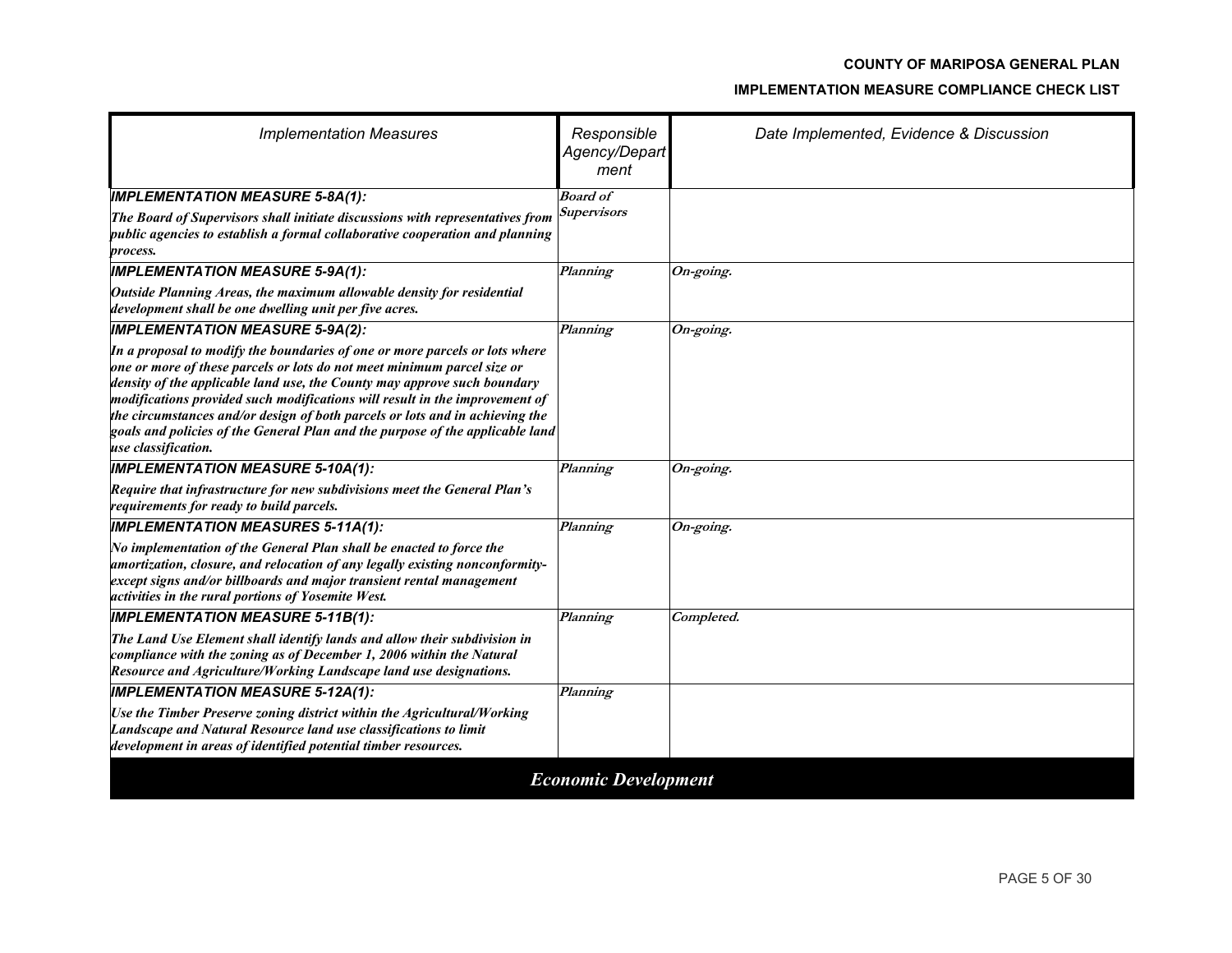| <b>Implementation Measures</b>                                                                                                                                                                                                                                                                                                                                                       | Responsible<br>Agency/Depart<br>ment                                         | Date Implemented, Evidence & Discussion                          |
|--------------------------------------------------------------------------------------------------------------------------------------------------------------------------------------------------------------------------------------------------------------------------------------------------------------------------------------------------------------------------------------|------------------------------------------------------------------------------|------------------------------------------------------------------|
| <b>IMPLEMENTATION MEASURE 6-1A(1):</b>                                                                                                                                                                                                                                                                                                                                               | <b>Board of</b>                                                              | Completed. County has a Community Development/Grant Coordinator. |
| The County Administrative Officer will hire an Economic Development<br>Coordinator within the County Government.                                                                                                                                                                                                                                                                     | <b>Supervisors</b>                                                           |                                                                  |
| <b>IMPLEMENTATION MEASURE 6-1B(1):</b>                                                                                                                                                                                                                                                                                                                                               | <b>Board of</b>                                                              |                                                                  |
| The Board of Supervisors should adopt an ongoing Economic Development<br>Strategic Plan, including an assessment of assets, definition of target<br>markets, specific implementation activities, assigned responsibilities,<br>measurable objectives, and metrics to measure progress. The plan should<br>contain provisions for destination resorts and hotel facility development. | Supervisors and<br><b>COUNTY</b><br>ADMINISTRATI<br><i><b>VE OFFICER</b></i> |                                                                  |
| <b>IMPLEMENTATION MEASURE 6-1B(2):</b>                                                                                                                                                                                                                                                                                                                                               | <b>Board</b> of                                                              |                                                                  |
| On an annual basis, the Board of Supervisors shall review accomplishments<br>of Economic Development Strategic Plan.                                                                                                                                                                                                                                                                 | Supervisors and<br><b>COUNTY</b><br>ADMINISTRATI<br><i><b>VE OFFICER</b></i> |                                                                  |
| <b>IMPLEMENTATION MEASURE 6-2A(1):</b>                                                                                                                                                                                                                                                                                                                                               | <b>COUNTY</b>                                                                |                                                                  |
| The County should develop a clearly defined Mariposa County brand and<br>supporting marketing program.                                                                                                                                                                                                                                                                               | ADMINISTRATI<br><b>VE OFFICER</b>                                            |                                                                  |
| <b>IMPLEMENTATION MEASURE 6-2A(2):</b>                                                                                                                                                                                                                                                                                                                                               | <b>COUNTY</b>                                                                |                                                                  |
| The County shall implement the marketing program, successfully<br>establishing the brand within target economic markets.                                                                                                                                                                                                                                                             | ADMINISTRATI<br><i><b>VE OFFICER</b></i>                                     |                                                                  |
| <b>IMPLEMENTATION MEASURE 6-3A(1):</b>                                                                                                                                                                                                                                                                                                                                               | <b>COUNTY</b>                                                                |                                                                  |
| The County Economic Development Strategic Plan should include a<br>proactive business retention and growth program to be implemented during<br>the short-term planning period.                                                                                                                                                                                                       | <i><b>ADMINISTRATI</b></i><br><i><b>VE OFFICER</b></i>                       |                                                                  |
| <b>IMPLEMENTATION MEASURE 6-3B(1):</b>                                                                                                                                                                                                                                                                                                                                               | <b>BOARD OF</b>                                                              | On-going.                                                        |
| The County should support programs to assist in the acquisition and<br>administration of grants as part of its economic development function.                                                                                                                                                                                                                                        | <b>SUPERVISORS</b><br>and COUNTY<br>ADMINISTRATI<br><b>VE OFFICER</b>        |                                                                  |
| <b>IMPLEMENTATION MEASURE 6-3B(2):</b>                                                                                                                                                                                                                                                                                                                                               | <b>COUNTY</b>                                                                |                                                                  |
| As part of the business retention and attraction program, the County should<br>establish working relationships with local and regional financial institutions<br>to serve as potential sources of financing for establishing and expanding<br>businesses in the County.                                                                                                              | ADMINISTRATI<br><b>VE OFFICER</b>                                            |                                                                  |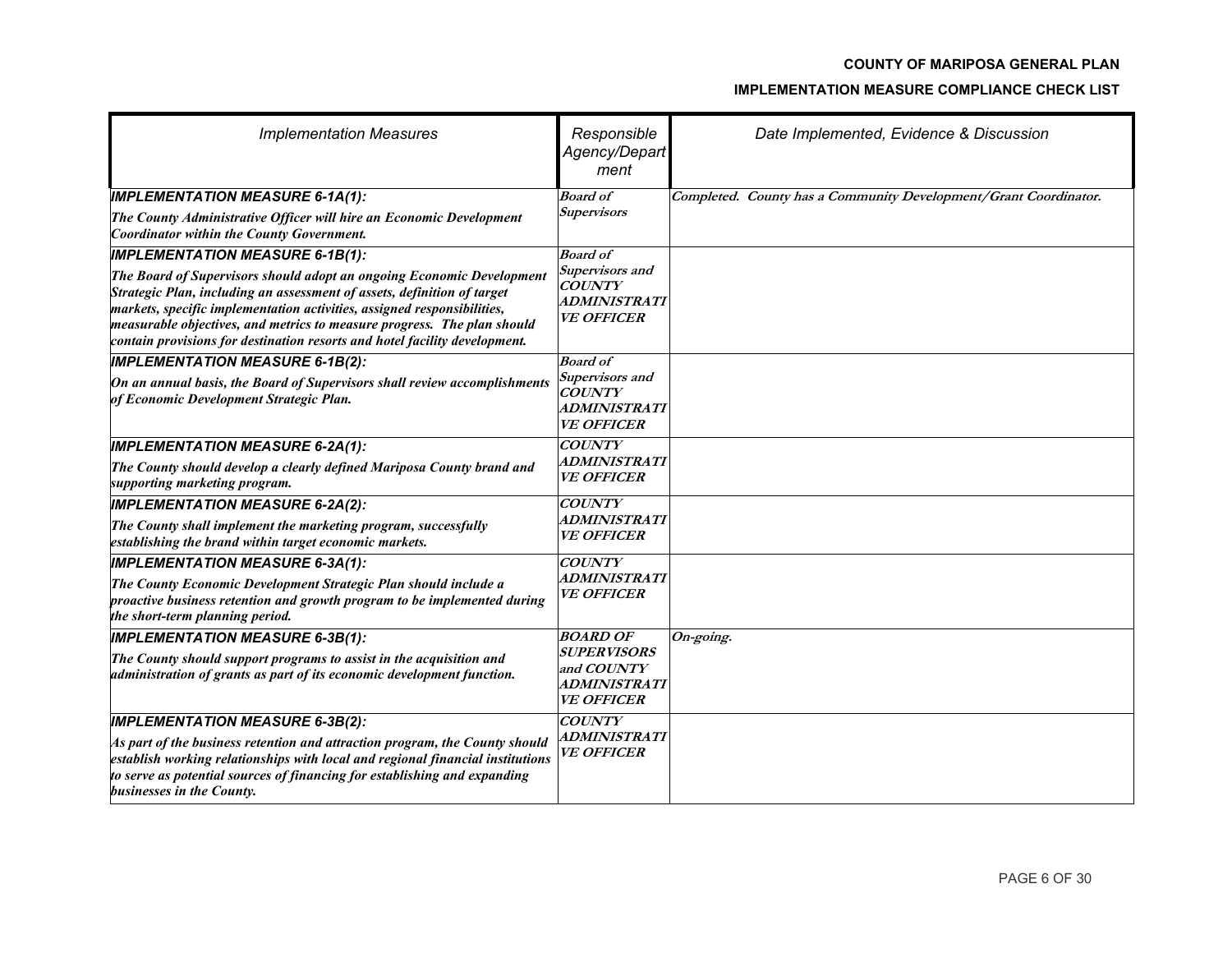| <b>Implementation Measures</b>                                                                                                                                 | Responsible<br>Agency/Depart<br>ment     | Date Implemented, Evidence & Discussion |
|----------------------------------------------------------------------------------------------------------------------------------------------------------------|------------------------------------------|-----------------------------------------|
| <b>IMPLEMENTATION MEASURE 6-4A(1):</b>                                                                                                                         | <b>BOARD OF</b><br><b>SUPERVISORS</b>    |                                         |
| Meet with leaders from telecommunication companies serving the County to<br>bring high-speed telecommunications to Mariposa County                             |                                          |                                         |
| <b>IMPLEMENTATION MEASURE 6-4B(1):</b>                                                                                                                         | <b>COUNTY</b>                            |                                         |
| Incorporate an assessment of potential businesses created by the University<br>of California at Merced in the County's Economic Development Strategic<br>Plan. | ADMINISTRATI<br><b>VE OFFICER</b>        |                                         |
|                                                                                                                                                                | <b>Arts and Culture</b>                  |                                         |
| <b>IMPLEMENTATION MEASURE 7-1A(1):</b>                                                                                                                         | <b>BOARD OF</b>                          |                                         |
| Support the Mariposa County Arts Council in advising the Board on the arts.                                                                                    | <i><b>SUPERVISORS</b></i>                |                                         |
| <b>IMPLEMENTATION MEASURE 7-2A(1):</b>                                                                                                                         | Mariposa County                          |                                         |
| The County should support community-based programs that increase<br><i>awareness of the arts.</i>                                                              | Arts Council                             |                                         |
| <b>IMPLEMENTATION MEASURE 7-2B(1):</b>                                                                                                                         | Mariposa County                          |                                         |
| The County should include the arts in its ongoing marketing and promotion                                                                                      | Arts Council and<br>Economic             |                                         |
| <i>programs.</i>                                                                                                                                               | Development                              |                                         |
| <b>IMPLEMENTATION MEASURE 7-2C(1):</b>                                                                                                                         | <b>BOARD OF</b>                          |                                         |
| Integrate the arts as part of the County's Economic Development Strategic                                                                                      | <b>SUPERVISORS</b>                       |                                         |
| Plan.                                                                                                                                                          | and COUNTY<br><i><b>ADMINISTRATI</b></i> |                                         |
|                                                                                                                                                                | <b>VE OFFICER</b>                        |                                         |
| <b>IMPLEMENTATION MEASURE 7-2D(1):</b>                                                                                                                         | Planning and                             |                                         |
| The Planning Commission and the Mariposa County Arts Council may                                                                                               | Mariposa County<br>Arts Council          |                                         |
| collaborate to prepare an ordinance addressing the review process,<br>standards, and guidelines for public displays of art in County facilities.               |                                          |                                         |
|                                                                                                                                                                | <b>Housing</b>                           |                                         |
| <b>REFEER TO CURRENT HOUSING ELEMENT</b>                                                                                                                       |                                          |                                         |
| <b>FOR PROGRAM TABLE</b>                                                                                                                                       |                                          |                                         |
|                                                                                                                                                                |                                          |                                         |
|                                                                                                                                                                |                                          |                                         |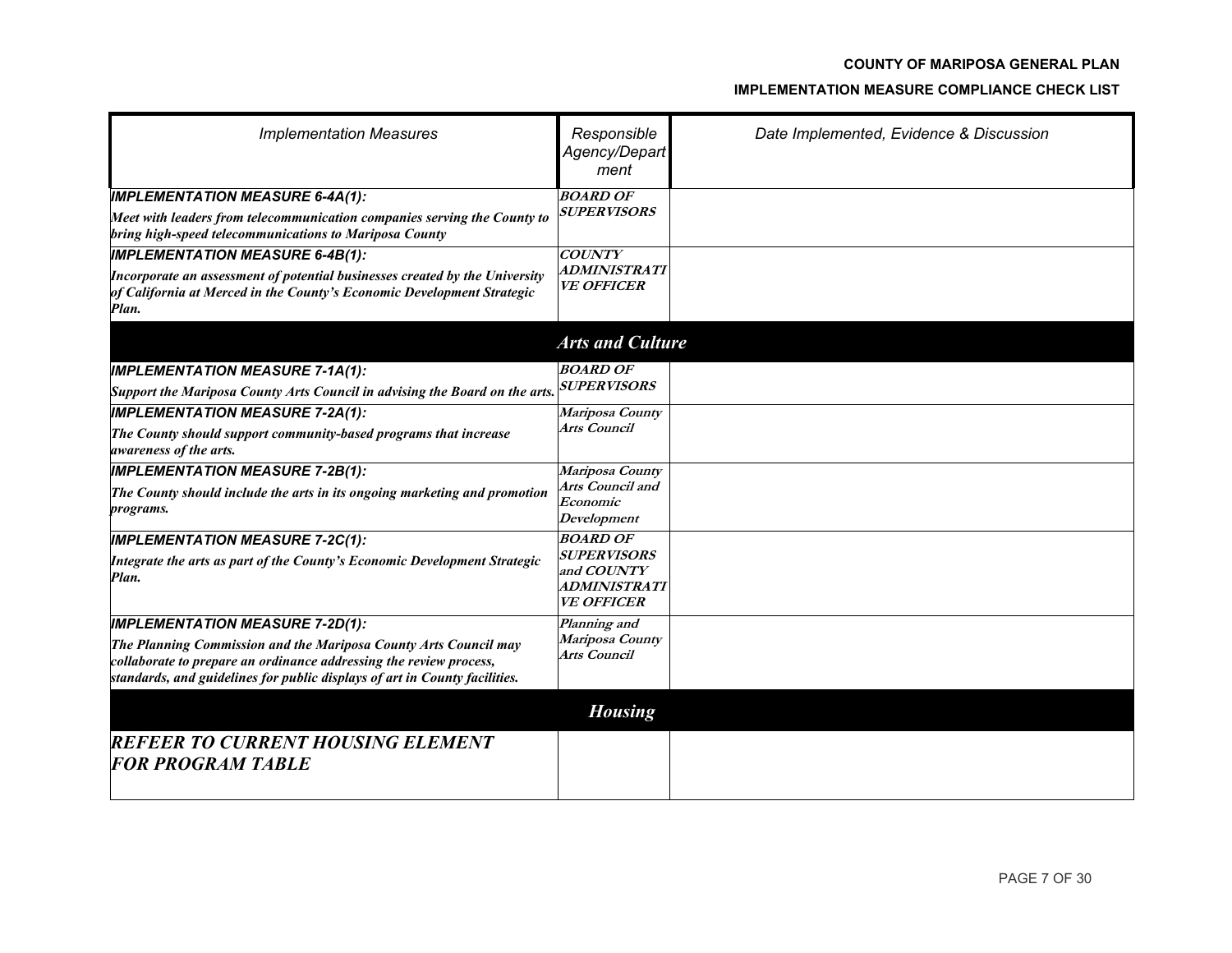| <b>Implementation Measures</b>                                                                                                                                                                                                                                                                                                                                                    | Responsible<br>Agency/Depart<br>ment         | Date Implemented, Evidence & Discussion |
|-----------------------------------------------------------------------------------------------------------------------------------------------------------------------------------------------------------------------------------------------------------------------------------------------------------------------------------------------------------------------------------|----------------------------------------------|-----------------------------------------|
|                                                                                                                                                                                                                                                                                                                                                                                   | <b>Circulation, Infrastructure, Services</b> |                                         |
| <b>IMPLEMENTATION MEASURE 9-1A(1):</b><br>A publicly-maintained road with an LOS of "A" through "D" shall be<br>deemed to have adequate capacity to serve the needs of the road systems.                                                                                                                                                                                          | Planning and<br><b>Public Works</b>          | $\overline{On\text{-}going.}$           |
| <b>IMPLEMENTATION MEASURE 9-1A(2):</b><br>In order to facilitate provision of needed long-range (2015-2025)<br>improvements to state highways serving Mariposa County, and particularly<br>to those state routes where projected capacity would be less than LOS " $D$ ,"<br>the County shall:                                                                                    | Planning and<br><b>Public Works</b>          |                                         |
| Prepare and implement a program to evaluate Development Impact<br>$\bullet$<br>Fees for state highway intersection facilities needed to adequately<br>service new growth. Such local funding would ensure the<br>improvements are accomplished in the needed timeframe and<br>would substantially benefit the economic development of the<br>County.                              |                                              |                                         |
| Maintain a close working partnership with the State to solve state<br>highway capacity deficiencies and funding limitations.                                                                                                                                                                                                                                                      |                                              |                                         |
| Monitor State activities in responding to the long-term<br>transportation needs in the County and provide input to the state<br>concerning the priorities for state highway improvements based on<br>capacity below LOS standards, including timing of long-term<br>Project Study Reports (PSR) for priority projects and their<br>inclusion in the STIP in the needed timeframe. |                                              |                                         |
| <b>IMPLEMENTATION MEASURE 9-1B(1):</b>                                                                                                                                                                                                                                                                                                                                            | <b>Public Works</b>                          | Completed.                              |
| The County should define the capacity of all roads.                                                                                                                                                                                                                                                                                                                               |                                              |                                         |
| <b>IMPLEMENTATION MEASURE 9-1C(1):</b><br>The density of land for development purposes within an area shall be based<br>on the capacity of the road divided by the average daily traffic of the<br>permitted uses.                                                                                                                                                                | <b>Public Works</b>                          | On-going.                               |
| <b>IMPLEMENTATION MEASURE 9-1C(2):</b><br>$A$ traffic study prepared by a professional appropriately licensed in the State<br>of California shall be required if traffic calculations show that the proposed<br>project will significantly increase traffic volumes.                                                                                                              | Planning and<br><b>Public Works</b>          | On-going.                               |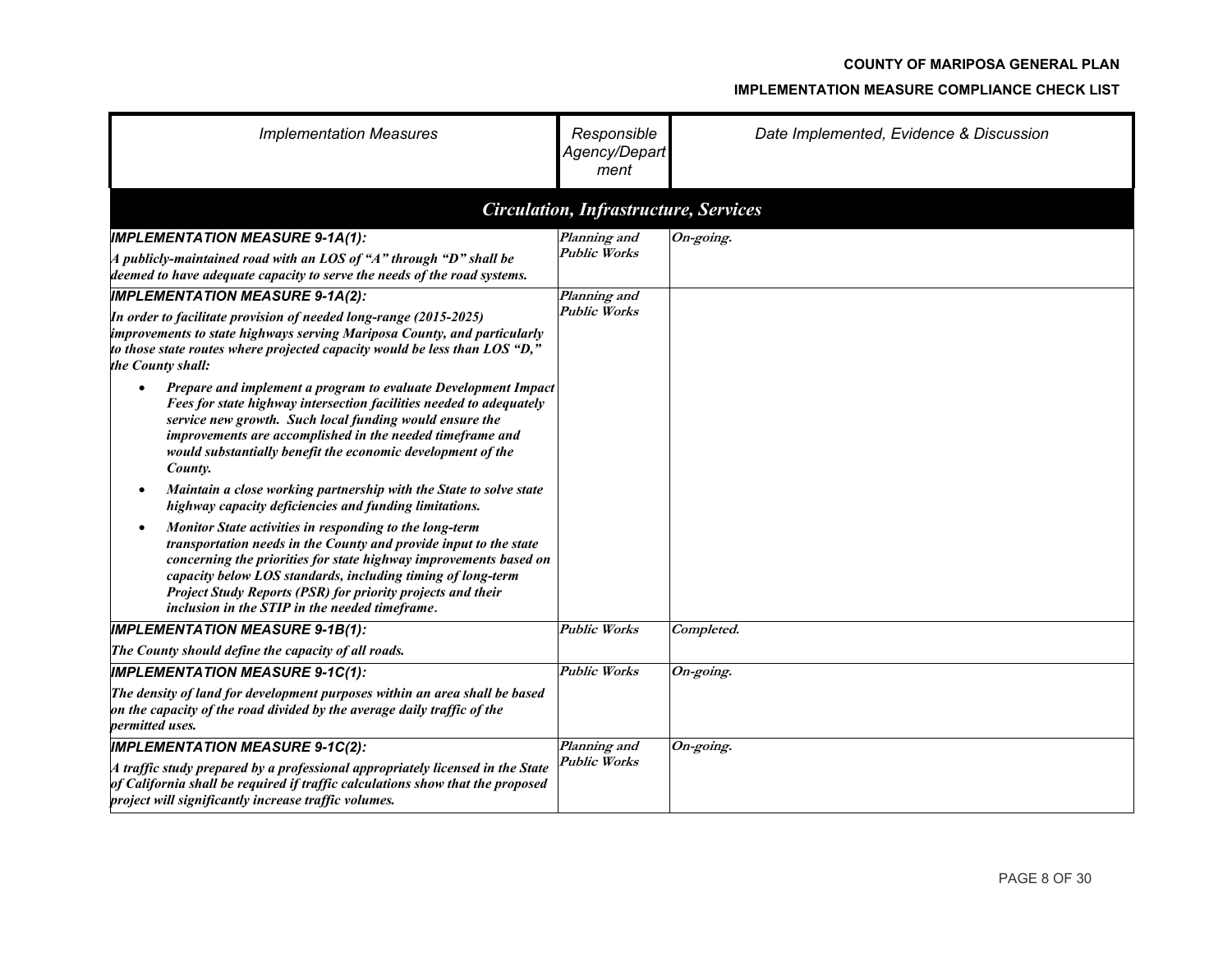| <b>Implementation Measures</b>                                                                                                                                                                                                                                                                                                                                                                                                                                                                                                                             | Responsible<br>Agency/Depart<br>ment         | Date Implemented, Evidence & Discussion |
|------------------------------------------------------------------------------------------------------------------------------------------------------------------------------------------------------------------------------------------------------------------------------------------------------------------------------------------------------------------------------------------------------------------------------------------------------------------------------------------------------------------------------------------------------------|----------------------------------------------|-----------------------------------------|
| <b>IMPLEMENTATION MEASURE 9-1C(3):</b><br>The capacity of a county road must be assessed for its capability to meet<br>existing and new uses when the aggregate potential development will<br>increase the utilization of the road by more than 25%.                                                                                                                                                                                                                                                                                                       | Planning and<br><b>Public Works</b>          | $\overline{On}$ -going.                 |
| <b>IMPLEMENTATION MEASURE 9-1D(1):</b><br>No subdivision or discretionary project shall be approved if the traffic<br>$ g$ enerated by the proposed project will exceed the capacity of the road systems<br>which provide access from the nearest County major collector or State<br>highway unless mitigation is required.                                                                                                                                                                                                                                | Planning and<br><b>Public Works</b>          | On-going.                               |
| <b>IMPLEMENTATION MEASURE 9-1E(1):</b><br>The County shall incorporate standards and specifications applicable to<br>roads under County jurisdiction, which will include:                                                                                                                                                                                                                                                                                                                                                                                  | <b>Public Works</b>                          |                                         |
| requirement that all roads serving road systems shall have an all-<br>weather surface,<br>all new roads shall be constructed to fire safe standards,<br>$\bullet$<br>all new non-County maintained roads shall be contained within<br>mandatory road maintenance associations or zones of benefit,<br>all road construction shall be inspected and approved by the Public<br><b>Works Department, and</b><br>road circulation within a system shall be designed to be<br>interconnecting and cul-de-sac or dead-end roads shall be designed<br>to be safe. |                                              |                                         |
| <b>IMPLEMENTATION MEASURE 9-2A(1):</b><br>The County shall implement the Transit Plan.                                                                                                                                                                                                                                                                                                                                                                                                                                                                     | Local<br><b>Transportation</b><br>Commission |                                         |
| <b>IMPLEMENTATION MEASURE 9-2A(2):</b><br>Annually report on implementation of the Transit Plan.                                                                                                                                                                                                                                                                                                                                                                                                                                                           | <b>Public Works</b>                          |                                         |
| <b>IMPLEMENTATION MEASURE 9-2A(3):</b><br>Update the transit plan concurrently with the next scheduled update of the<br><b>Regional Transportation Plan.</b>                                                                                                                                                                                                                                                                                                                                                                                               | <b>Public Works</b>                          |                                         |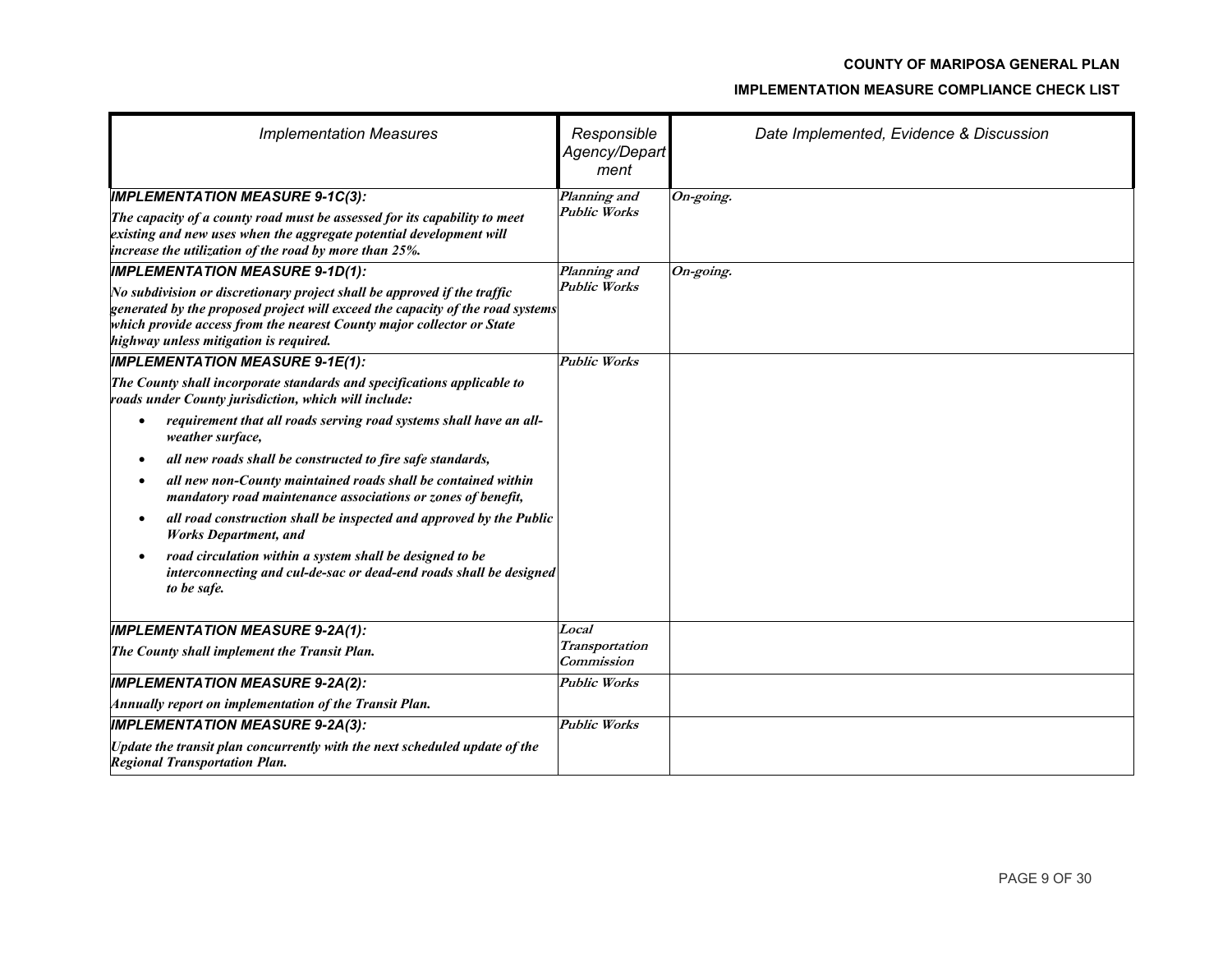| <b>Implementation Measures</b>                                                                                                                                                                                                                                                                                                                                                                                                                                                                                                                                                             | Responsible<br>Agency/Depart<br>ment | Date Implemented, Evidence & Discussion |
|--------------------------------------------------------------------------------------------------------------------------------------------------------------------------------------------------------------------------------------------------------------------------------------------------------------------------------------------------------------------------------------------------------------------------------------------------------------------------------------------------------------------------------------------------------------------------------------------|--------------------------------------|-----------------------------------------|
| <b>IMPLEMENTATION MEASURE 9-3A(1):</b><br>The County should adopt and implement the Bicycle, Pedestrian, and                                                                                                                                                                                                                                                                                                                                                                                                                                                                               | Local<br>Transportation              | Completed and on-going.                 |
| <b>Equestrian Facilities Plan.</b>                                                                                                                                                                                                                                                                                                                                                                                                                                                                                                                                                         | <b>Commission</b>                    |                                         |
| <b>IMPLEMENTATION MEASURE 9-3A(2):</b>                                                                                                                                                                                                                                                                                                                                                                                                                                                                                                                                                     | Local                                | Completed.                              |
| The County shall update the Bicycle, Pedestrian, and Equestrian Plan to<br>create a comprehensive system of transportation and recreation trails.                                                                                                                                                                                                                                                                                                                                                                                                                                          | <b>Transportation</b><br>Commission  |                                         |
| <b>IMPLEMENTATION MEASURE 9-4A(1):</b>                                                                                                                                                                                                                                                                                                                                                                                                                                                                                                                                                     | <b>Public Works</b>                  | On-going.                               |
| The County shall continue systematic implementation of the Airport Master<br>Plan.                                                                                                                                                                                                                                                                                                                                                                                                                                                                                                         |                                      |                                         |
| <b>IMPLEMENTATION MEASURE 9-4B(1):</b>                                                                                                                                                                                                                                                                                                                                                                                                                                                                                                                                                     | Planning                             | On-going.                               |
| No projects shall be approved within the Airport Land Use Planning Area<br>unless consistent with the Plan.                                                                                                                                                                                                                                                                                                                                                                                                                                                                                |                                      |                                         |
| <b>IMPLEMENTATION MEASURE 9-5A(1):</b>                                                                                                                                                                                                                                                                                                                                                                                                                                                                                                                                                     | Planning                             | On-going.                               |
| No project shall be approved unless it is shown to have access to an approved<br>source for wastewater treatment and disposal and a potable water supply<br>meeting Health Department requirements.                                                                                                                                                                                                                                                                                                                                                                                        |                                      |                                         |
| <b>IMPLEMENTATION MEASURE 9-6A(1):</b>                                                                                                                                                                                                                                                                                                                                                                                                                                                                                                                                                     | <b>Public Works</b>                  |                                         |
| Design, permit, and construct a co-composting facility.                                                                                                                                                                                                                                                                                                                                                                                                                                                                                                                                    |                                      |                                         |
| <b>IMPLEMENTATION MEASURE 9-7A(1):</b>                                                                                                                                                                                                                                                                                                                                                                                                                                                                                                                                                     | <b>BOARD OF</b>                      |                                         |
| The Board of Supervisors shall meet periodically with the Board of Trustees<br>for the school district to coordinate capital facility planning.                                                                                                                                                                                                                                                                                                                                                                                                                                            | <i><b>SUPERVISORS</b></i>            |                                         |
| <b>IMPLEMENTATION MEASURE 9-7A(2):</b>                                                                                                                                                                                                                                                                                                                                                                                                                                                                                                                                                     | Public Works and                     |                                         |
| County Staff shall work with school district administration to share<br>information and assist in facilities development.                                                                                                                                                                                                                                                                                                                                                                                                                                                                  | Planning                             |                                         |
| <b>IMPLEMENTATION MEASURE 9-7A(3):</b>                                                                                                                                                                                                                                                                                                                                                                                                                                                                                                                                                     | Public Works and                     |                                         |
| The County will cooperate with the MUSD, to the extent feasible and<br>permitted by state law, to explore methods for securing adequate funding of<br>new school facilities, which may include the development of local funding<br>mechanisms as well as the utilization of state funds when available. For any<br>project or subdivision where the MUSD determines that adequate school<br>facilities are not available to serve the proposed development, the County will<br>work with the MUSD in securing project-sponsored mitigation to the extent<br><i>permitted by state law.</i> | Planning                             |                                         |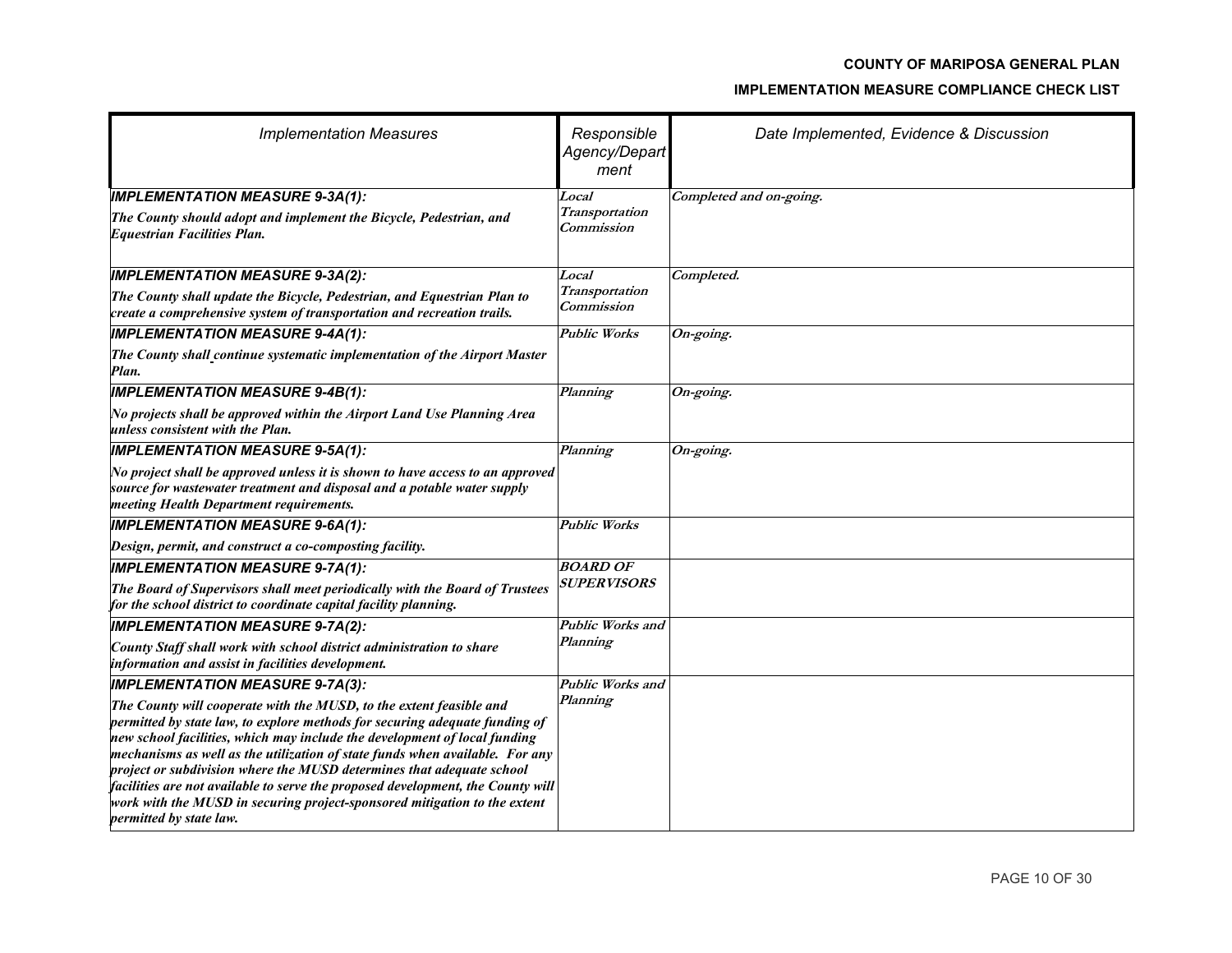| <b>Implementation Measures</b>                                                                                                                                                    | Responsible<br>Agency/Depart<br>ment       | Date Implemented, Evidence & Discussion |
|-----------------------------------------------------------------------------------------------------------------------------------------------------------------------------------|--------------------------------------------|-----------------------------------------|
| <b>IMPLEMENTATION MEASURE 9-8A(1):</b>                                                                                                                                            | Planning;                                  |                                         |
| County Staff should maintain technical and planning liaison with private<br>utilities to ensure appropriate infrastructure accomplishing economic<br>development goals.           | <b>Planning Director</b>                   |                                         |
| <b>IMPLEMENTATION MEASURE 9-9A(1):</b>                                                                                                                                            | <b>Sheriff and Fire</b>                    |                                         |
| Prepare an emergency services plan.                                                                                                                                               | <b>Chief</b>                               |                                         |
| <b>IMPLEMENTATION MEASURE 9-9A(2):</b>                                                                                                                                            | <b>Sheriff and Fire</b>                    |                                         |
| Implement the emergency services plan.                                                                                                                                            | <b>Chief</b>                               |                                         |
|                                                                                                                                                                                   | <b>Agriculture</b>                         |                                         |
| <b>IMPLEMENTATION MEASURE 10-1A(1):</b>                                                                                                                                           | <b>BOARD OF</b>                            | On-going.                               |
| The Board of Supervisors should maintain a full-time agriculture<br>commissioner and provide support within budgetary and staff constraints.                                      | <b>SUPERVISORS</b>                         |                                         |
| <b>IMPLEMENTATION MEASURE 10-1B(1):</b>                                                                                                                                           | Planning                                   |                                         |
| The Agricultural Advisory Committee shall expand its role to provide<br>recommendations to the Board of Supervisors on all agriculturally-related<br><i>issues and resources.</i> |                                            |                                         |
| <b>IMPLEMENTATION MEASURE 10-1B(2):</b>                                                                                                                                           | Ag Commissioner,                           |                                         |
| The County shall coordinate with the Mariposa Unified School District to                                                                                                          | Farm Advisor                               |                                         |
| enhance the District's agricultural educational programs.                                                                                                                         | Office, Resource<br><b>Conservation</b>    |                                         |
|                                                                                                                                                                                   | District, and                              |                                         |
|                                                                                                                                                                                   | Mariposa Unified<br><b>School District</b> |                                         |
| <b>IMPLEMENTATION MEASURE 10-1C(1):</b>                                                                                                                                           | Planning and Ag                            |                                         |
| Clearly define uses compatible with agriculture                                                                                                                                   | <b>Advisory</b><br><b>Committee</b>        |                                         |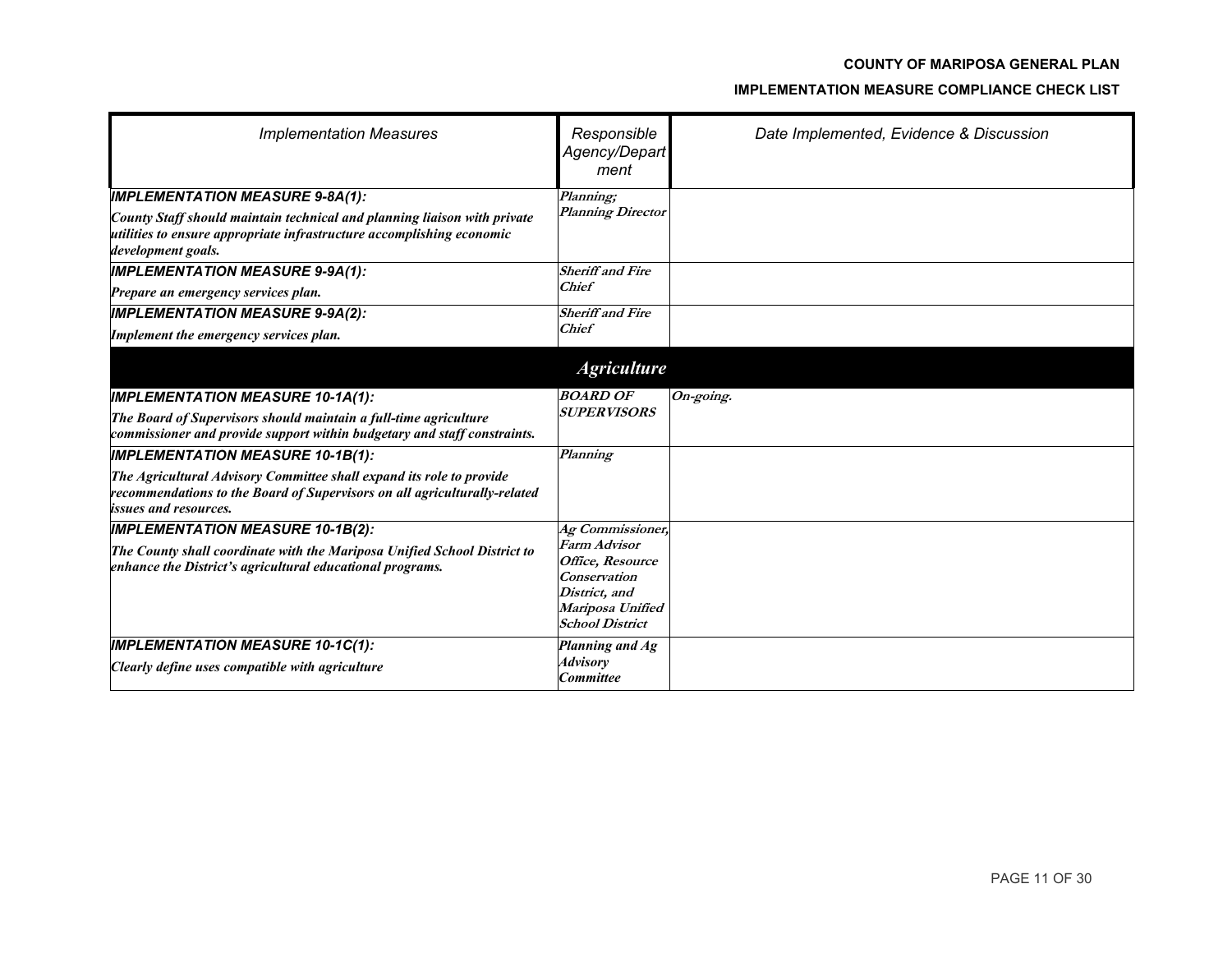| <b>Implementation Measures</b>                                                                                                                                                                                                                                                                                                                                                                                                                                                                                                                                                                                                                                                                                                                                                                                                                                                                                                                                                                          | Responsible<br>Agency/Depart<br>ment            | Date Implemented, Evidence & Discussion |
|---------------------------------------------------------------------------------------------------------------------------------------------------------------------------------------------------------------------------------------------------------------------------------------------------------------------------------------------------------------------------------------------------------------------------------------------------------------------------------------------------------------------------------------------------------------------------------------------------------------------------------------------------------------------------------------------------------------------------------------------------------------------------------------------------------------------------------------------------------------------------------------------------------------------------------------------------------------------------------------------------------|-------------------------------------------------|-----------------------------------------|
| <b>IMPLEMENTATION MEASURE 10-2A(1):</b><br>Areas of the General Plan classified as Agriculture/Working Landscape and<br>proposed for reclassification to a Residential, Planning Area, or Natural<br>Resource land use classification will be reviewed against the following<br>criteria. No land within the Agriculture/Working Landscape land use<br>classification shall be changed to a Residential, Planning Area, or Natural<br>Resource land use classification unless the Board of Supervisors adopts all of<br>the following findings. These findings shall not apply to the processing of a<br>General Plan Amendment application to transfer agriculture land within the<br>Agriculture/Working Landscape land use designation for lands within<br>another land use classification pursuant the General Plan Goal 10-2, Policy<br>$10$ -2a, and Implementation Measure 10-2a(4), and pursuant to adopted<br>criteria.<br>The subject property is not within an area in which the majority of | Planning and Ag<br><b>Advisory</b><br>Committee |                                         |
| the surrounding parcels are currently being used or historically<br>have been used for agriculture, timber, or mineral purposes.<br>The soils, water rights, topography, terrain, and location are not<br>suitable as an economic production unit of sufficient quality for<br>commercial agricultural production.                                                                                                                                                                                                                                                                                                                                                                                                                                                                                                                                                                                                                                                                                      |                                                 |                                         |
| There are no other lands within the proposed land use<br>classification available for the proposed or similar project.                                                                                                                                                                                                                                                                                                                                                                                                                                                                                                                                                                                                                                                                                                                                                                                                                                                                                  |                                                 |                                         |
| The characteristics and size of the subject properties make it<br>unsuitable for open space, conservation easements, or other<br>preservation opportunities which further implement the goals and<br>policies of the General Plan.                                                                                                                                                                                                                                                                                                                                                                                                                                                                                                                                                                                                                                                                                                                                                                      |                                                 |                                         |
| The subject property has not been identified in the County General<br>Plan or any area plan as a location with characteristics worthy of<br>preservation within the Agriculture/Working Landscape land use<br>classification.                                                                                                                                                                                                                                                                                                                                                                                                                                                                                                                                                                                                                                                                                                                                                                           |                                                 |                                         |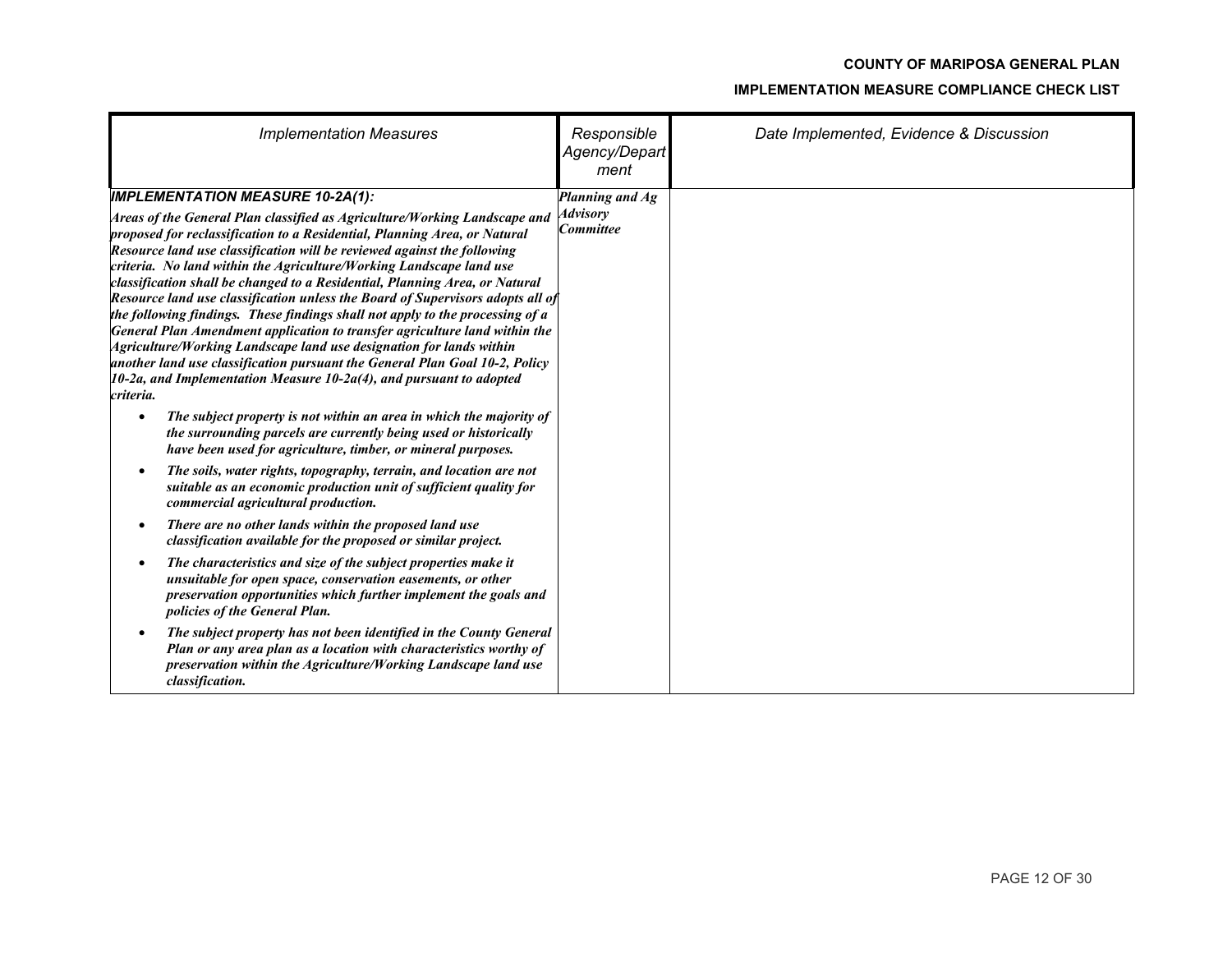| <b>Implementation Measures</b>                                                                                                                                                                                                                                                                                                                                                                                                                                                                                                                                                                                                                                                     | Responsible<br>Agency/Depart<br>ment                                                               | Date Implemented, Evidence & Discussion |
|------------------------------------------------------------------------------------------------------------------------------------------------------------------------------------------------------------------------------------------------------------------------------------------------------------------------------------------------------------------------------------------------------------------------------------------------------------------------------------------------------------------------------------------------------------------------------------------------------------------------------------------------------------------------------------|----------------------------------------------------------------------------------------------------|-----------------------------------------|
| <b>IMPLEMENTATION MEASURE 10-2A(2):</b>                                                                                                                                                                                                                                                                                                                                                                                                                                                                                                                                                                                                                                            | Planning                                                                                           | On-going.                               |
| Lot line adjustments in the Agriculture/Working Landscape land use<br>classification, including Williamson Act contracted parcels, shall result in<br>parcels which are in compliance with the underlying land use designation,<br>including minimum parcel size. The County may approve a boundary<br>modification of an existing parcel that does not meet the minimum size<br>requirements when a finding is made that the modification results in an<br>improvement of the circumstances and/or design of both parcels or lots and<br>in achieving the goals and policies of the General Plan and the purpose of<br>the Agriculture/Working Landscape land use classification. |                                                                                                    |                                         |
| <b>IMPLEMENTATION MEASURE 10-2A(3):</b><br>Standards shall be developed for issuance of development permits for                                                                                                                                                                                                                                                                                                                                                                                                                                                                                                                                                                    | Planning and<br><b>Assessor's Office</b>                                                           | Completed. Resolution No. 10-150        |
| substandard size parcels under Williamson Act contract.                                                                                                                                                                                                                                                                                                                                                                                                                                                                                                                                                                                                                            |                                                                                                    |                                         |
| <b>IMPLEMENTATION MEASURE 10-2A(4):</b>                                                                                                                                                                                                                                                                                                                                                                                                                                                                                                                                                                                                                                            | Planning                                                                                           | Completed.                              |
| Develop criteria for transfers of lands within the Agriculture/Working<br>Landscape land use designation for lands within other land use designations<br>which results in no net loss of like kind of agricultural lands (type and<br>quality) and that demonstrates a benefit to agricultural lands.                                                                                                                                                                                                                                                                                                                                                                              |                                                                                                    |                                         |
| <b>IMPLEMENTATION MEASURE 10-3A(1):</b>                                                                                                                                                                                                                                                                                                                                                                                                                                                                                                                                                                                                                                            | Planning and Ag                                                                                    |                                         |
| The Agriculture Commissioner and Agricultural Advisory Committee should<br>create a document identifying successful practices used in the County.                                                                                                                                                                                                                                                                                                                                                                                                                                                                                                                                  | Commissioner                                                                                       |                                         |
| <b>IMPLEMENTATION MEASURE 10-3A(2):</b>                                                                                                                                                                                                                                                                                                                                                                                                                                                                                                                                                                                                                                            | Planning, Ag                                                                                       |                                         |
| The County shall maintain a commitment to programs for invasive species<br>eradication.                                                                                                                                                                                                                                                                                                                                                                                                                                                                                                                                                                                            | Commissioner,<br>Farm Advisor<br>Office, Resource<br><b>Conservation</b><br><b>District</b>        |                                         |
| <b>IMPLEMENTATION MEASURE 10-3B(1):</b>                                                                                                                                                                                                                                                                                                                                                                                                                                                                                                                                                                                                                                            | Planning, Ag                                                                                       |                                         |
| Develop and implement a program cataloguing sources of funding and<br>resources providing technical and economic assistance for agriculture<br>stewardship.                                                                                                                                                                                                                                                                                                                                                                                                                                                                                                                        | Commissioner,<br><b>Farm Advisor</b><br>Office, Resource<br><b>Conservation</b><br><b>District</b> |                                         |
| <b>IMPLEMENTATION MEASURE: 10-4A(1):</b>                                                                                                                                                                                                                                                                                                                                                                                                                                                                                                                                                                                                                                           | <b>Ag Commissioner</b>                                                                             |                                         |
| The agricultural resources program should include support for identifying a<br>market for heritage crop varieties.                                                                                                                                                                                                                                                                                                                                                                                                                                                                                                                                                                 |                                                                                                    |                                         |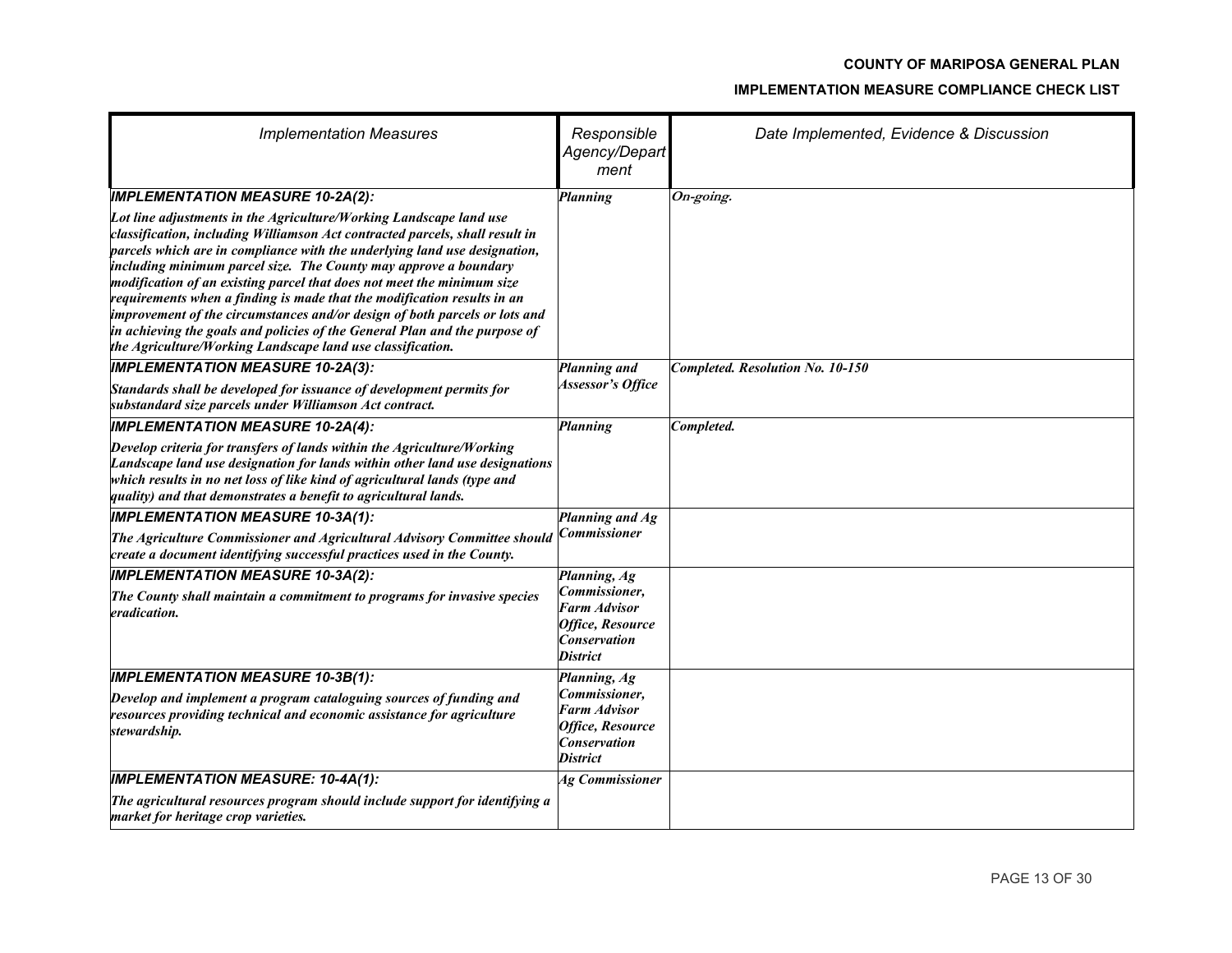| <b>Implementation Measures</b>                                                                                                                                            | Responsible<br>Agency/Depart<br>ment                                                          | Date Implemented, Evidence & Discussion                     |
|---------------------------------------------------------------------------------------------------------------------------------------------------------------------------|-----------------------------------------------------------------------------------------------|-------------------------------------------------------------|
| <b>IMPLEMENTATION MEASURE 10-5A(1):</b>                                                                                                                                   | Planning                                                                                      | Completed in the Agriculture Exclusive Zone.                |
| Accommodate agritourism uses through changes in Agriculture zones.                                                                                                        |                                                                                               |                                                             |
| <b>IMPLEMENTATION MEASURE 10-5B(1):</b>                                                                                                                                   | <b>COUNTY</b>                                                                                 |                                                             |
| The Economic Development Strategic Plan should include strategies for<br>agritourism.                                                                                     | <i><b>ADMINISTRATI</b></i><br><b>VE OFFICER, Ag</b><br>Commissioner,<br><b>Farm Advisor</b>   |                                                             |
| <b>IMPLEMENTATION MEASURE 10-5B(2):</b>                                                                                                                                   | <b>Ag Commissioner,</b>                                                                       |                                                             |
| Coordinate with the private sector to implement an economic development<br>strategy for agriculture.                                                                      | Ag Advisory<br>Committee,<br><b>COUNTY</b><br><i><b>ADMINISTRATI</b></i><br><b>VE OFFICER</b> |                                                             |
| <b>IMPLEMENTATION MEASURE 10-6A(1):</b>                                                                                                                                   | <b>Planning</b>                                                                               | Completed and on-going.                                     |
| Prohibit the construction of residences on parcels that are subject to a<br>Williamson Act contract unless they comply with the terms of a Williamson<br>Act contract.    |                                                                                               |                                                             |
| <b>IMPLEMENTATION MEASURE 10-6A(2):</b>                                                                                                                                   | Planning                                                                                      | On-going through Biennial Review process for LCA contracts. |
| Review enforcement of Williamson Act provisions requiring onsite residents<br>to be actively performing qualifying agricultural activities on all contracted<br>property. |                                                                                               |                                                             |
|                                                                                                                                                                           | <b>Conservation and Open Space</b>                                                            |                                                             |
| <b>IMPLEMENTATION MEASURE 11-1A(1):</b>                                                                                                                                   | Planning                                                                                      |                                                             |
| The County shall establish guidelines to ensure development complementary<br>to the scenic aspects of the County's rural character.                                       |                                                                                               |                                                             |
| <b>IMPLEMENTATION MEASURE 11-1A(2):</b>                                                                                                                                   | Planning                                                                                      |                                                             |
| The County shall develop subdivision design standards for placement of<br>structures on ridgelines and open hillsides.                                                    |                                                                                               |                                                             |
| <b>IMPLEMENTATION MEASURE 11-1A(3):</b>                                                                                                                                   | Planning                                                                                      |                                                             |
| Develop flexible site development and clustering to conserve designated<br>scenic routes, views, and viewsheds.                                                           |                                                                                               |                                                             |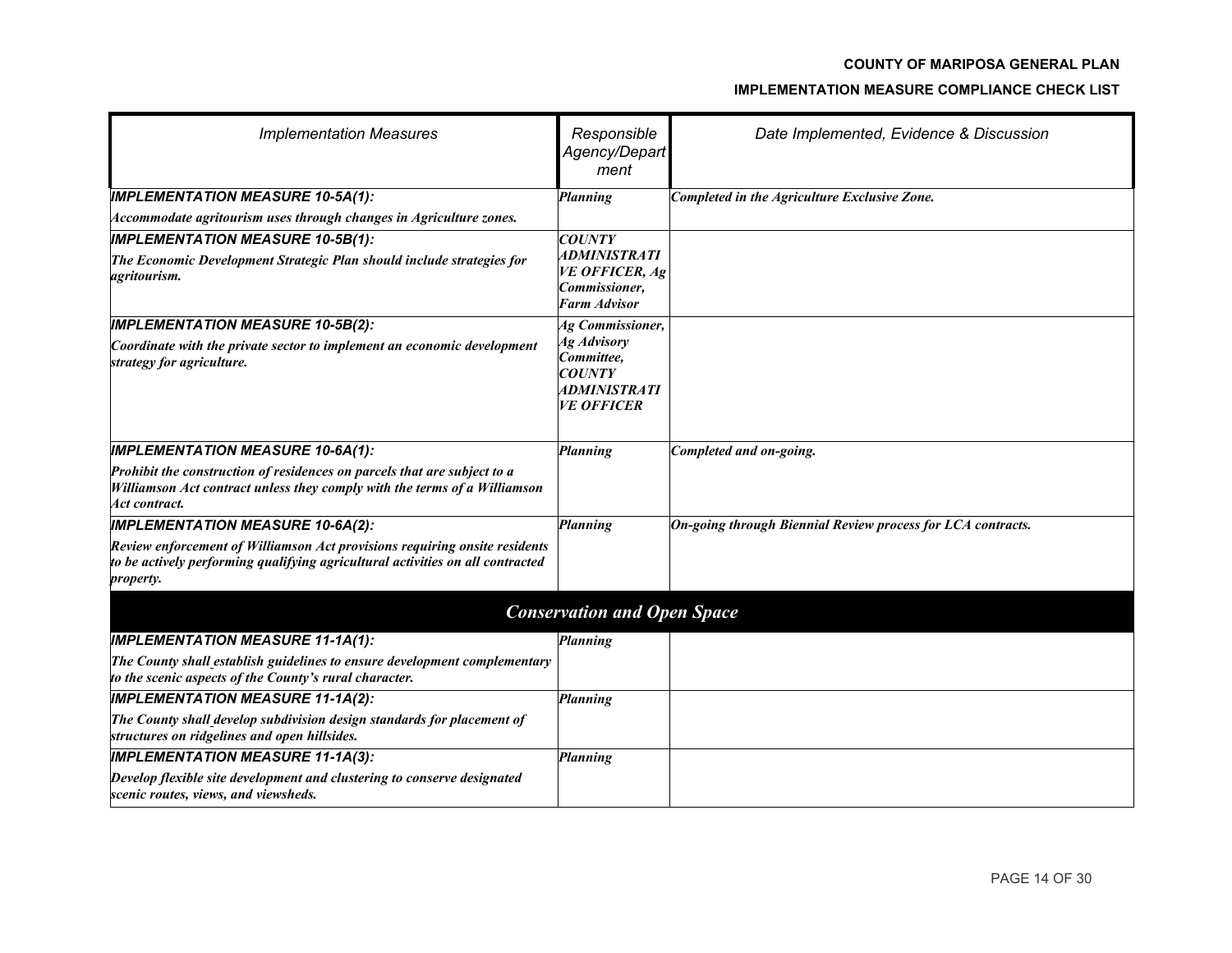| <b>Implementation Measures</b>                                                                                                                                                                                                                                                                                                                                                              | Responsible<br>Agency/Depart<br>ment                                                                  | Date Implemented, Evidence & Discussion |
|---------------------------------------------------------------------------------------------------------------------------------------------------------------------------------------------------------------------------------------------------------------------------------------------------------------------------------------------------------------------------------------------|-------------------------------------------------------------------------------------------------------|-----------------------------------------|
| <b>IMPLEMENTATION MEASURE 11-1A(4):</b>                                                                                                                                                                                                                                                                                                                                                     | <b>Planning</b>                                                                                       |                                         |
| The County shall develop guidelines for non-single family development<br>within County highway corridors to preserve scenic resources. The<br>guidelines will be developed into a scenic views plan for the preservation of<br>visual quality along the County's highways. The plan will identify resources,<br><i>views, and programs, while protecting the rights of property owners.</i> |                                                                                                       |                                         |
| <b>IMPLEMENTATION MEASURE 11-1B(1):</b>                                                                                                                                                                                                                                                                                                                                                     | Planning, Ag                                                                                          | On-going.                               |
| The County should participate in conservation management planning with<br>Federal and State and other public and private agencies.                                                                                                                                                                                                                                                          | Commissioner,<br>Farm Advisor,<br><b>Resource</b><br><b>Conservation</b><br>District, Public<br>Works |                                         |
| <b>IMPLEMENTATION MEASURE 11-1C(1):</b>                                                                                                                                                                                                                                                                                                                                                     | Planning and                                                                                          |                                         |
| The County will implement Federal and State air quality regulations.                                                                                                                                                                                                                                                                                                                        | <b>Public Works</b>                                                                                   |                                         |
| <b>IMPLEMENTATION MEASURE 11-1C(2):</b>                                                                                                                                                                                                                                                                                                                                                     | Planning and                                                                                          |                                         |
| Establish land use patterns that minimize impacts to air quality.                                                                                                                                                                                                                                                                                                                           | <b>Public Works</b>                                                                                   |                                         |
| <b>IMPLEMENTATION MEASURE 11-1C(3):</b>                                                                                                                                                                                                                                                                                                                                                     | Planning and                                                                                          |                                         |
| Implement a program that minimizes impacts on and/or improves air quality<br>that include but are not limited to:                                                                                                                                                                                                                                                                           | <b>Public Works</b>                                                                                   |                                         |
| Encourage maximized solar access where feasible and consistent<br>with the maintenance of scenic values, in new subdivision designs<br>to optimize energy efficiency; and                                                                                                                                                                                                                   |                                                                                                       |                                         |
| Road improvement projects such as paving unpaved roads which<br><i>improve air quality.</i>                                                                                                                                                                                                                                                                                                 |                                                                                                       |                                         |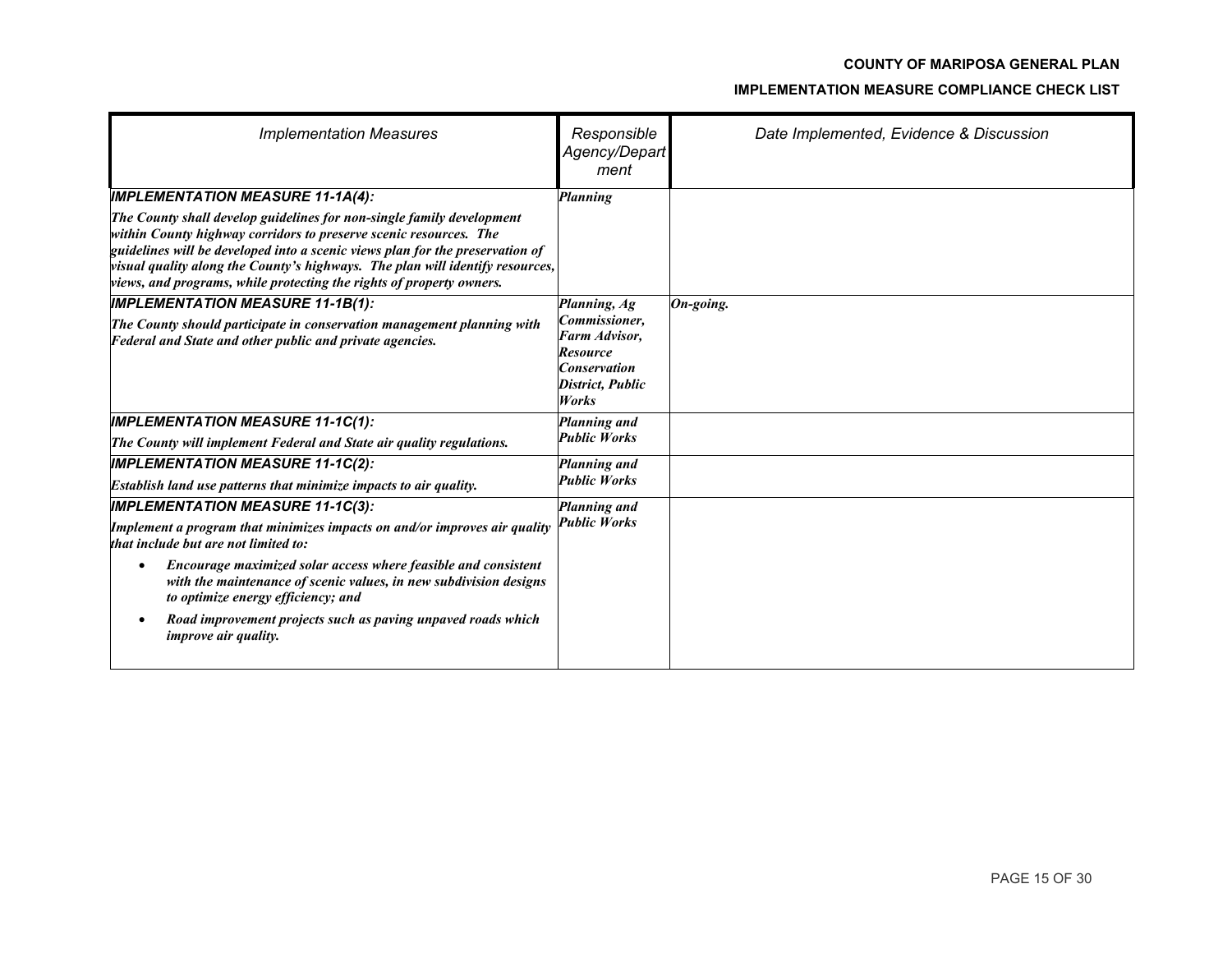| <b>Implementation Measures</b>                                                                                                                                                                                                                                                                                                                                                                                                                      | Responsible<br>Agency/Depart<br>ment | Date Implemented, Evidence & Discussion |  |
|-----------------------------------------------------------------------------------------------------------------------------------------------------------------------------------------------------------------------------------------------------------------------------------------------------------------------------------------------------------------------------------------------------------------------------------------------------|--------------------------------------|-----------------------------------------|--|
| <b>IMPLEMENTATION MEASURE 11-1C(4):</b>                                                                                                                                                                                                                                                                                                                                                                                                             | Planning and                         | On-going.                               |  |
| The County shall cooperate with the Air Pollution Control District (APCD),<br>or successor agency, to:                                                                                                                                                                                                                                                                                                                                              | <b>Public Works</b>                  |                                         |  |
| Review development proposals to address cumulative and long-term<br>$\bullet$<br>air quality impacts.                                                                                                                                                                                                                                                                                                                                               |                                      |                                         |  |
| Work with local public utility providers, and the private sector to<br>$\bullet$<br>encourage the development and implementation of educational and<br>incentive programs to encourage energy conservation, house<br>weatherization, and solar energy use;                                                                                                                                                                                          |                                      |                                         |  |
| Work with the Mariposa County Department of Public Works and<br>$\bullet$<br>homeowner associations to encourage the development and<br>implementation of educational and incentive programs for<br>composting, mulching, grinding, cogeneration, feedstocks, and<br>chipping in lieu of outdoor burning;                                                                                                                                           |                                      |                                         |  |
| Work with appropriate agencies to develop programs to maximize<br>the participation of employers in employer-operated van pool<br>and/or ride sharing for employees and mass transit service for both<br>employers and customers/visitors; and                                                                                                                                                                                                      |                                      |                                         |  |
| Work with the school districts to replace existing buses with less<br><i>polluting models.</i>                                                                                                                                                                                                                                                                                                                                                      |                                      |                                         |  |
| <b>IMPLEMENTATION MEASURE 11-1D(1):</b>                                                                                                                                                                                                                                                                                                                                                                                                             | <b>Planning</b>                      |                                         |  |
| Include as part of the comprehensive development standards:                                                                                                                                                                                                                                                                                                                                                                                         |                                      |                                         |  |
| lighting standards. established by the International Dark Sky<br>Association; and                                                                                                                                                                                                                                                                                                                                                                   |                                      |                                         |  |
| require that building materials have a low reflective index.                                                                                                                                                                                                                                                                                                                                                                                        |                                      |                                         |  |
| <b>IMPLEMENTATION MEASURE 11-2A(1):</b>                                                                                                                                                                                                                                                                                                                                                                                                             | <b>Building</b>                      |                                         |  |
| Implement standards for water conservation that are consistent with State<br>guidelines, including requirements for the installation and use of low-flow<br>plumbing fixtures in all new construction, and for the use of drip irrigation<br>systems and drought-tolerant or low water using landscaping (including<br>retention of existing native plant material) in all multi-family, commercial,<br>resort, industrial and public developments. |                                      |                                         |  |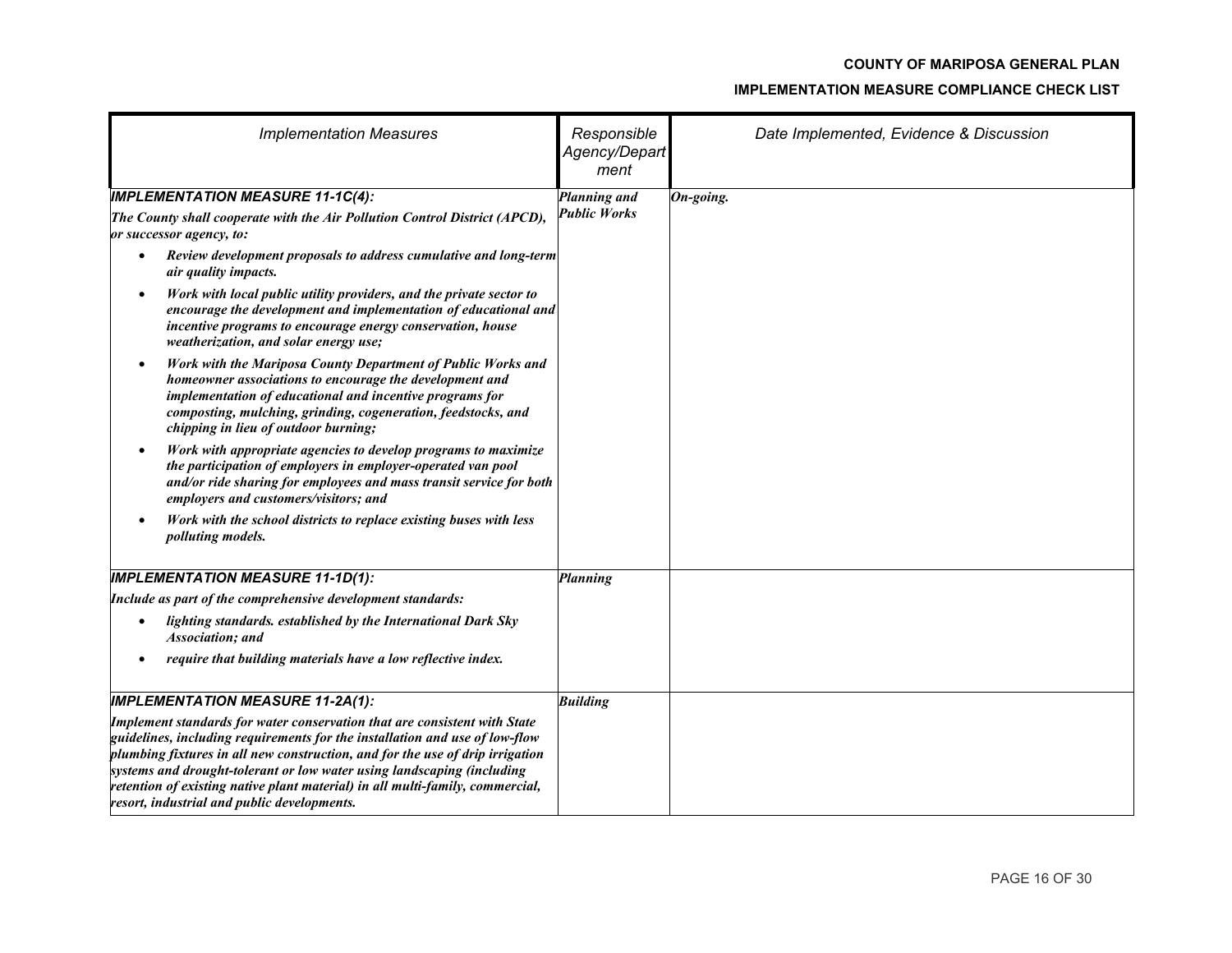| <b>Implementation Measures</b>                                                                                                                                                                                                                          | Responsible<br>Agency/Depart<br>ment         | Date Implemented, Evidence & Discussion |
|---------------------------------------------------------------------------------------------------------------------------------------------------------------------------------------------------------------------------------------------------------|----------------------------------------------|-----------------------------------------|
| <b>IMPLEMENTATION MEASURE 11-2A(2):</b>                                                                                                                                                                                                                 | Planning and                                 |                                         |
| Cooperate with the Mariposa Public Utility District and other wastewater<br>generators in implementing programs for reuse of treated wastewater.                                                                                                        | <b>Building</b>                              |                                         |
| <b>IMPLEMENTATION MEASURE 11-2A(3):</b>                                                                                                                                                                                                                 | Planning,                                    |                                         |
| Cooperate with the domestic water system operators and public water<br>purveyors in implementing programs to eliminate water loss due to leakage<br>in pipes, ditches or other conveyance facilities.                                                   | <b>Building</b> , and<br><b>Public Works</b> |                                         |
| <b>IMPLEMENTATION MEASURE 11-2B(1):</b>                                                                                                                                                                                                                 | Planning and                                 | $On\text{-going}.$                      |
| Review development designs to ensure compliance with Federal and State<br>water quality regulations and to ensure that the project does not discharge<br>contaminated water.                                                                            | <b>Building</b>                              |                                         |
| <b>IMPLEMENTATION MEASURE 11-2C(1):</b>                                                                                                                                                                                                                 | <b>Planning</b>                              | On-going.                               |
| Outside Town Planning Areas and Rural Centers, maintain low intensities of<br>development in order to protect the capacity of watersheds.                                                                                                               |                                              |                                         |
| <b>IMPLEMENTATION MEASURE 11-2C(2):</b>                                                                                                                                                                                                                 | Planning and                                 |                                         |
| Designate watershed areas of surface water systems where such systems and<br>their proposed watershed areas serve or are capable of serving as a potable<br>water source.                                                                               | <b>Building</b>                              |                                         |
| <b>IMPLEMENTATION MEASURE 11-2D(1):</b>                                                                                                                                                                                                                 | Planning                                     |                                         |
| Implement requirements for minimum building and grading setback lines<br>from waters of the State (i.e., perennial streams and environmentally<br>significant wetlands), that are adequate to protect stream, riparian, and<br>wetland resource values. |                                              |                                         |
| <b>IMPLEMENTATION MEASURE 11-2D(2):</b>                                                                                                                                                                                                                 | <b>Planning</b>                              |                                         |
| Provide for clustering of development that protects and avoid impacts to<br>significant water resources.                                                                                                                                                |                                              |                                         |
| <b>IMPLEMENTATION MEASURE 11-3A(1):</b>                                                                                                                                                                                                                 | Planning                                     | Completed and on-going.                 |
| Require a conditional use permit for mining activity except where a land use<br>designation permits such use.                                                                                                                                           |                                              |                                         |
| <b>IMPLEMENTATION MEASURE 11-3A(2):</b>                                                                                                                                                                                                                 | Planning                                     |                                         |
| Incorporate standards for the exploration, development, and reclamation<br>activities associated with mineral resource projects.                                                                                                                        |                                              |                                         |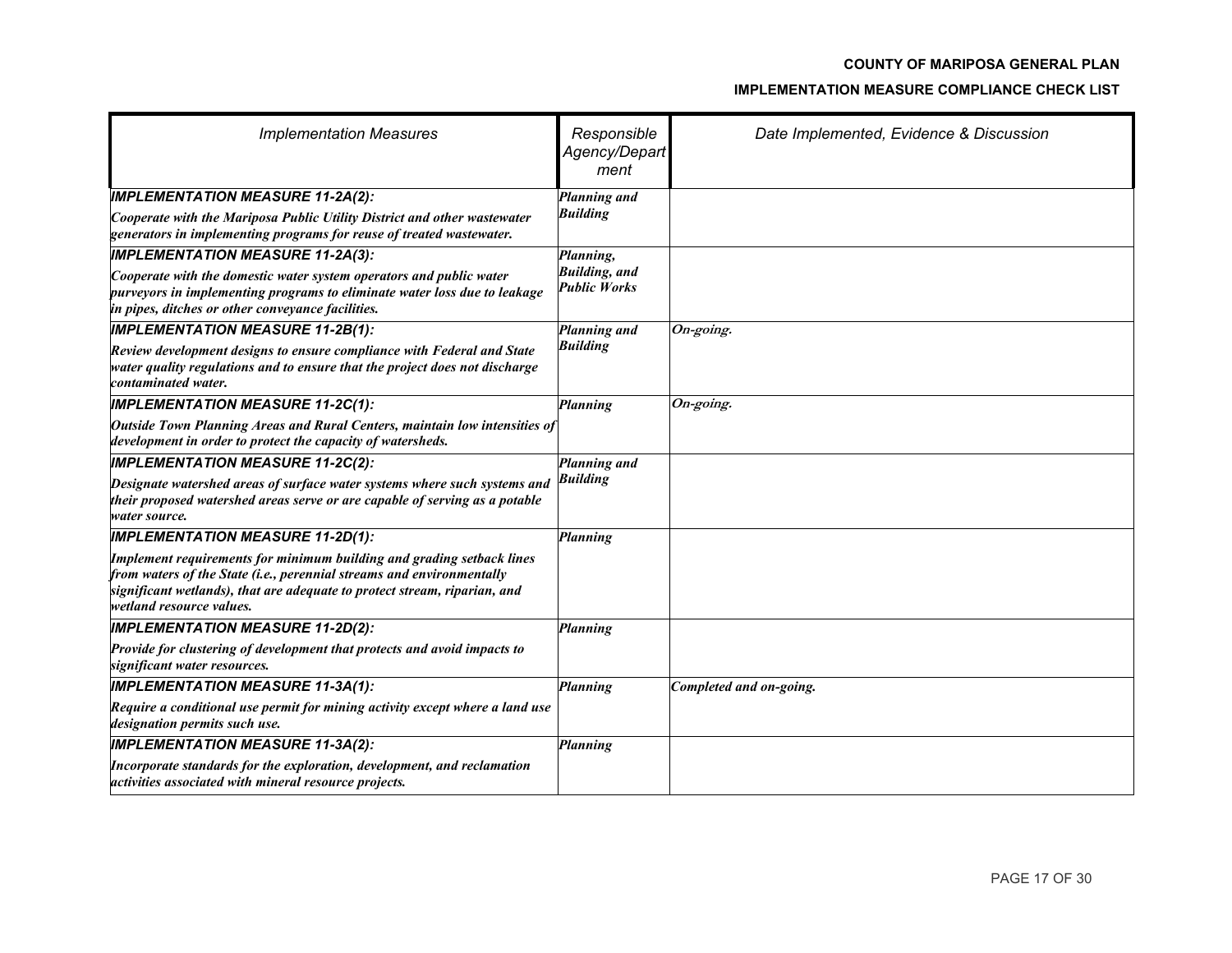| <b>Implementation Measures</b>                                                                                                                                                                            | Responsible<br>Agency/Depart<br>ment                      | Date Implemented, Evidence & Discussion |
|-----------------------------------------------------------------------------------------------------------------------------------------------------------------------------------------------------------|-----------------------------------------------------------|-----------------------------------------|
| <b>IMPLEMENTATION MEASURE 11-4A(1):</b>                                                                                                                                                                   | Planning                                                  |                                         |
| The County will implement a Mariposa County Environmental Conservation<br>Program. The Program shall include development standards and programs<br>conserving, protecting, and mitigating the impacts on: |                                                           |                                         |
| significant and sensitive habitat including wildlife migration<br>corridors,                                                                                                                              |                                                           |                                         |
| breeding and nesting areas (as seasonally appropriate);<br>$\bullet$                                                                                                                                      |                                                           |                                         |
| known occurrences of special status animal species;                                                                                                                                                       |                                                           |                                         |
| riparian habitat around bodies of water and along watercourses<br>and seasonal drainages;                                                                                                                 |                                                           |                                         |
| known occurrences of special status plant species, and                                                                                                                                                    |                                                           |                                         |
| significant and sensitive plant communities                                                                                                                                                               |                                                           |                                         |
|                                                                                                                                                                                                           |                                                           |                                         |
| <b>IMPLEMENTATION MEASURE 11-4A(2):</b>                                                                                                                                                                   | Planning                                                  | On-going project review standard        |
| Site development and grading review should minimize the removal of native<br>trees and groves of trees.                                                                                                   |                                                           |                                         |
| <b>IMPLEMENTATION MEASURE 11-4A(3):</b>                                                                                                                                                                   | Planning and Ag                                           |                                         |
| The County shall develop and enforce standards that reduce or eradicate<br>invasive species affecting the agricultural and natural ecosystems.                                                            | <b>Commissioner</b>                                       |                                         |
| <b>IMPLEMENTATION MEASURE 11-4A(4):</b>                                                                                                                                                                   | Planning and                                              |                                         |
| The County shall publish landscaping guidelines for the use of site-<br>appropriate native plant species.                                                                                                 | <b>Resource</b><br><b>Conservation</b><br><b>District</b> |                                         |
| <b>IMPLEMENTATION MEASURE 11-4A(5):</b>                                                                                                                                                                   | Planning and Ag                                           |                                         |
| The County shall utilize collaborative planning efforts to coordinate local<br>efforts to eradicate invasive plant species.                                                                               | <b>Commissioner</b>                                       |                                         |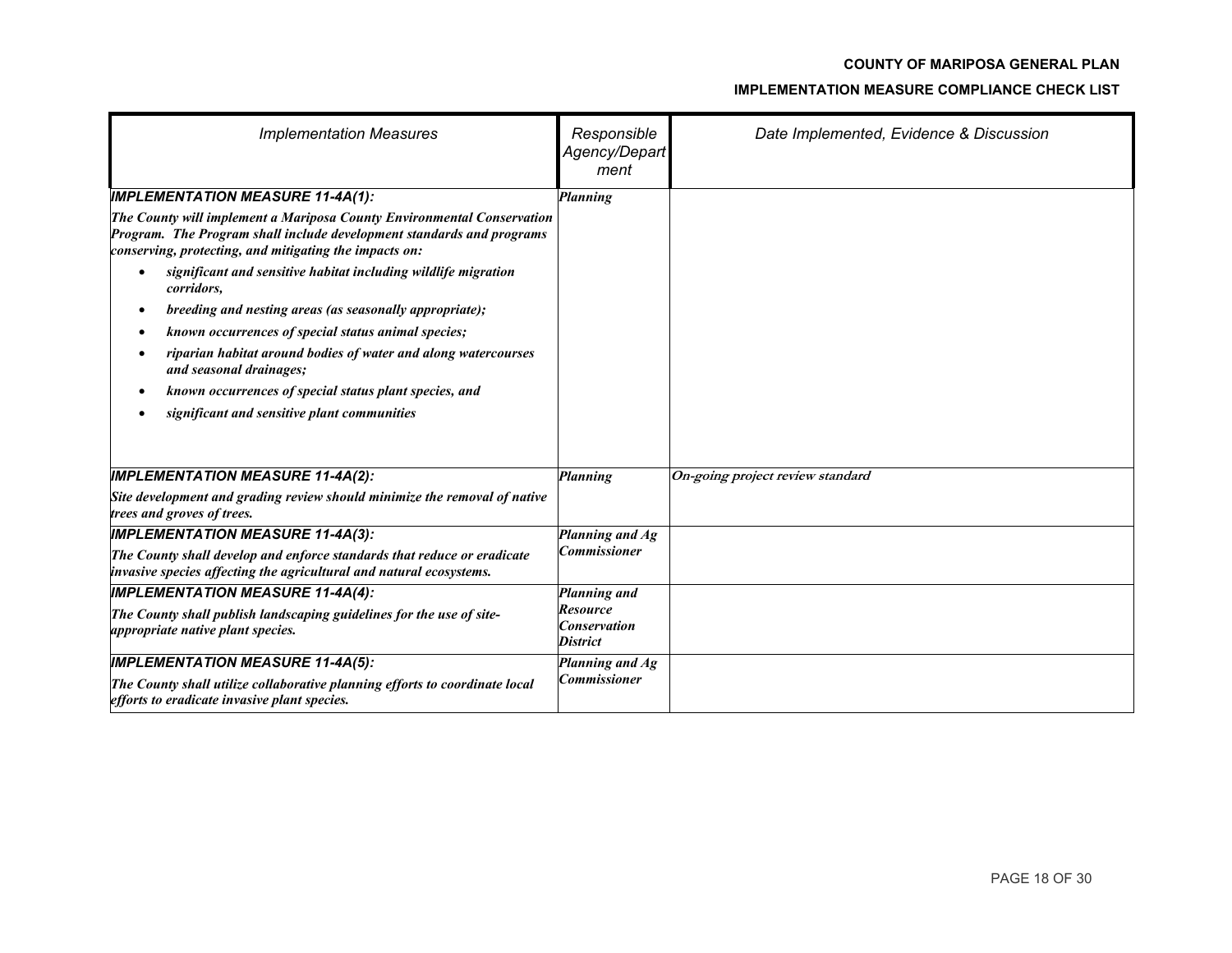| <b>Implementation Measures</b>                                                                                                                                                                                                                                                              | Responsible<br>Agency/Depart<br>ment | Date Implemented, Evidence & Discussion                            |
|---------------------------------------------------------------------------------------------------------------------------------------------------------------------------------------------------------------------------------------------------------------------------------------------|--------------------------------------|--------------------------------------------------------------------|
| <b>IMPLEMENTATION MEASURE 11-4A(6):</b>                                                                                                                                                                                                                                                     | Planning                             | On-going project review standard.                                  |
| The County shall require site surveys in compliance with Federal and State<br>regulations as part of environmental review to determine:                                                                                                                                                     |                                      |                                                                    |
| The presence or absence of endangered species and their habitat;<br>$\bullet$                                                                                                                                                                                                               |                                      |                                                                    |
| The presence or absence of threatened or rare wildlife and plant<br>$\bullet$<br>species and their habitat;                                                                                                                                                                                 |                                      |                                                                    |
| The presence or absence of breeding raptors and migratory birds;<br>$\bullet$                                                                                                                                                                                                               |                                      |                                                                    |
| The presence or absence of sensitive native plant communities;<br>$\bullet$                                                                                                                                                                                                                 |                                      |                                                                    |
| The presence or absence of native wildlife migration or travel<br>corridors; and                                                                                                                                                                                                            |                                      |                                                                    |
| The presence or absence of jurisdictional wetland or other waters<br>$\bullet$<br>of the U.S.                                                                                                                                                                                               |                                      |                                                                    |
| <b>IMPLEMENTATION MEASURE 11-4A(7):</b>                                                                                                                                                                                                                                                     | <b>Planning</b>                      |                                                                    |
| The County shall record the data collected from the required site surveys to<br>create a comprehensive map of environmental resources in Mariposa<br>County. The map shall include but not be limited to vegetation communities<br>with associated habitats for sensitive wildlife species. |                                      |                                                                    |
| <b>IMPLEMENTATION MEASURE 11-4A(8):</b>                                                                                                                                                                                                                                                     | <b>Planning</b>                      | On-going project review standard.                                  |
| During project review and environmental analysis, the County shall comply<br>with Federal and State regulations to require measures that:                                                                                                                                                   |                                      |                                                                    |
| Protect endangered species and their habitat;                                                                                                                                                                                                                                               |                                      |                                                                    |
| Protect threatened or rare wildlife and plant species and their<br>٠<br>habitats                                                                                                                                                                                                            |                                      |                                                                    |
| Protect breeding raptors and migratory birds;<br>$\bullet$                                                                                                                                                                                                                                  |                                      |                                                                    |
| Protect and avoid to the extent feasible sensitive native plant<br>٠<br><i>communities:</i>                                                                                                                                                                                                 |                                      |                                                                    |
| Protect and avoid to the extent feasible native wildlife migration or<br>٠<br>travel corridors; and                                                                                                                                                                                         |                                      |                                                                    |
| Protect and avoid to the extent feasible jurisdictional wetland or<br>$\bullet$<br>other waters of the U.S.                                                                                                                                                                                 |                                      |                                                                    |
| <b>IMPLEMENTATION MEASURE 11-5A(1):</b>                                                                                                                                                                                                                                                     | Planning and                         | County Grading Ordinance repealed. Uniform Building Code regulates |
| Review and amend the County Grading Ordinance provisions for erosion<br>control on all development projects.                                                                                                                                                                                | <b>Building</b>                      | grading requirements.                                              |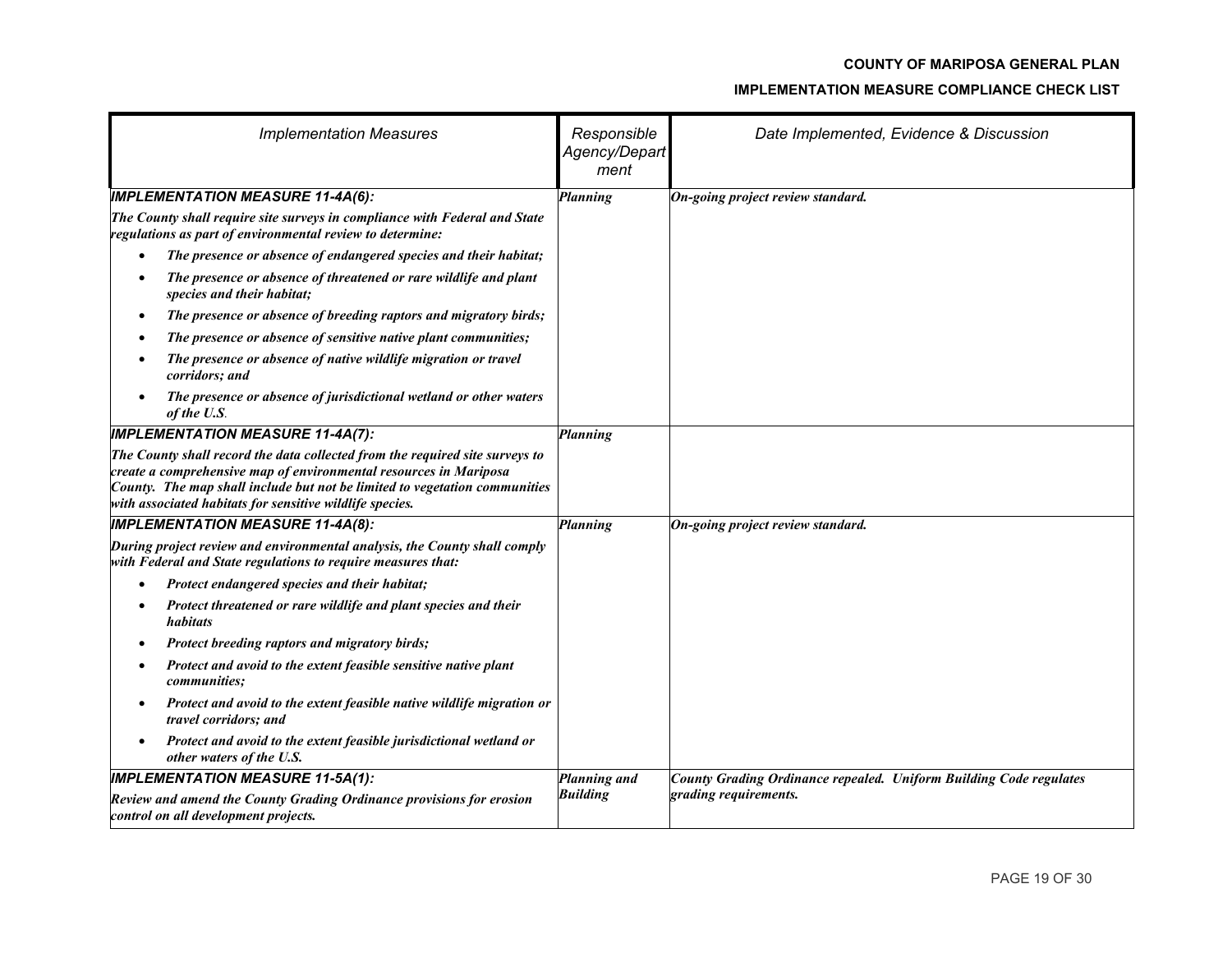| <b>Implementation Measures</b>                                                                                                                                                                                                 | Responsible<br>Agency/Depart<br>ment                                                   | Date Implemented, Evidence & Discussion                                                     |
|--------------------------------------------------------------------------------------------------------------------------------------------------------------------------------------------------------------------------------|----------------------------------------------------------------------------------------|---------------------------------------------------------------------------------------------|
| <b>IMPLEMENTATION MEASURE 11-5A(2):</b><br>Review and update the provisions of the County Grading Ordinance as<br>needed.                                                                                                      | Planning,<br><b>Building and</b><br><b>Resource</b><br><b>Conservation</b><br>District | County Grading Ordinance repealed. Uniform Building Code regulates<br>grading requirements. |
|                                                                                                                                                                                                                                | <b>Local Recreation</b>                                                                |                                                                                             |
| <b>IMPLEMENTATION MEASURE 12-1A(1):</b>                                                                                                                                                                                        | <b>Public Works</b>                                                                    | $On-going$                                                                                  |
| The County shall ensure parks and recreation facilities are distributed in<br>reasonable proximity to the neighborhood, community, or regional<br>populations they are intended to serve.                                      |                                                                                        |                                                                                             |
| <b>IMPLEMENTATION MEASURE 12-1B(1):</b>                                                                                                                                                                                        | <b>Public Works</b>                                                                    | $On-going$                                                                                  |
| Parks shall be designed and developed in a manner to reduce long-term<br><i>operations and maintenance cost.</i>                                                                                                               |                                                                                        |                                                                                             |
| <b>IMPLEMENTATION MEASURE 12-1B(2):</b>                                                                                                                                                                                        | <b>Public Works</b>                                                                    |                                                                                             |
| The County shall adopt performance standards for maintenance of parks and<br>recreation facilities preventing premature deterioration.                                                                                         |                                                                                        |                                                                                             |
| <b>IMPLEMENTATION MEASURE 12-2A(1):</b>                                                                                                                                                                                        | <b>Public Works</b>                                                                    | $On-going$                                                                                  |
| The Parks and Recreation Advisory Committee shall report annually on the<br>implementation of the Parks and Recreation programs.                                                                                               |                                                                                        |                                                                                             |
| <b>IMPLEMENTATION MEASURE 12-3A(1):</b>                                                                                                                                                                                        | <b>Public Works</b>                                                                    |                                                                                             |
| The Parks and Recreation Department should implement youth programs for<br>both "after school" and times of the year when school is not in session.                                                                            |                                                                                        |                                                                                             |
| <b>IMPLEMENTATION MEASURE 12-3A(2):</b>                                                                                                                                                                                        | <b>Public Works</b>                                                                    |                                                                                             |
| The Public Works Department/Parks and Recreation Division should identify<br>a broad range of recreation opportunities and facilities needed to serve the<br>County's diverse population.                                      |                                                                                        |                                                                                             |
| <b>IMPLEMENTATION MEASURE 12-4A(1):</b>                                                                                                                                                                                        | <b>Public Works</b>                                                                    |                                                                                             |
| When other agencies propose to develop park or recreation facilities, the<br>County should participate when a local recreation need can also be served.                                                                        |                                                                                        |                                                                                             |
| <b>IMPLEMENTATION MEASURE 12-4A(2):</b>                                                                                                                                                                                        | <b>Public Works</b>                                                                    |                                                                                             |
| The Parks and Recreation Advisory Committee should meet with the School<br>District at least once each fiscal year to learn of school capital facility<br>proposals that may benefit from County participation or partnership. |                                                                                        |                                                                                             |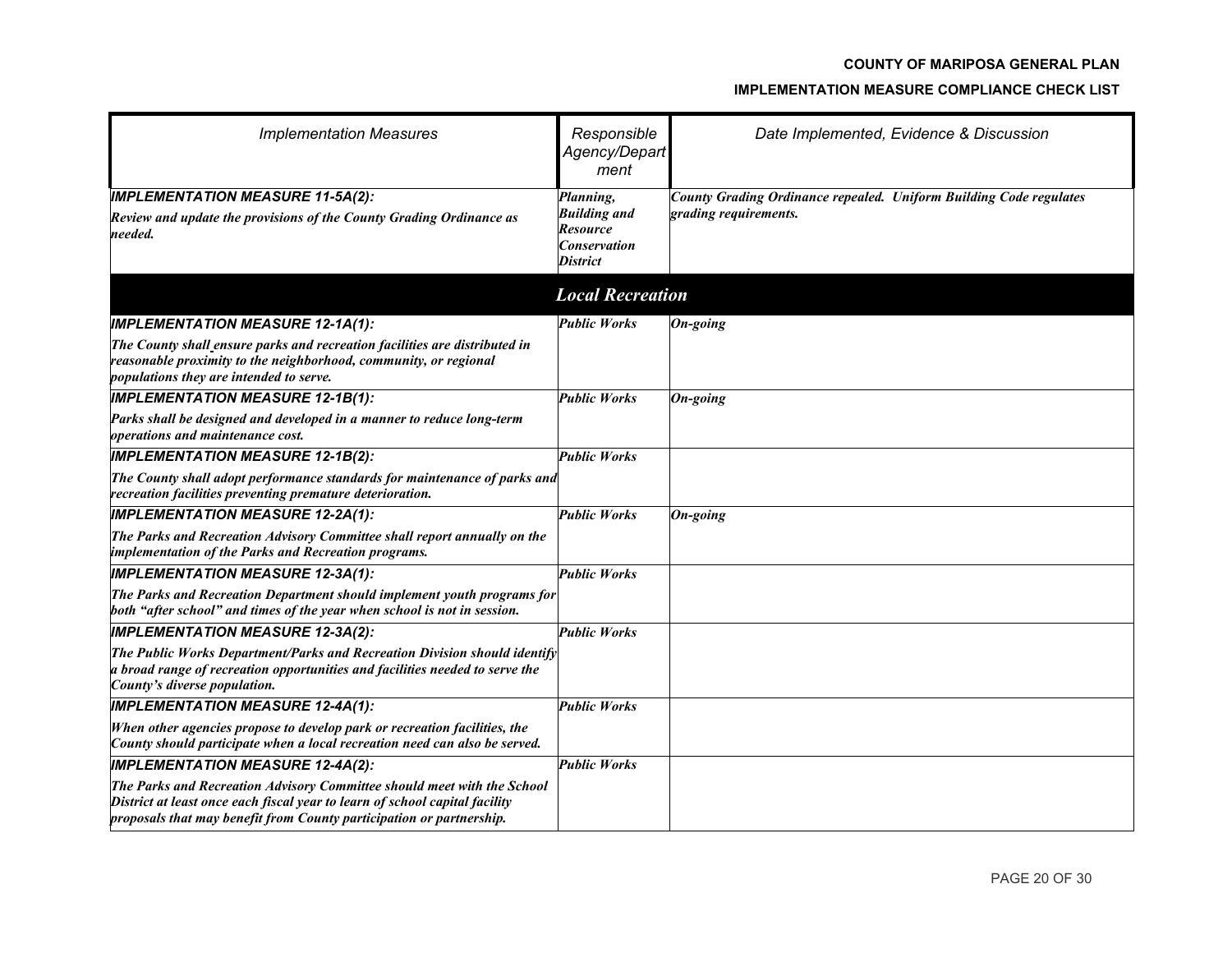| <b>Implementation Measures</b>                                                                                                                                                                              | Responsible<br>Agency/Depart<br>ment            | Date Implemented, Evidence & Discussion |
|-------------------------------------------------------------------------------------------------------------------------------------------------------------------------------------------------------------|-------------------------------------------------|-----------------------------------------|
| <b>IMPLEMENTATION MEASURE 12-4A(3):</b>                                                                                                                                                                     | <b>Public Works</b>                             | On-going                                |
| The County should explore with Federal land management agencies issues<br>of mutual concern regarding the effects of agency and County policies on<br>their respective users and resources.                 |                                                 |                                         |
| <b>IMPLEMENTATION MEASURE 12-5A(1):</b>                                                                                                                                                                     | <b>Public Works</b>                             |                                         |
| The Parks and Recreation programs shall identify short-, intermediate-, and<br>long-term revenue sources.                                                                                                   |                                                 |                                         |
|                                                                                                                                                                                                             | <b>Regional Tourism</b>                         |                                         |
| <b>IMPLEMENTATION MEASURE 13-1A(1):</b>                                                                                                                                                                     | <b>BOARD OF</b>                                 |                                         |
| The County shall collaborate with Federal agencies creating multiple use<br>and public education policies supporting regional tourism and protecting<br><i>public lands.</i>                                | <b>SUPERVISORS</b>                              |                                         |
| <b>IMPLEMENTATION MEASURE 13-1A(2):</b>                                                                                                                                                                     | <b>BOARD OF</b>                                 |                                         |
| The County shall collaborate with the American Indian Council of Mariposa<br>County creating facilities and opportunities to promote public education of<br>Native American cultural traditions and places. | <b>SUPERVISORS</b>                              |                                         |
| <b>IMPLEMENTATION MEASURE 13-1B(1):</b>                                                                                                                                                                     | <b>BOARD OF</b>                                 | On-going                                |
| The Board of Supervisors should support programs to maintain and increase<br>multiple- use on public land to increase regional tourism opportunities.                                                       | <b>SUPERVISORS</b>                              |                                         |
| <b>IMPLEMENTATION MEASURE 13-2A(1):</b>                                                                                                                                                                     | <b>COUNTY</b>                                   | On-going                                |
| The County should provide ongoing regional tourism programs for residents<br>and visitors defining opportunities for extended side-trips within the County.                                                 | ADMINISTRATI<br><b>VE OFFICER</b>               |                                         |
| <b>IMPLEMENTATION MEASURES 13-3A(1):</b>                                                                                                                                                                    | Public                                          |                                         |
| The County should collaborate with Federal and State agencies to develop<br>trail-head facilities and other public access points to public lands.                                                           | <b>Works/Parks and</b><br>Rec                   |                                         |
| <b>IMPLEMENTATION MEASURE 13-4A(1):</b>                                                                                                                                                                     | <b>COUNTY</b>                                   |                                         |
| Create a coordinated County information program to identify points and<br>routes of interest for regional tourists.                                                                                         | <i><b>ADMINISTRATI</b></i><br><b>VE OFFICER</b> |                                         |
| <b>IMPLEMENTATION MEASURE 13-4B(1):</b>                                                                                                                                                                     | <b>BOARD OF</b>                                 | On-going                                |
| Maintain a visitor center in the Mariposa Town Area designed to provide<br>information about all County visitor assets.                                                                                     | <b>SUPERVISORS</b>                              |                                         |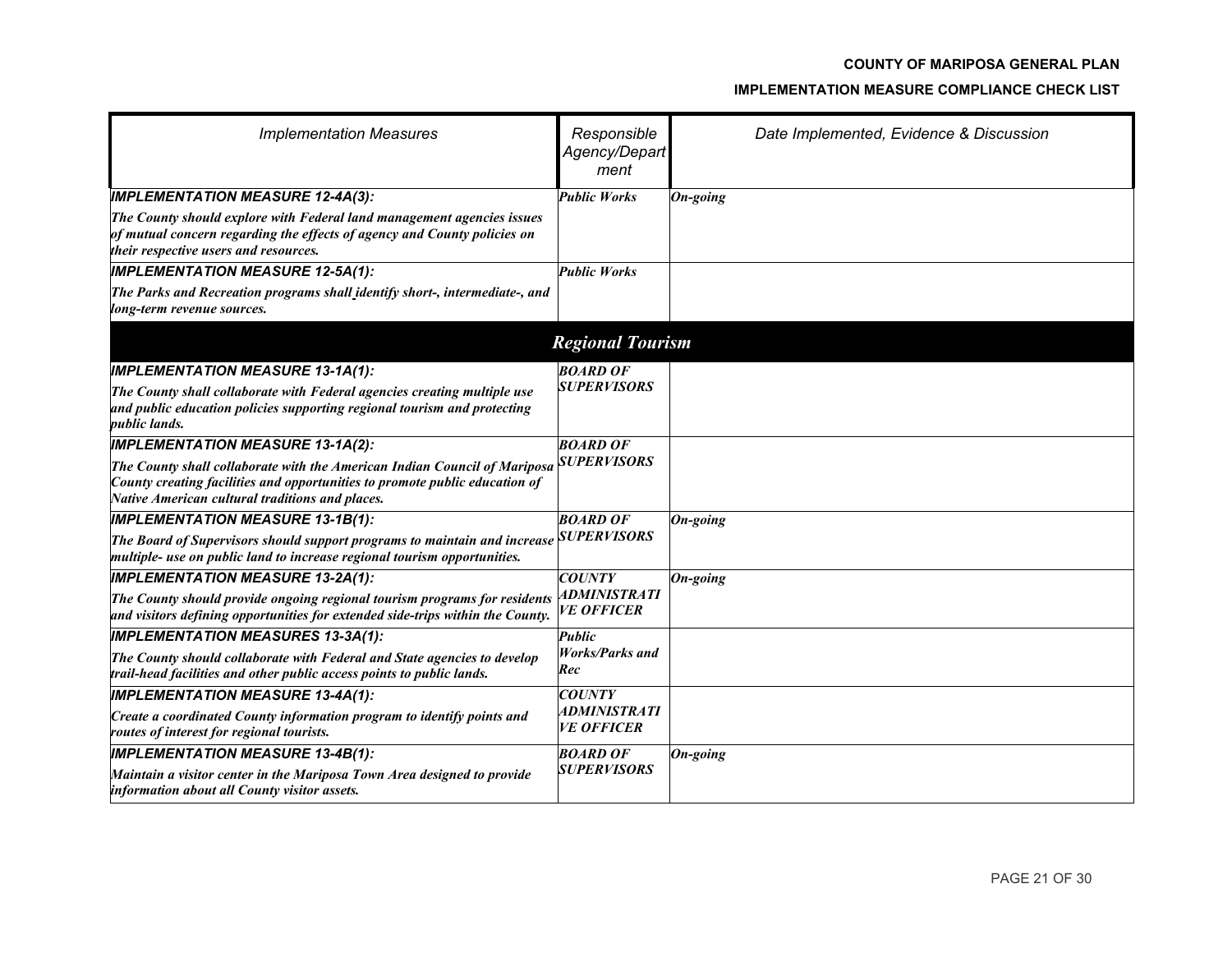| <b>Implementation Measures</b>                                                                                                                                                                                                                      | Responsible<br>Agency/Depart<br>ment   | Date Implemented, Evidence & Discussion |
|-----------------------------------------------------------------------------------------------------------------------------------------------------------------------------------------------------------------------------------------------------|----------------------------------------|-----------------------------------------|
| <b>IMPLEMENTATION MEASURE 13-5A(1):</b>                                                                                                                                                                                                             | Economic                               | On-going                                |
| In cooperation with the County's tourism industry, implement a tourism<br>marketing and advertising program using the Mariposa County brand<br>designed to:                                                                                         | <b>Development</b>                     |                                         |
| increase the length of visitor stay within the County,<br>$\bullet$                                                                                                                                                                                 |                                        |                                         |
| expand the tourist season into shoulder seasons, and                                                                                                                                                                                                |                                        |                                         |
| incorporate special targeted activities for cultural tourism and agri-<br>nature tourism.                                                                                                                                                           |                                        |                                         |
|                                                                                                                                                                                                                                                     |                                        |                                         |
|                                                                                                                                                                                                                                                     | <b>Historic and Cultural Resources</b> |                                         |
| <b>IMPLEMENTATION MEASURE 14-1A(1):</b>                                                                                                                                                                                                             | Planning                               |                                         |
| The Historic Sites and Records Preservation Committee should be                                                                                                                                                                                     |                                        |                                         |
| reorganized to meet the requirements for a local Historic Preservation<br>Commission recognized by the Department of Interior.                                                                                                                      |                                        |                                         |
| <b>IMPLEMENTATION MEASURE 14-1A(2):</b>                                                                                                                                                                                                             | <i><b>Administration</b></i>           |                                         |
| The Planning Director shall be designated the County's Cultural Resources<br>Coordinator/Historic Preservation Officer.                                                                                                                             |                                        |                                         |
| <b>IMPLEMENTATION MEASURE 14-1A(3):</b>                                                                                                                                                                                                             | Planning                               | $On\text{-}going$                       |
| Retention of historic records shall be within the purview of the Historic Sites<br>and Records Preservation Commission.                                                                                                                             |                                        |                                         |
| <b>IMPLEMENTATION MEASURE 14-2A(1):</b>                                                                                                                                                                                                             | <b>Planning</b>                        | In process, update commenced in 2014.   |
| Update the County historic sites inventory.                                                                                                                                                                                                         |                                        |                                         |
| <b>IMPLEMENTATION MEASURE 14-2A(2):</b>                                                                                                                                                                                                             | Planning                               |                                         |
| The Board of Supervisors shall include qualifying sites and structures on the<br>list of Mariposa County Historic sites.                                                                                                                            |                                        |                                         |
| <b>IMPLEMENTATION MEASURE 14-2A(3):</b>                                                                                                                                                                                                             | Planning                               |                                         |
| Analysis of qualifying historic sites and structures shall be undertaken in<br>conformance with appropriate standards of the California State Historic<br>Preservation Office and the standards of the National Trust for Historic<br>Preservation. |                                        |                                         |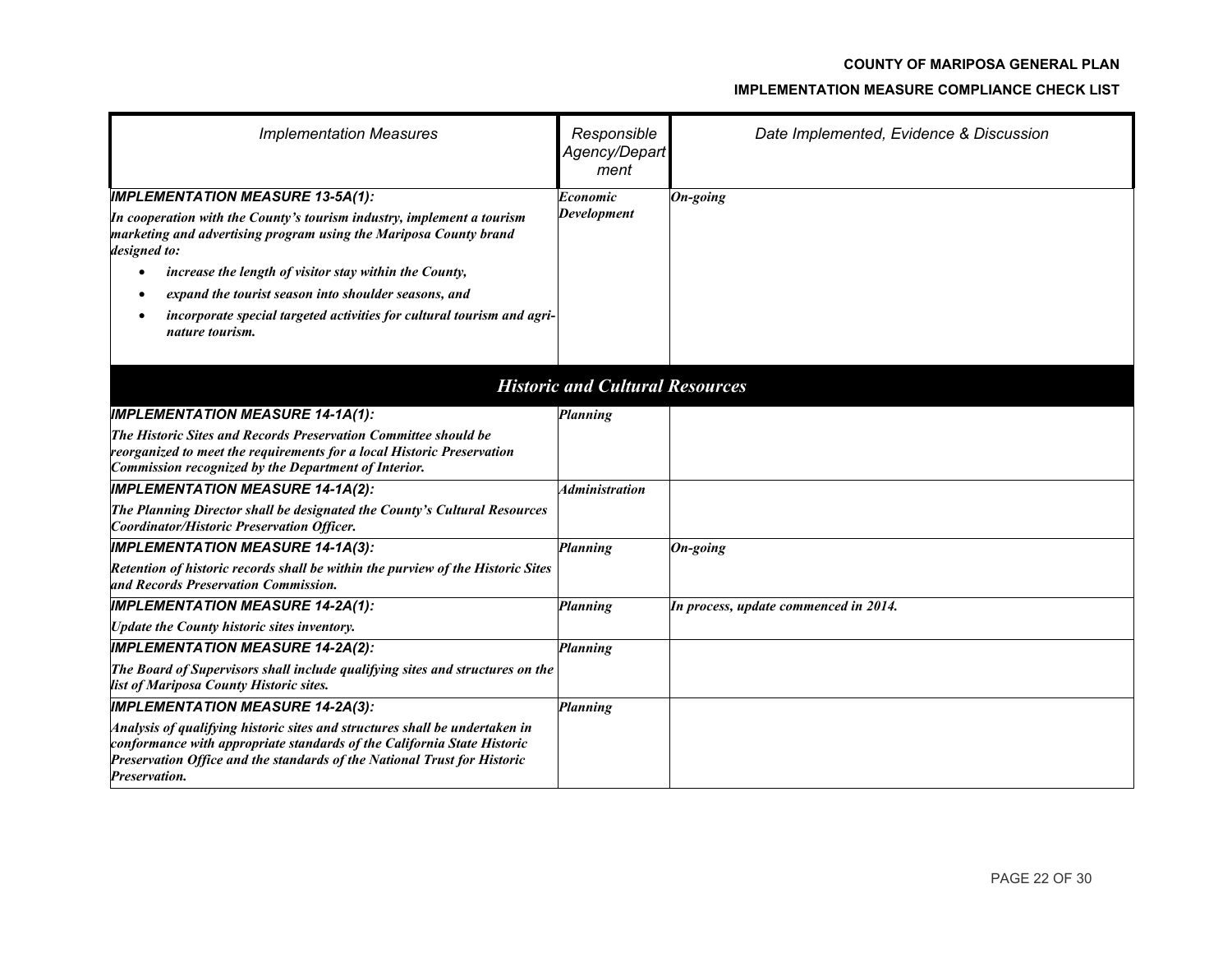| <b>Implementation Measures</b>                                                                                                                                                                                                                                                                                                                                           | Responsible<br>Agency/Depart<br>ment       | Date Implemented, Evidence & Discussion |
|--------------------------------------------------------------------------------------------------------------------------------------------------------------------------------------------------------------------------------------------------------------------------------------------------------------------------------------------------------------------------|--------------------------------------------|-----------------------------------------|
| <b>IMPLEMENTATION MEASURE 14-3A(1):</b>                                                                                                                                                                                                                                                                                                                                  | <b>Planning</b>                            |                                         |
| Seek options through partnerships with private organizations, local financial<br>institutions, and by the use of Federal and State grants and tax incentives.                                                                                                                                                                                                            |                                            |                                         |
| <b>IMPLEMENTATION MEASURE 14-4A(1):</b>                                                                                                                                                                                                                                                                                                                                  | <b>Planning</b>                            |                                         |
| The County shall prepare and adopt Historic Design Review Guidelines for<br>use within Districts.                                                                                                                                                                                                                                                                        |                                            |                                         |
| <b>IMPLEMENTATION MEASURE 14-4A(2):</b>                                                                                                                                                                                                                                                                                                                                  | Planning                                   | On-going                                |
| Within County-identified historic districts, all exterior construction,<br>renovation, rehabilitation, or restoration shall be subject to design review<br><i>approval.</i>                                                                                                                                                                                              |                                            |                                         |
| <b>IMPLEMENTATION MEASURE 14-4A(3):</b>                                                                                                                                                                                                                                                                                                                                  | <b>Building and</b>                        | On-going                                |
| Demolition of County-identified historic structures shall require review from<br>the Historic Sites and Records Preservation Commission.                                                                                                                                                                                                                                 | Planning                                   |                                         |
| <b>IMPLEMENTATION MEASURE 14-5A(1):</b>                                                                                                                                                                                                                                                                                                                                  | Planning                                   |                                         |
| The County, in cooperation with the Historic Sites and Records Preservation<br>Commission and local Planning Advisory Committees, should identify new or<br>expanded historic districts for nomination to the California Register of<br><b>Historical Resources or the National Register of Historic Places. This may</b><br>include, but not be limited to, cemeteries. |                                            |                                         |
| <b>IMPLEMENTATION MEASURE 14-6A(1):</b>                                                                                                                                                                                                                                                                                                                                  | <b>Historic</b>                            | On-going                                |
| Prior to the approval of a demolition permit for any historic site, structure, of<br>cultural place, the Historic Sites and Records Preservation Commission shall<br>review the application pursuant to CEQA and determine whether alternatives<br>to the proposed demolition or destruction shall be required.                                                          | Preservation<br><b>Commission</b>          |                                         |
| <b>IMPLEMENTATION MEASURE 14-6A(2):</b>                                                                                                                                                                                                                                                                                                                                  | Southern Sierra                            |                                         |
| Prior to the approval of a demolition permit or grading permit for a cultural<br>place the Southern Sierra Miwuk Nation Consultation Committee shall<br>review the application pursuant to CEQA and determine whether alternatives $ Commitee $<br>to the proposed demolition or destruction shall be require.                                                           | <b>Miwuk Nation</b><br><b>Consultation</b> |                                         |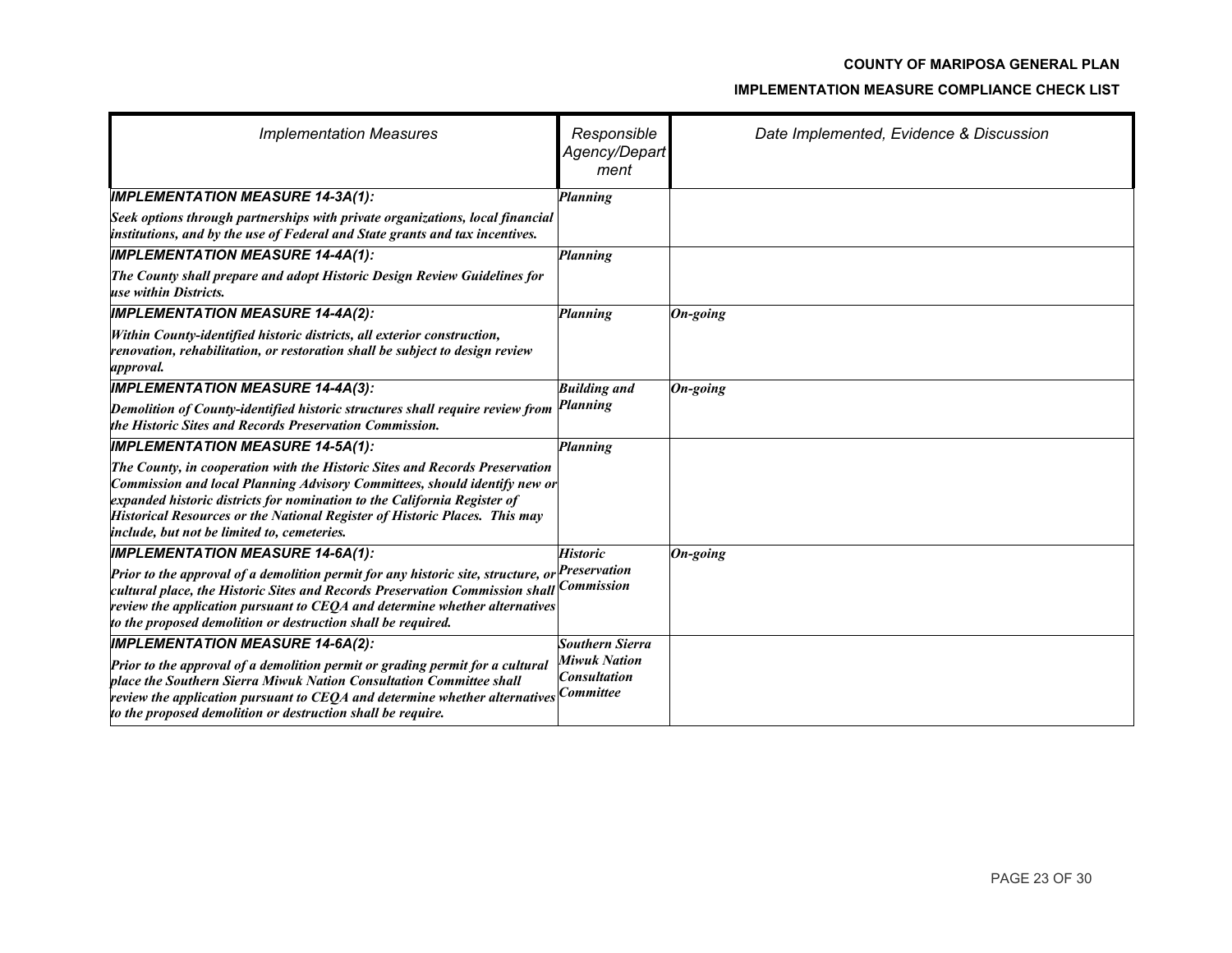| <b>Implementation Measures</b>                                                                                                                                                                                                              | Responsible<br>Agency/Depart<br>ment | Date Implemented, Evidence & Discussion |
|---------------------------------------------------------------------------------------------------------------------------------------------------------------------------------------------------------------------------------------------|--------------------------------------|-----------------------------------------|
| <b>IMPLEMENTATION MEASURE 14-7A(1):</b>                                                                                                                                                                                                     | Planning                             | $On\text{-going}$                       |
| Mariposa County shall invite the participation of representatives of the<br>Native American community in the review of discretionary projects for which<br>there is a likelihood of potential archaeological artifacts and cultural places. |                                      |                                         |
|                                                                                                                                                                                                                                             | <b>Noise</b>                         |                                         |
| <b>IMPLEMENTATION MEASURE 15.1A(1):</b>                                                                                                                                                                                                     | <b>Public Safety</b>                 |                                         |
| $A$ noise ordinance should be considered to define the standards for the<br>County.                                                                                                                                                         | <b>Officer</b>                       |                                         |
| <b>IMPLEMENTATION MEASURE 15.1A(2):</b>                                                                                                                                                                                                     | <b>Public Safety</b>                 |                                         |
| County development standards shall require means of controlling noise at its<br>source as opposed to imposing mitigation as the means of offsetting noise<br><i>impacts.</i>                                                                | <i><b>Officer</b></i>                |                                         |
| <b>IMPLEMENTATION MEASURE 15.1A(3):</b>                                                                                                                                                                                                     | <b>Public Safety</b>                 |                                         |
| The County shall develop and implement standards that will reduce vibration $ {\rm Officer} $<br>from construction activities to a level that is less than perceptible at adjacent<br><i>property lines.</i>                                |                                      |                                         |
| <b>IMPLEMENTATION MEASURE 15-2A(1):</b>                                                                                                                                                                                                     | <b>Building</b>                      |                                         |
| The State building standards for the proper insulation of new dwellings for<br>noise reduction shall be enforced.                                                                                                                           |                                      |                                         |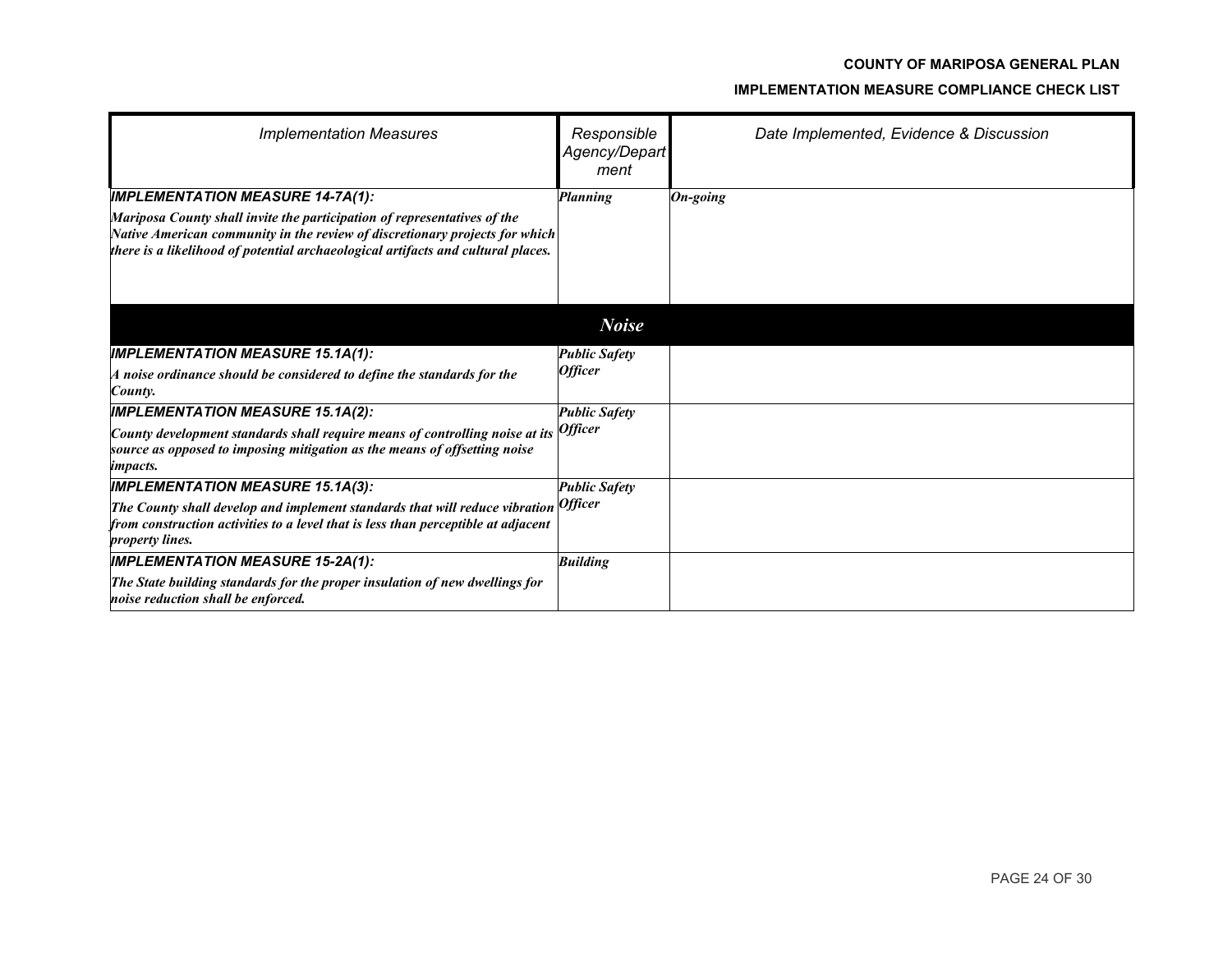| <b>Implementation Measures</b>                                                                                                                                                                                                                                                                                                                                                                                    | Responsible<br>Agency/Depart<br>ment | Date Implemented, Evidence & Discussion |
|-------------------------------------------------------------------------------------------------------------------------------------------------------------------------------------------------------------------------------------------------------------------------------------------------------------------------------------------------------------------------------------------------------------------|--------------------------------------|-----------------------------------------|
| <b>IMPLEMENTATION MEASURE 15-2B(1):</b><br>Where proposed non-residential land uses are likely to produce excessive<br>noise levels at existing or planned noise-sensitive uses, an acoustical analysis<br>shall be required as part of the project review process. An acoustical analysis<br>should:<br>be prepared by a person qualified in environmental noise<br>٠<br>assessment and architectural acoustics, | Planning and<br><b>Building</b>      | On-going project review standard        |
| include representative noise level measurements to adequately<br>$\bullet$<br>describe local conditions,<br>recommend appropriate mitigation to achieve compliance with the<br>$\bullet$<br>adopted policies and standards,                                                                                                                                                                                       |                                      |                                         |
| estimate noise exposure after the prescribed mitigation measures<br>$\bullet$<br>have been implemented, and<br>describe a post-project mitigation measure effectiveness assessment<br>program.                                                                                                                                                                                                                    |                                      |                                         |
| <b>IMPLEMENTATION MEASURE 15-2B(2):</b>                                                                                                                                                                                                                                                                                                                                                                           | Planning                             |                                         |
| Noise created by new transportation noise sources shall be mitigated.                                                                                                                                                                                                                                                                                                                                             |                                      |                                         |
| <b>IMPLEMENTATION MEASURE 15-2B(3):</b>                                                                                                                                                                                                                                                                                                                                                                           | Planning and                         | On-going project review standard        |
| The County shall require appropriate noise reduction measures for outdoor<br>public events. Such measures may include:                                                                                                                                                                                                                                                                                            | <b>Health</b><br>Department          |                                         |
| preparation of a noise impact analysis by an appropriate licensed<br>$\bullet$<br><i>professional;</i>                                                                                                                                                                                                                                                                                                            |                                      |                                         |
| identification of best sound management practices for avoiding<br>$\bullet$<br><i>impacts;</i>                                                                                                                                                                                                                                                                                                                    |                                      |                                         |
| restrictions on the level of amplification of sound systems;                                                                                                                                                                                                                                                                                                                                                      |                                      |                                         |
| conditions on the start, finish, and duration of the event;<br>limitations on the number of participants; and                                                                                                                                                                                                                                                                                                     |                                      |                                         |
| a requirement to install temporary noise reduction devices or<br>barriers.                                                                                                                                                                                                                                                                                                                                        |                                      |                                         |
| <b>IMPLEMENTATION MEASURE 15-2C(1):</b>                                                                                                                                                                                                                                                                                                                                                                           | <b>Planning</b>                      | On-going                                |
| The County shall assess development activities and determine whether the<br>Noise Element shall be updated or whether to undertake studies to create<br>noise contours and noise exposure indices.                                                                                                                                                                                                                |                                      |                                         |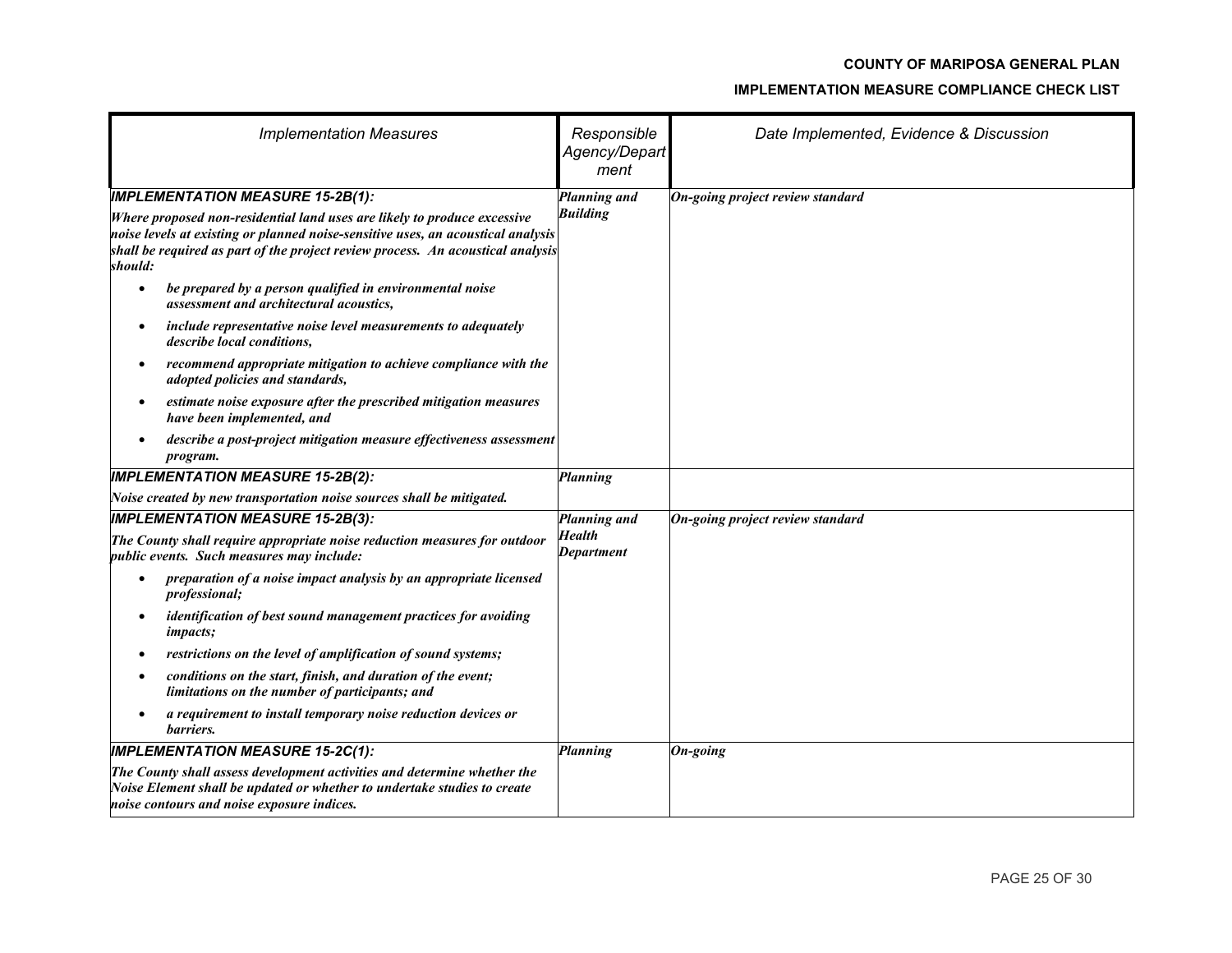| <b>Implementation Measures</b>                                                                                                                                                               | Responsible<br>Agency/Depart<br>ment | Date Implemented, Evidence & Discussion |
|----------------------------------------------------------------------------------------------------------------------------------------------------------------------------------------------|--------------------------------------|-----------------------------------------|
|                                                                                                                                                                                              | <b>Safety</b>                        |                                         |
| <b>IMPLEMENTATION MEASURE 16-1A(1):</b>                                                                                                                                                      | <b>County Fire</b>                   |                                         |
| Establish appropriate standards for development projects wishing to provide<br>alternative, on-site fire protection services.                                                                |                                      |                                         |
| <b>IMPLEMENTATION MEASURE 16-1B(1):</b>                                                                                                                                                      | <b>County Fire</b>                   |                                         |
| Enact amendments to the Mariposa County Code to implement fire safe<br>standards. The ordinance(s) shall include the following requirements:                                                 |                                      |                                         |
| Minimum construction standards or template (width, grade, and<br>$\bullet$<br>surfacing) for public roads, private roads, and private driveways<br>sufficient for emergency vehicles access. |                                      |                                         |
| Requirements for a connecting circulation system within a road<br>٠<br>system using roads connecting through other parcels or developed<br>secondary routes dedicated for emergency access.  |                                      |                                         |
| Minimum standards for emergency water supply standards for<br>$\bullet$<br>firefighting purposes.                                                                                            |                                      |                                         |
| <b>Standards for siting of flammables.</b><br>$\bullet$                                                                                                                                      |                                      |                                         |
| Signage and address standards providing easy identification of<br>roads, driveways and buildings.                                                                                            |                                      |                                         |
| Site design specifications for buildings in locations of extremely<br>high fire danger.                                                                                                      |                                      |                                         |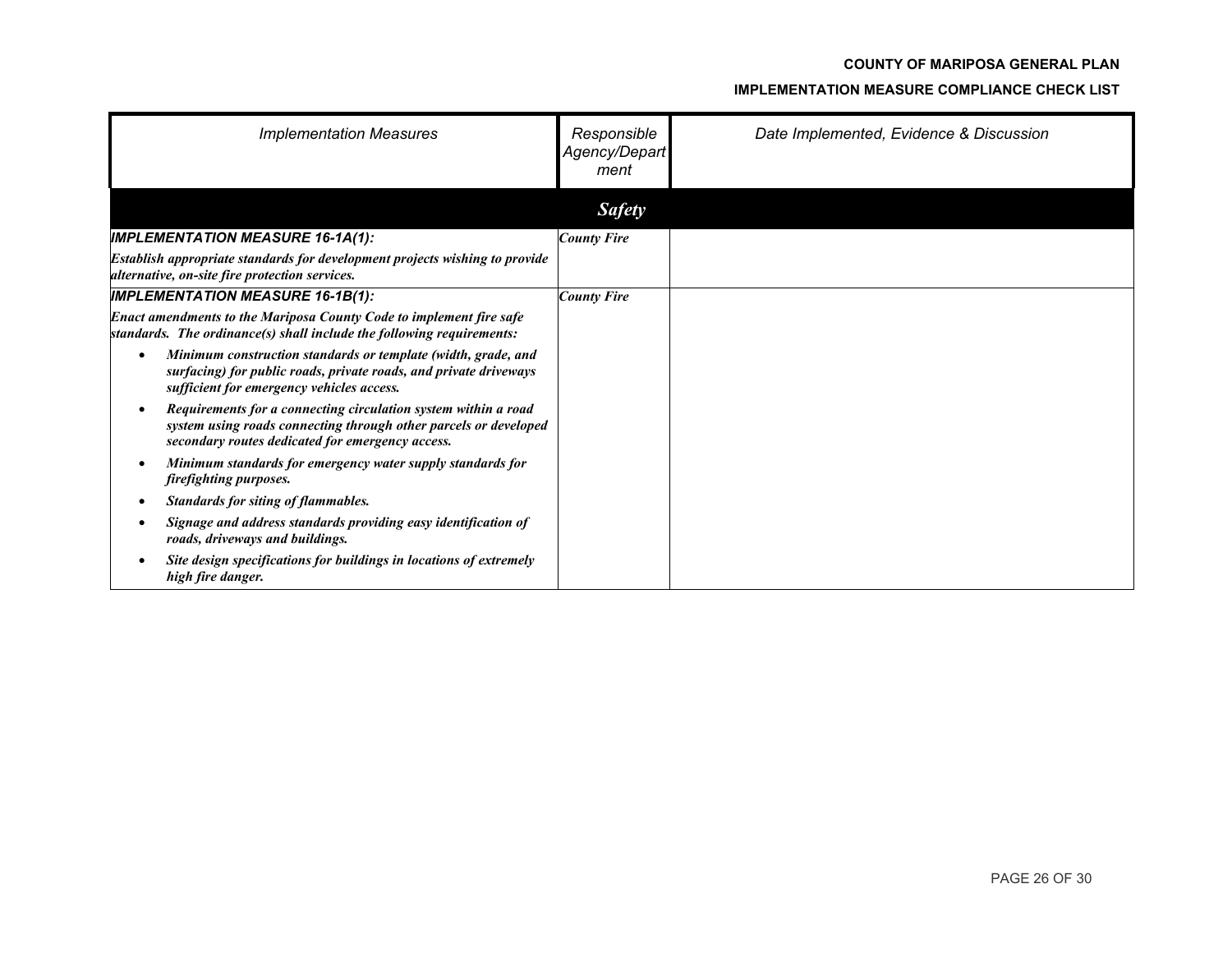| <b>Implementation Measures</b>                                                                                                                                                                                                                                                                                         | Responsible<br>Agency/Depart<br>ment | Date Implemented, Evidence & Discussion |
|------------------------------------------------------------------------------------------------------------------------------------------------------------------------------------------------------------------------------------------------------------------------------------------------------------------------|--------------------------------------|-----------------------------------------|
| <b>IMPLEMENTATION MEASURE 16-1B(2):</b>                                                                                                                                                                                                                                                                                | <b>County Fire</b>                   |                                         |
| Implement the countywide Wildfire Hazard Safety Plan, which includes<br>standards for fire prevention, fuel management, and fire suppression,<br>including but not limited to the following.                                                                                                                           |                                      |                                         |
| Requirements for development in areas with high and very high<br>$\bullet$<br>fuel hazards, including adequate emergency access and water<br>supply; "defensible space" standards; and encourage the use of<br>fire-resistant exterior construction materials, such as fire safe<br>roofing and fire-resistant plants. |                                      |                                         |
| Wildland fire management activities such as controlled burning,<br>fuel removal, vegetation management, and firebreaks.                                                                                                                                                                                                |                                      |                                         |
| Specific fire protection and prevention requirements for hillside,<br>$\bullet$<br>open space, and rural area development.                                                                                                                                                                                             |                                      |                                         |
| Public wildfire safety education through the Mariposa County Fire<br>$\bullet$<br>Safe Council (MFSC).                                                                                                                                                                                                                 |                                      |                                         |
| Standards specific to geographic areas in the County based on fire<br>hazard potential.                                                                                                                                                                                                                                |                                      |                                         |
| <b>IMPLEMENTATION MEASURE 16-1C(1):</b>                                                                                                                                                                                                                                                                                | Planning and                         |                                         |
| Amend, if necessary, the County Subdivision code to ensure formal review of $\vert$ County Fire<br>subdivisions by the Fire Agencies.                                                                                                                                                                                  |                                      |                                         |
| <b>IMPLEMENTATION MEASURE 16-2A(1):</b>                                                                                                                                                                                                                                                                                | <b>County Fire</b>                   |                                         |
| Cooperate with the CDF in providing advice to landowners on vegetation<br>management programs keeping forest fuel values at acceptable levels.                                                                                                                                                                         |                                      |                                         |
| <b>IMPLEMENTATION MEASURE 16-2B(1):</b>                                                                                                                                                                                                                                                                                | <b>County Fire</b>                   |                                         |
| Continue to work with the Mariposa County Fire Safe Council or other<br>appropriate agency or group as a major avenue for educating residents and<br>coordinating citizen efforts in fire prevention.                                                                                                                  |                                      |                                         |
| <b>IMPLEMENTATION MEASURE 16-3A(1):</b>                                                                                                                                                                                                                                                                                | <b>County Fire</b>                   |                                         |
| Adopt a strategic plan for fire safety incorporating the Standards of Cover<br>for the Mariposa County Fire Department identifying current and future fire<br>service areas and standards.                                                                                                                             |                                      |                                         |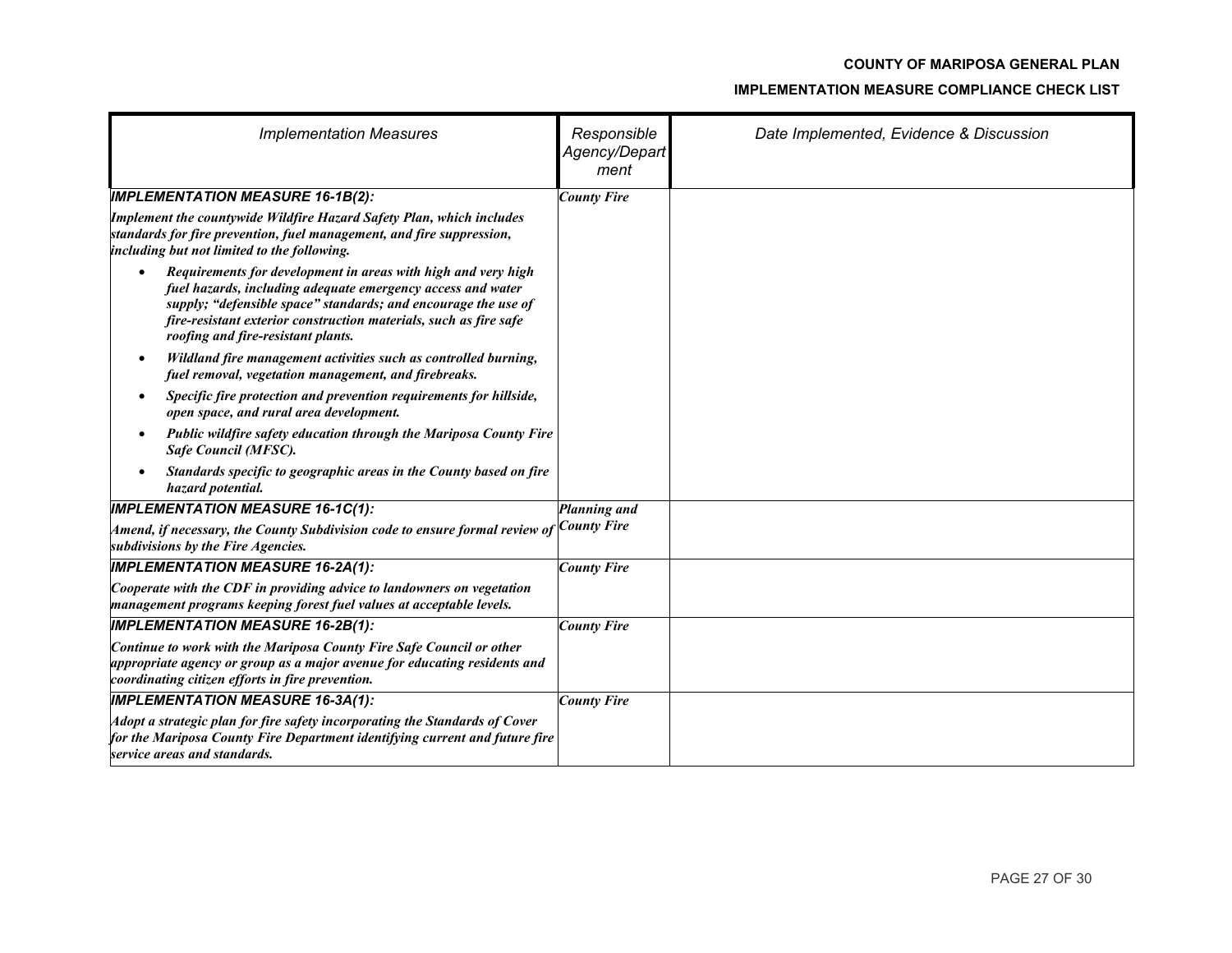| <b>Implementation Measures</b>                                                                                                                                                                                                       | Responsible<br>Agency/Depart<br>ment | Date Implemented, Evidence & Discussion |
|--------------------------------------------------------------------------------------------------------------------------------------------------------------------------------------------------------------------------------------|--------------------------------------|-----------------------------------------|
| <b>IMPLEMENTATION MEASURE 16-3A(2):</b>                                                                                                                                                                                              | <b>County Fire</b>                   |                                         |
| The strategic plan shall identify the long term capital improvements, rolling<br>stock, equipment and supplies, and other major purchase items needed to<br>maintain and improve fire safety.                                        |                                      |                                         |
| <b>IMPLEMENTATION MEASURE 16-3A(3):</b>                                                                                                                                                                                              | <b>County Fire</b>                   |                                         |
| The strategic plan shall identify thresholds and capital facility needs for each<br>of the existing and future service areas.                                                                                                        |                                      |                                         |
| <b>IMPLEMENTATION MEASURE 16-3A(4):</b>                                                                                                                                                                                              | <b>County Fire</b>                   |                                         |
| Revise and update the "Standards of Cover" and its service area maps.                                                                                                                                                                |                                      |                                         |
| <b>IMPLEMENTATION MEASURE 16-3B(1):</b>                                                                                                                                                                                              | <b>County Fire and</b>               |                                         |
| Enable facilities for "heavy" fire suppression helicopter operations at the<br>Mariposa Yosemite Airport.                                                                                                                            | <b>Public Works</b>                  |                                         |
| <b>IMPLEMENTATION MEASURE 16-4A AND B(1):</b>                                                                                                                                                                                        | Planning and                         |                                         |
| Adopt a comprehensive County Flood Protection Ordinance that includes at<br>a minimum the following requirements:                                                                                                                    | <b>Public Works</b>                  |                                         |
| All structures in flood hazard areas are constructed with materials<br>and equipment resistant to flood damage.                                                                                                                      |                                      |                                         |
| All mobile homes shall be anchored by providing over-the-top and<br>$\bullet$<br>frame ties to ground anchors.                                                                                                                       |                                      |                                         |
| All new and replacement water systems shall be designed to prevent<br>$\bullet$<br>infiltration of floodwaters into the system.                                                                                                      |                                      |                                         |
| On-site sewage disposal systems shall be located to avoid<br>$\bullet$<br>impairment to them or contamination from them during flooding.                                                                                             |                                      |                                         |
| <b>IMPLEMENTATION MEASURE 16-4C(1):</b>                                                                                                                                                                                              | Planning                             |                                         |
| The update to Title 17, Mariposa County Code, Zoning shall include a dam<br>inundation overlay district.                                                                                                                             |                                      |                                         |
| <b>IMPLEMENTATION MEASURE 16-5A(1):</b>                                                                                                                                                                                              | <b>Public Works</b>                  |                                         |
| Enact an ordinance to require a hydrologic evaluation for subdivisions and<br>development projects located within flood plains and drainage channels to<br>ensure potential flood hazard is minimized.                               |                                      |                                         |
| <b>IMPLEMENTATION MEASURE 16-5A(2):</b>                                                                                                                                                                                              | <b>Building</b>                      |                                         |
| Subdivision parcel and final maps and building permit site plans shall<br>provide for on-site detention for normal storm water flows in excess of the<br>capacity of natural drainage courses receiving runoff from the development. |                                      |                                         |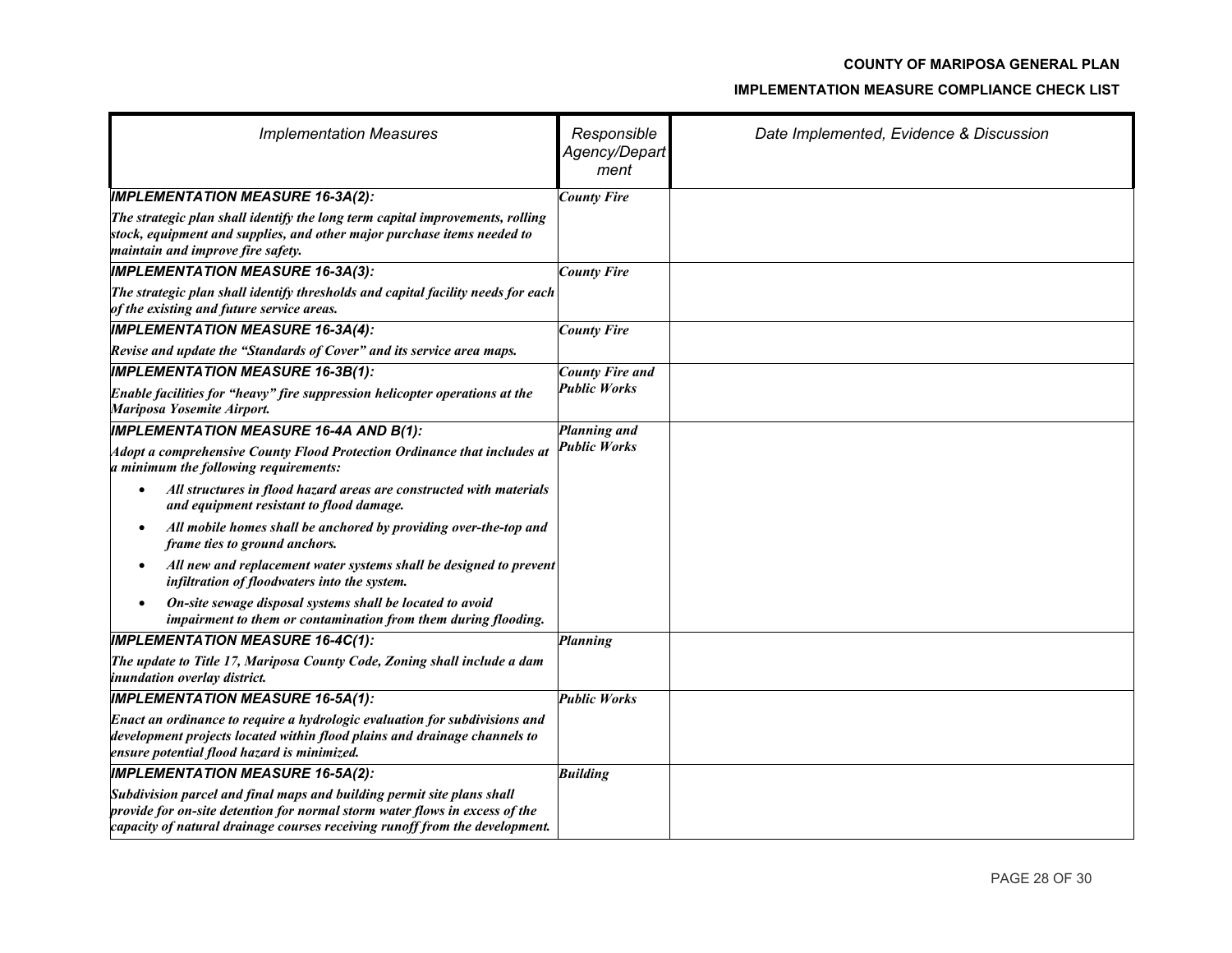### **COUNTY OF MARIPOSA GENERAL PLAN**

#### **IMPLEMENTATION MEASURE COMPLIANCE CHECK LIST**

| <b>Implementation Measures</b>                                                                                                                                                                                                                                        | Responsible<br>Agency/Depart<br>ment | Date Implemented, Evidence & Discussion |
|-----------------------------------------------------------------------------------------------------------------------------------------------------------------------------------------------------------------------------------------------------------------------|--------------------------------------|-----------------------------------------|
| <b>IMPLEMENTATION MEASURE 16-5B(1):</b>                                                                                                                                                                                                                               | Planning                             |                                         |
| Amend Title 16 of the Mariposa County Code, Subdivisions, to require<br>subdivision parcels and development projects to provide at least one means of<br>vehicular access not crossing a flood hazard area, or be constructed above<br>the maximum flood elevation.   |                                      |                                         |
| <b>IMPLEMENTATION MEASURE 16-5C(1):</b>                                                                                                                                                                                                                               | <b>Building and</b>                  |                                         |
| Enact an ordinance requiring ponds and facilities for retaining water to be<br>designed to prevent downstream flooding.                                                                                                                                               | <b>Public Works</b>                  |                                         |
| <b>IMPLEMENTATION MEASURE 16-6A(1):</b>                                                                                                                                                                                                                               | <b>Planning</b>                      |                                         |
| Amend Title 17 of the Mariposa County Code, Zoning, to require flood and<br>drainage channels to be designed into landscaping plans.                                                                                                                                  |                                      |                                         |
| <b>IMPLEMENTATION MEASURE 16-6A(2):</b>                                                                                                                                                                                                                               | <b>Planning</b>                      |                                         |
| Land use maps shall maintain low intensity zoning in floodplain areas.                                                                                                                                                                                                |                                      |                                         |
| <b>IMPLEMENTATION MEASURE 16-7A AND B(1):</b>                                                                                                                                                                                                                         | Planning                             |                                         |
| Site inspections and maps (topographic, soils and geologic) will be used to<br>identify geologic hazard areas (e.g., landslide-prone areas) in the County.<br>The maps will be retained and available in the County Planning Department.                              |                                      |                                         |
| <b>IMPLEMENTATION MEASURE 16-7A AND B(2):</b>                                                                                                                                                                                                                         | Planning and                         | $On-going$                              |
| The County Building Official will review plans for new construction in<br>geologic hazard areas and will determine whether engineering studies,<br>including structural and soils analyses, are required prior to issuing permits<br>for construction in these areas. | <b>Building</b>                      |                                         |
| <b>IMPLEMENTATION MEASURE 16-8A(1):</b>                                                                                                                                                                                                                               | Planning and                         |                                         |
| New development projects in or near a seismic risk area (fault zone) or<br>geologic hazard area shall be discouraged or designed to such standards as<br>to minimize or eliminate such risk.                                                                          | <b>Building</b>                      |                                         |
| <b>IMPLEMENTATION MEASURE 16-8B(1):</b>                                                                                                                                                                                                                               | <b>Building</b>                      | On-going                                |
| Public facilities shall be sited to avoid known seismic dangers and shall be<br>constructed to meet seismic safety requirements of the Uniform Building<br>Code.                                                                                                      |                                      |                                         |
| <b>IMPLEMENTATION MEASURE 16-9A(1):</b>                                                                                                                                                                                                                               | Planning                             |                                         |
| Review development and subdivision proposals to avoid building sites in<br>areas subject to secondary seismic effects.                                                                                                                                                |                                      |                                         |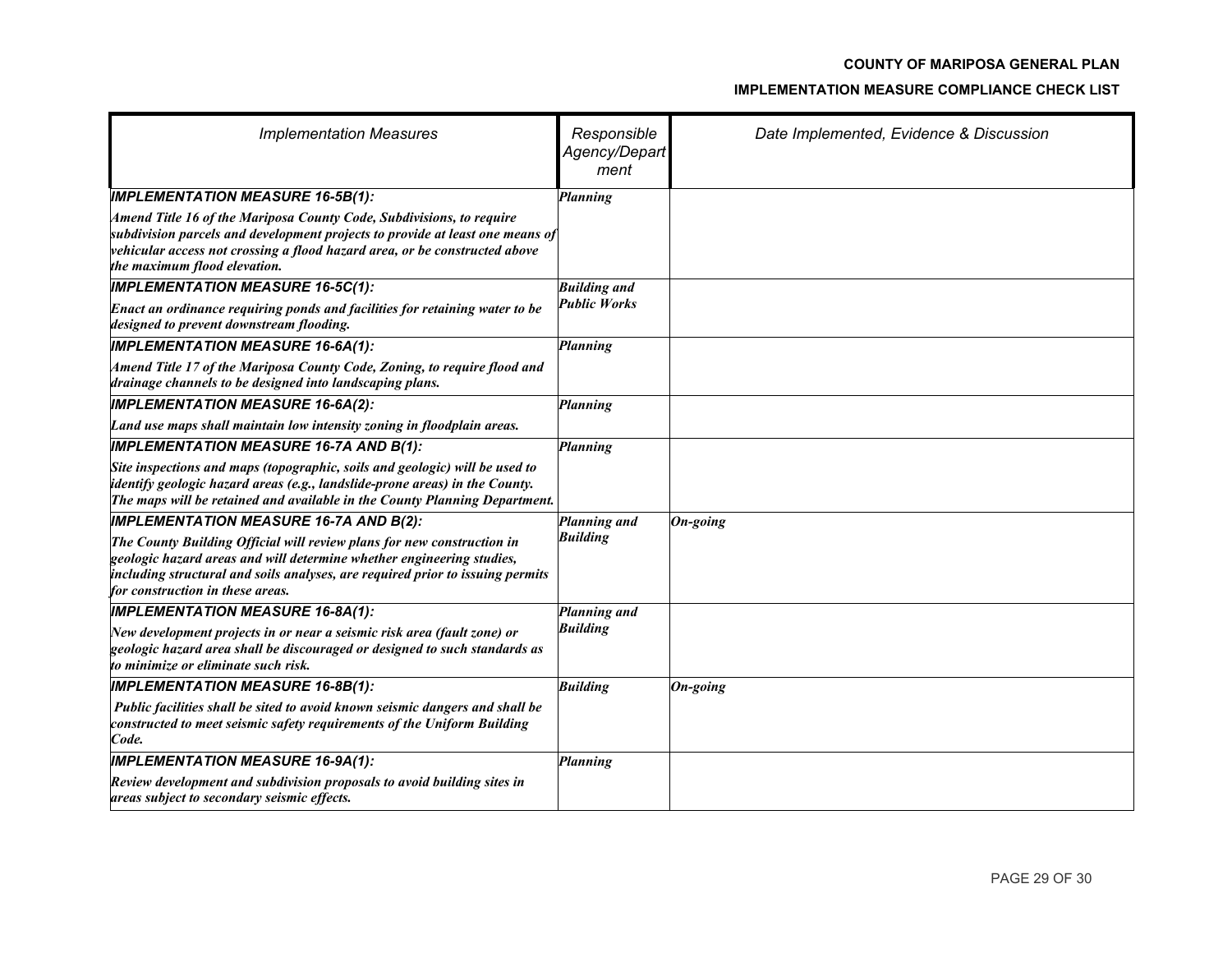### **COUNTY OF MARIPOSA GENERAL PLAN**

#### **IMPLEMENTATION MEASURE COMPLIANCE CHECK LIST**

| <b>Implementation Measures</b>                                                                                                      | Responsible<br>Agency/Depart<br>ment | Date Implemented, Evidence & Discussion |
|-------------------------------------------------------------------------------------------------------------------------------------|--------------------------------------|-----------------------------------------|
| <b>IMPLEMENTATION MEASURE 16-10A(1):</b>                                                                                            | Planning                             | $On$ -going                             |
| No land development incompatible with the airport land use plan shall be<br>permitted in the airport's area of influence.           |                                      |                                         |
| <b>IMPLEMENTATION MEASURE 16-11A(1):</b>                                                                                            | <b>Health</b>                        |                                         |
| <b>Enforce the requirements of the County's Comprehensive Hazardous Waste</b><br>Management Plan.                                   |                                      |                                         |
| <b>IMPLEMENTATION MEASURE 16-12A(1):</b>                                                                                            | Emergency                            |                                         |
| Review and update the Mariposa County Emergency Management Plan<br>every five years.                                                | <b>Services</b>                      |                                         |
| <b>IMPLEMENTATION MEASURE 16-12A(2):</b><br>Undertake full operation emergency situation drills and training periodically. Services | Emergency                            |                                         |
|                                                                                                                                     |                                      |                                         |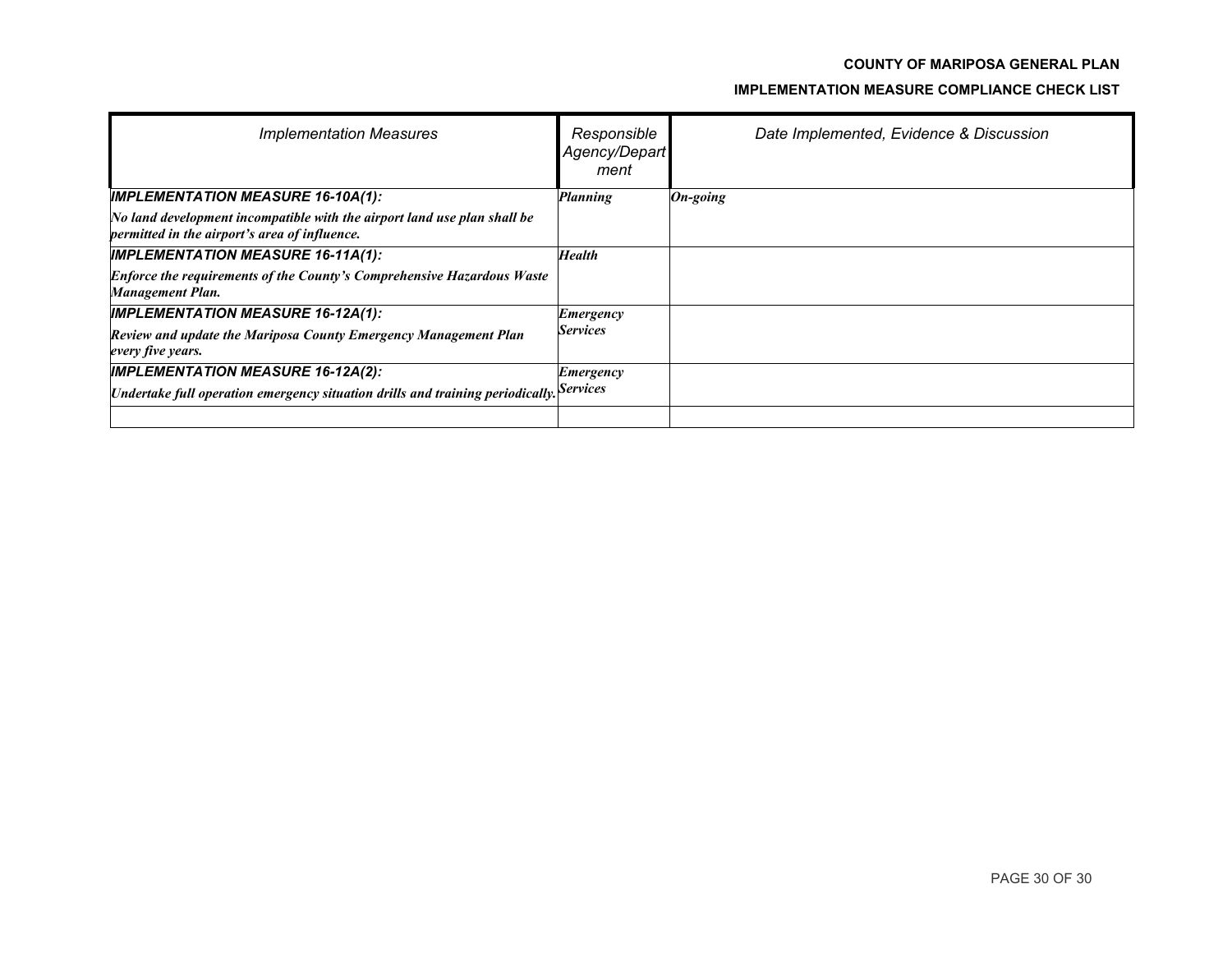### **MARIPOSA COUNTY RESOLUTION NO. 14-\_\_\_\_\_\_**

### **RESOLUTION OF THE BOARD OF SUPERVISORS OF THE COUNTY OF MARIPOSA APPROVING THE 2014 GENERAL PLAN ANNUAL REPORT AND ESTABLISHING A SCHEDULE OF DATES EXPECTED FOR PUBLIC HEARINGS TO CONSIDER 2014 AMENDMENTS TO THE MARIPOSA COUNTY GENERAL PLAN**

- **WHEREAS,** the laws of the State of California require Mariposa County to adopt and maintain a General Plan to guide the long-term development of the County, pursuant to Government Code Section 65300 et seq.; and
- **WHEREAS,** after six years of public workshops, policy drafts, plan revisions and final public hearings, the Board of Supervisors did adopt the Mariposa County General Plan on December 18, 2006; and
- **WHEREAS,** State Government Code Section 65400(a)(2) requires that an annual report be prepared on the progress in the implementation of the General Plan, and the progress the County is making with regard to meeting its share of regional housing needs; and
- **WHEREAS,** an Administrative Draft 2014 General Plan Annual Report and Implementation Measure Table were prepared; and
- **WHEREAS,** copies of the Administrative Draft of the Annual Report and the Implementation Measure Table were distributed to all County Departments for review and comment with respect to their involvement in the implementation of the General Plan; and
- **WHEREAS**, a duly noticed Planning Commission public hearing and workshop on the 2014 General Plan Annual Report was scheduled for the 25<sup>th</sup> day of April, 2014; and
- **WHEREAS,** the Planning Commission did hold a public hearing and workshop on the noticed date and considered the information provided by County Departments and in the public record, including the 2014 General Plan Annual Report; and
- **WHEREAS,** Planning Commission adopted Resolution 2014-002, recommending that the Board of Supervisors approve the 2014 General Plan Annual Report and forward it to State Agencies; and
- **WHEREAS,** General Plan policy 4-3a establishes that General Plan amendments shall be scheduled on a regular basis every year; and
- **WHEREAS,** Implementation Measure 4-3a (1) and State law limit the times at which the adopted General Plan can be amended to no more than 4 times per year; and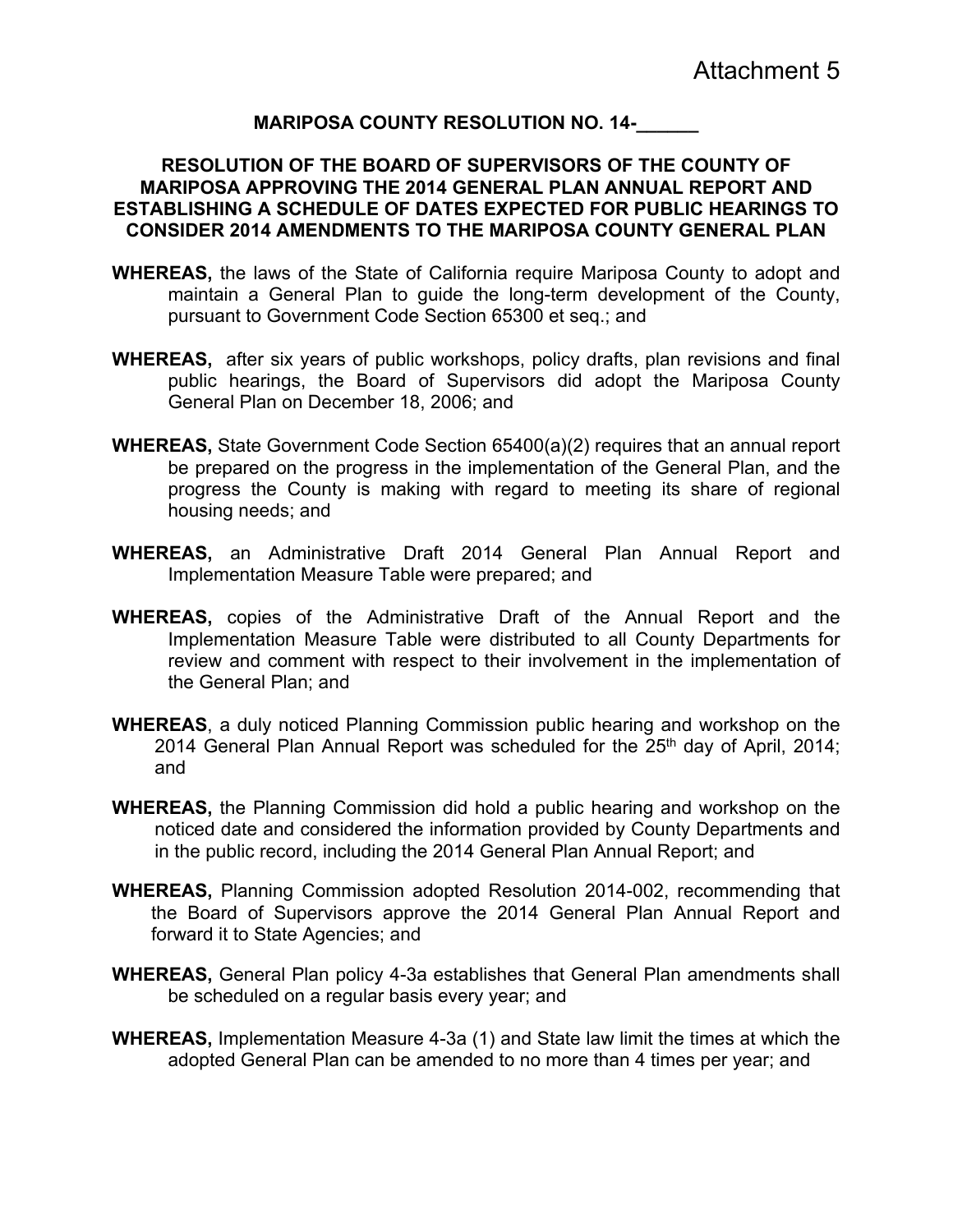- **WHEREAS,** Implementation Measure 4-3a (2) provides that one of the four General Plan Amendment hearings shall be held for the use of the Board of Supervisors to adopt updates and modifications to the General Plan that are generated during the Annual Review; and
- **WHEREAS,** the Planning Commission has reviewed this schedule and the Annual Report and recommended approval of the Schedule for General Plan Amendments on April 25, 2014; and
- **WHEREAS,** actual meeting dates in the Schedule of 2014 General Plan Amendments (Exhibit A) are approximated, and advisory, and will be finally established as public hearing dates are officially noticed and advertised; and
- **WHEREAS,** it is in the public interest to have an adopted schedule of expected hearing dates to inform applicants, staff, advisory bodies and the public of the times at which they may expect to see changes considered to General Plan policies, and use diagrams or Area Plans.
- **NOW THEREFORE BE IT RESOLVED THAT** the Board of Supervisors hereby adopts this Resolution accepting the 2014 General Plan Annual Report, and the Schedule included in Exhibit A as the schedule of dates expected to consider Mariposa County General Plan Amendments in 2014.
- **BE IT FURTHER RESOLVED THAT** the Board of Supervisors hereby directs the Planning Director to file the 2014 General Plan Annual Report to the Department of Housing and Community Development and the State Office of Planning and Research.
- **ON MOTION BY** Supervisor **CON**, seconded by Supervisor  $\cdot$ ; this resolution is duly passed and adopted this day of , 2014 by the following vote:

AYES:

NOES:

ABSENT:

ABSTAIN:

 $\mathcal{L}_\text{max} = \frac{1}{2} \sum_{i=1}^{n} \frac{1}{2} \sum_{i=1}^{n} \frac{1}{2} \sum_{i=1}^{n} \frac{1}{2} \sum_{i=1}^{n} \frac{1}{2} \sum_{i=1}^{n} \frac{1}{2} \sum_{i=1}^{n} \frac{1}{2} \sum_{i=1}^{n} \frac{1}{2} \sum_{i=1}^{n} \frac{1}{2} \sum_{i=1}^{n} \frac{1}{2} \sum_{i=1}^{n} \frac{1}{2} \sum_{i=1}^{n} \frac{1}{2} \sum_{i=1}^{n} \frac{1$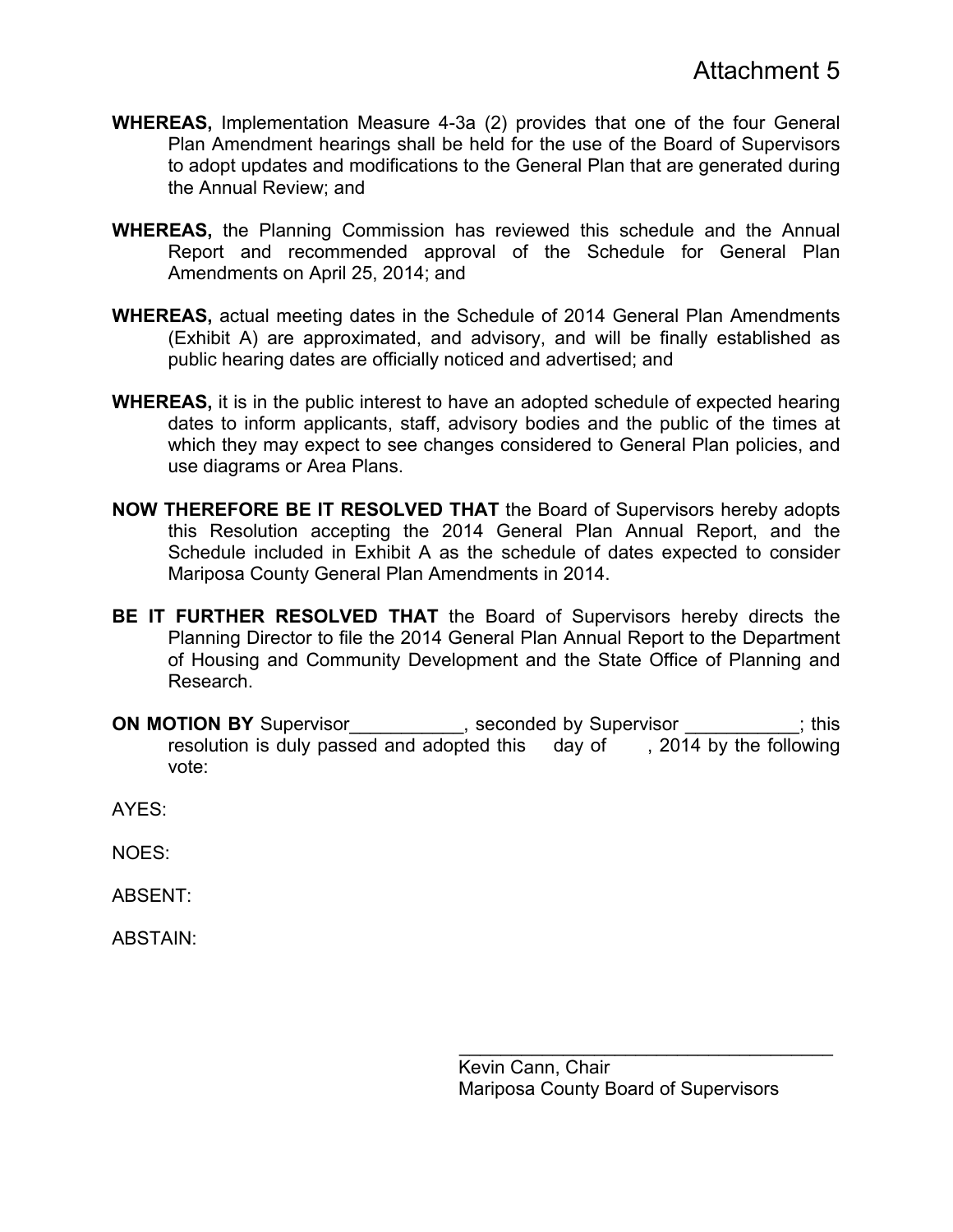ATTEST:

 $\mathcal{L}=\{1,2,3,4,5\}$ René LaRoche Clerk of the Board of Supervisors

APPROVED AS TO LEGAL FORM:

 $\mathcal{L}_\text{max}$  , where  $\mathcal{L}_\text{max}$  is the set of the set of the set of the set of the set of the set of the set of the set of the set of the set of the set of the set of the set of the set of the set of the set of the se Steven W. Dahlem County Counsel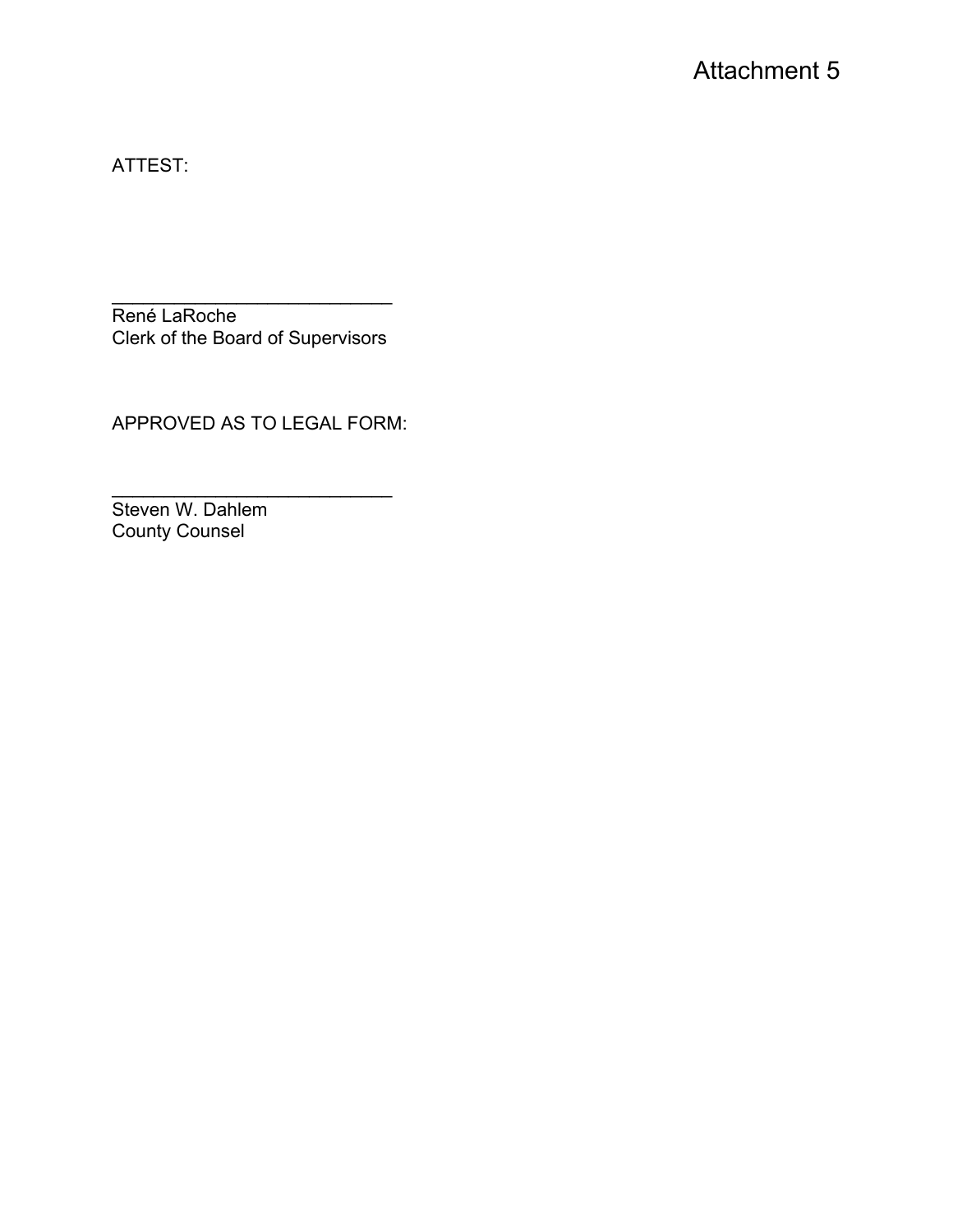# Attachment 5

## **EXHIBIT A**

# **Schedule of 2014 General Plan Amendments**

|                                                              | <b>Applications</b>                                                          | <b>Application</b><br><b>Deadline</b> | <b>Planning</b><br><b>Commission</b><br><b>Public</b><br><b>Hearing</b> | <b>Board of</b><br><b>Supervisors</b><br><b>Public Hearing</b> |
|--------------------------------------------------------------|------------------------------------------------------------------------------|---------------------------------------|-------------------------------------------------------------------------|----------------------------------------------------------------|
|                                                              | Review of 2014<br><b>Annual Report</b>                                       | n/a                                   | April 25, 2014<br>Workshop                                              | May 20, 2014-<br>Tentative                                     |
| One -<br>(private or<br>public)                              | Public or Private<br>Applications<br>completed by April<br>1,2014            | April 1                               | May $23*$                                                               | June $17*$                                                     |
| $Tw$ <sup><math>\circ</math></sup><br>(private or<br>public) | Other applications<br>submitted and<br>completed by<br>April 30, 2014        | April 30                              | July $11*$                                                              | August 5*                                                      |
| Three -<br>(private or<br>public)                            | Other applications<br>submitted and<br>completed by<br>July 15, 2014         | July 15                               | September 19*                                                           | October 21*                                                    |
| Four-<br>(private or<br>public)                              | Other applications<br>submitted and<br>completed by<br>September 30,<br>2014 | September 30                          | November 7*                                                             | December 16*                                                   |

\*Public hearing dates are not definite until they have been noticed and advertised. They could be subject to change.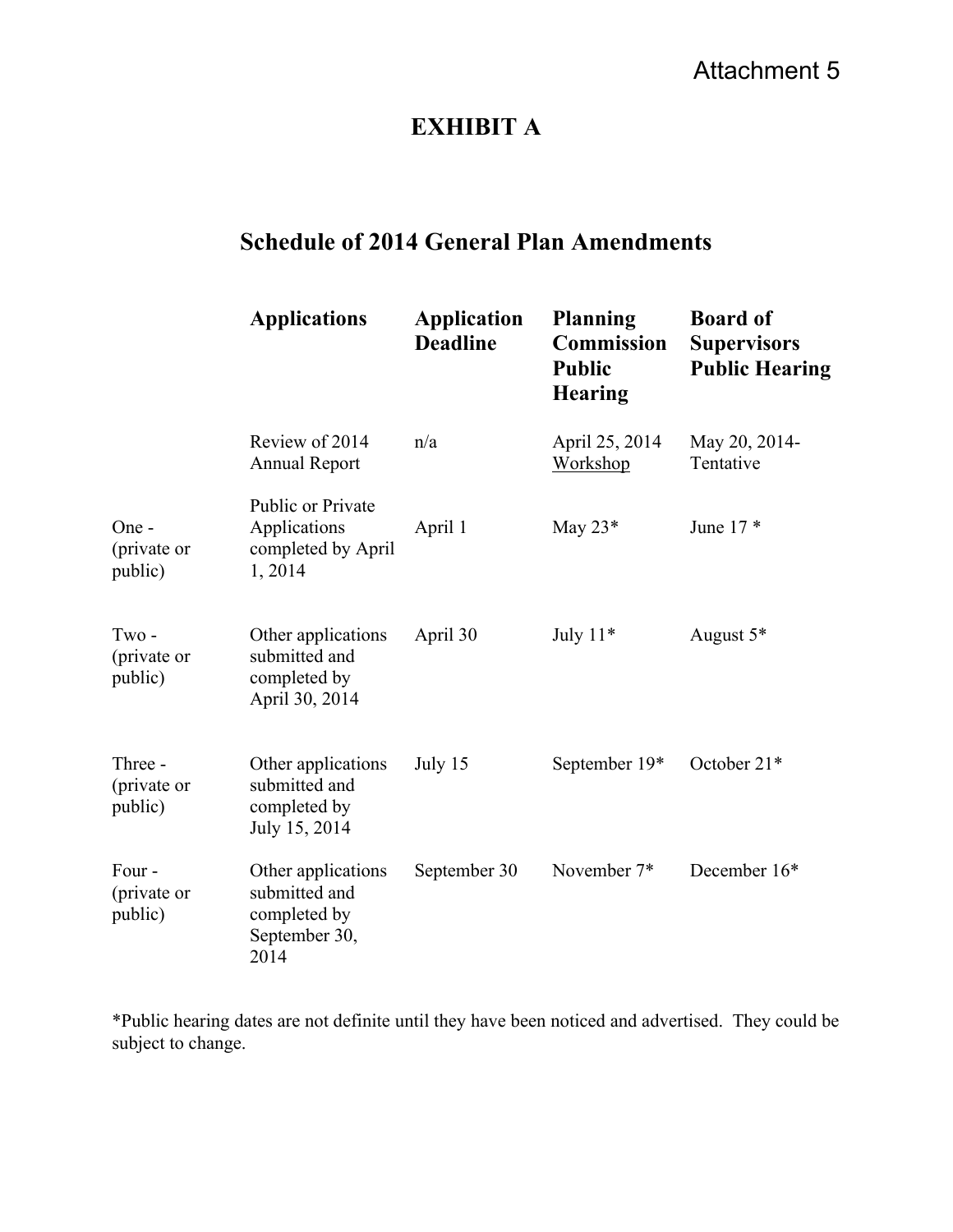

April 11, 2014

# Mariposa County Public Health Department

Charles B. Mosher, MD. MPH, County Health Officer

Personal Health Section 5085 Bullion St. P.O. Box 5 Mariposa, CA 95338 209-966-3689 or 1-800-459-4466 health@mariposacounty.org FAX 209-966-4929

Environmental Health Section 5100 Bullion St. P.O. Box 5 Marlposa, CA 95338 209-966-2220 or 1-888-777-0377 Fax 209-966-8248

TO: Sarah Williams, Planning Director

Charles B. Mosher, MD, MPH, Health Officer FROM:

**SUBJECT:** General Plan Implementation Measures

VIE CEN Mariposa County Planning Dept.

**RECEIVED** 

APR 1 7 2014

From the checklist we have the following comments:

- $\mathbf{1}$ . Page 11 of 30, Implementation Measures  $9-9a(1)$  and  $9-9a(2)$ . Health Department should be added to Sheriff and Fire under Emergency Services Plan. We have the Hazardous Materials Plan, the General Public Health Emergencies Response Plan, Emergency Medical Services Response Plan, as well as Multi-Casualty Response Plan, etc.
- $2.$ Page 24 of 30, Implementation Measure 15.1a(2). I believe that the Noise Ordinance and/or enforcement falls with the Sheriff's Department per our recent conversation.
- $\mathbf{3}$ . Page 25 of 30, Measure 15-2b(3), Noise Reduction; the Health Department should be removed from this implementation measure as we have no role.
- Implementation Measure 16–12a(1). The Health Department must be included in 4. review of Emergency Management Plan.
- 3. 16–12a(2) Drills and periodic training, while including the Emergency Services section of the Fire Department, also includes the Health Department (often as lead agency).

**/ks/kb** 

Alvaro Arias, Senior Planner cc: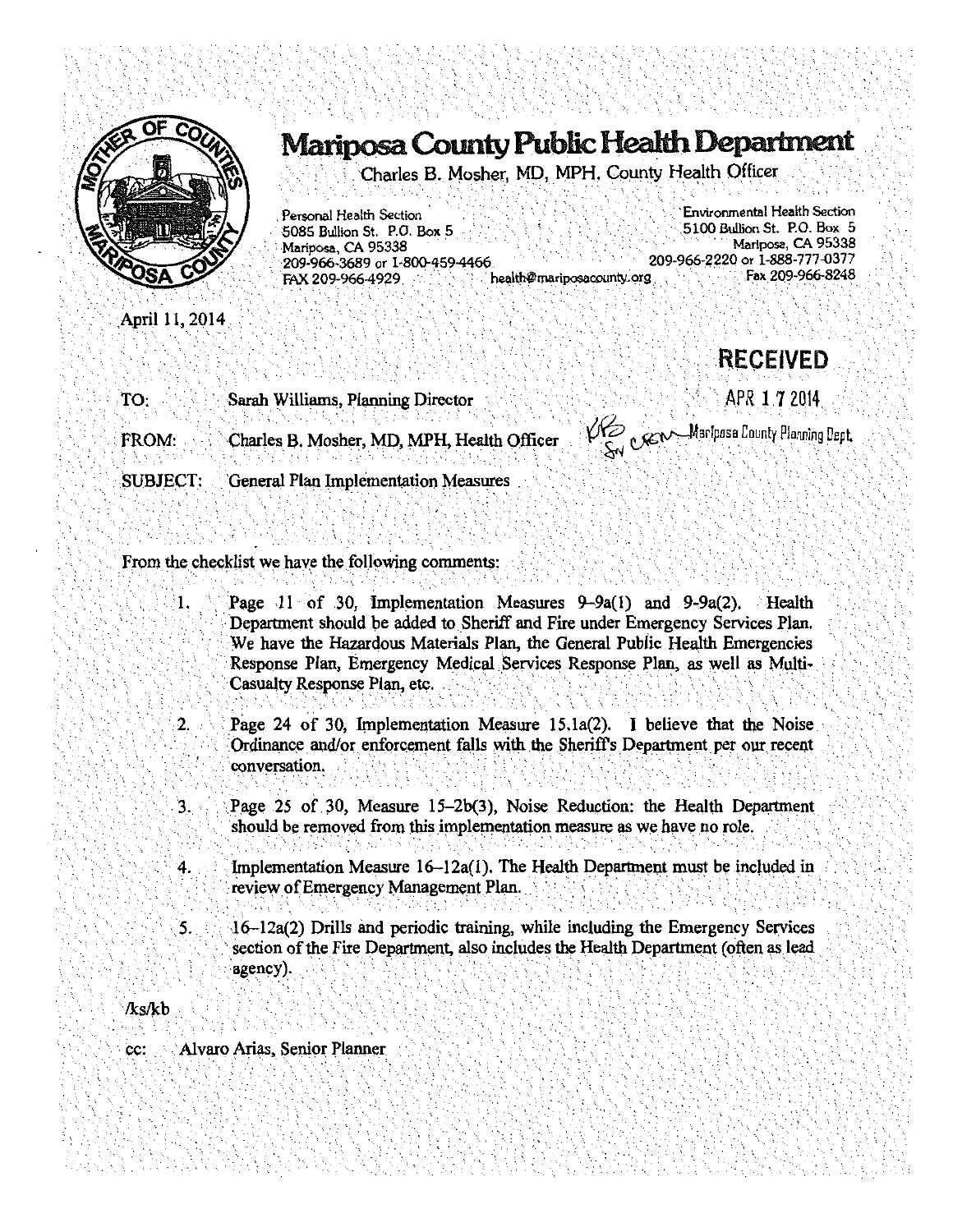RECEIVED

APR 2 4 2014

Mariposa County Planning

April 24, 2014

Mariposa County Planning Commission Mariposa, Ca 95338

RE: Planning Commission Meeting Comments - April 25, 2014

Dear Chairman Marsden and Commissioners:

I very much regret that I am not able be in attendance at the Commission meeting this Friday April 25, 2014. Unfortunately, two of the scheduled Planning Commission dates conflict with my obligations as a Board member for the Humboldt State University Advancement Foundation, for which I am Vice-Chair. I have reviewed all of the material provided by staff and have the following questions/comments:

### MINUTES

I request one correction on Packet Page 10 for the paragraph that states "Prior to the Vote, Bemikoff stated that she wanted to convey that she had reviewed the minutes, listened to the tapes in their entirety for past meetings so that she was up to speed with the project." I request that the language, "so that she was up to speed with" be changed to "so that she had met the requirements allowing her to vote on the project as described to her". This more accurately reflects what I stated and clarifies that the requirement of listening to all of the public comment was achieved enabling me to vote.

### GENERAL PLAN ANNUAL REPORT INFORMATIONAL ITEM

I. I would like to commend staff for what appears to be a tremendous amount of very detailed work accomplished.

2. A concern I have is the progress on adoption of ordinances and regulations to allow enforcement of the policies and vision of the General Plan. As we know, the General Plan is a guidance document and ordinances are the law or rule that allows for enforcement of those guiding policies. To that end, is there a list that Planning maintains to track the progress toward adopting new regulations and ordinances that carry out the policies and provisions of the General Plan *specifically?* 

3. I see that modifications to existing ordinances are planned for future work in 2014 to bring them into consistency with the General Plan. This is great. I saw only two ordinance related items (zoning map specific to public domain and subdivisions specific to botanical surveys and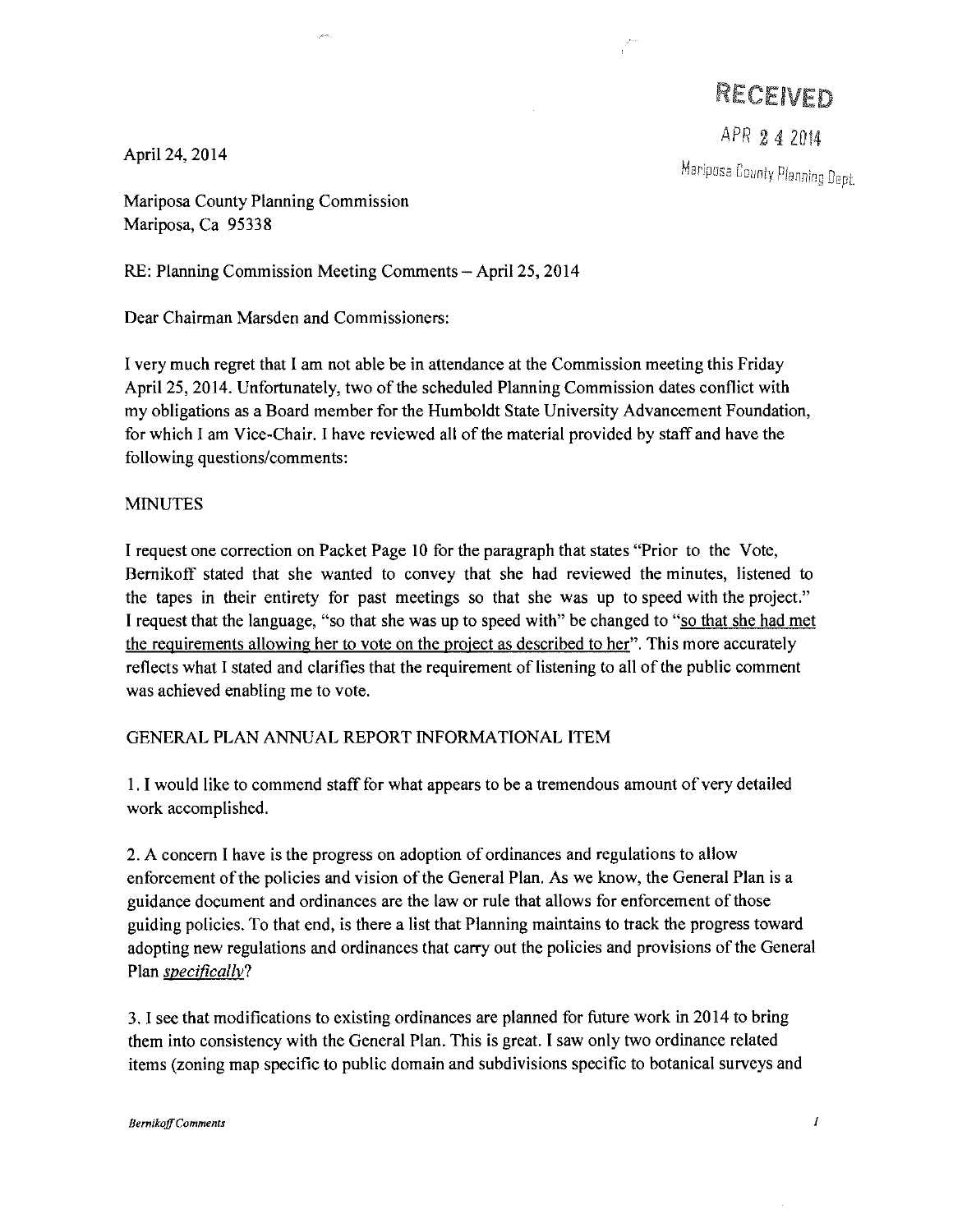ridgeline placements, Packet Pages 24-25) listed as adoption activities for the next four years. Is my reading of this document accurate? Are there no other ordinances planned for adoption? If not, how can this be made a priority? I understand that Planning has many requirements and work obligations to meet taking a great deal of time. However, without the adoption of ordinances, the policies of the General Plan are not legally enforceable and the old rules supersede. Since staff (taxpayers) and community members invested tremendous time and resources into the Plan's creation, I am sensitive to this issue.

#### COUNTY CODE AMENDMENT

1. Regarding Chapter 2.52, Planning Commission, do Ex-Officio designations need to be included under this Planning Commission section since designating an ex-officio to the Agricultural Advisory Committee is a requirement? I noted that the appointment of a Planning Commissioner was included as a staff resource under the Agricultural Advisory Commission, but no mention of establishing a designee in the Planning Commission section.

Respectfully Submitted,

<u>Ary</u>

Heather Bernikoff, Commissioner District 3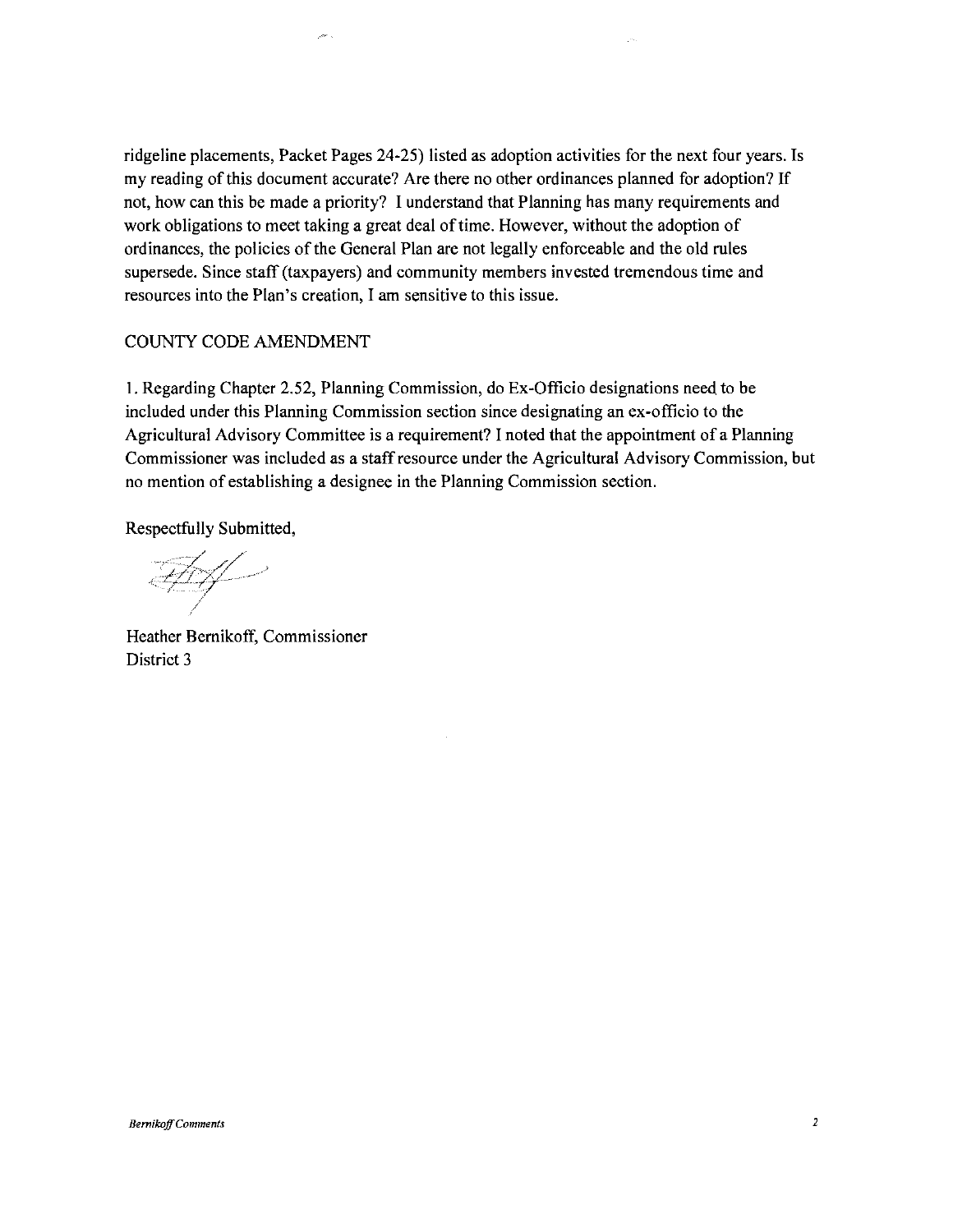april 24, 2014

RE: 2013 Annual Report of the Mariposa

Dear alvaro: Pier Dur prior discussion regarding the above report, The manposa Contity ag advisory Committee requests that the Planning Commission recomend<br>To the Board of Supervisors that the Ag advisory Committee review the Cateria for land transfers within the agriculture working Landscope. Thank you in advance for requesting this on our behalf Suverely yours,

Dennis Bunning<br>Dennis Bunning, Chair<br>Mariposa As Govisory Committee

RECEIVED APR 24 2014 Mariposa County Planning Dept.